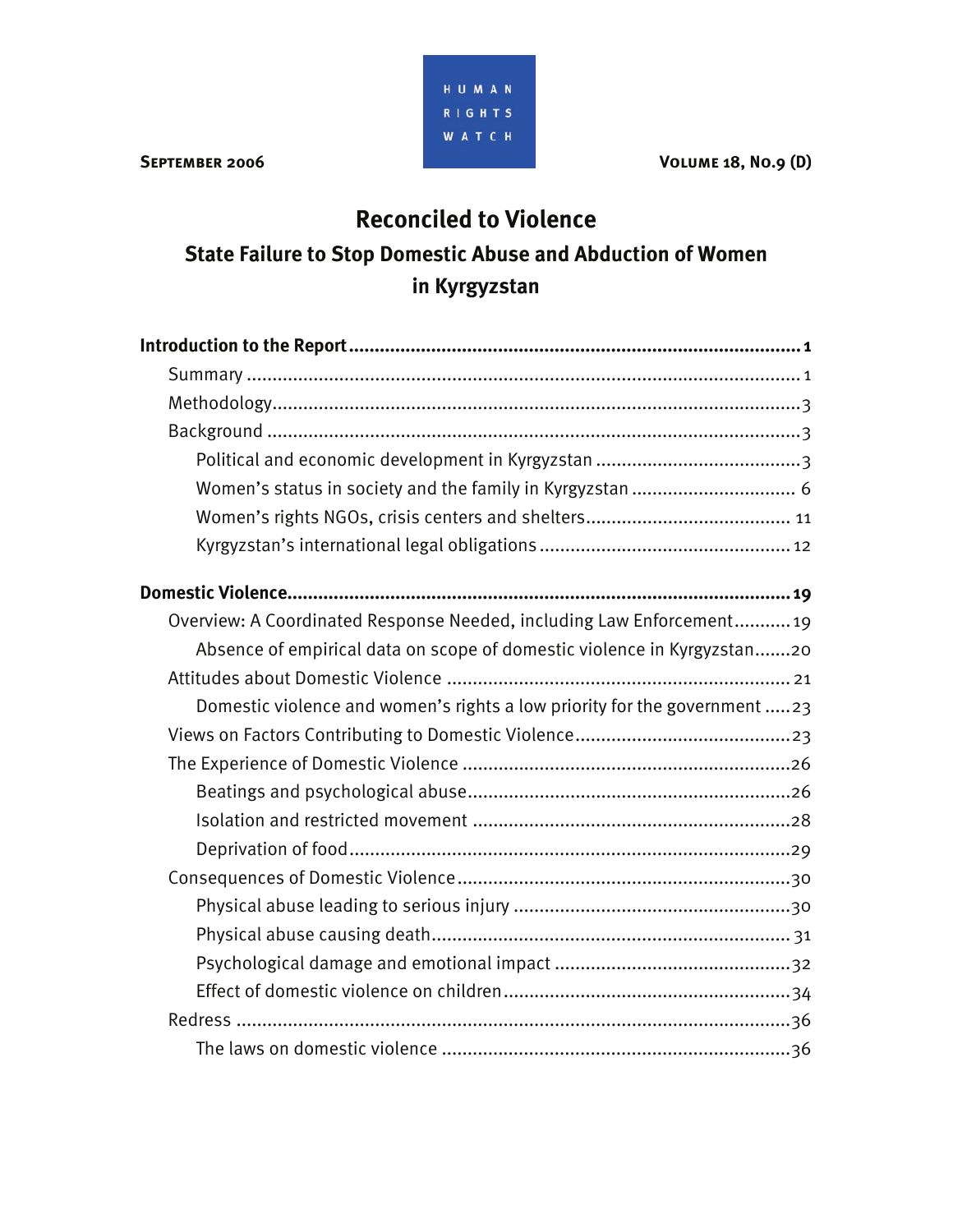| Police perceived as perpetrators of domestic violence  60                     |  |
|-------------------------------------------------------------------------------|--|
|                                                                               |  |
|                                                                               |  |
|                                                                               |  |
| Aksakals view reconciliation as the best solution to domestic violence 66     |  |
| Government and NGO views and aksakals' influence in domestic violence         |  |
|                                                                               |  |
| Emphasis on reconciliation as the primary solution to domestic violence 71    |  |
|                                                                               |  |
|                                                                               |  |
|                                                                               |  |
| Imposition of waiting periods hindering access to divorce  81                 |  |
| Difficulties asserting women's rights to property, alimony, and child custody |  |
|                                                                               |  |
|                                                                               |  |
|                                                                               |  |
|                                                                               |  |
|                                                                               |  |
|                                                                               |  |
|                                                                               |  |
|                                                                               |  |
|                                                                               |  |
|                                                                               |  |
|                                                                               |  |
|                                                                               |  |
|                                                                               |  |
|                                                                               |  |
| Abductors may use physical force to capture a woman  100                      |  |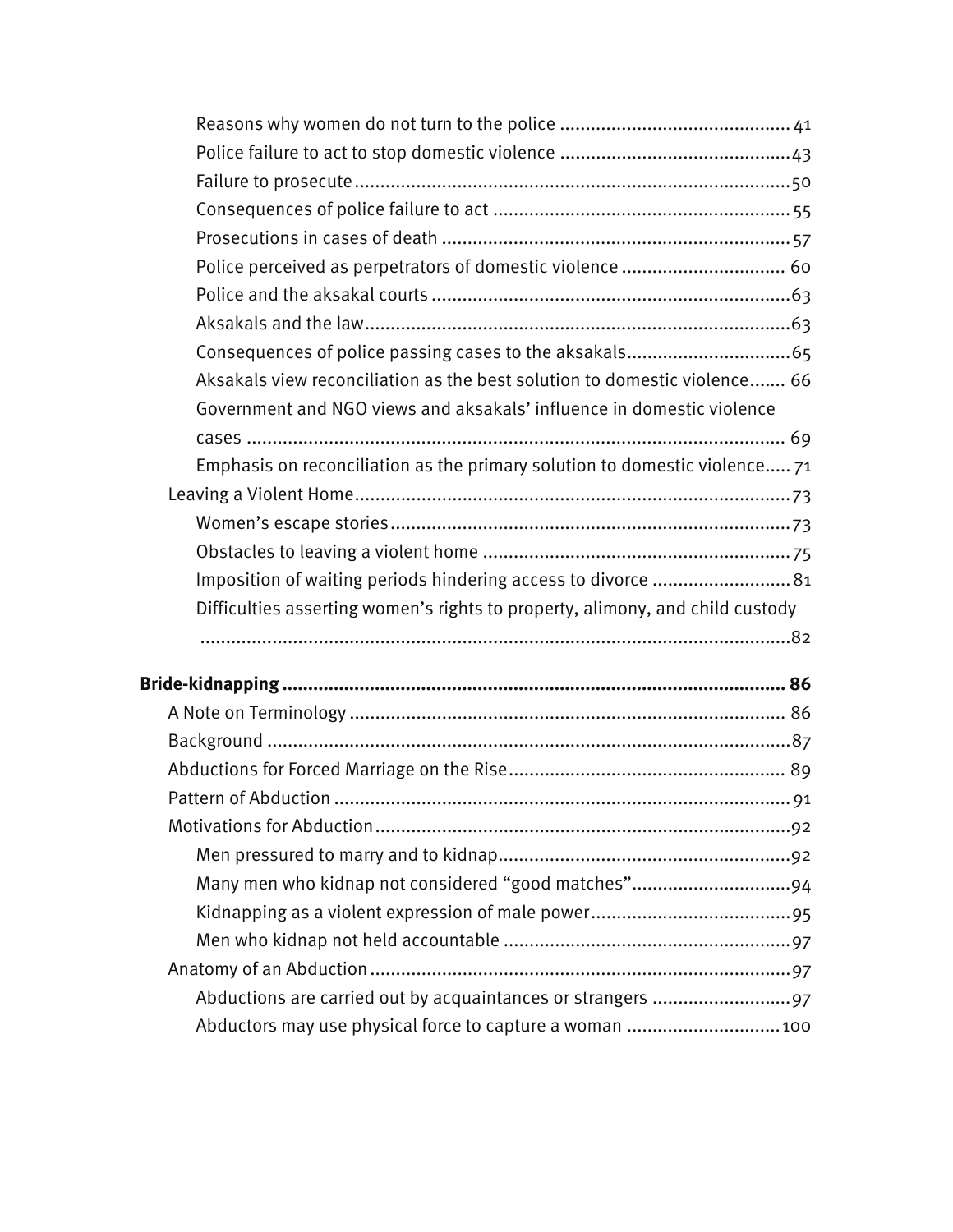| Absence of consent is ignored in the wedding ceremony 105                   |  |
|-----------------------------------------------------------------------------|--|
| Abductors isolate women to prevent them from escaping  107                  |  |
| Women are forced to stay with their kidnappers out of fear of social stigma |  |
|                                                                             |  |
|                                                                             |  |
|                                                                             |  |
|                                                                             |  |
| New brides forced to work as unpaid servants for their in-laws  118         |  |
|                                                                             |  |
|                                                                             |  |
|                                                                             |  |
|                                                                             |  |
|                                                                             |  |
|                                                                             |  |
|                                                                             |  |
|                                                                             |  |
|                                                                             |  |
| To the Organization for Security and Cooperation in Europe 133              |  |
|                                                                             |  |
|                                                                             |  |
|                                                                             |  |
|                                                                             |  |
|                                                                             |  |
|                                                                             |  |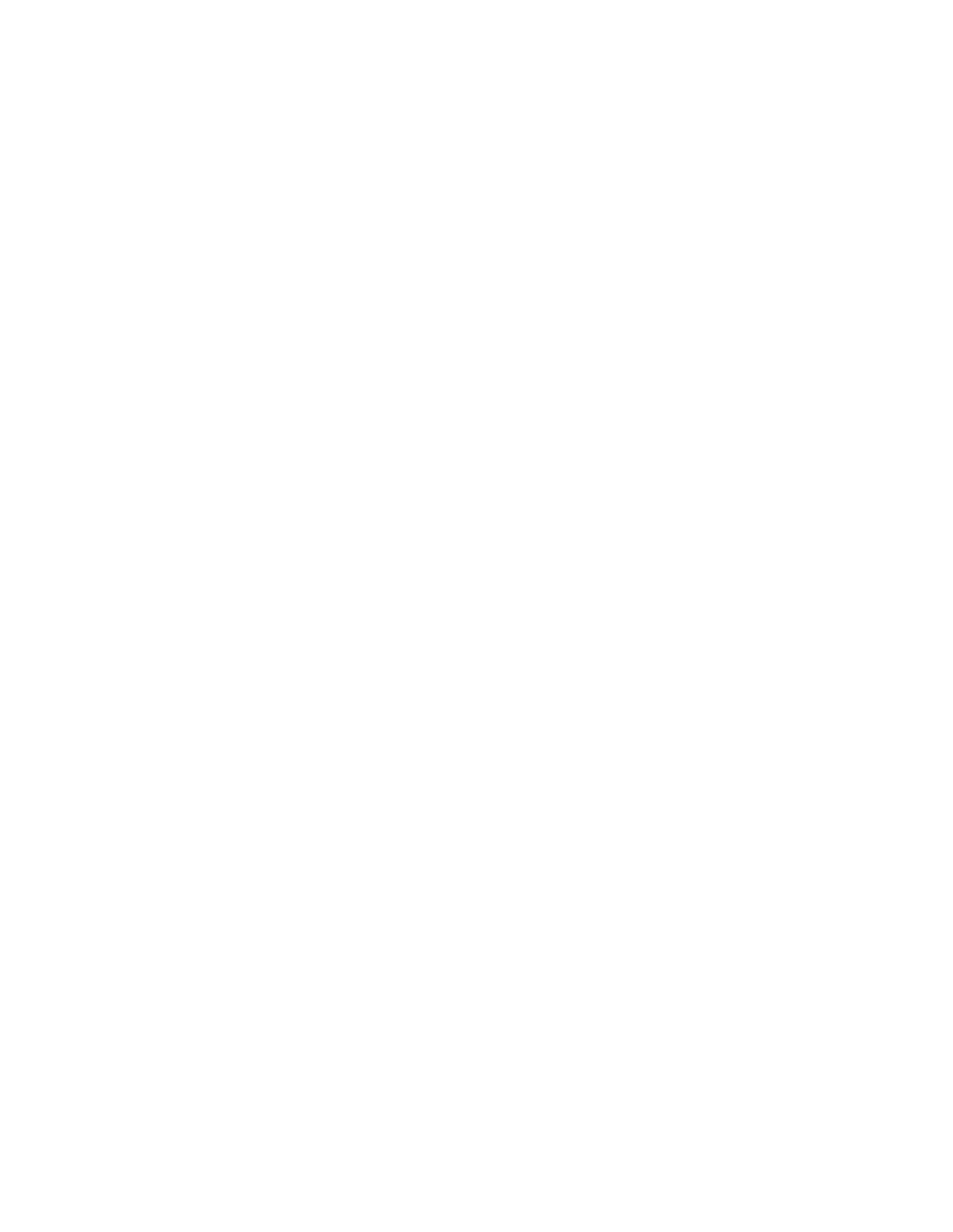## **Introduction to the Report**

## **Summary**

Domestic violence and abduction for forced marriage (bride-kidnapping) are pervasive forms of violence against women in Kyrgyzstan. Although statistics are not available, great numbers of women and girls in Kyrgyzstan have experienced these serious violations of their most fundamental human rights. The problems of domestic violence and abduction have long been neglected by government officials, and urgently need to be addressed.

Perpetrators of domestic violence variously beat, kick, strangle, stab, rape, and shoot their wives. Women are locked in their homes to isolate them from their natal families and to prevent them from seeking assistance; are denied food; and are beaten with bricks, pipes, and other heavy objects. They are humiliated and demeaned. Some women are hospitalized due to domestic abuse; some suffer permanent injury. Women are severely traumatized by the violence they experience, and some commit suicide as a result. Some are killed by their husbands.

Kyrgyzstan is not alone in having a serious domestic violence problem. Statistical data on domestic violence is inadequate worldwide, but available data shows disturbingly high levels of domestic violence in many countries. In 2005 the World Health Organization issued a report reflecting data collected from more than 24,000 women in 10 countries around the world that found that the proportion of women who had experienced intimate partner violence ranged from 15 to 71 percent, with most sites falling between 29 and 62 percent. Research shows that domestic violence occurs in all social, economic, religious, and cultural groups.

The domestic violence section of this report focuses primarily on how Kyrgyz police respond to domestic violence. This focus was chosen for several reasons: First, Kyrgyzstan has a progressive new law on domestic violence that specifically calls on law enforcement agencies to play a role in responding to and preventing domestic violence through a series of very specific obligations. Second, despite their legal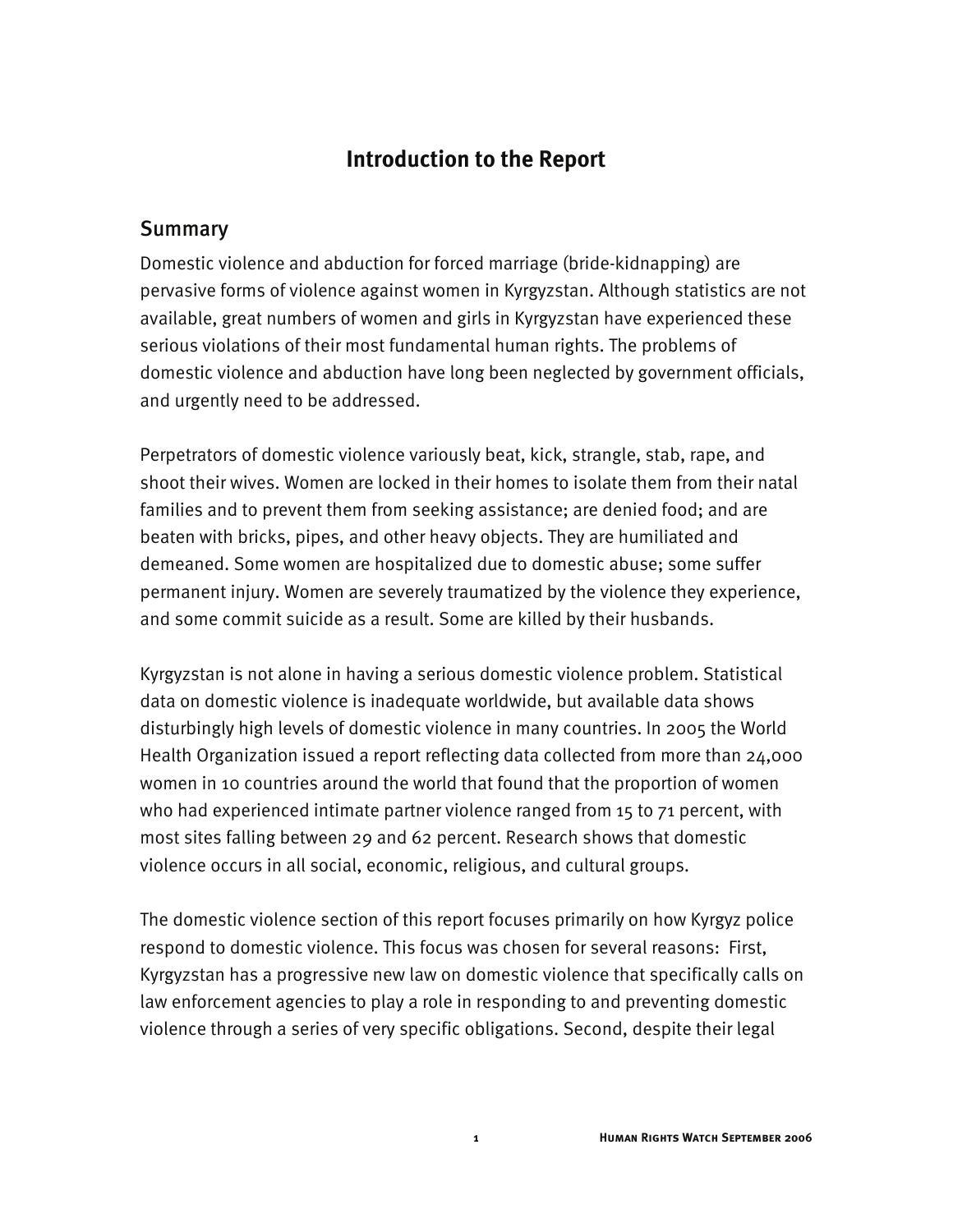obligations, Kyrgyz police display significant reticence in fulfilling their duty to address domestic violence. Third, the resources exist to train law enforcement officials and support them in pursuing an appropriate response to domestic violence, including financial and technical support from international donors and nongovernmental organizations (NGOs).

Kyrgyz authorities similarly neglect their duty to prevent and punish kidnapping for forced marriage. Kidnappings of women and girls—some as young as 12 years old for forced marriage are carried out by groups of men who capture a woman through physical force or deception and take her to the home of the intended groom. The abductor's family then exerts psychological, and sometimes physical, pressure to coerce the young woman to consent to marry. In some cases the young woman is raped soon after being taken to the abductor's house, so that she will feel shame and feel unable to return to her parents' home; other times the kidnapped woman is coerced to have sex or in some cases is raped on her wedding night, after a marriage ceremony is performed.

The government of Kyrgyzstan has an obligation to prevent violence against women, including domestic violence and abduction. Although both kidnapping and domestic violence are illegal in Kyrgyzstan, this report documents how police and other local authorities fail to enforce the law. Law enforcement officials do not view domestic violence and kidnapping for forced marriage as serious crimes. In most cases they do not take action to stop violence against women, to help women obtain safety from abusers, or to investigate and prosecute such violations in accordance with the law. Instead, government authorities often block women's access to justice, encourage women to reconcile with their abusers, and allow violence against women to continue with impunity. Too often, government officials try to justify their inaction by claiming that these practices are either too entrenched or too widely accepted by Kyrgyz society, and are therefore insurmountable.

In this report Human Rights Watch puts forward a series of recommendations to the government of Kyrgyzstan designed to improve state protection of women's rights and ensure accountability for crimes of violence against women. Specifically, Human Rights Watch calls on the government of Kyrgyzstan to enforce existing criminal laws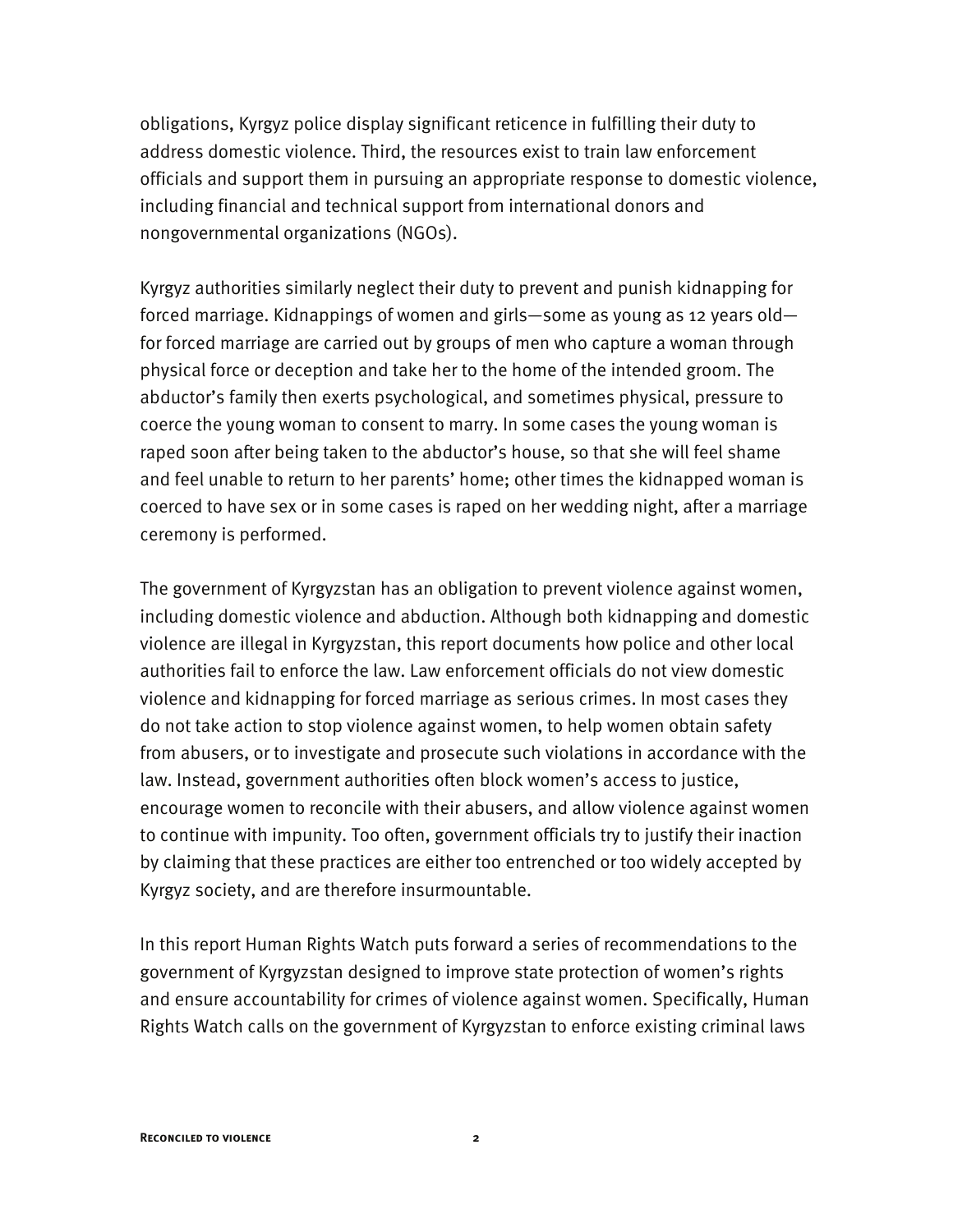against assault and abduction and prosecute perpetrators, and to launch extensive, nationwide public awareness campaigns against domestic violence and bridekidnapping. The government of Kyrgyzstan should also amend the country's Family Code to abolish the mandatory waiting period for divorce, and establish long-term shelters where women and their dependent children can stay voluntarily.

## Methodology

Human Rights Watch conducted research for this report in Kyrgyzstan in October and November 2005. Two researchers traveled to five of the seven provinces of Kyrgyzstan as well as the capital, Bishkek, and visited numerous cities, towns, and villages in the north and south of the country. This report is based on in-depth interviews with 25 victims of domestic violence and kidnapping throughout the country. The identities of these women have been withheld in the interest of protecting their safety. Interviews with these women were facilitated with the help of local women's rights organizations. This report is also based on dozens of additional interviews with police, government officials, medical professionals, lawyers, representatives of international and donor organizations, women's rights activists, gender experts, and other civil society activists; the identities of some of these interviewees have also been withheld, in the interest of avoiding possible repercussions to them for having spoken to Human Rights Watch. No official representatives from the headquarters of the Ministry of Internal Affairs or prosecutor's office made themselves available to Human Rights Watch during the research mission. As of this writing, Human Rights Watch had not received any reply to questions sent to these government agencies on May 15, 2006.

The interconnectness of the issues means that a number of the individual cases covered in this report are referenced in both the domestic violence and bridekidnapping chapters.

## Background

## *Political and economic development in Kyrgyzstan*

The population of Kyrgyzstan is officially around five million people, though it is estimated that as many as a million Kyrgyz nationals live and work abroad at least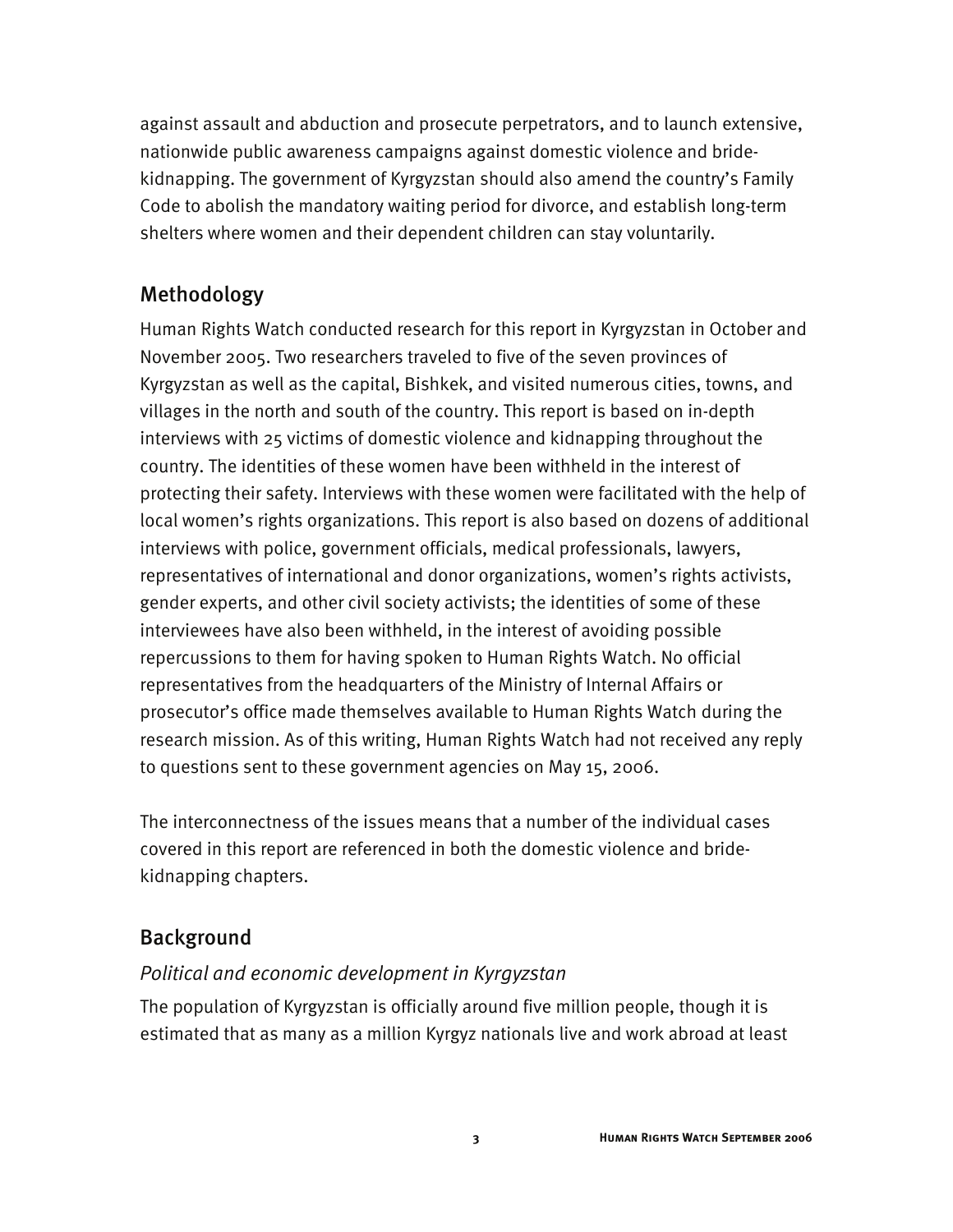part of the year. The population is about 67 percent ethnic Kyrgyz, 14 percent ethnic Uzbeks, and 10 percent ethnic Russians.<sup>1</sup> Kyrgyzstan has few natural resources and little local industry, leaving the economy vulnerable to external price shocks. Its natural resources include gold and other metals, some natural gas, and hydropower. Cotton is among the country's chief exports. Kyrgyzstan's GDP for 2003 was estimated to be U.S.\$1.9 billion.<sup>2</sup> The GDP per capita was \$1,751.<sup>3</sup>

As described below, poverty is frequently cited in explanations for violence against women, and women's poverty is an important factor that inhibits women from leaving violent or forced marriages. In 2005 the minimum wage was around 100 som (about \$2.42) per month.<sup>4</sup> The average monthly salary was reported by official sources to be around  $$64$  in 2005.<sup>5</sup> Eighteen percent of adults were registered as unemployed in 2004. $\degree$  Officially, 42.9 percent of the population lives in poverty.<sup>7</sup> Yet although Kyrgyzstan is a poor country in comparison to its resource-rich neighbors, such as Kazakhstan and Uzbekistan, its infrastructure and government institutions are relatively well developed. Government agencies and institutions are operational, though inhibited in their functions by under-funding and corruption.

Kyrgyzstan rated in the lower half of the UNDP's 2003 human development index, with a ranking of 109 out of 177. $^8$  Average life expectancy is 66.8 years. $^9$  Infant

I

9 Ibid., p. 301.

<sup>1</sup> U.S. Department of State, "International Religious Freedom Report 2005," citing data from Kyrgyzstan's National Statistics Committee, http://www.state.gov/g/drl/rls/irf/2005/51562.htm (accessed June 23, 2006). The latest official data from the National Statistics Committee reflected the following ethnic breakdown of the population: Kyrgyz, 67.4 percent; Uzbeks, 14.2 percent; Russians, 10.3 percent; Dungans (ethnic Chinese Muslims), 1.1 percent; Uighurs, 1 percent; and other ethnicities, 6.4 percent.

<sup>&</sup>lt;sup>2</sup> United Nations Development Programme (UNDP), *Human Development Report* (New York: United Nations Development Program, 2005), http://hdr.undp.org/reports/global/2005/pdf/HDR05\_complete.pdf (accessed June 23, 2006).

<sup>3</sup> Ibid., p. 221.

<sup>4</sup> U.S. Department of State, Bureau of Democracy, Human Rights, and Labor, "Country Reports on Human Rights Practices - 2005: Kyrgyz Republic," March 8, 2006, http://www.state.gov/g/drl/rls/hrrpt/2005/61657.htm (accessed June 23, 2006).

<sup>5</sup> In 2005 the average monthly salary in Kyrgyzstan was officially reported to be 2,612.5 som (about \$64), http://www.stat.kg/Rus/Home/obzor.html#Top1 (accessed August 15, 2006). The average monthly salary in Kyrgyzstan for the first quarter of 2006 was officially estimated to be 2,651.5 som (about \$65). This estimate does not include data from small businesses, http://www.stat.kg/nsdp/rus/index.htm (accessed August 14, 2006).

<sup>&</sup>lt;sup>6</sup> Kyrgyzstan Unemployment rate, *Index Mundi,* http://www.indexmundi.com/kyrgyzstan/unemployment\_rate.html (accessed June 23, 2006).

<sup>7</sup> U.S. Department of State, "Country Reports on Human Rights Practices - 2005: Kyrgyz Republic."

 $^8$  Rankings ranging from 146 to 177 indicate low human development and rankings from 58 to 145 indicate medium human development. UNDP, Human Development Report 2005, p. 221.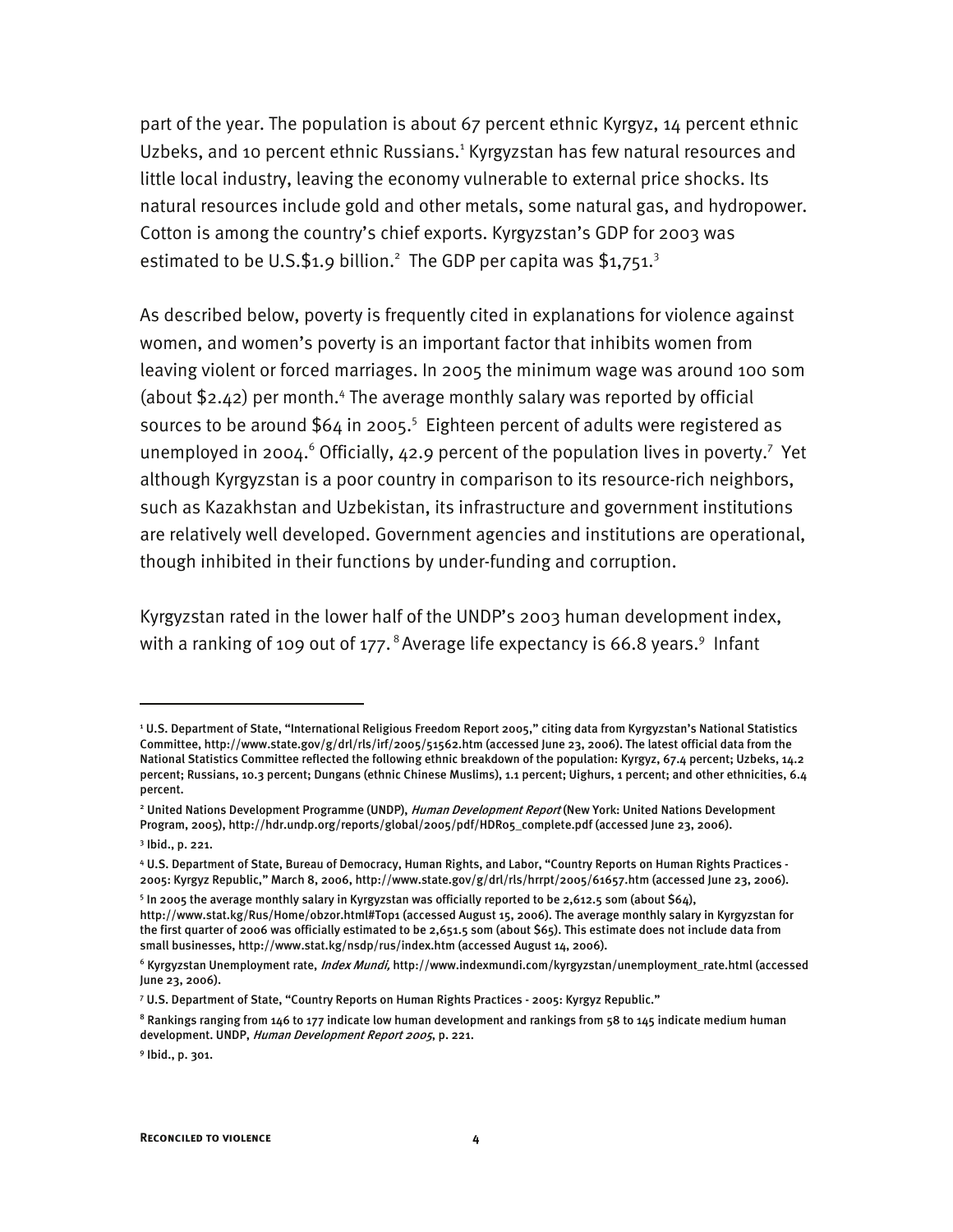mortality rates have decreased since the Soviet period and were at 59 deaths per 1,000 live births in 2003.<sup>10</sup>

Kyrgyzstan attained independence with the demise of the USSR in 1991. Aksar Akaev, a former scholar, was elected president and held that post until he was forced to resign following a popular revolution in March 2005. During the early years of his administration, Akaev committed his government to policy reform and greater promotion of human rights. Kyrgyzstan signed on to numerous international human rights instruments and joined the Organization for Security and Cooperation in Europe (OSCE), as well as other bodies aimed at regional cooperation.

During the later years of the Akaev presidency, government persecution of political rivals and civil society groups, including human rights organizations, marred the administration's human rights record.<sup>11</sup> Presidential and parliamentary elections were found to fall short of international standards.<sup>12</sup> Popular confidence in the Akaev administration waned in the late 1990s as government progress on human rights went into reverse and government institutions and officials were perceived as increasingly corrupt. It plummeted following a series of events in 2002 that began with revelations that the government had concluded a secret deal to hand over contested border land to China. The whistleblower on this scandal, opposition parliamentarian Azimbek Beknazarov, was detained on unrelated criminal charges. Thousands of people poured into the streets in his support, and police fired on demonstrators in the town of Aksy in Jalal Abad province, killing six people and injuring dozens.

The final catalyst for the widespread expression of disaffection with the administration was the 2005 parliamentary elections, which were widely criticized as

I

<sup>11</sup> See, for example, Human Rights Watch, *Human Rights Watch World Report* (New York: Human Rights Watch, 2005), http://hrw.org/english/docs/2005/01/13/kyrgyz9894.htm; U.S. Department of State, Bureau of Democracy, Human Rights, and Labor, "Country Reports on Human Rights Practices - 2003: Kyrgyz Republic," February 25, 2004, http://www.state.gov/g/drl/rls/hrrpt/2003/27846.htm (accessed August 11, 2006); and OSCE press release, "OSCE Chairperson-in-Office expresses serious concern about recent developments in Kyrgyzstan," April 5, 2000, http://www.osce.org/item/4509.html (accessed August 11, 2006).

<sup>&</sup>lt;sup>10</sup> Ibid, p. 252.

<sup>&</sup>lt;sup>12</sup> See, for example, OSCE Office for Democratic Institutions and Human Rights (ODIHR), "Final report on the presidential election in Kyrgyzstan, 29 October 2000," http://www.osce.org/documents/odihr/2001/01/1383\_en.pdf, and OSCE/ODIHR, "Final report on the parliamentary elections in Kyrgyzstan, 20 February and 12 March 2000,"

http://www.osce.org/documents/odihr/2000/04/1384\_en.pdf (both accessed April 26, 2006).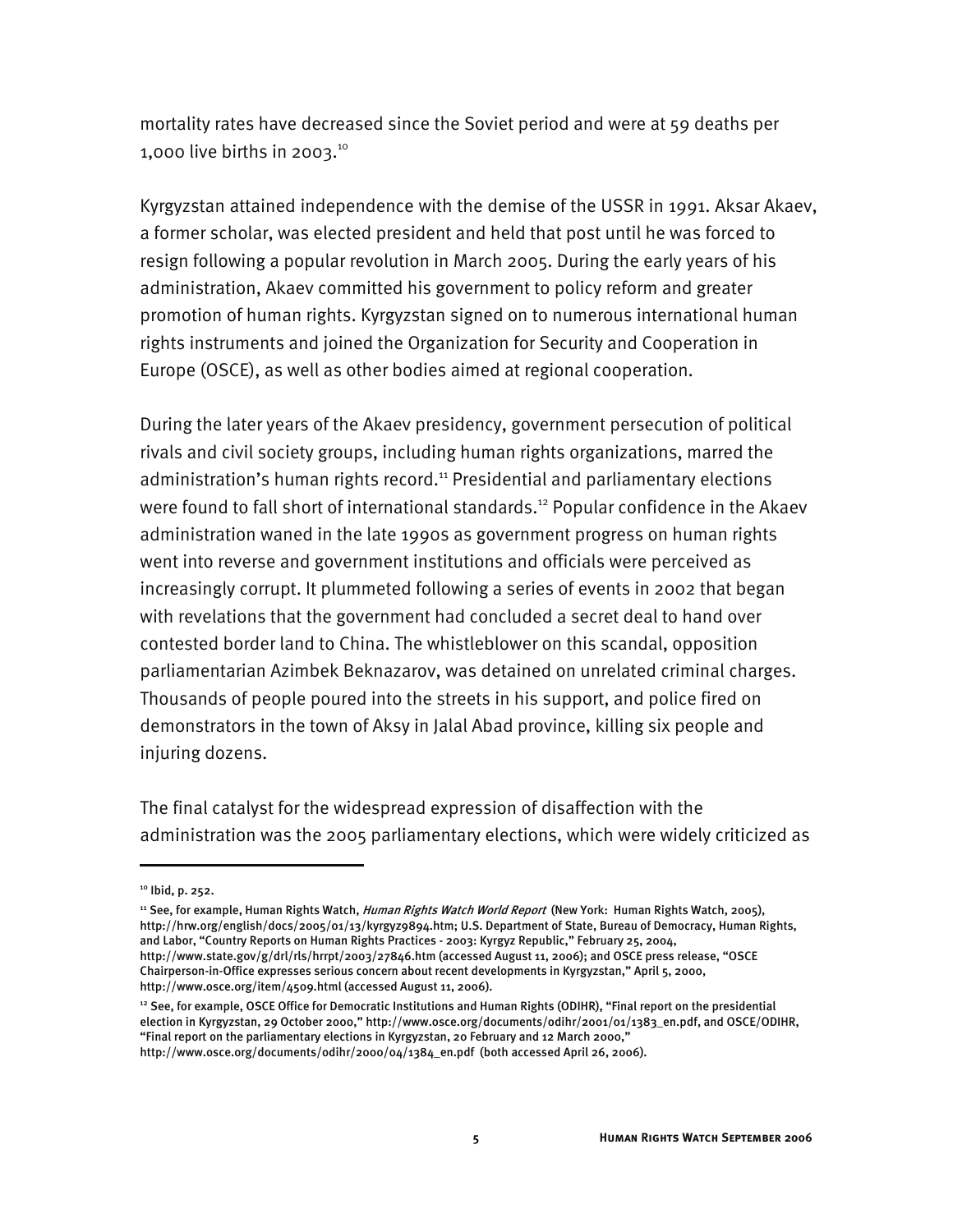neither free nor fair.<sup>13</sup> In response to the marred vote, people in the south of Kyrgyzstan and later in the north took to the streets. A host of popular complaints ranging from manipulation of the media to election fraud was narrowed into one call: Akaev's resignation. Akaev fled the country and later resigned.

Opposition leader Kurmanbek Bakiev, a former prime minister, became interim president of Kyrgyzstan and was confirmed in this post in an election held on July 10, 2005. A number of opposition leaders and rights activists, including former political prisoner Feliks Kulov, were invited to join his administration. As of this writing, close to 18 months after the change of government, civil society groups have expressed disappointment in the pace of reform by the Bakiev administration.

#### *Women's status in society and the family in Kyrgyzstan*

Society in Kyrgyzstan is highly patriarchal, with women's roles in public and private life circumscribed. This has negative consequences for the exercise of their rights.

In 2004 the United Nations Committee on the Elimination of Discrimination against Women (CEDAW Committee) expressed concern about the status of women in Kyrgyzstan, growing rates of poverty among women, rising female unemployment, and women's low status in the labor market.<sup>14</sup> The committee found that "[u]nemployment among women is rising steadily, and some 53.3 per cent of the total number of unemployed are women."<sup>15</sup>

The CEDAW Committee stated it was concerned also that discrimination interfered with women's ability to assert their rights to land. The government of Kyrgyzstan's own report to the committee acknowledged that barriers to the achievement of women's equality in the country included "the growth of poverty and unemployment,

I

<sup>13</sup> OSCE/ODIHR, "Statement of preliminary findings and conclusions by the OSCE/ODIHR election observation mission on the parliamentary elections held in Kyrgyzstan on 27 February 2005,"

http://www.osce.org/documents/odihr/2005/02/4334\_en.pdf (accessed April 26, 2006).

<sup>14</sup> The committee monitors states parties' implementation of the convention and issues comments guiding states in interpretation of the convention.

<sup>&</sup>lt;sup>15</sup> Committee on the Elimination of Discrimination against Women, press release, WOM/1424, January 14, 2004, http://www.un.org/News/Press/docs/2004/wom1424.doc.htm (accessed April 26, 2006). A report by Radio Free Europe/Radio Liberty (RFE/RL) cites information provided by Kyrgyzstan's National Statistics Office in February 2002, stating that more than half the unemployed were women. See, "Registered Unemployment on Rise in Kyrgyzstan," RFE/RL Newsline, July 26, 2002, vol. 6, no. 139, http://www.rferl.org/newsline/2002/07/2-TCA/tca-260702.asp (accessed April 26, 2006).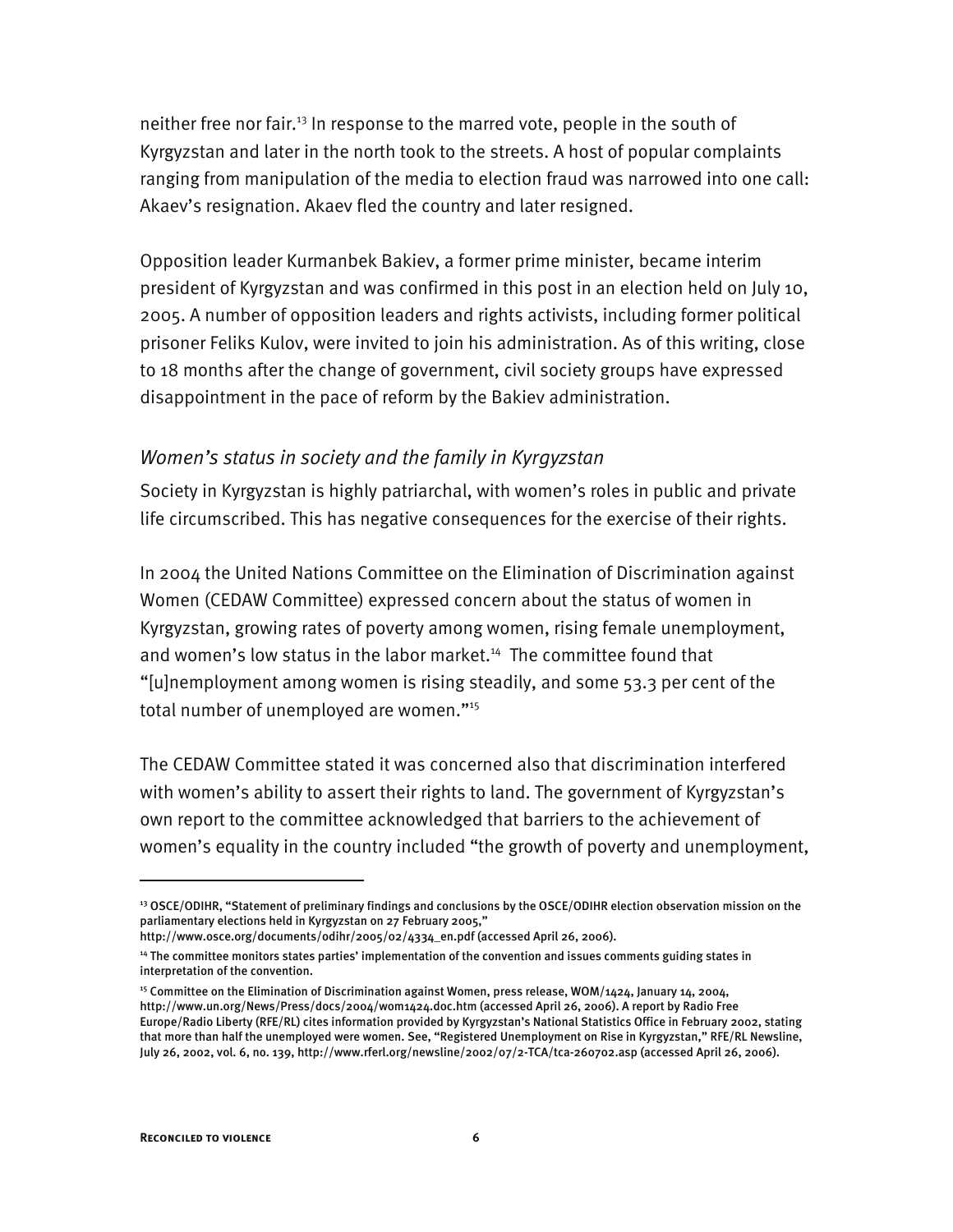a low level of social protection, the low participation of women in decision-making, and the persistence of gender stereotypes and traditions…."16 With respect to the latter point, the committee said, "While noting the efforts of the State party to eliminate gender role stereotyping, especially in the media, the committee is concerned about the persistence of discriminatory cultural practices and stereotypes relating to the roles and responsibilities of women and men in all areas of life, and the deep-rooted patriarchal attitudes, which undermine women's social status and are an obstacle to the full implementation of the Convention." The committee urged the government of Kyrgyzstan "to monitor carefully the persistence of discriminatory cultural practices and stereotypes and intensify its efforts to eliminate them." It further urged the government "[to] take action to change stereotypical attitudes and perceptions as to men's and women's roles and responsibilities."17

#### The subordination of women in Kyrgyz society

Notwithstanding the urging of the CEDAW Committee to take action against gender stereotypes and cultural attitudes about women's inferiority and subordination, many in society, including government officials, still view male dominance as the order of things.<sup>18</sup> There is little enthusiasm in government circles to take on this issue or its consequences for women's rights.

President Bakiev took an important step toward promoting the role of women in public life by signing a decree on March 22, 2006, to achieve greater gender parity in government by ensuring at least 30 percent female representation in central and local government, including in decision-making positions (the decree does not specify whether these are to be appointed or elected positions, nor whether these are to be new or existing positions). But overall, Bakiev's administration holds the establishment of gender equality as a low priority compared to other problems it must address, including corruption, organized crime, and approval of a new constitution and government structure. The national plan of action that it inherited

<sup>&</sup>lt;sup>16</sup> The committee considered the second periodic report of Kyrgyzstan (CEDAW/C/KGZ/2 and Add.1) at its 632nd and 633rd meetings, on January 14, 2004 (see CEDAW/C/SR.632 and 633). Report of the Committee on the Elimination of Discrimination against Women, Thirtieth session (January 12-30, 2004), Thirty-first session (July 6-23, 2004), General Assembly Official Records, Fifty-ninth Session, Supplement No. 38 (A/59/38), United Nations, New York, 2004.

 $17$  Ibid.

<sup>&</sup>lt;sup>18</sup> See interviews cited in passim in this report.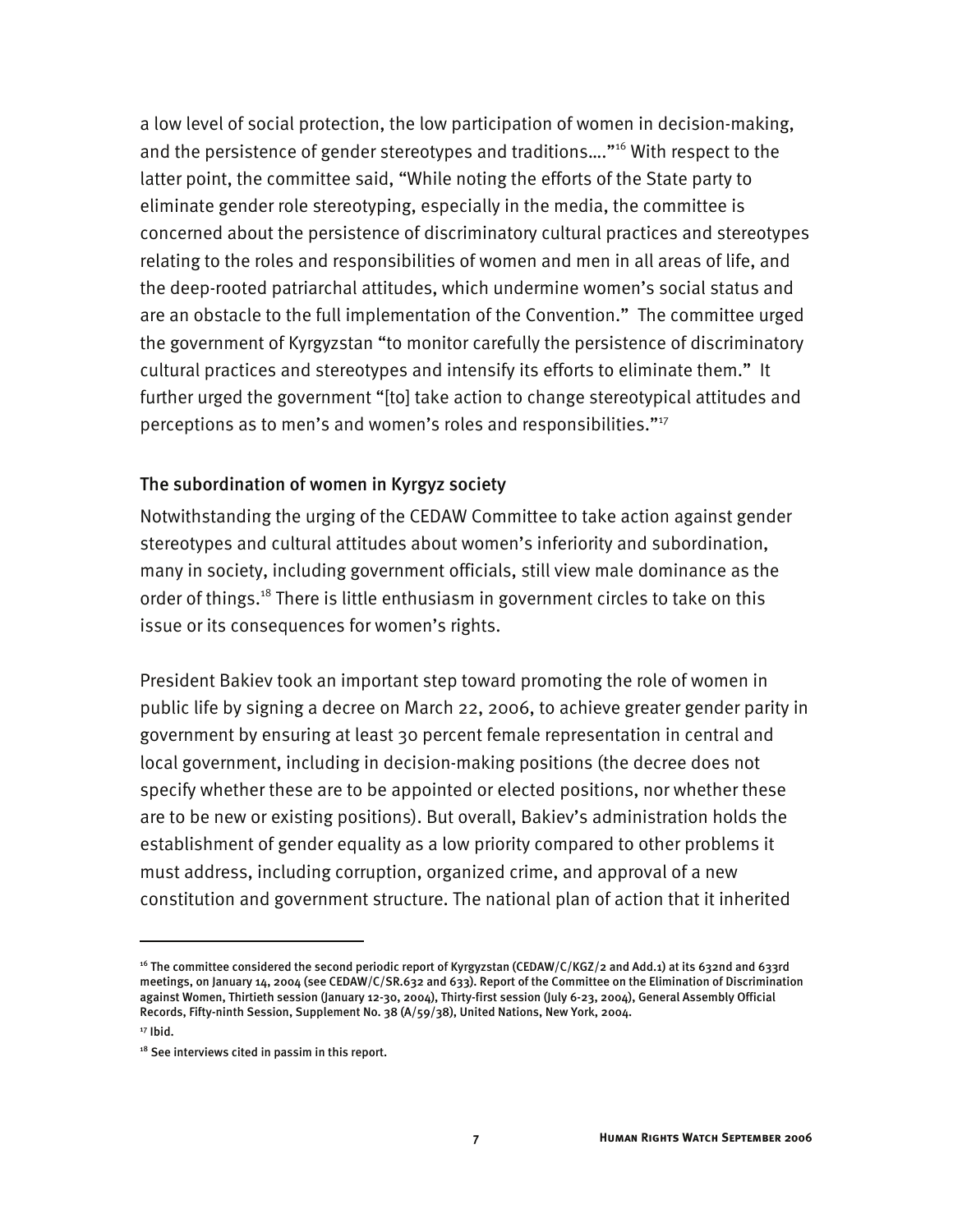from the previous government for achieving gender equality (for the period 2002- 2006) appears to have gone largely unfulfilled.

Government officials who spoke with Human Rights Watch displayed little willingness to promote women's equality in society. One government official charged with monitoring human rights expressed his view that the subordination of women is inevitable: "In my opinion we can't change relationships between men and women. The domination of men is not revocable; it will stay for ever. We just need to admit this."19 Another senior government official also acknowledged that Kyrgyzstan continues to have a patriarchal society: "Kyrgyz men consider themselves to be higher than women. This is from the past. We haven't gotten away from this."<sup>20</sup>

The effect of Bakiev's recent decree remains to be seen, but a manifestation of the subordination of women in society that was often pointed out to Human Rights Watch researchers was the absence of women in positions of power. As of this writing, for example, there are no female members of parliament. In its report to the CEDAW Committee in 2004, the previous government acknowledged the "under representation of women in legislative and executive bodies" and "indicated that women were not considered a political force and were under represented in political parties."21 The Committee expressed concern "about the under representation of women in elected and appointed bodies, particularly at high levels…State executive and administrative organs and the diplomatic service."

#### Family life

j

The vast majority of women move directly from living with their parents in homes dominated by their fathers, to living with their husbands, who similarly dominate family life. As discussed in some detail below, when they are new brides young women occupy the position of least power among the adults in a family. Many

<sup>19</sup> Human Rights Watch interview with Embek Tarajanov, Ombudsman's Office, Bishkek, November 14, 2005. The Office of the Ombudsman was created in 2002 as a government human rights institution. The ombudsman's duties include monitoring the government's observance of human rights standards.

<sup>20</sup> Human Rights Watch interview with Tursunbek Akun, chairman, Presidential Commission for Human Rights, Bishkek, November 14, 2005.

<sup>&</sup>lt;sup>21</sup> Report of the Committee on the Elimination of Discrimination against Women, Thirtieth session (January 12-30, 2004), Thirty-first session (July 6-23, 2004), General Assembly Official Records, Fifty-ninth Session, Supplement No. 38 (A/59/38), United Nations, New York, 2004.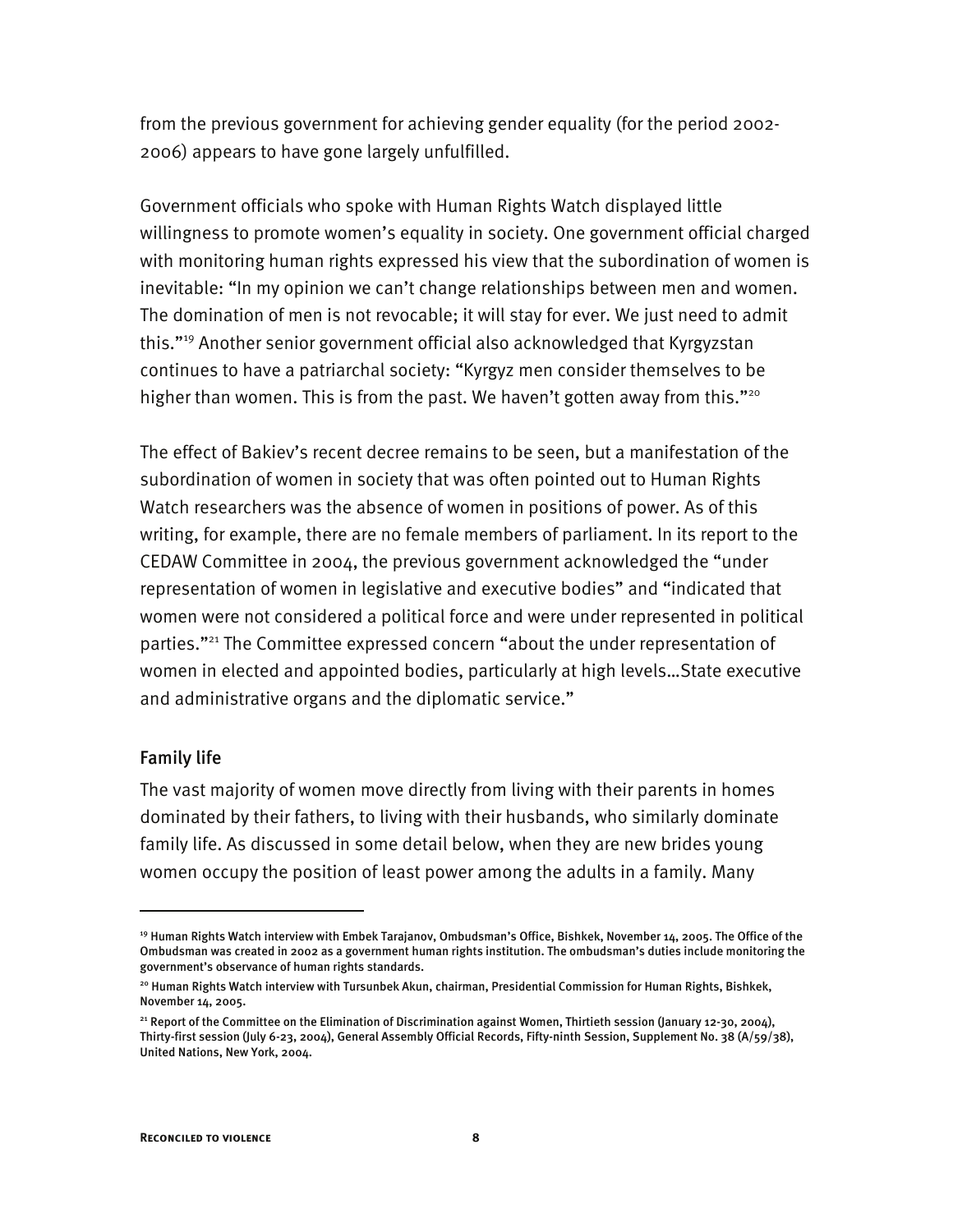women work without pay in the home, maintaining the household, participating in agriculture, caring for livestock or contributing to other family business, and raising children. The majority of women in Kyrgyzstan do not work outside the household. Women and girls have little authority in the family, except over more junior female members, and little autonomy.

Many of the women who spoke to Human Rights Watch told us that their daily lives in the family are controlled by their mothers-in-law. Women told us that new brides are expected to give their in-laws, and particularly their mothers-in-law, complete obedience and service. The newest bride takes over the bulk of household duties once undertaken by the mother-in-law and other female members of the household. As the adult with the least power in the family, the new bride is easily exploited.

Mothers-in-law can also be extremely physically and psychologically abusive toward new brides. In some cases, the new bride is beaten and insulted relentlessly by her mother-in-law and sisters-in-law (themselves once the "new brides" in the family), reinforcing her position of powerlessness in the family. They attempt to exert extensive control over her, including over her daily schedule, her work around the house, whether she can leave the house, her contact with others (including her natal family), and decisions related to sex, reproduction, and child-rearing.

Ainura A., who was kidnapped for forced marriage and thrown out of the house 10 years later, said of her mother-in-law, "[S]he tormented me psychologically. One year went by after my marriage and she made a big deal about the fact that I wasn't pregnant. Then when I got pregnant with my second child she said I was 'like a dog.'"22 Dimira D. was forced to give away one of her three children: "I gave [my brother- and sister-in-law] the child because my sister-in-law could not have children; my mother-in-law ordered me to do it."<sup>23</sup> Gulzat G., who became pregnant before she was married, recalled that her mother-in-law forced her to go to a doctor for an abortion. The doctor refused to carry out the procedure because Gulzat G. was seven

I

<sup>&</sup>lt;sup>22</sup> Human Rights Watch interview with Ainura A., November 2005. All names of women victims of domestic violence and bridekidnapping interviewed for this report have been replaced with pseudonyms, for the interviewees' protection.

<sup>&</sup>lt;sup>23</sup> Human Rights Watch interview with Dimira D., November 2005.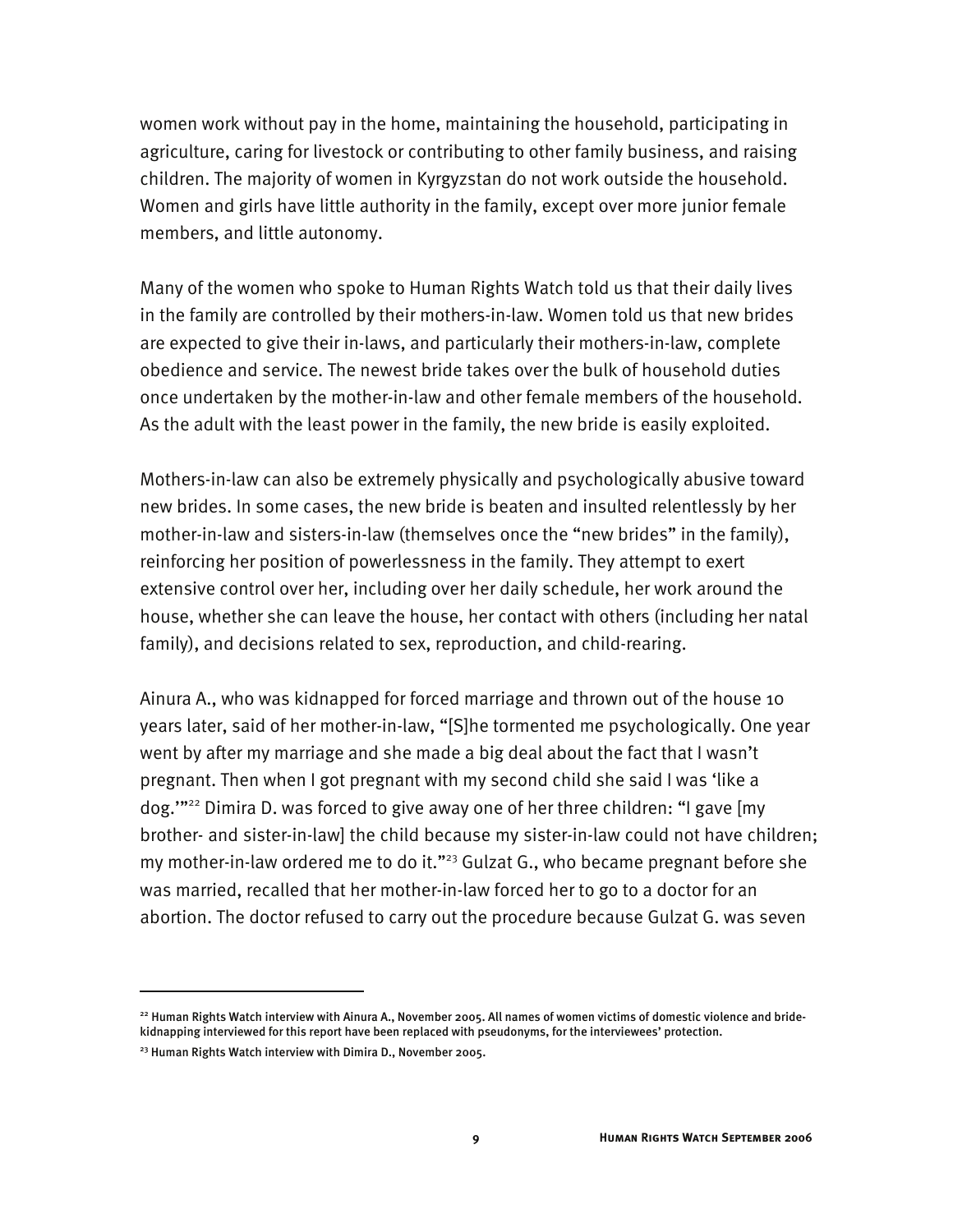months pregnant and he said it would be too risky. After Gulzat G. gave birth, she said, her mother-in-law expressed a desire to sell the baby.<sup>24</sup>

Aisulu A. described the abuse she suffered as a new bride at the hands of her in-laws after she was kidnapped and joined a family previously unknown to her:

My sister-in-law beat me. I didn't say anything and I agreed to stay. They brought me back to the house [after I ran away]. Every day there were scandals. My sister-in-law insulted me every day…. Then [one time] my husband's sister insulted me and told me to leave, that no one liked me…. Then my mother-in-law and sister-in-law beat me and kicked me out of the house and onto the street. I wrote a complaint to the police against my sister-in-law. They opened a case, but then closed it…. I have no medical report of the beatings. It will be hard for me to prove it. $25$ 

Dimira D., who suffered years of violence at the hands of her husband, said that her brother-in-law also beat her: "One time my husband's brother lost one of his suits. He blamed me and then he beat me up. My husband watched this and didn't say anything. His brother… beat me on the head and blood came out of my nose. He spit on me. $"^{26}$ 

#### Increased prevalence of polygyny

Although it is illegal, polygyny (men having multiple wives) continues to be practiced in Kyrgyzstan. Men's marriages to second or subsequent wives are not registered with the state, but are often marked by Muslim ceremonies. First and second/subsequent wives tend to live in separate households, and in some cases men keep their wives a secret from one another.

Recent research conducted by the Soros Foundation-Kyrgyzstan found that polygyny has been on the increase in Kyrgyzstan since the country attained independence.<sup>27</sup> Researchers attribute this among other things to a rise in adherence to patriarchal

<sup>&</sup>lt;sup>24</sup> Human Rights Watch interview with Gulzat G., November 2005.

<sup>25</sup> Human Rights Watch interview with Aisulu A., November 2005.

<sup>&</sup>lt;sup>26</sup> Human Rights Watch interview with Dimira D., November 2005.

<sup>27</sup> Anara Moldosheva, expert, Soros Foundation-Kyrgyzstan, "Polygamy in Modern Kyrgyzstan," Women's Program information memo for the Gender Montage Project, 2005.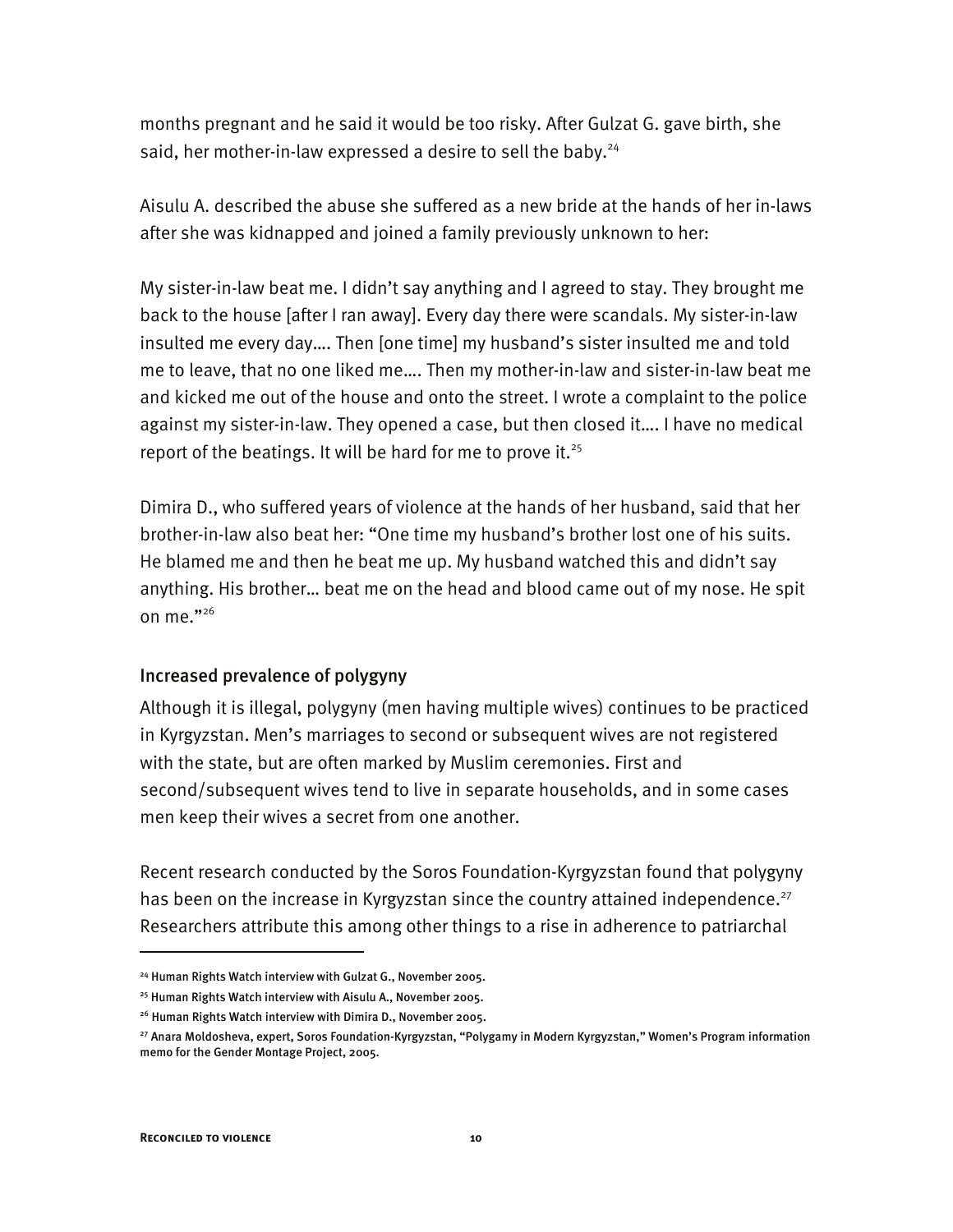values and the deterioration of the country's economic infrastructure.<sup>28</sup> The report pointed out that, although polygyny is illegal, there are no known cases of prosecution for it in Kyrgyzstan. The report stated that up to 40 percent of women who have appealed to women's crisis centers for assistance complained of problems associated with their having been in unregistered, polygynous marriages, such as asserting their property and child custody rights.<sup>29</sup>

#### *Women's rights NGOs, crisis centers and shelters*

There are more than a dozen active women's rights groups, located all over Kyrgyzstan, that are engaged in a variety of ways with the problem of domestic violence. Some operate primarily as research and advocacy groups, while others provide direct services to women victims of violence. Organizations that operate crisis centers typically maintain a hotline (in some cases available 24 hours a day, every day) and offer women victims of violence psychological counseling and consultations with a lawyer. These groups also help women access medical care, including gynecological services.

Some groups also maintain shelters, though there are few such facilities. Human Rights Watch found that major cities in Kyrgyzstan each have one NGO shelter, while in smaller towns the only option for women seeking a shelter is often the home of the leader of the local women's NGO, or nothing at all. Shelters in major cities typically have eight beds or fewer. Those rights advocates who manage shelters point out that though many women need a place to stay for several weeks or months, the law regulating such facilities allows NGOs to offer women and their minor children safe haven free of charge only for a maximum 10 days.<sup>30</sup>

Women's NGOs receive little budgetary support from the government of Kyrgyzstan, though in some cases rent or utilities for NGO offices and shelter facilities are subsidized by the state. In the absence of a strong local base for charitable giving in

<sup>&</sup>lt;sup>28</sup> Among the other reasons cited for men's inclination to marry more than one woman is heightened social status, as well as increasing religiosity among Kyrgyz Muslims and the belief that polygyny is in keeping with Shari'a (Islamic law).

<sup>&</sup>lt;sup>29</sup> Soros Foundation-Kyrgyzstan, "Polygamy in Modern Kyrgyzstan," p. 2.

<sup>&</sup>lt;sup>30</sup> Law on Social-Legal Protection from Domestic Violence, art. 17, 2003.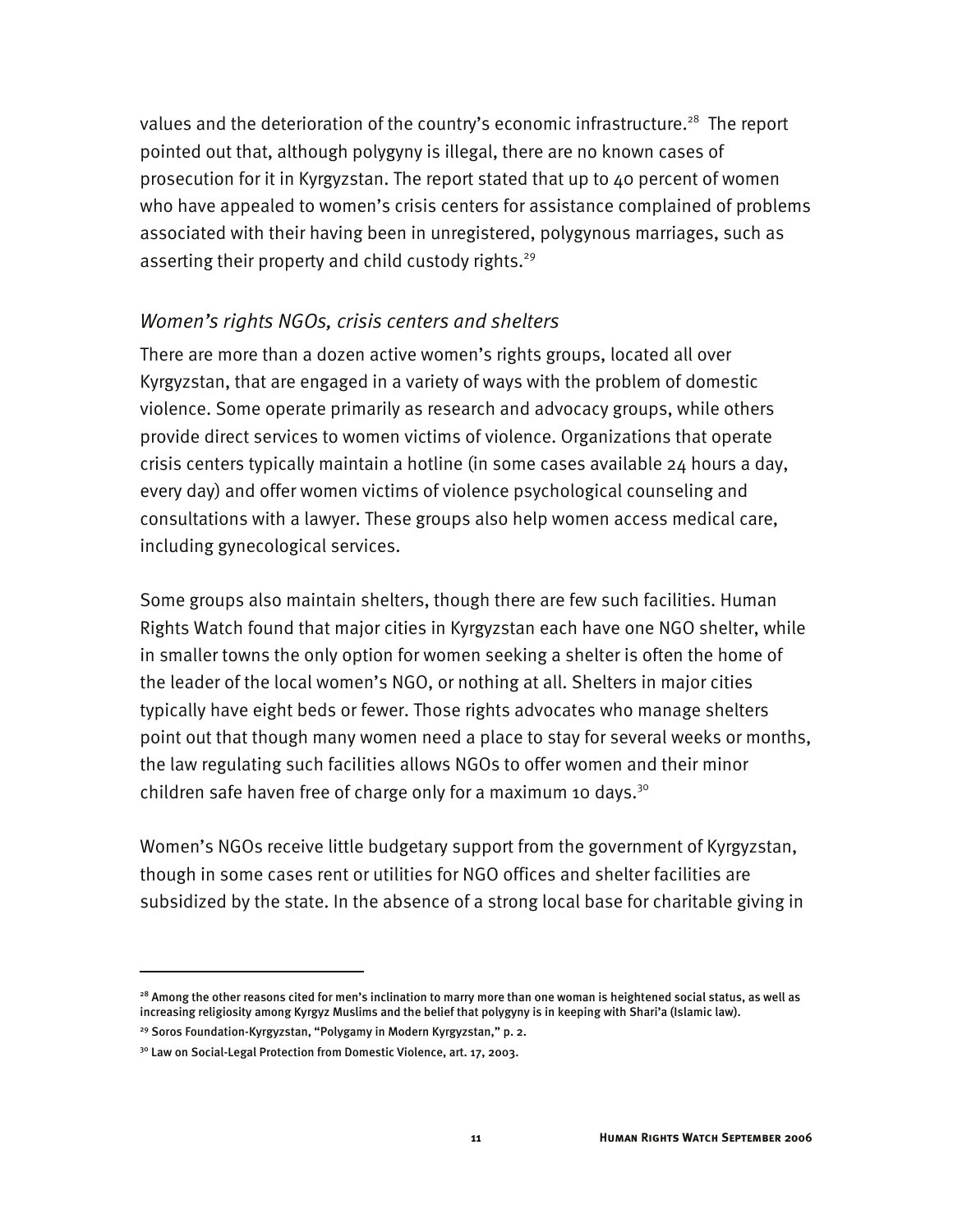the country, many Kyrgyz NGOs rely on foreign sources of funding, such as foundations and other international donor organizations, to finance their operations.

The work of women's rights activists involved in the support of victims of domestic violence and abduction can be dangerous. A number of staff members at women's rights NGOs reported retaliatory violence against them by abusive husbands for giving shelter to women seeking to flee violent situations. Svetlana Sayakbayeva, head of the NGO Tendesh in Naryn province, southeast of the capital, said that she was badly beaten in one such incident in 2000. She said the son of a woman who had sought shelter with Tendesh told the woman's husband where she was. The man arrived, found his wife and began to beat her right there in the shelter. He also began to beat participants of a seminar that was taking place in the NGO's offices. Sayakbayeva herself was injured: "I was covered with bruises," she said.<sup>31</sup>

Due to the danger posed by male abusers to the women seeking help from these NGOs and their staff, most women's NGOs keep their address confidential and give it out on a selective basis only.<sup>32</sup>

#### *Kyrgyzstan's international legal obligations*

#### Rights protections against violence against women

Domestic violence and abduction for forced marriage are acts of violence against women and are violations of women's fundamental human rights.

The government of Kyrgyzstan has committed itself to taking action to stop violence against women. To its credit, Kyrgyzstan has ratified many of the key international instruments guaranteeing women's equality and right to live free of violence. Under the International Covenant on Civil and Political Rights (ICCPR, ratified by Kyrgyzstan in 1994<sup>33</sup>), the government is obligated to ensure each person's right to life, security, and physical integrity (articles 6, 7 and 9)—all of which can be violated in domestic

<sup>&</sup>lt;sup>31</sup> Human Rights Watch interview with Svetlana Sayakbayeva, Tendesh, Naryn, November 5, 2005.

<sup>32</sup> Human Rights Watch interviews with Svetlana Sayakbayeva and Erkin Asanaliev, Tendesh, Naryn, November 5; and Bubusara Ryskulova, Sezim, Bishkek, October 28, 2005.

<sup>&</sup>lt;sup>33</sup> There is some discrepancy among sources regarding the date of Kyrgyzstan's ratification of the ICCPR. 1994 is the date given by the Office of the United Nations High Commissioner for Human Rights, http://www.ohchr.org/english/law/ccprratify.htm (accessed August 14, 2006).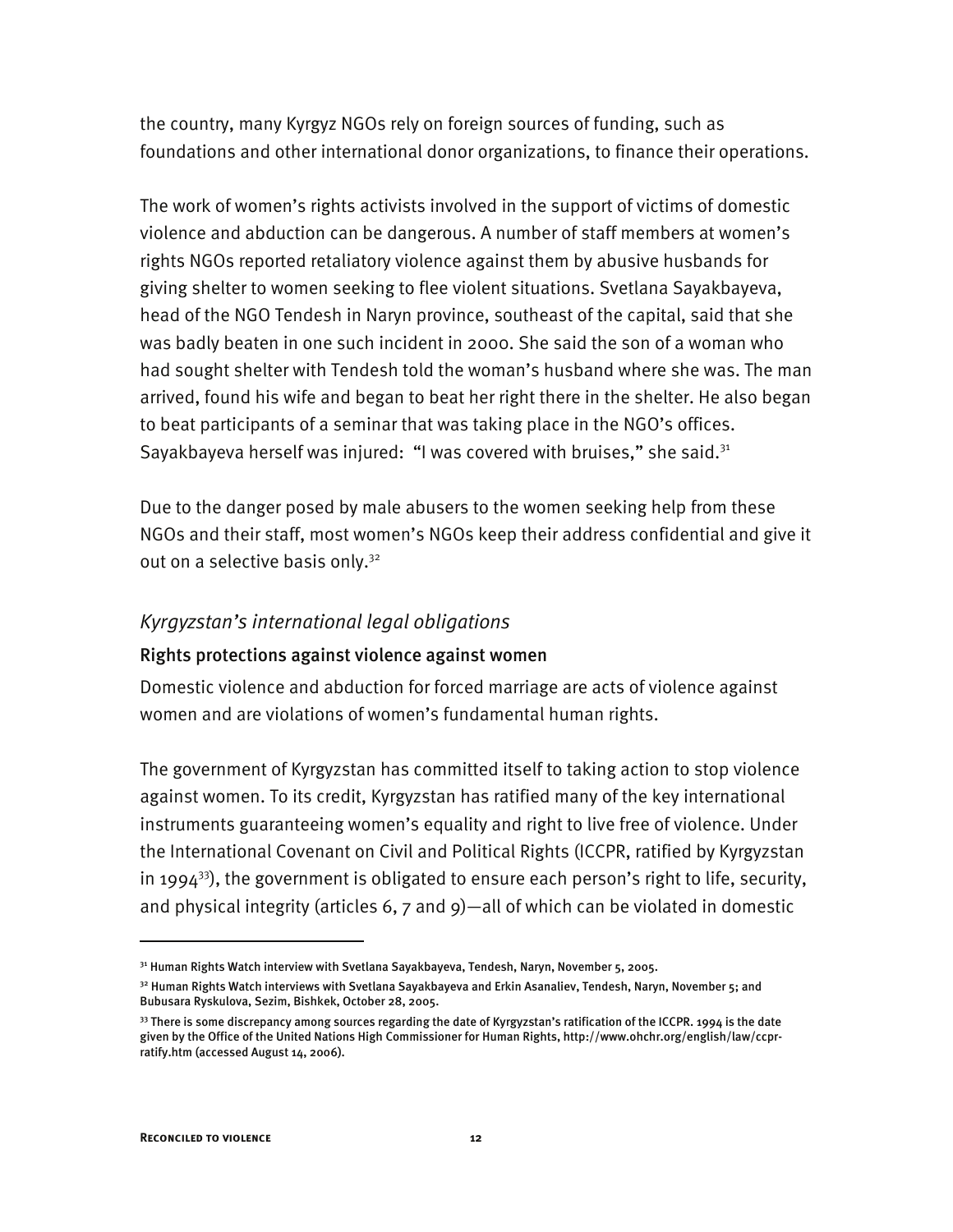violence—and "to ensure" the rights recognized in the treaty and provide effective remedy to those whose rights are violated (article  $2$ ).<sup>34</sup> Regrettably, however, the record of failure to prevent, investigate, and prosecute violence against women, discussed in this report, means that the government is in violation of its obligations under this and other instruments of international law.<sup>35</sup> Kyrgyzstan has developed progressive national laws on the protection of women from domestic violence, but is falling down in their effective enforcement.

Over the past 20 years, the protection of women from domestic violence became an international priority that found expression in international law. In 1985 the United Nations General Assembly adopted a resolution on domestic violence based on a recommendation from the United Nations Economic and Social Council (ECOSOC).<sup>36</sup> ECOSOC in 1986 recognized "violence in the family" as a "grave violation of the rights of women."37 The 1993 United Nations Declaration on the Elimination of Violence against Women, which articulates the international standard for protection of women from violence, affirms "that violence against women constitutes a violation of the rights and fundamental freedoms of women..."<sup>38</sup> Article 1 of the declaration specifically states that "the term 'violence against women' means any act of gender-based violence that results in, or is likely to result in, physical, sexual or psychological harm or suffering to women, including threats of such acts, coercion or arbitrary deprivation of liberty, whether occurring in public or in private life."<sup>39</sup> Article 2 asserts that "Violence against women shall be understood to encompass,

<sup>34</sup> International Covenant on Civil and Political Rights (ICCPR), adopted December 16, 1966, G.A. Res. 2200A (XXI), 999 U.N.T.S. 171 (entered into force March 23, 1976).

<sup>35</sup> In interpreting a nearly identical provision in the Inter-American Convention on Human Rights, the Inter-American Court on Human Rights in the late 1980s explained that the duty "to ensure" requires a state to prevent or respond actively to violations of rights recognized in the treaty. Specifically, the decision stated that a government must "take reasonable steps to prevent human rights violations and to use the means at its disposal to carry out a serious investigation of violations committed within its jurisdiction, to identify those responsible, to impose the appropriate punishment and to ensure the victim adequate compensation." The decision went on to say that a state "has failed to comply with [this] duty… when the State allows private persons or groups to act freely and with impunity to the detriment of the rights recognized by the Convention." Velázquez Rodríguez v. Honduras (July 29, 1988), Inter-American Court of Human Rights (series C), No. 4, paras. 174 and 176.

 $36$  U.N. General Assembly resolution 40/36, A/RES/40/36, November 29, 1985.

<sup>37</sup> ECOSOC resolution 1986/18, May 23, 1986, para 2.

<sup>&</sup>lt;sup>38</sup> Declaration on the Elimination of Violence against Women, February 23, 1994 (New York: United Nations, 1994) A/Res/48/104. This declaration reaffirms the rights guaranteed women under the International Covenant on Civil and Political Rights and other human rights instruments. The declaration is a non-binding resolution that establishes an international standard.

<sup>39</sup> Ibid.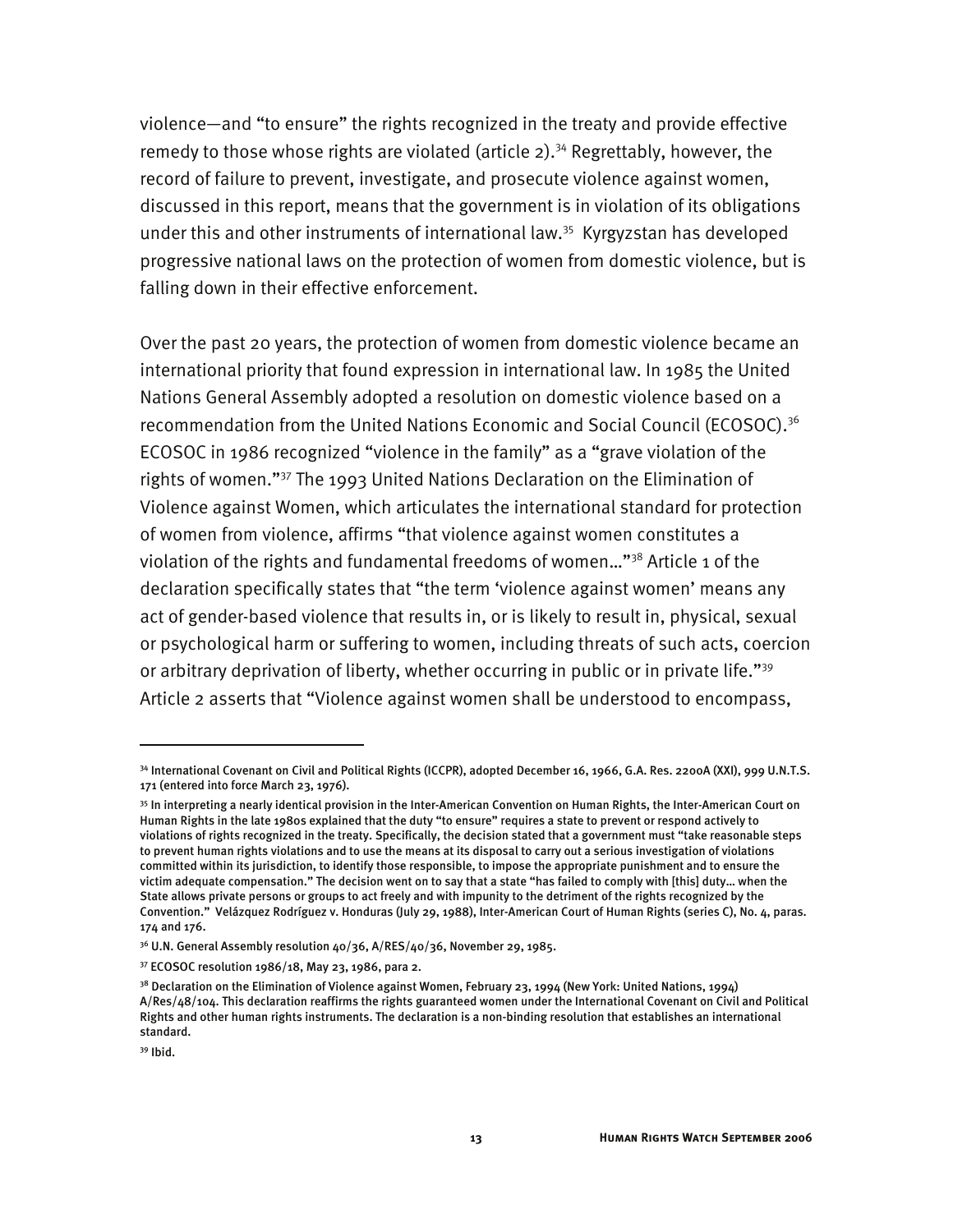but not be limited to, the following: (a) Physical, sexual and psychological violence occurring in the family, including battering, sexual abuse of female children in the household, dowry-related violence, marital rape, female genital mutilation and other traditional practices harmful to women, non-spousal violence and violence related to exploitation; (b) Physical, sexual and psychological violence occurring within the general community, including rape, sexual abuse, sexual harassment and intimidation at work, in educational institutions and elsewhere, trafficking in women and forced prostitution; (c) Physical, sexual and psychological violence perpetrated or condoned by the State, wherever it occurs."<sup>40</sup>

#### State responsibility for private acts of violence

Article 2 of the Convention on the Elimination of All Forms of Discrimination against Women (CEDAW, ratified by Kyrgyzstan in 1997) spells out the obligation of states to provide remedy for violation of women's rights and to exercise due diligence in investigating and prosecuting such abuses. $44$  Elaborating on the principle of due diligence, the Committee on the Elimination of Discrimination against Women stated that "States may also be responsible for private acts if they fail to act with due diligence to prevent violations of rights or to investigate and punish acts of violence, and for providing compensation."42

Article 4 of the Declaration on the Elimination of Violence against Women states that, "States should condemn violence against women and should not invoke any custom, tradition or religious consideration to avoid their obligations with respect to its elimination." Article  $4$  (c) instructs states to "Exercise due diligence to prevent, investigate and, in accordance with national legislation, punish acts of violence against women, whether those acts are perpetrated by the State or by private persons." Paragraph (d) provides that states should "Develop penal, civil, labour and administrative sanctions in domestic legislation to punish and redress the wrongs caused to women who are subjected to violence; women who are subjected to violence should be provided with access to the mechanisms of justice and, as

<sup>40</sup> Ibid.

<sup>41</sup> CEDAW, art. 2.

 $42$  Committee on the Elimination of Discrimination against Women, General Recommendation 19, Violence against Women, (Eleventh session, 1992), Compilation of General Comments and General Recommendations Adopted by Human Rights Treaty Bodies, U.N. Doc. HRI\GEN\1\Rev.1 at 84 (1994).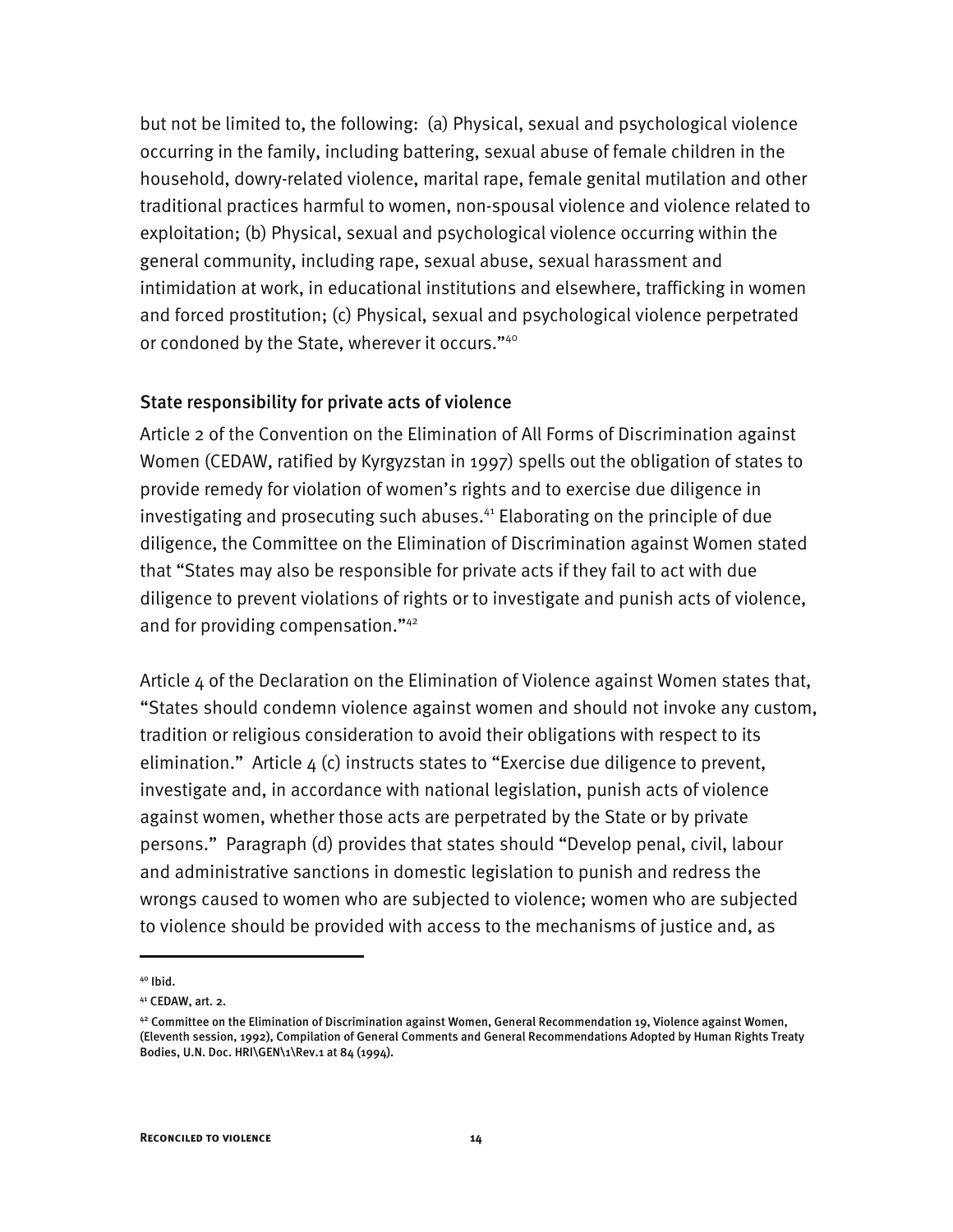provided for by national legislation, to just and effective remedies for the harm that they have suffered; States should also inform women of their rights in seeking redress through such mechanisms." The instrument spells out further measures that states should undertake to prevent violence against women.<sup>43</sup>

In sum, the government of Kyrgyzstan is obligated under international law to protect women from violence perpetrated by state agents and private actors.

The former UN special rapporteur on violence against women, its causes and consequences, Radhika Coomaraswamy, stated in her first report on the subject, "In the context of norms recently established by the international community, a State that does not act against crimes of violence against women is as guilty as the perpetrators. States are under a positive duty to prevent, investigate and punish crimes associated with violence against women."44 As regards domestic violence in particular, Coomaraswamy stated in 1996 that "the role of State inaction in the perpetuation of the violence combined with the gender-specific nature of domestic violence require that domestic violence be classified and treated as a human rights concern rather than as a mere domestic criminal justice concern."45

#### Other rights violations

The United Nations Committee on the Elimination of Discrimination Against Women has stated that "[g]ender-based violence is a form of discrimination which seriously inhibits women's ability to enjoy rights and freedoms on a basis of equality with men."46 The ICCPR prohibits discrimination on the basis of sex and establishes the duty of states to provide everyone equal protection of the law.<sup>47</sup> State parties to the

<sup>43</sup> Declaration on the Elimination of Violence against Women, February 23, 1994.

<sup>44</sup> Preliminary Report Submitted by the Special Rapporteur on Violence Against Women, Its Causes and Consequences, U.N. Document E/CN.4/1995/42, November 22, 1994, p. 18.

<sup>45</sup> Report Submitted by the Special Rapporteur on Violence Against Women, Its Causes and Consequences, U.N. Doc. E/CN.4/1996/53, February 5, 1996, p. 9.

<sup>46</sup> Committee on the Elimination of Discrimination against Women, "Violence Against Women," General Recommendation No. 19 (Eleventh session, 1992), (New York: United Nations), CEDAW/C 1992/L.1/Add.15, para. 1.

<sup>47</sup> ICCPR, arts. 2, 3, and 26.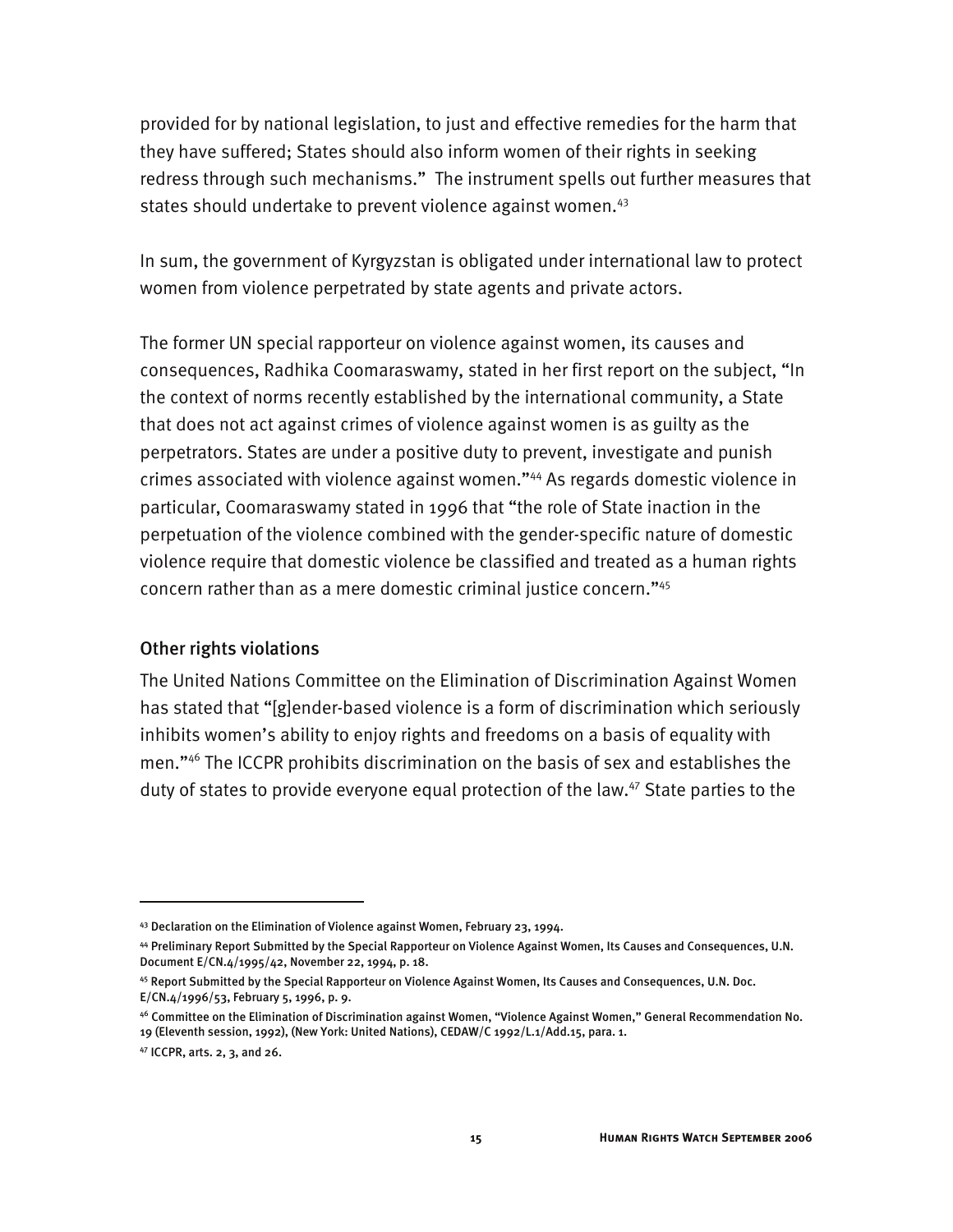CEDAW are required under article 2 to "to pursue by all appropriate means and without delay a policy of eliminating discrimination against women."<sup>48</sup>

Women victims of domestic violence and bride-kidnapping in Kyrgyzstan are sometimes also deprived of other fundamental rights during the course of violent marriages, including freedom of movement (guaranteed under article 12 of the ICCPR), the right to education (stipulated in article 13 of the International Covenant on Economic, Social and Cultural Rights, ICESCR, ratified by Kyrgyzstan in 1994), the right to work and to enjoy fair labor conditions (articulated in articles 6 and 7 of the ICESCR), and the right not to be held in servitude or to be "required to perform forced or compulsory labour" (article 8, ICCPR). Abductions also violate women's rights to liberty and security of person (article 9, ICCPR) and can involve violations of women's rights to life and physical integrity (articles 6 and 7, ICCPR).

International law dictates that marriages should take place only with the clear consent of both people. Article 10 (1) of the ICESCR provides, in part, that "Marriage must be entered into with the free consent of the intending spouses." Article 16 (1) of the CEDAW provides that "States Parties shall take all appropriate measures to eliminate discrimination against women in all matters relating to marriage and family relations and in particular shall ensure, on a basis of equality of men and women… the same right freely to choose a spouse and to enter into marriage only with their free and full consent."

Article 1 (1) of the Convention on Consent to Marriage, Minimum Age for Marriage and Registration of Marriages (ratified by Kyrgyzstan in 1997) states that "No marriage shall be legally entered into without the full and free consent of both parties, such consent to be expressed by them in person after due publicity and in the presence of the authority competent to solemnize the marriage and of witnesses, as prescribed by law."49

 $48$  CEDAW, art. 1 defines discrimination against women as "any distinction, exclusion or restriction made on the basis of sex which has the purpose of impairing or nullifying the recognition, enjoyment or exercise by women… on a basis of equality of men and women, of human rights and fundamental freedoms....'

<sup>49</sup> Convention on Consent to Marriage, Minimum Age for Marriage and Registration of Marriages, 521 U.N.T.S. 231, entered into force December 9, 1964.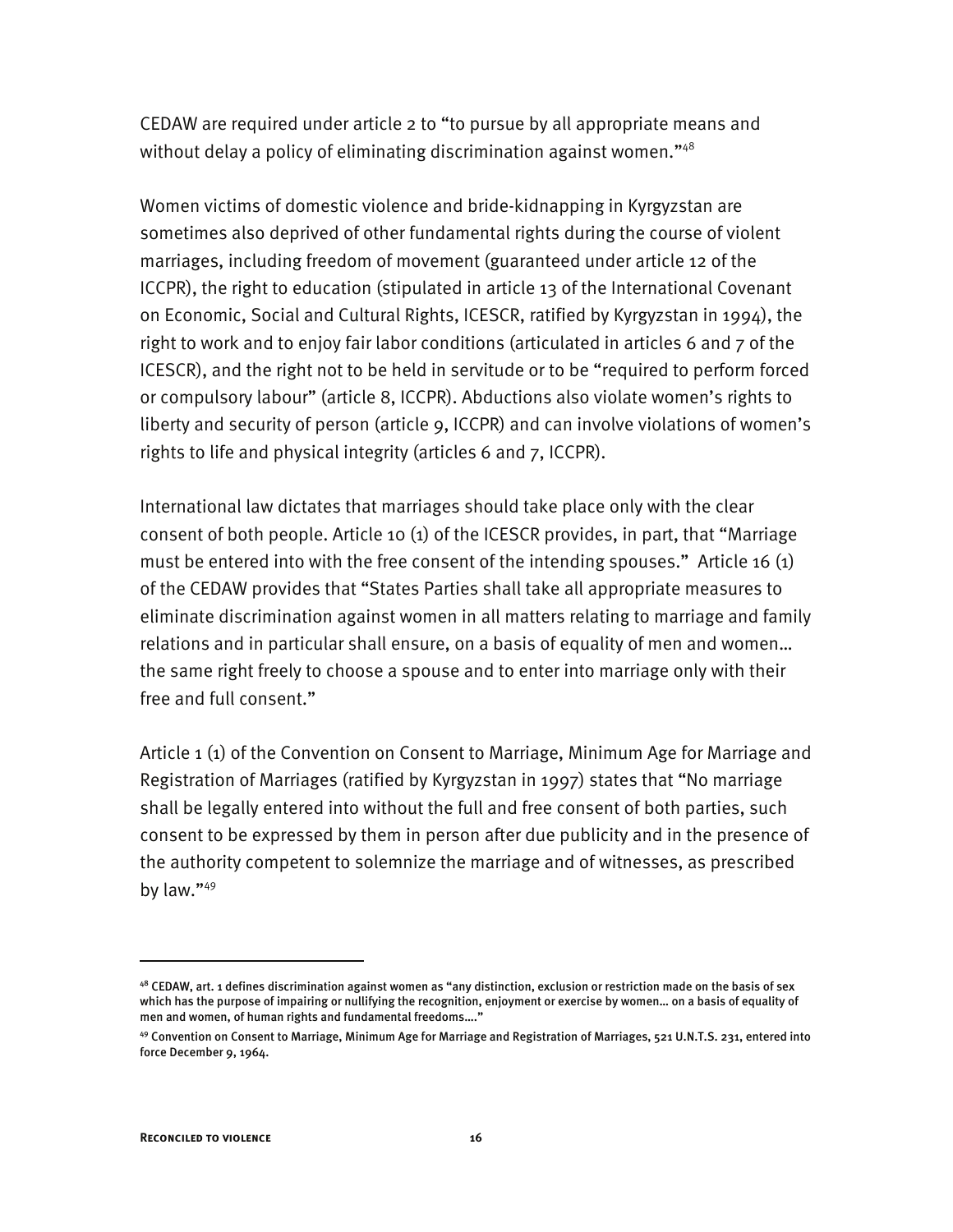As this report documents, not only young adult women but also teenage girls are targeted for kidnapping for forced marriage in Kyrgyzstan. The preamble to the Convention on Consent to Marriage, Minimum Age for Marriage and Registration of Marriages states that the parties to it "[Reaffirm] that all States…. should take all appropriate measures with a view to abolishing such customs, ancient laws and practices by ensuring, inter alia, complete freedom in the choice of a spouse, eliminating completely child marriages and the betrothal of young girls before the age of puberty, establishing appropriate penalties where necessary and establishing a civil or other register in which all marriages will be recorded…" Article 16(2) of the CEDAW states that "The betrothal and the marriage of a child shall have no legal effect and all necessary action, including legislation, shall be taken to specify a minimum age for marriage and to make the registration of marriages in an official registry compulsory." The minimum age for marriage in Kyrgyzstan is set at 18, but the law provides for girls as young as 16 to be legally married in some cases.<sup>50</sup>

The abduction of children for forced marriage—indeed for any reason—is a violation of the International Convention on the Rights of the Child (CRC, ratified by Kyrgyzstan in 1994): article 35 states that "States Parties shall take all appropriate national, bilateral and multilateral measures to prevent the abduction, the sale of or traffic in children for any purpose or in any form." The Convention also provides for states' obligation to protect a child from "all forms of physical or mental violence, injury or abuse, neglect or negligent treatment, maltreatment or exploitation including sexual abuse, while in the care of parent(s), legal guardian(s) or any other person who has the care of the child."<sup>51</sup> Article  $37(a)$  further states that "No child shall be subjected to torture or other cruel, inhuman or degrading treatment or punishment," while paragraph (b) states that "No child shall be deprived of his or her liberty unlawfully or arbitrarily…" The abduction of children for forced marriage inhibits their ability to enjoy other rights guaranteed to them under international law, including the rights to

 $50$  Article 14 of the Family Code of the Kyrgyz Republic stipulates that 18 is the minimum age for marriage. However, the law allows for girls who are at least 16 years old to be married if local government authorities find that there is good reason for them to marry at a younger age. Family Code as amended and published on June 20, 2005.

 $51$  CRC, art. 19 (1). Article 34 also specifically states that parties to it "undertake to protect the child from all forms of sexual exploitation and abuse."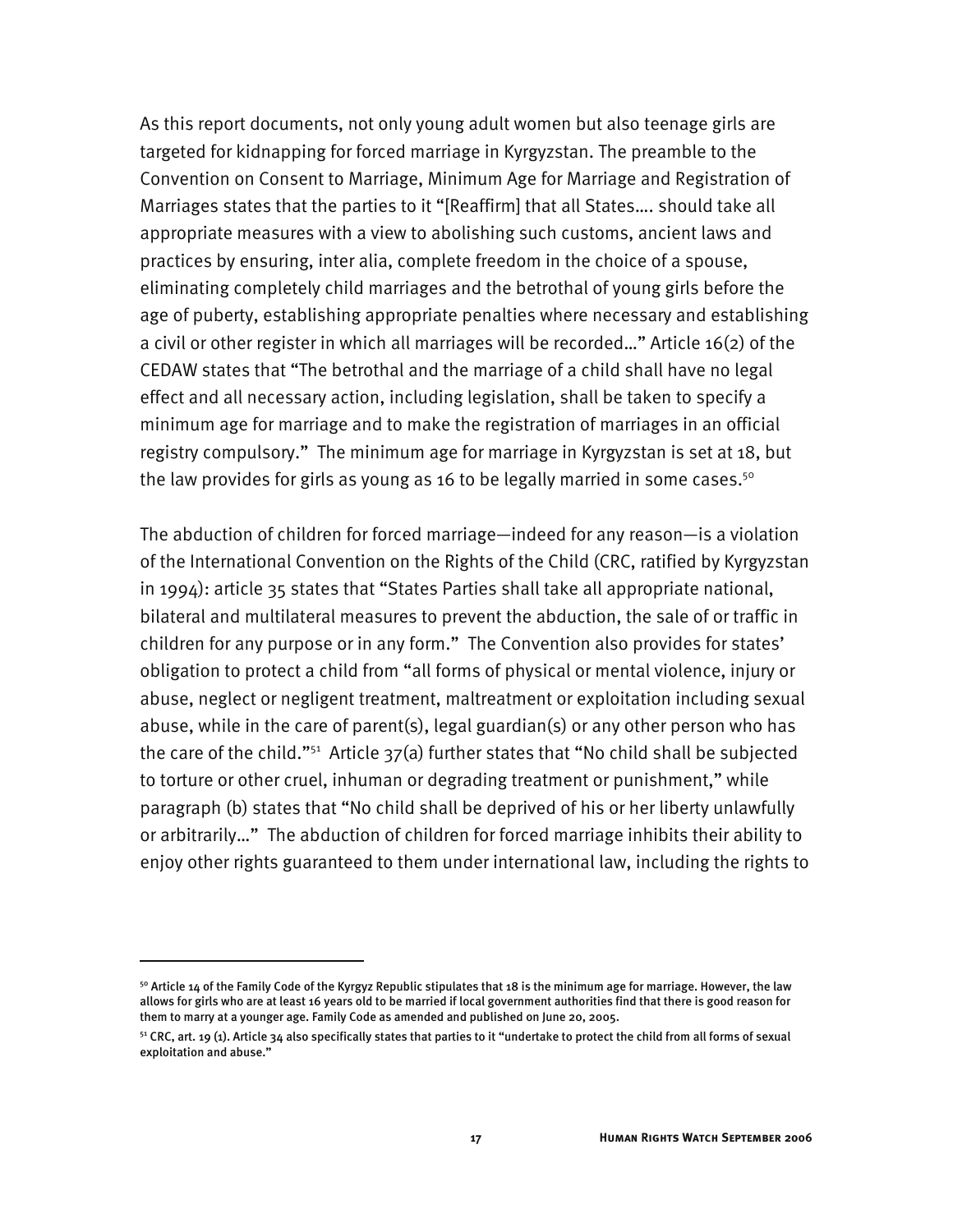education and freedom of movement, and protection from forced servitude and other exploitation.<sup>52</sup>

<sup>&</sup>lt;sup>52</sup> The right to education is provided under article 13 of the ICESCR and article 28 of the CRC. Freedom of movement, including the right to choose one's residence, is guaranteed under ICCPR article 12. Article 8 of the ICCPR prohibits holding any person in slavery, servitude or for forced labor. Article 10 (3) of the ICESCR states that "Children and young persons should be protected from economic and social exploitation." Articles 32 and 36 of the CRC similarly charge states with protection of children from exploitation.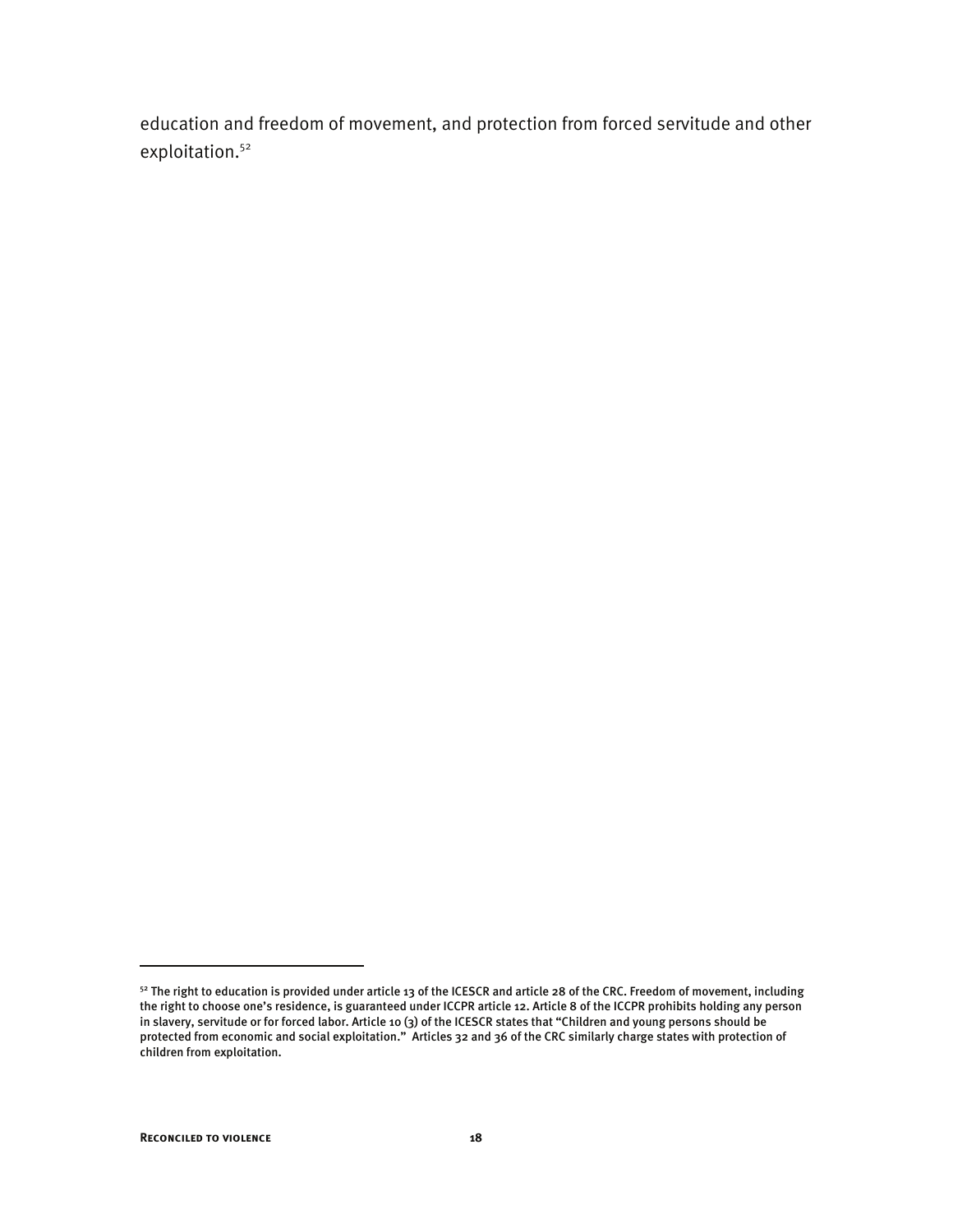## **Domestic Violence**

## Overview: A Coordinated Response Needed, including Law Enforcement

Over the past three decades, the response to domestic violence has dramatically evolved in countries around the world in terms of laws, policies, and programs. Now domestic violence interventions involve police, prosecutors, judges, parole officers, health care providers, social service providers, employers, the media, the clergy, traditional leaders, child protection services, schools, hotlines, shelters, advocacy organizations, and others. Interventions encompass criminal justice responses, civil remedies, victims' services, and a wide range of prevention efforts, such as batterer treatment and various forms of community interventions. Yet empirical evidence of effectiveness of the various responses is uneven and sometimes contradictory, particularly in terms of preventing abuse or recidivism. In all countries, including Kyrgyzstan, greater efforts must be made to conduct research and evaluation on domestic violence interventions.

From what is known to date, interventions that involve a fully coordinated community response rooted in a strong law enforcement response are most promising. These typically use the full extent of the community's legal and social systems to protect and empower victims, hold batterers accountable, and reinforce the community's intolerance of domestic violence.

While the criminal justice system does not hold all the answers in terms of responding to domestic violence, it is a critical part of efforts to stop the abuse and hold offenders accountable. As the front line of the criminal justice system, police play a particularly important role in receiving and responding to domestic violence reports, making arrests, conducting investigations, referring cases for prosecution, and referring victims to services and protection measures.

But in Kyrgyzstan the police are failing in this role, and the government overall is failing to address the probem. In 2003 Kyrgyzstan adopted a progressive law to address the problem of domestic violence, a significant step toward preventing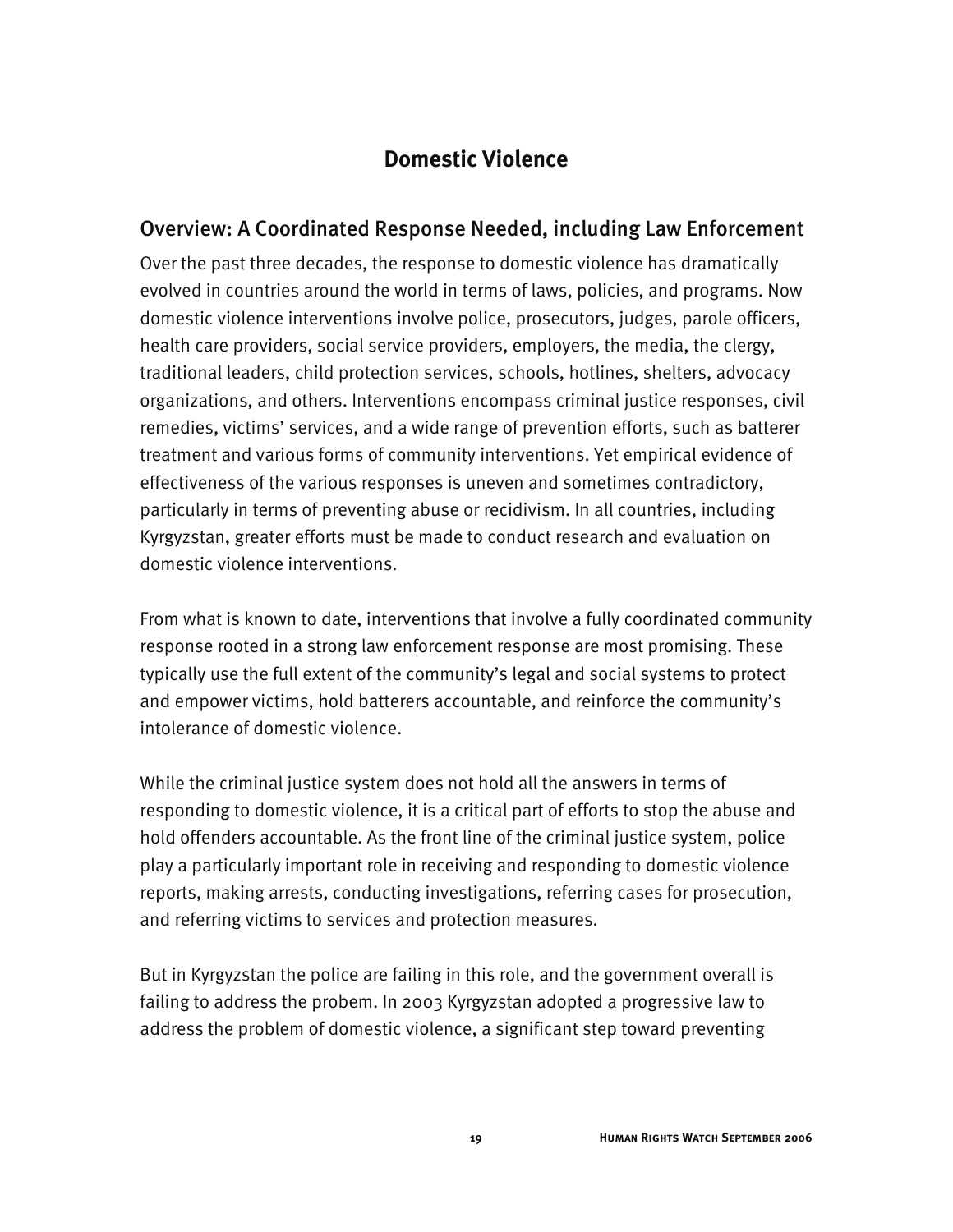further violence and providing women with options to obtain safety and justice for violations of their rights. Unfortunately, law enforcement and government officials have failed to integrate this promising law into the everyday fulfillment of their duties.

As discussed below, officials remain unsympathetic to the problems of victims of domestic violence. The issue is of low priority for police and other government officials. Police do not view domestic violence as a law enforcement issue, and often blame women for the violence against them. Police do not effect orders of protection, one of the main innovations of the 2003 law, they discourage women from seeking investigations into domestic violence, and take other measures to ensure that perpetrators of domestic violence are not prosecuted. In the rare cases that are investigated, the lightest penalties are applied. Police and other local officials pressure women to reconcile with their abusers. As a result, women who are abused by their husbands are left with nowhere to turn for help to stop the violence, and no access to justice. They are expected to endure physical and sexual assault and other forms of abuse and the lasting injury and psychological trauma that result from it.

Women also encounter significant barriers to leaving violent marriages, including physical isolation, fear of retaliation, poverty, and social pressure not to divorce. Abused women who pursue divorce must observe waiting periods that put them at further risk of violence. They face difficulties asserting their rights to property, alimony, and custody of children.

## *Absence of empirical data on scope of domestic violence in Kyrgyzstan*

As of this writing, there are no official government statistics regarding the scope of domestic violence in Kyrgyzstan. Experts who work with victims of domestic violence agree, however, that domestic violence is pervasive in Kyrgyzstan and that it affects women in every social stratum and in all regions of the country. After considerable pressure and grassroots lobbying from local women's rights groups and criticism from authoritative international bodies, the government in 2002 recognized the need to gather and use statistics on specific forms of violence against women, including domestic violence, and a government plan was made to begin to collect and analyze such data: according to officials, the government committed to gathering statistics in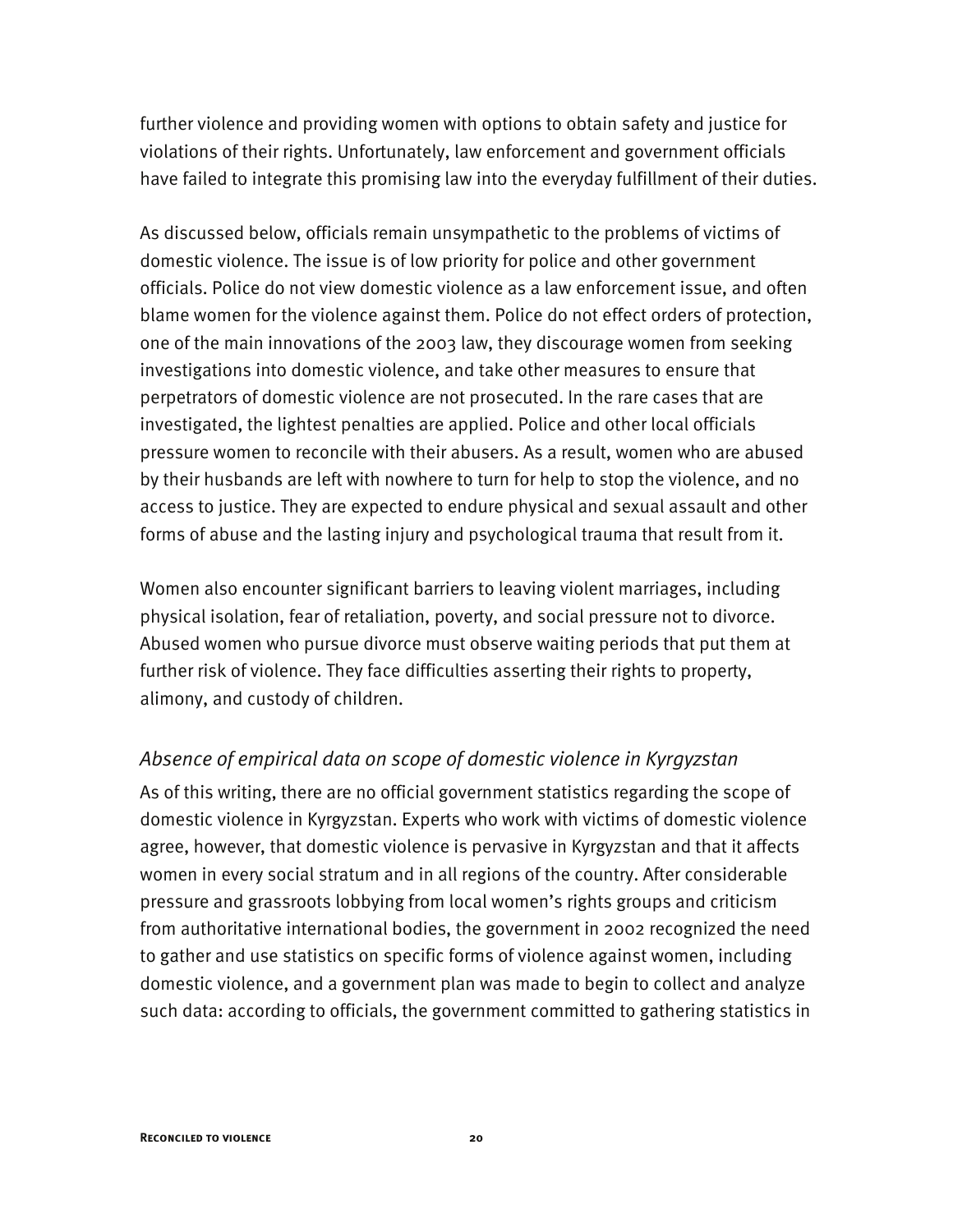a unified format from NGOs and government and law enforcement agencies.<sup>53</sup> Unfortunately, as of May 2006 this data was not yet available. Taalaygul Isakunova of the Presidential Council on Women, Family, and Gender Development told Human Rights Watch, "We do not have statistics on these issues; the government has not followed these things with such attention. We have some statistics on crimes, but not on the numbers of victims. Statistics track the criminals but not their victims; those statistics we have even on this are old."54

When Human Rights Watch asked several police officials for current statistics on reports regarding domestic violence, which law enforcement agencies are required to compile in accordance with the 2003 Law on Social-Legal Protection from Domestic Violence (the domestic violence law), we were told such figures were unavailable.55 An international expert on police reform offered a blunt explanation for this: "Complaints on domestic violence? Police don't keep this statistic officially because it makes them look bad."56

Local experts who have closely tracked the problem for years say that domestic violence in Kyrgyzstan is on the rise. Isakunova said, "As an expert on these issues, I can say that the situation of violence against women is getting worse,"57 and NGO activists, including one medical professional, shared the view that the prevalence of domestic violence in the country is increasing.<sup>58</sup>

## Attitudes about Domestic Violence

Attitudes about domestic violence described or expressed directly to Human Rights Watch indicated that some people interpret as "normal," or blamed the victims for,

I

<sup>53</sup> Human Rights Watch interview with Taalaygul Isakunova, expert, the National Council under the President of the Kyrgyz Republic on Women, Family, and Gender Development, Bishkek, October 31, 2005. Hereinafter, Presidential Council on Women, Family, and Gender Development. Isakunova subsequently left her position at the council.

<sup>54</sup> Ibid.

<sup>55</sup> Human Rights Watch interviews with a senior police officer, name withheld, Osh Province Police Department, Osh, November 10; and a senior police officer, name withheld, Jalal Abad City Police Department, Jalal Abad, November 11, 2005.

<sup>56</sup> Police Colonel Salishybek Mamyrov, OSCE national professional employee (Ministry of Internal Affairs liaison), Bishkek, November 17, 2005.

<sup>57</sup> Human Rights Watch interview with Taalaygul Isakunova, expert, the Presidential Council on Women, Family, and Gender Development, Bishkek, October 31, 2005.

<sup>&</sup>lt;sup>58</sup> Human Rights Watch interview with Batia Tolobaeva, a doctor who frequently treats battered women in the hospital and a member of the Kyrgyz Committee for Human Rights (KCHR), Bishkek, November 15, 2005.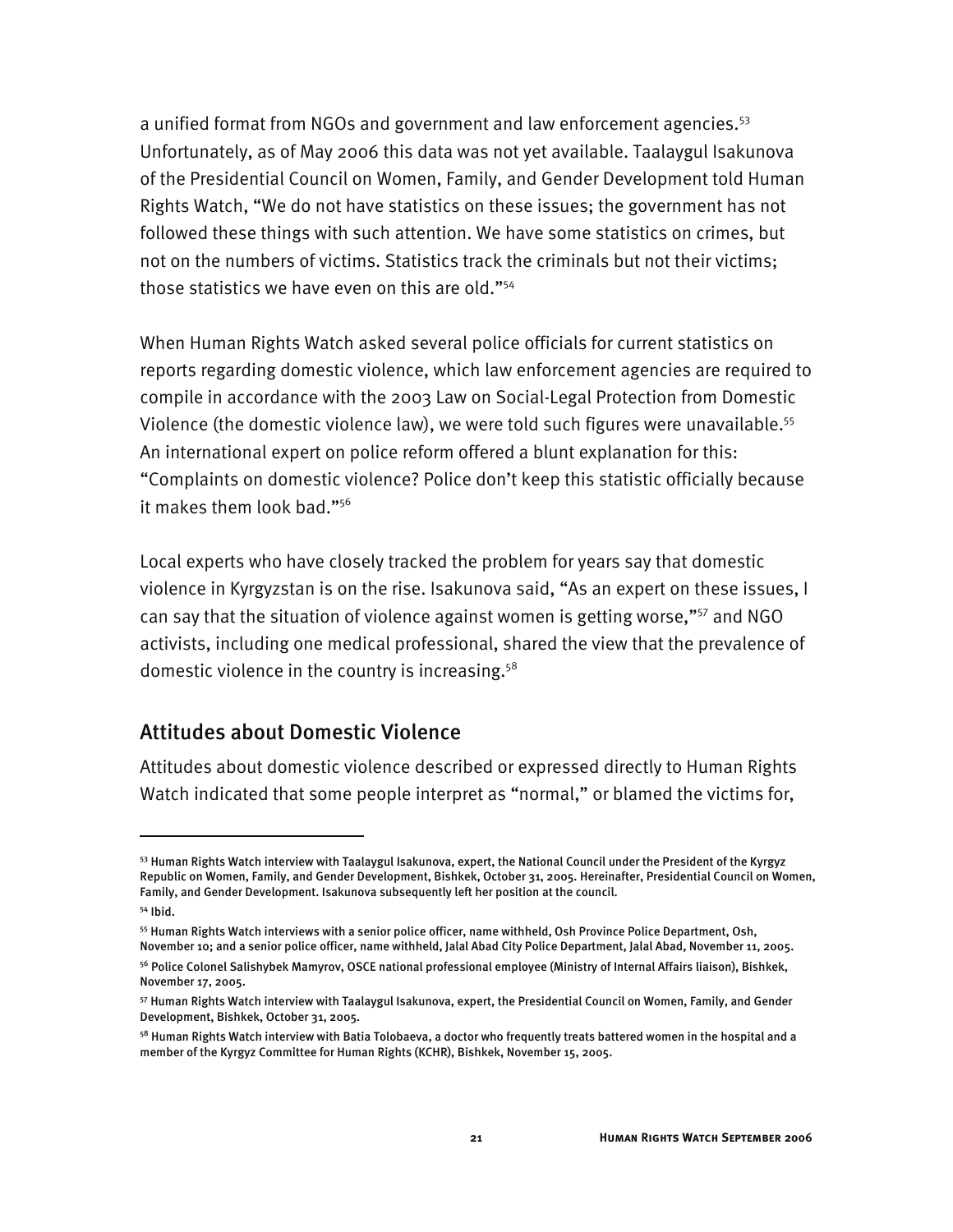behavior that in other contexts might be described as assault, battery, or worse. NGO activists and some government officials stated that government and law enforcement authorities generally believe that domestic violence is a "private matter" rather than a law enforcement matter.<sup>59</sup> Some government and law enforcement officials blame women for violence done to them by their husbands. Others say that women provoke men to violence by failing to fulfill men's expectations and displaying "excessive" independence. In response to a question from Human Rights Watch about steps the Kyrgyz government could take to stop domestic violence, one official offered: "Women should be more obedient and pay more attention to men and then domestic violence would decrease."<sup>60</sup>

These attitudes reinforce the dehumanization of women and the cycle of social acceptance of domestic violence. Girls in Kyrgyzstan are raised to accept domestic violence as "normal" and "acceptable," and to put up with violence against them. Many witness violence against their own mothers at home. When they confront violence by their husbands as adults, women are told by relatives, community members, and government and law enforcement authorities that they should tolerate domestic violence.

One woman interviewed by Human Rights Watch talked about the response she had from her mother when she went to her for help with domestic violence by her husband. Keres K. said, "When I told my mother that he beat me, she told me that this is normal, everyone is beaten. My mother said, 'What, you don't think that your father beat me?' Because of that I thought I had to just live with it. She said, 'Put up with it.' She said, 'What if you leave and come home, what will our neighbors and relatives say?"<sup>61</sup> Reflecting on the effect that these messages had on her life and experience of further abuse at the hands of her husband, Keres K. said, "I put up with it and took it all on myself and for what? Now my health is ruined."<sup>62</sup>

<sup>59</sup> Human Rights Watch interviews with Taalaygul Isakunova, expert, the Presidential Council on Women, Family, and Gender Development, Bishkek, October 31; officials from the ombudsman's office, Bishkek, November 14; and Nargiza Eshtaeva, Ailzat, Osh, November 8, 2005.

 $^{60}$  Human Rights Watch interview with Embek Tarajanov, ombudsman's office, Bishkek, November 14, 2005.

<sup>61</sup> Human Rights Watch interview with Keres K., November 2005.

 $62$  Ibid.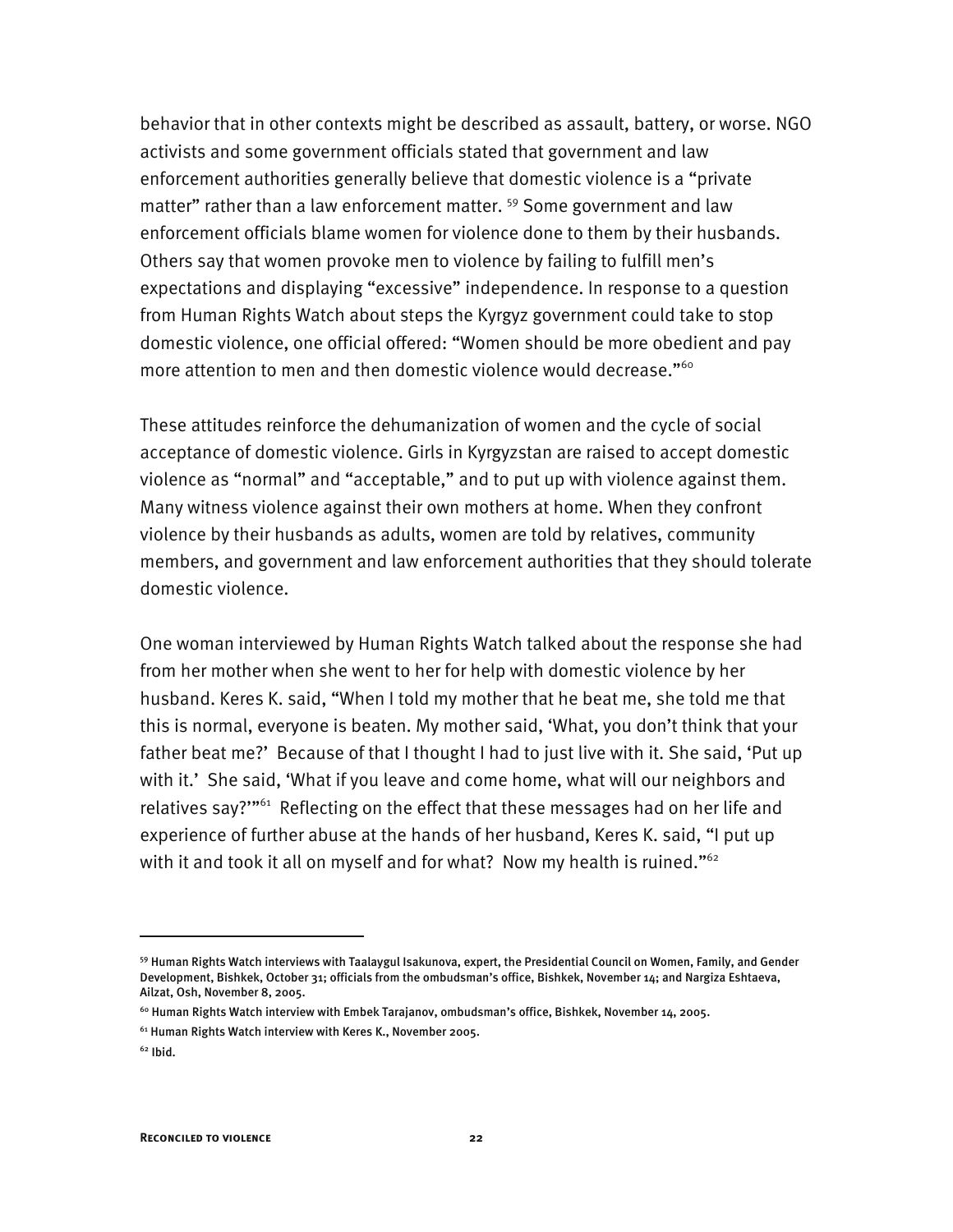#### *Domestic violence and women's rights a low priority for the government*

There is near-universal acknowledgment that the Kyrgyz government ranks women's rights a low priority. The attention of the government has centered on national security, fighting organized crime and corruption, and constitutional reform during President Bakiev's first 18 months in power.

Taalaygul Isakunova from the Presidential Council on Women, Family, and Gender Development said bluntly, "Big politics take priority with the government now. Gender is not a priority. We have a declarative commitment, but not in action."<sup>63</sup> She noted, however, that this was not unique to the Bakiev government, but a continuation of the policy of the previous government and years of neglect of women's rights issues. She said the Presidential Council, for instance, has been impaired by the "systematic ignoring of women's issues and development. The budget [for women's programs] comes to about \$10,000, for seminars etc. That is not much."64

When asked about how the government prioritizes domestic violence specifically, one senior government official said, "Society is not up to it yet. Not up for [discussing] violence against women. It is not a priority. To stop violence against women: We aren't up to this."<sup>65</sup> President Bakiev's human rights advisor said that more action needs to be taken to raise awareness about domestic violence and stop the pattern of abuse. He said, "We need to teach our children to respect each other, to not use violence, to treat each other humanely… so we don't leave children fatherless…. We need to use the mass media and roundtables and conferences and give authoritative people access to broadcast media."<sup>66</sup>

## Views on Factors Contributing to Domestic Violence

There are a wide variety of views about the causes of domestic violence by husbands against their wives. However, the most commonly held views in Kyrgyzstan regarding

 $^{63}$  Human Rights Watch interview with Taalaygul Isakunova, expert, the Presidential Council on Women, Family, and Gender Development, Bishkek, October 31, 2005.

<sup>64</sup> Ibid.

<sup>&</sup>lt;sup>65</sup> Human Rights Watch interview with a senior government official, name withheld, Bishkek, November 2005.

<sup>66</sup> Human Rights Watch interview with Tursunbek Akun, chairman, Presidential Commission for Human Rights, Bishkek, November 14, 2005.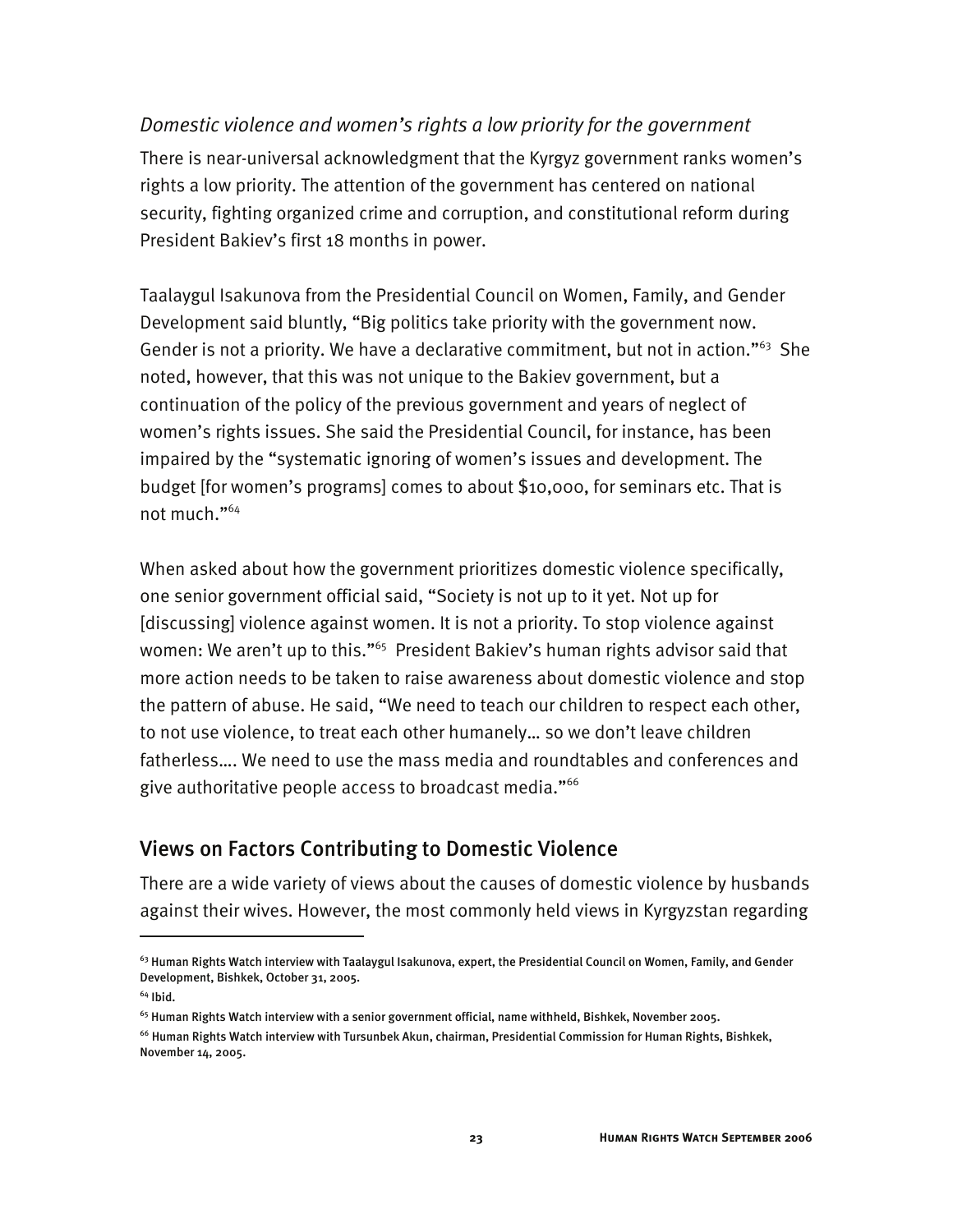the root causes of domestic violence have ramifications for the solutions that are developed by victims, activists, and government and law enforcement officials. Kyrgyz officials and members of civil society told Human Rights Watch that they felt the root causes are alcoholism, poverty, and the subordinate status of women in Kyrgyz households and society.

A number of experts on gender issues and activists who deliver direct services to women victims of violence see husbands' violence against their wives as rooted in the subordination of women, and men's compulsion to assert dominance at home. Women's rights activist Bubusara Ryskulova stated, "Domestic violence is about control. It's partly cultural—men think women need to stay in their 'place."<sup>67</sup> A government human rights official said, "In traditional Kyrgyz families, men were always dominating women, so men expect women to be tolerant. The head of the family is always considered right."<sup>68</sup> One of the official's colleagues agreed, citing a proverb reinforcing male supremacy: "The head of the family is the man. There is this principle: Men have more rights in the family. 'Right is the person who has more rights.'"69

Shoira S., a young woman who witnessed abuse in her aunt and uncle's home, told Human Rights Watch, "I live with my aunt. She is 33 years old…. She and her husband fight…. If she doesn't listen, he will just beat her. This is widespread. The husband feels he has the right to beat his wife."<sup>70</sup> She added, "There is this mentality here. Women must listen to husbands. Women must be subservient."<sup>71</sup> A government official echoed this assessment, saying, "When a woman starts to be independent, then that is the point at which men resort to violence. Men here often don't accept women having their own point of view."72

The vast majority of NGO leaders and government officials in Kyrgyzstan interviewed by Human Rights Watch cited alcoholism and financial difficulties as causes of

<sup>67</sup> Human Rights Watch interview with Bubusara Ryskulova, Sezim, Bishkek, November 1, 2005.

 $^{68}$  Human Rights Watch interview with Embek Tarajanov, ombudsman's office, Bishkek, November 14, 2005.

<sup>69</sup> Human Rights Watch interview with officials of the ombudsman's office, Bishkek, November 14, 2005.

<sup>70</sup> Human Rights Watch interview with Shoira S., November 2005.

 $71$  Ibid.

 $^{72}$  Human Rights Watch interview with Embek Tarajanov, ombudsman's office, Bishkek, November 14, 2005.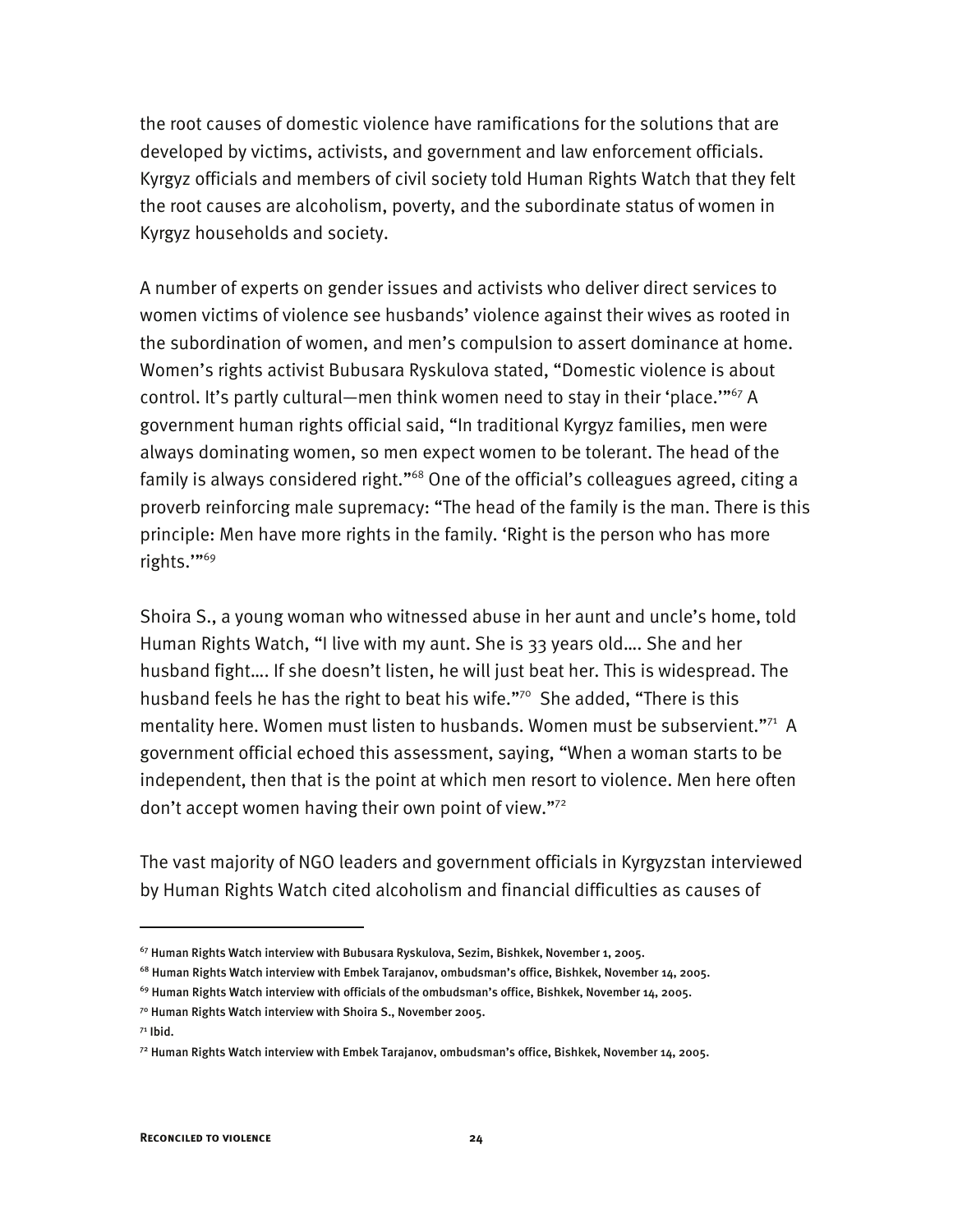men's violence toward their wives. As a result, many approaches to stopping domestic violence focus on helping men to overcome alcohol addiction or attain financial stability. There is a danger that those who emphasize these theories may fail to take into account other factors that contribute to domestic violence.

An official from the Ministry of Foreign Affairs asserted, "Economic reasons are a very important cause of domestic violence. We can do something about domestic violence by fighting poverty."73 An official from the Ombudsman's office, charged with monitoring and advocating for citizens' human rights, also cited increasing employment of men as the key to addressing domestic abuse. He said, "We need to give men more work, a higher salary, and then there won't be any violence because they will have everything they dream of. All the woman cares about is that the children are dressed and go to school. If men earn the salary then everything is OK. In this way we can decrease instances of domestic violence, but not eliminate them."74 His colleagues concurred, with one laying the blame on women in the workforce: "If women have more money [than their husbands], then there are conflicts."75 Another said, "The government needs to give social support. If a family has all it needs, it could reduce domestic violence in the family."<sup>76</sup>

Women victims of domestic abuse by their husbands also point to alcoholism and economic concerns as being among the principal triggers of violence in the home. Mother-of-four Aida A., who had suffered multiple head traumas from beatings by her husband, said, "He beats me whenever he drinks and he drinks all the time."<sup>77</sup> Farida F. said, "Every time he would get drunk he would go around and look for me to beat me up. He would beat me just for nothing. He would just approach me and hit me, without saying a word."78 Lydia L. recalled, "My husband would drink about two times per week and then would always beat me. He would get work for two or three days and then earn some money and then get drunk. He would come home so angry

<sup>73</sup> Human Rights Watch interview with Zamira Tokhtohojaeva, UN Department, Ministry of Foreign Affairs, Bishkek, November 14, 2005.

<sup>74</sup> Human Rights Watch interview with Embek Tarajanov, ombudsman's office, Bishkek, November 14, 2005.

<sup>75</sup> Human Rights Watch interview with Mamat Momunov, ombudsman's office, Bishkek, November 14, 2005.

 $^{76}$  Human Rights Watch interview with Ermamat Siuita, ombudsman's office, Bishkek, November 14, 2005.

<sup>77</sup> Human Rights Watch interview with Aida A., November 2005.

<sup>78</sup> Human Rights Watch interview with Farida F., November 2005.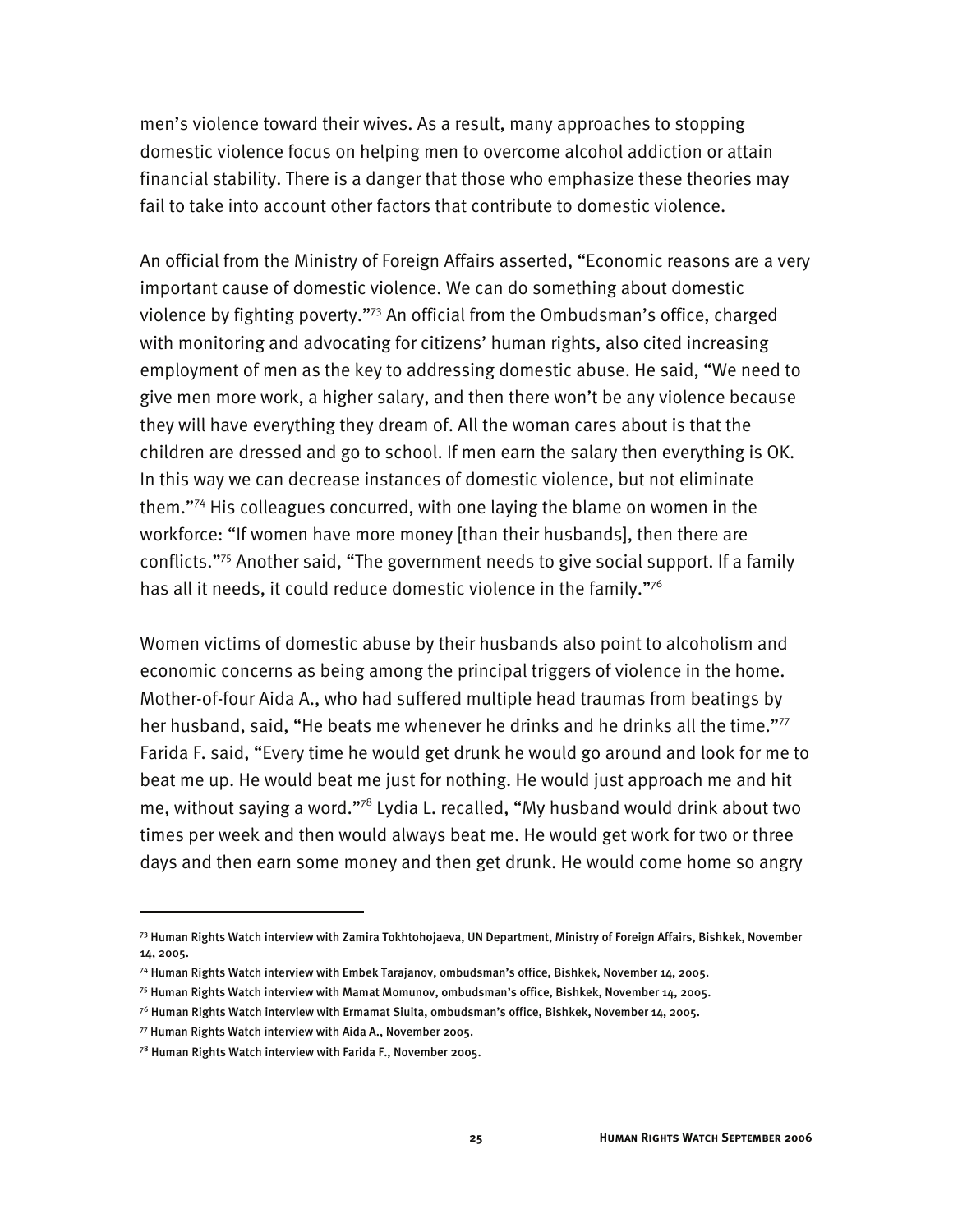and then pound me."79 Elmira E. said, "I had a son and after that my husband started to beat me. He drank almost every day and beat me when he was drunk…. I remember one time that I accused him of not working and then he beat me. There were constant conflicts over money."<sup>80</sup>

## The Experience of Domestic Violence

#### *Beatings and psychological abuse*

Human Rights Watch interviewed 25 women who experienced physical domestic violence. They described how their husbands and other family members often punched, kicked, or beat them with household objects. They also reported having suffered years of relentless psychological abuse by their husbands, resulting in emotional distress, fear, and often a loss of self-esteem. Many of these women said their husbands swore at them, shouted at them, and insulted them on a regular basis.

Farida F. told Human Rights Watch, "You have no idea what he did to me. He wouldn't hit me with an object in his hands. He was such a strong man that he would hit me just with his bare hands. And he never paid any mind to the degree of physical force he applied during the beatings. He never cared when he would beat me up real bad either. He would just beat me with all his fury and strength." $81$ Tursunai T. said her husband beat her every day for 15 years: "He beat me with his fists and kicked me with his boots on. I had bruises all the time…"82 Elmira E. recalled, "He would use dishes to beat [me and the kids]. He would use whatever ended up in his hands."<sup>83</sup> Keres K., a mother of two children, said of her husband, "He threatens us with knives…. We are all afraid. He beat me with his fists and kicked me; I've had a number of concussions. When I cover my head to protect myself, my hands are covered with bruises."84

<sup>79</sup> Human Rights Watch interview with Lydia L., November 2005.

<sup>80</sup> Human Rights Watch interview with Elmira E., November 2005.

<sup>81</sup> Human Rights Watch interview with Farida F., November 2005.

<sup>82</sup> Human Rights Watch interview with Tursunai T., November 2005.

<sup>83</sup> Human Rights Watch interview with Elmira E., November 2005.

<sup>84</sup> Human Rights Watch interview with Keres K., November 2005.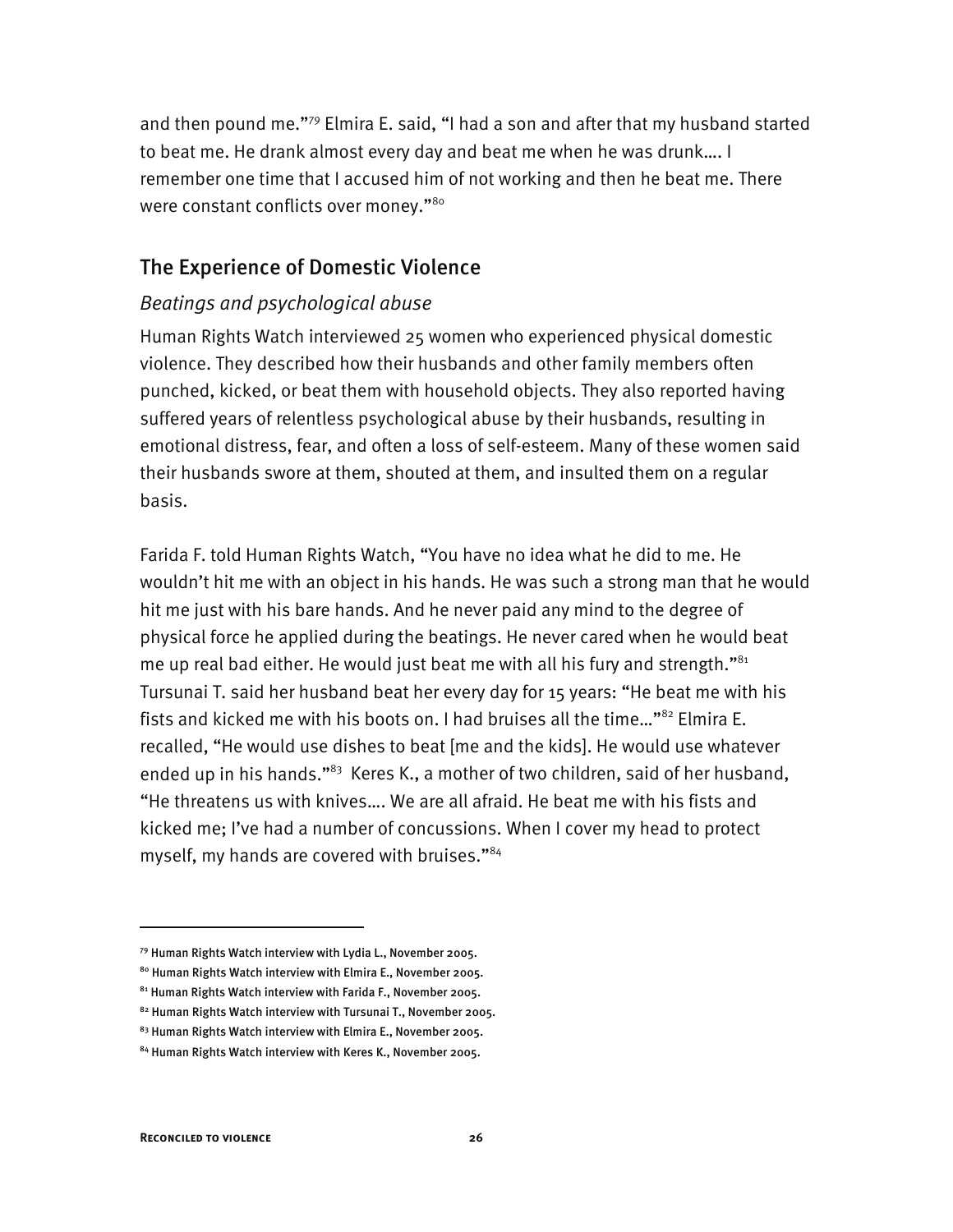Some women are beaten by their husbands so often and for so many years that they begin to view this kind of violence as "normal." Mirgul M., who continued to live with her husband at the time she spoke to Human Rights Watch, said, "He hits me with his fists or with anything at hand; with a teapot, cups… anything…One time I had a head wound and head trauma but I took care of it myself. I didn't go to the hospital. I put creams on the wound…. A lot of times I had black eyes, but I don't think of that as anything." $85$ 

Some women described feeling intense fear while living with their abusive spouses. Keres K., for example, described the anxiety she felt trying to anticipate her husband's behavior, "After I leave work, I think, Will he be drunk or sober? What waits for me?"<sup>86</sup> Another woman said this anxiety was what finally led her to flee a violent home, "My husband beat me and I finally decided to leave when I realized that I feared him. I started fearing the moment when he would come home because he would start beating me."<sup>87</sup> Mirgul M. echoed these feelings, saying, "I used to put up with it, but now I can't stand it anymore…. [W]hen he comes home drunk, I shake. I can't get a hold of myself."<sup>88</sup>

Several women described being beaten when they were pregnant. Gulzat G., age 20, said, "One day [my husband] came home and I was standing on a table painting a wall in the house. He said, 'When are you going to get out of my life?' And I didn't answer and he hit me on the legs and pushed me. I fell off the table and fell to the ground. I started bleeding and I was very afraid that something had happened to my baby."89 Farida F., who was repeatedly beaten by her husband, said, "When my husband found out that I was pregnant, he changed his behavior a little bit. He became sort of quieter for some time. After a bit of a break he beat me up again when I was three months pregnant. After that he resumed his regular beatings of me."90 Farida F. also said her husband beat her after she gave birth, by cesarean section: "Once, two months after I left the hospital, he beat me up so bad that my

<sup>85</sup> Human Rights Watch interview with Mirgul M., November 2005.

<sup>86</sup> Human Rights Watch interview with Keres K., November 2005.

<sup>87</sup> Human Rights Watch interview with Elmira E., November 2005.

<sup>88</sup> Human Rights Watch interview with Mirgul M., November 2005.

<sup>89</sup> Human Rights Watch interview with Gulzat G., November 2005.

<sup>90</sup> Human Rights Watch interview with Farida F., November 2005.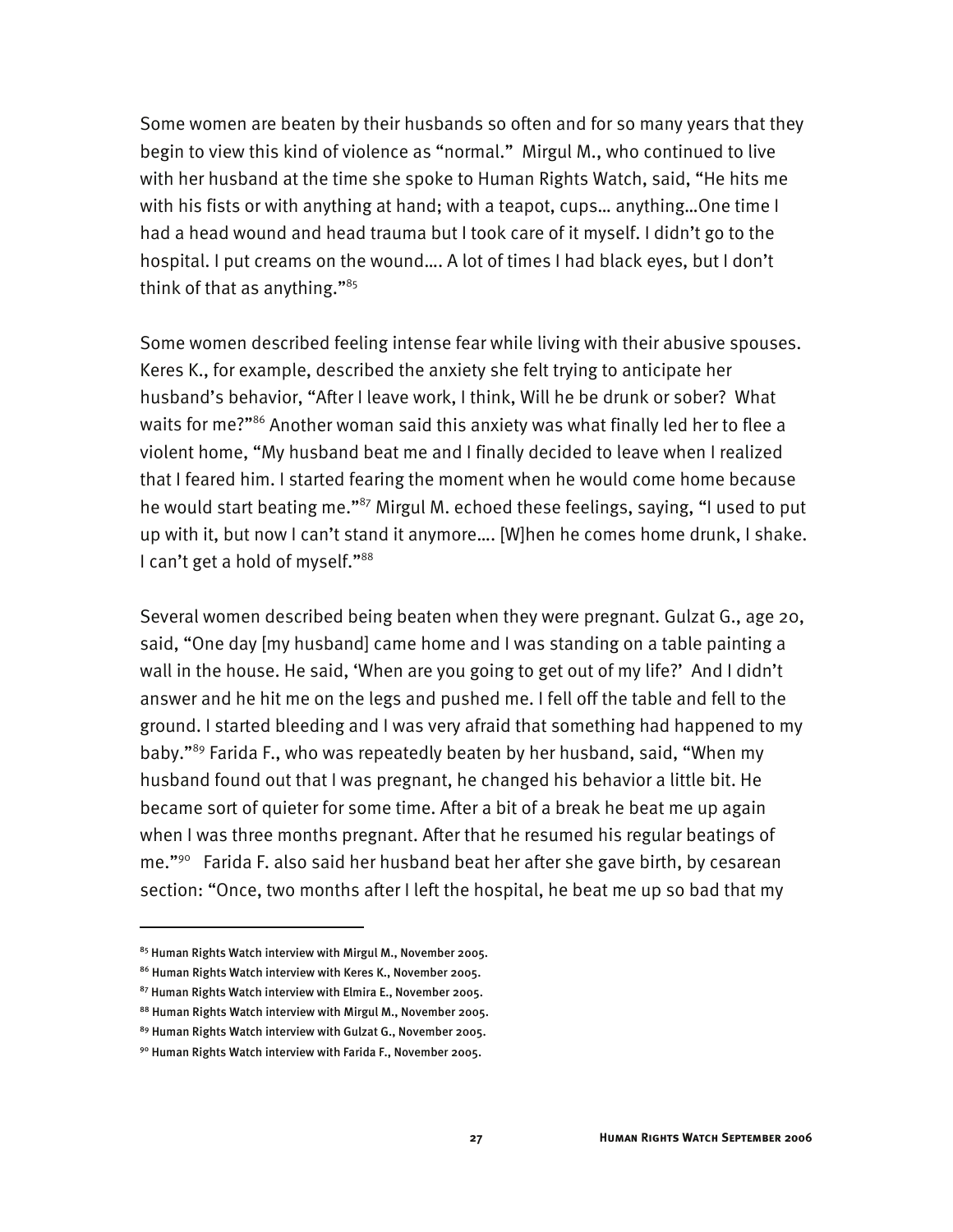nose started constantly bleeding. All my linen, my entire bed, was covered with blood."

Dimira D. said that her husband came close to killing her and one of her children during one of his particularly violent bouts. She said, "At that time I was working at the market. My husband came and grabbed me and my child and took us home. He put a cord around my neck and threatened to strangle me. He dragged me into the house and poured gas on me and threatened to set the house on fire with me in it. My neighbors saw this and stopped him from going through with it."<sup>91</sup> Dimira D. also described some of the psychological abuse she was subjected to by her husband and his family. "My mother-in-law and husband always insult me. He always says that I am having affairs or I'm a prostitute, without any basis…. One time, before I was ill, my son and I sold *kefir*. We would go to the city and purchase it and then sell it. My husband beat me and accused me of having syphilis." $92$ 

A women's rights activist in Jalal Abad recalled the story of a woman whose husband arranged for her to be gang raped. Zhanna Saralaeva said that the man had beaten and psychologically abused his wife for about 20 years. She said, "She told him to stop calling her a prostitute. He went out and bribed three men with alcohol and they went to his home and the three men raped the wife in front of the family." $93$ Saralaeva saw the woman following this incident. "She was covered in bruises and wounds," she said.94

#### *Isolation and restricted movement*

Abusive husbands restrict their wives' movements in order to isolate and control them, which also prevents women from being able to escape an abusive home.<sup>95</sup> Several women's rights activists say it is common for abusive husbands to prevent women even from leaving the house,  $96$  a scenario corroborated by one young woman

 $91$  Human Rights Watch interview with Dimira D., November 2005.

 $92$  Ibid.

<sup>93</sup> Human Rights Watch interview with Zhanna Saralaeva, Association of Women Leaders of Jalal Abad and Kaniet Crisis Center, Jalal Abad, November 10, 2005.

<sup>94</sup> Ibid.

<sup>95</sup> See below, "Obstacles to leaving a violent home."

<sup>96</sup> Human Rights Watch interviews with Bubusara Ryskulova, Sezim, Bishkek, November 1; and Zhanna Saralaeva, Association of Women Leaders of Jalal Abad and Kaniet Crisis Center, Jalal Abad, November 10, 2005.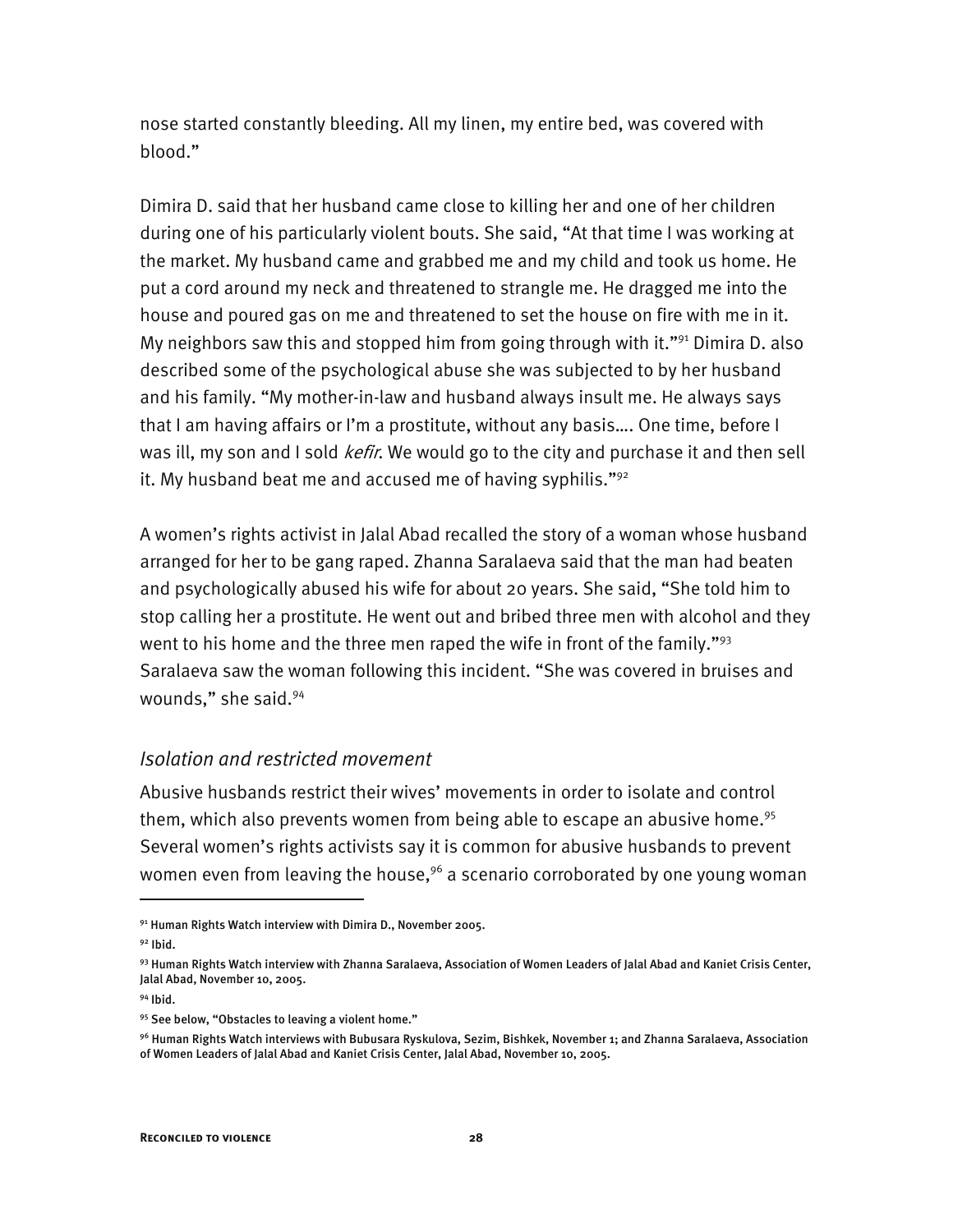interviewed by Human Rights Watch who had been kidnapped for forced marriage and then raped and beaten by her husband for more than a year. She told us that her husband, and his relatives who lived in the same household, kept her locked up and "never let me out of the house."97 One activist said that some women are locked up for years.<sup>98</sup>

Abusive husbands also attempt to control women by monitoring their movements. Dinara D. told Human Rights Watch, "He locks up my clothes…. He controls me…. He always follows me."99 In other cases, abusers will cut off the telephone or lock women out of the room where it is located in order to limit their contact with others.100

## *Deprivation of food*

Abusive husbands also control women by controlling their access to basic necessities, including food. Deprivation of food was a common complaint of the women we interviewed. Several said that their husbands closely monitored the amount they and their children ate. Keres K., the mother of two children, said, "My husband accuses my son of eating too much; he doesn't even let him eat. We're all afraid to eat too much in front of him."<sup>101</sup> Another woman said of her husband, "He's angry that the girls live there and eat 'his' food."<sup>102</sup>

The husband's relatives, in particular his mother, often also control a wife's access to food. Gulzat G. described how her mother-in-law deprived her and her baby of food: "She didn't give me much food to eat. She would lock up the bread so I could only eat the portion that she allotted to me. She would refer to me and my daughter and say, 'They eat too much and don't bring any money to the family.' My baby was always crying because she was hungry. My breast milk dried up because I wasn't eating enough food." She described her emotional despair over not being able to provide for her baby, "I even had this awful feeling one day when I came home and I

<sup>97</sup> Human Rights Watch interview with Feruza F., November 2005.

<sup>98</sup> Human Rights Watch interview with Burul Sopieva, KCHR, Bishkek, November 2, 2005.

<sup>99</sup> Human Rights Watch interview with Dinara D., November 2005.

<sup>100</sup> Human Rights Watch interviews with Burul Sopieva, KCHR, Bishkek, November 2; and Gulzat G., November 2005.

<sup>101</sup> Human Rights Watch interview with Keres K., November 2005.

<sup>102</sup> Human Rights Watch interview with Altinai A., November 2005.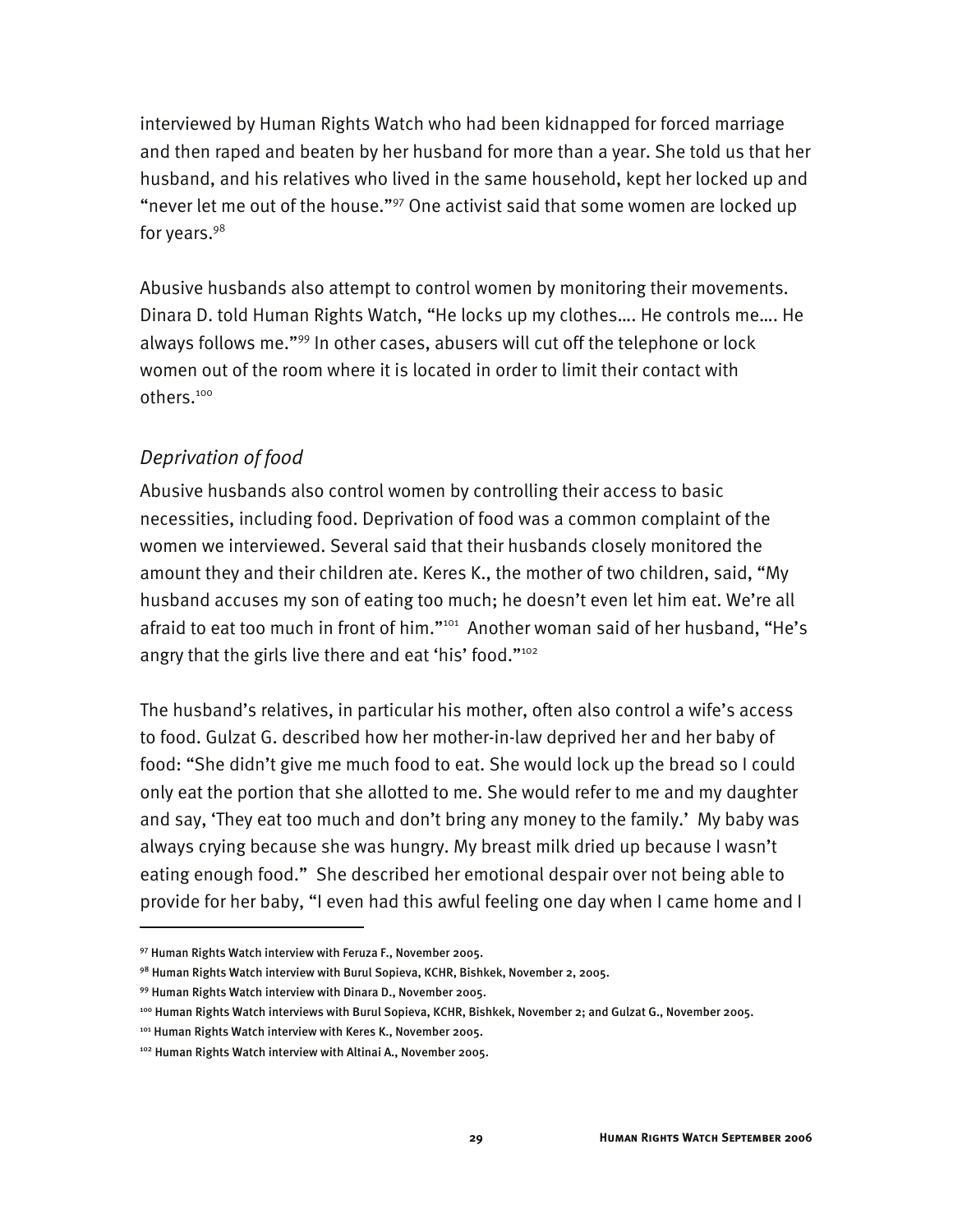just even thought I would want to kill my daughter because I saw how much she suffered because I could not feed her."<sup>103</sup>

## Consequences of Domestic Violence

## *Physical abuse leading to serious injury*

Abusive husbands cause their wives serious and, in some cases, lasting injury. Women reported that they suffered cuts, stab wounds, broken bones, difficulties during pregnancy and childbirth, loss of hearing, and other injuries as a result of physical assault by their husbands. The majority of women interviewed by Human Rights Watch had experienced multiple concussions as a result of blows to the head. Some women attempted to treat even these serious injuries themselves, but others sought professional medical treatment and were hospitalized.

Nurzat N. told us that she continued to suffer the after-effects of an incident during which her husband beat her on the head and body with a metal pipe, causing her a concussion and other injuries.<sup>104</sup> Other women also talked about the lasting damage done to them when their husbands beat them on the head. Asel A. said, "My second husband used to beat me on the head and my head would spin. My head still aches."<sup>105</sup> Dimira D., who was married in 1991 and beaten throughout her marriage, said, "He beat me with a rock. He refused to let me go to the hospital, I had to go to a neighbor to get treatment. After being hit with the rock, I have problems with my hearing. Now he teases me that I'm deaf."106 Batia Tolobaeva, a doctor in Bishkek, commented on the frequency of head injuries among women victims of domestic violence: "Contusions and concussions are most common, they can even leave a woman disabled, and most live with headaches for the rest of their lives."<sup>107</sup> A doctor in the south reported seeing women patients with similar problems.<sup>108</sup>

<sup>&</sup>lt;sup>103</sup> Human Rights Watch interview with Gulzat G., November 2005.

<sup>104</sup> Human Rights Watch interview with Nurzat N., November 2005.

<sup>105</sup> Human Rights Watch interview with Asel A., November 2005.

<sup>106</sup> Human Rights Watch interview with Dimira D., November 2005.

<sup>107</sup> Human Rights Watch interview with Batia Tolobaeva, a doctor and member of the KCHR, Bishkek, November 15, 2005.

<sup>&</sup>lt;sup>108</sup> Human Rights Watch interview with Gulnara Mataeva, Mirzake, Uzgen, November 12, 2005.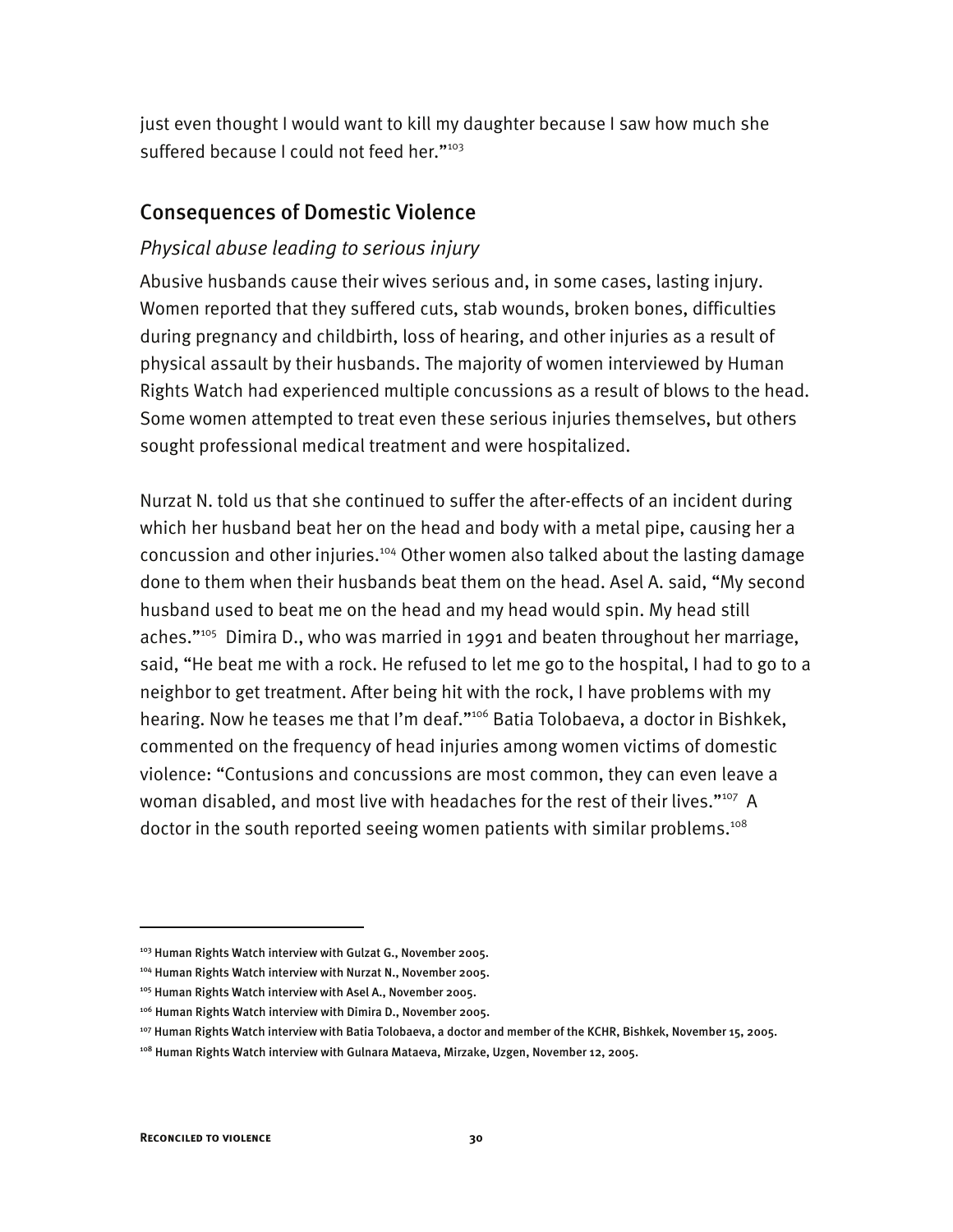Dr. Tolobaeva said, "Every day I see women victims of domestic violence. Out of seven women who come to the hospital on a given night, there are at least three women who've been beaten by their husbands." She added that some women are hospitalized multiple times: "There are some women who come to us so often that the hospital is practically their home."<sup>109</sup>

Cholpon Ch., who was beaten for years by her husband, recalled a particularly brutal incident that led to her being hospitalized: "[H]e came in one time and was drunk. He asked me, 'Why are you sitting doing nothing?' I just sat silent and tried not to fight with him. He hit me in the head with a brick. I lost consciousness. I was at home for three days in bed. When I wasn't getting any better I went to the [name of city withheld] hospital and for 12 days I was in the hospital there.… Three times he's beaten me so badly that I lost consciousness. The most recent time was this year, on April 20 [2005]. He punched me in the face and I fell down. Then he kicked me in the mouth and in the back of the head. I spent 10 days in the [city] hospital."<sup>110</sup>

Elmira E., who said her husband beat her frequently over a period of six years, described some of the injuries she sustained: "I was in intensive care for 10 days. My husband stabbed me with a knife in my back. In another instance, before that, he kicked me in the head and I had a concussion. I still have after-effects from this…. I ended up in the hospital two times, once for the stabbing in the shoulder and once for a concussion when he kicked me in the head. Now every year, once a year, I go to the hospital for treatment for the head trauma I suffered." $1111$ 

#### *Physical abuse causing death*

I

In some cases, domestic violence can result directly in the wife's death.

Uliana Aitbaeva, an activist from the northeastern town of Tiup (Issyk-Kul province), has followed closely incidents of women being killed by their husbands, ever since her own daughter was murdered. Aitbaeva's daughter, Iskra Aldoiarova, was shot dead by her husband, Nurbek Estebesov, in July 2002. Age 25 at her death, Iskra had

<sup>109</sup> Human Rights Watch interview with Batia Tolobaeva, a doctor and member of the KCHR, Bishkek, November 15, 2005.

<sup>110</sup> Human Rights Watch interview with Cholpon Ch., November 2005.

<sup>&</sup>lt;sup>111</sup> Human Rights Watch interview with Elmira E., November 2005.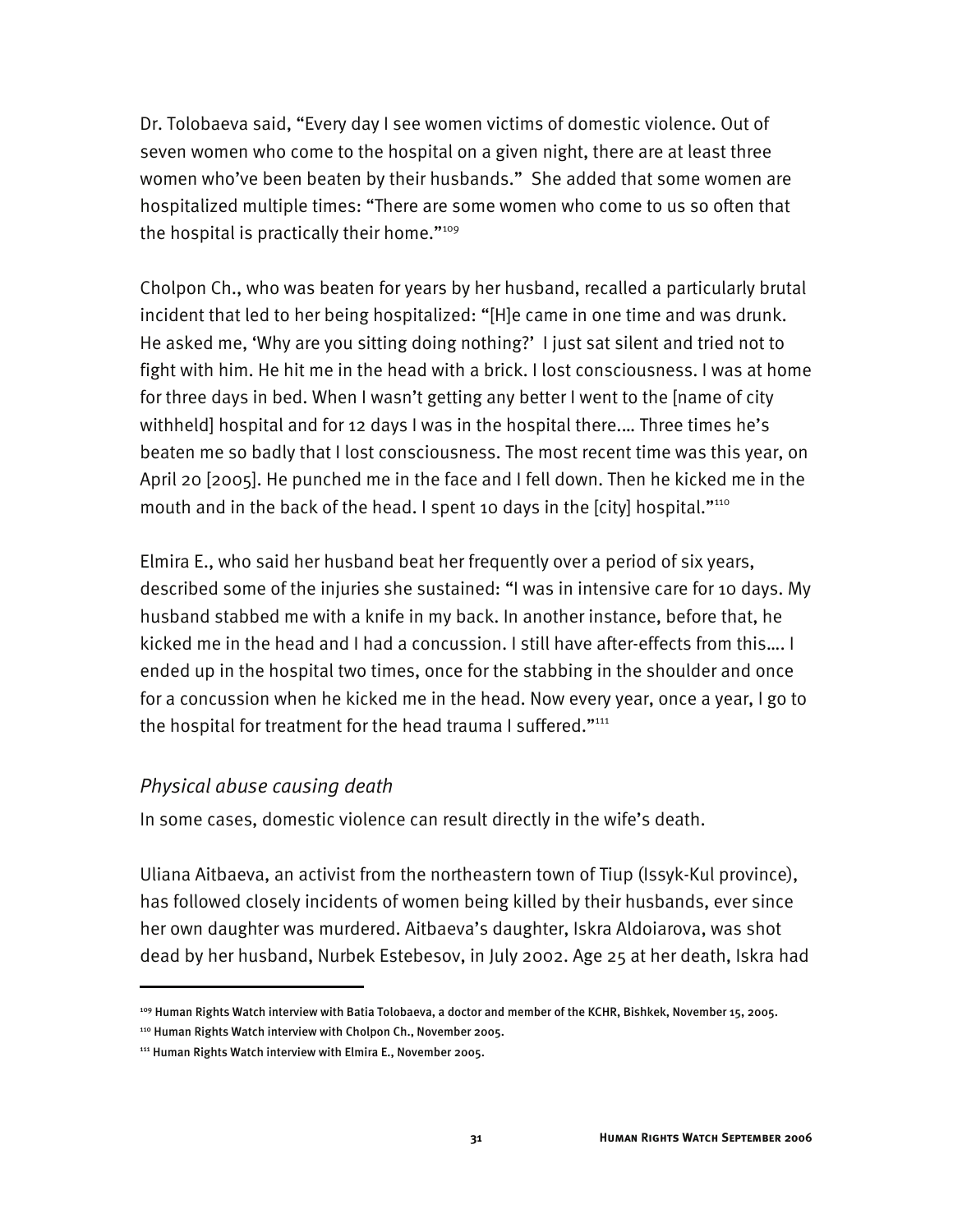been beaten by her husband, a police officer, repeatedly during the years prior to the murder. After a prolonged legal battle, the husband was eventually convicted and imprisoned.112 Aitbaeva also recounted that in 2003 a 65-year-old man in Tiup district who routinely beat his wife, a 14-year-old girl, one day allegedly beat her to death. The man was not convicted for the crime. $113$ 

Iskra Aldoiarova's case and other cases of death from domestic violence, some resulting in criminal penalty for the perpetrator and others not, are further discussed below (see, "Prosecutions in cases of death").

## *Psychological damage and emotional impact*

Nearly all the women interviewed by Human Rights Watch told us that they experienced sleeplessness, chronic fatigue, flashbacks of the violence, impaired memory and concentration, wariness or hypervigilance (akin to feelings of paranoia), panic attacks, phobias about their daily routine, as well as emotional numbness, depression, shame, fear, and guilt.114 Women also reported to Human Rights Watch that they suffered humiliation, anxiety, loss of self-esteem, and despair. NGO activists confirmed also that women who came to them for help were often experiencing psychological distress.

I

<sup>112</sup> Human Rights Watch interview with Uliana Aitbaeva, Tiup, November 18, 2005.

<sup>113</sup> Ibid., and email from Human Rights Watch consultant, Sardar Bagishbekov, based on his telephone interview with Anna Makarova, Accent, Tiup, April 26, 2005.

<sup>114</sup> These experiences are all indicative of post-traumatic stress disorder (PTSD), but Human Rights Watch is not competent to evaluate the women medically. There is considerable published documentation of the experience of PTSD among women victims of domestic violence. According to the U.S. government's National Center for Post-Traumatic Stress Disorder (PTSD), victims of domestic violence are among those who suffer from PTSD. Michelle Rice, "Domestic Violence: The National Center for PTSD Fact Sheet," The National Center for PTSD, http://www.ncptsd.va.gov/facts/specific/fs\_domestic\_violence.html (accessed April 26, 2006). According to the American Psychiatric Association, individuals suffering from PTSD may reexperience the traumatic event in one of the following ways: "recurrent and intrusive stressing recollections of the event, including images, thought, or perceptions, recurrent distressing dreams of the event." Individuals with PTSD persistently try "to avoid thoughts, feelings, conversations, activities, places or people associated with trauma." They also "suffer from markedly diminished interest or participation in significant activities, feeling of detachment or estrangement from others, sense of foreshortened future (e.g. does not expect to have a career, marriage, children, or a normal life span)." Individuals with PTSD also experience "difficulty falling or staying asleep, irritability or outbursts of anger, difficulty concentrating, hypervigilance, exaggerated startle response." The characteristic symptoms of PTSD that domestic violence victims may experience include feelings of ineffectiveness, shame, despair, or hopelessness, being permanently damaged, constantly threatened, a loss of previously sustained beliefs, hostility, social withdrawal, impaired relationships with others, or a change from the individual's previous personality characteristics. American Psychiatric Association: Diagnostic and Statistical Manual of Mental Disorders (Washington, DC: American Psychiatric Association, 2000, Fourth Edition, Text Edition), pp. 463-468.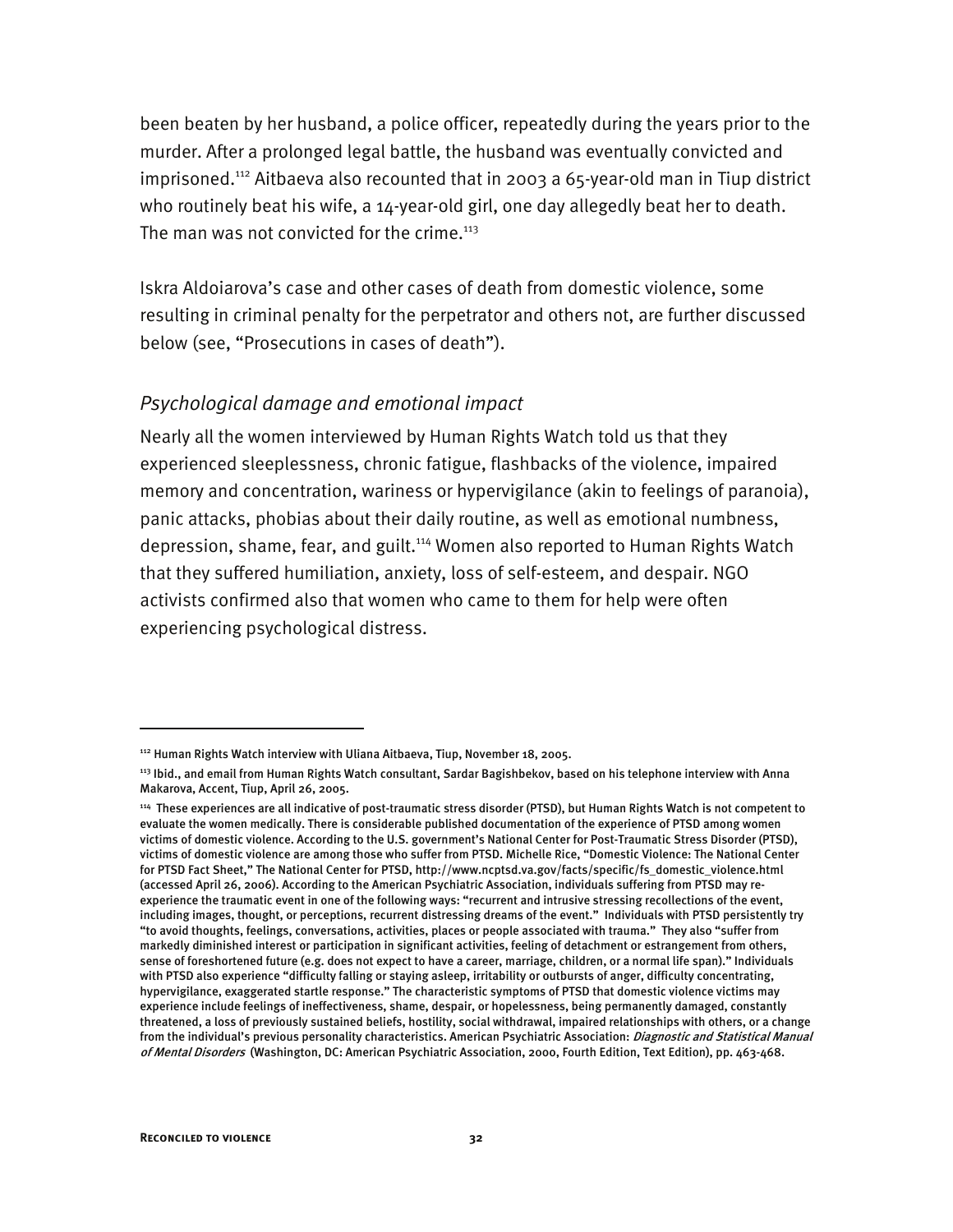Keres K., who had just days earlier fled her marriage after years of physical and psychological abuse by her husband, told Human Rights Watch about the toll that her experience and fear of further abuse was having on her: "I can't sleep at night, I can't watch TV, can't read…. I'm very afraid. If anyone walks up to me, I'm afraid. For days I have not been able to sleep." She described being gripped by anxiety when out in public, "I can't get out of the depression now. When I'm riding in a minibus sometimes I have to get out and rest. When people yell on the bus or on the street or speak loudly, I'm filled with fear and feel bad."115 Another woman who left her abusive husband after more than 10 years in a violent marriage said almost two years later, "I'm afraid that at any time he will come and find me and beat me. I can't sleep at night."<sup>116</sup>

A number of women interviewed by Human Rights Watch expressed their feelings of exhaustion after years of abuse and said they were unable to withstand any more violence, and in some cases said they experienced suicidal thoughts following abuse by their husbands. Keres K. said she "didn't even want to live" after her husband was released from a mandatory alcohol rehabilitation program. He came home and began beating her even more severely than he had before the treatment, and threatened to kill her. She said she also had violent fantasies: "When he sleeps, I think of killing him..."<sup>117</sup> Elmira E., age 38, said, "The situation was so bad that I thought it would be better if he killed me." $118$ 

At around the age of 20, Farida F. attempted suicide in an act of desperation to escape repeated beatings by her husband. She told Human Rights Watch:

It is even scary to remember now. He kept hitting my head and his blows were very strong. Then my patience ran thin. You know, when one is being beaten up all the time, day by day, then her patience finally ends one day, and if there is nobody to protect her, then this person starts thinking of the most horrible things for protection… I couldn't handle it any more and I grabbed a knife. I didn't see any

<sup>115</sup> Human Rights Watch interview with Keres K., November 2005.

<sup>116</sup> Human Rights Watch interview with Dimira D., November 2005.

<sup>117</sup> Human Rights Watch interview with Keres K., November 2005.

<sup>118</sup> Human Rights Watch interview with Elmira E., November 2005.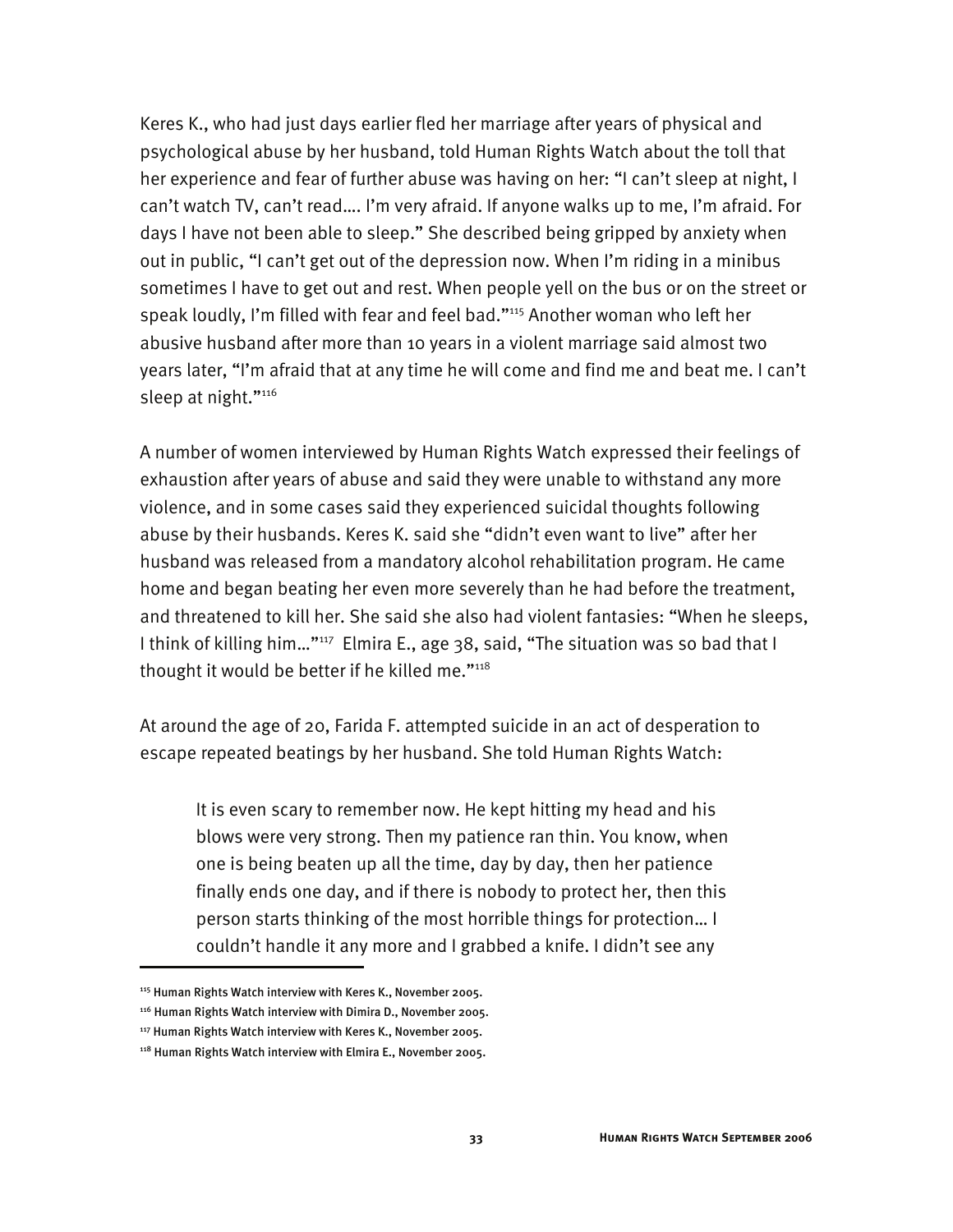other way out. I couldn't stop him. I used to tell him all the time: "Do not touch me, please do not hit me."… I begged him not to touch me, but nothing could stop him. I didn't know what to do. I couldn't even run out on the street because the door was locked. Besides, he wouldn't let me run out. So, I had to grab a knife and I wanted to cut my veins…. At that point he [had been] beating me for half an hour. He was hitting me not just on my head, but also on my chest, my hands and legs. I felt like my bones were cracking, I was afraid that he had already broken some of my bones. For instance, my legs went numb. I didn't even feel any pain any more. It was very painful at first, but as he kept hitting me aiming at the very same spot, it became numb and I didn't feel the pain. It felt like my legs turned into a piece of wood. I did it to stop the beating somehow. I thought that if I didn't stop him, my entire body would just give up. Or that he would finally strike me so bad, I would become an invalid or that he even could kill me right there. That was the situation. As for the knife, I didn't even think about it. It all happened suddenly, like I was in some kind of shock. I don't even remember how I grabbed the knife. When I grabbed the knife I wanted to cut myself here [shows the place], and I missed. Instead, I cut myself here [shows the place]. So, I cut myself twice before he managed to grab me. Here, at this spot on my body, everything opened up and in the very same place I did manage to cut a vein. I started bleeding.<sup>119</sup>

## *Effect of domestic violence on children*

Children who witness domestic violence perpetrated against their mothers also show signs of trauma, and can experience serious psychological problems. Some of the women we interviewed told us that their children complain of headaches and sleeplessness and experience depression and anxiety. They worry about their mothers and fear their fathers. Some women said their children would scream or try to intervene to stop the beatings.<sup>120</sup> Nurzat N. said, "My daughter saw all of our fights, the scandal. She's now sick. She's very weak and she often has headaches. She

<sup>119</sup> Human Rights Watch interview with Farida F., November 2005.

<sup>&</sup>lt;sup>120</sup> Human Rights Watch interviews with Mirgul M. and Keres K., November 2005.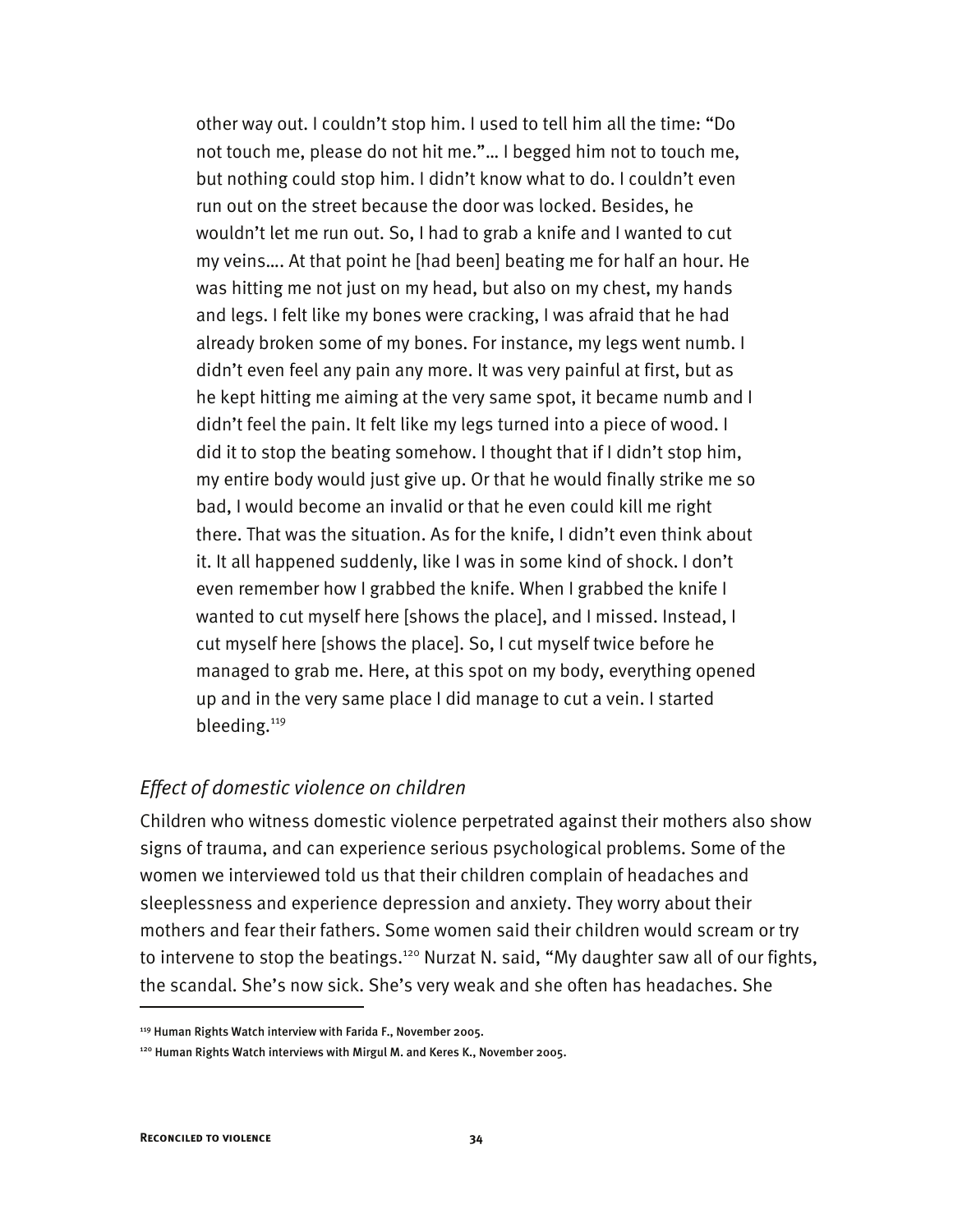comes home from school… she'll go run around a bit and then complain of headaches."121 Keres K. told us, "My daughter cries at night, saying 'don't hurt my mama.' She needs a psychologist." 122

A medical doctor told Human Rights Watch about a case in which a man hit his wife over the head with an axe, spliting her head open. The children who witnessed the incident included the couple's three-year-old daughter, who went into shock afterwards and stopped speaking. The woman died of her injuries. $123$ 

Farida F. described the trauma her son suffered when, at one-and-a-half years old, he witnessed his father beating her so badly he broke one of her ribs and caused her to fall down. She said, "After this incident my baby became really afraid of his own father. My son has been so afraid, that even when I just simply lift my hands above my head, he becomes hysterical. He has been suffering from bed-wetting. Doctors told me that he keeps wetting his bed because of the neurological stress."<sup>124</sup>

Concern for the psychological and emotional well-being of children has led some government officials to look more favorably on divorce than they might have otherwise and to abandon talk of reconciliation to "save the family." One official from the Presidential Council on Women, Family, and Gender Development said, "Regarding saving the family versus pursuing divorce, you have to look at each case. Many times it really seems better that they divorce, especially often for the children, to save them the trauma of witnessing such violence and to prevent the sons from repeating the same patterns later."125

A number of women reported that their children were also beaten by their husbands during bouts of violence. Keres K. said her husband beat their children and threatened the life of their 17-year-old daughter by attempting to throw the girl off the

<sup>121</sup> Human Rights Watch interview with Nurzat N., November 2005.

<sup>122</sup> Human Rights Watch interview with Keres K., November 2005.

<sup>123</sup> Human Rights Watch interview with Batia Tolobaeva, a doctor and member of the KCHR, Bishkek, November 15, 2005.

<sup>124</sup> Human Rights Watch interview with Farida F., November 2005.

<sup>&</sup>lt;sup>125</sup> Human Rights Watch interview with Taalaygul Isakunova, expert, the Presidential Council on Women, Family, and Gender Development, Bishkek, October 31, 2005. Government officials' emphasis on saving the family and pressuring women to reconcile with their abusers is discussed at length below.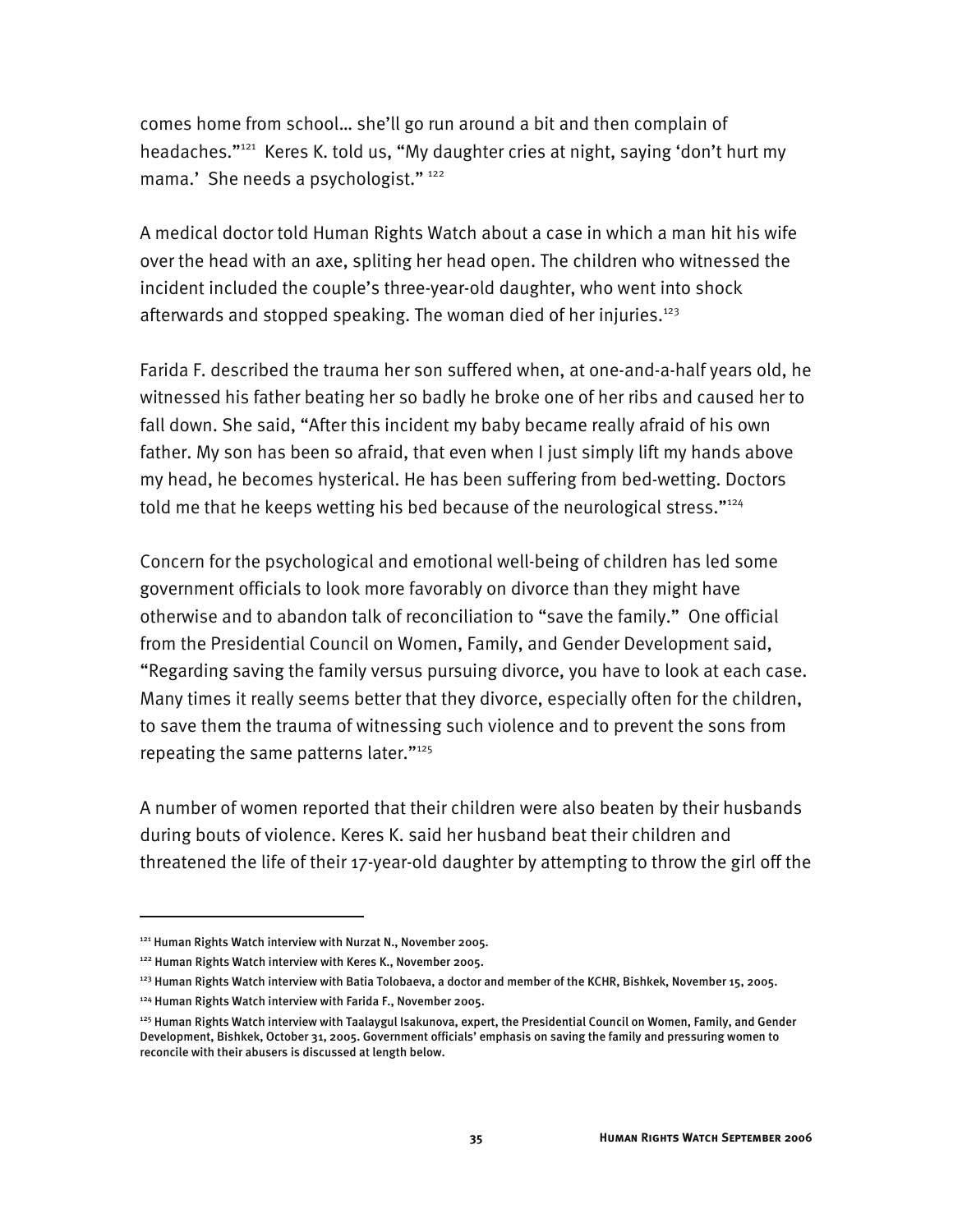balcony of their house.<sup>126</sup> Women reported that children were particularly vulnerable to violence when they tried to protect their mothers from abuse. Salima S., for example, said of her husband, "He fights with my son, who tries to protect me."<sup>127</sup> Nurzat N. down-played the harm to her 11-year-old daughter, who was beaten when she tried to protect her mother, saying, "He usually didn't touch her when we fought. He never beat her that badly. He would push her, but he wouldn't beat her badly. When he pushed her, she would fall. But he never beat her badly. He would yell at her, get angry with her. My daughter tried to defend me from my husband. She would cry."128

Other women say that they were beaten when they tried to protect their children from abuse. Elmira E., for example, said, "My husband also beat our children. Sometimes I would try to defend them against him. I thought it was better that he beat me than them…."129

## Redress

Women victims of domestic violence face significant obstacles to assistance and to obtaining justice. When women seek help to stop domestic violence, obtain protection from further abuse, and punish the perpetrators, law enforcement officers and other officials often treat the women with scorn, side with their abusers, facilitate men's retaliation against their wives, and fail to prosecute men for the crimes they have committed. Police and other government officials—as well as aksakals, or community elders—also pressure women to reconcile with their violent husbands.

## *The laws on domestic violence*

Kyrgyzstan has one of the most progressive laws on domestic violence in the region. In 2003 the government adopted the Law on Social-Legal Protection from Domestic Violence, the result of years of lobbying by local women's rights groups, which contributed significantly to drafting the law. Domestic violence is defined under the

<sup>&</sup>lt;sup>126</sup> Human Rights Watch interview with Keres K., November 2005.

<sup>127</sup> Human Rights Watch interview with Salima S., November 2005.

<sup>&</sup>lt;sup>128</sup> Human Rights Watch interview with Nurzat N., November 2005.

<sup>129</sup> Human Rights Watch interview with Elmira E., November 2005.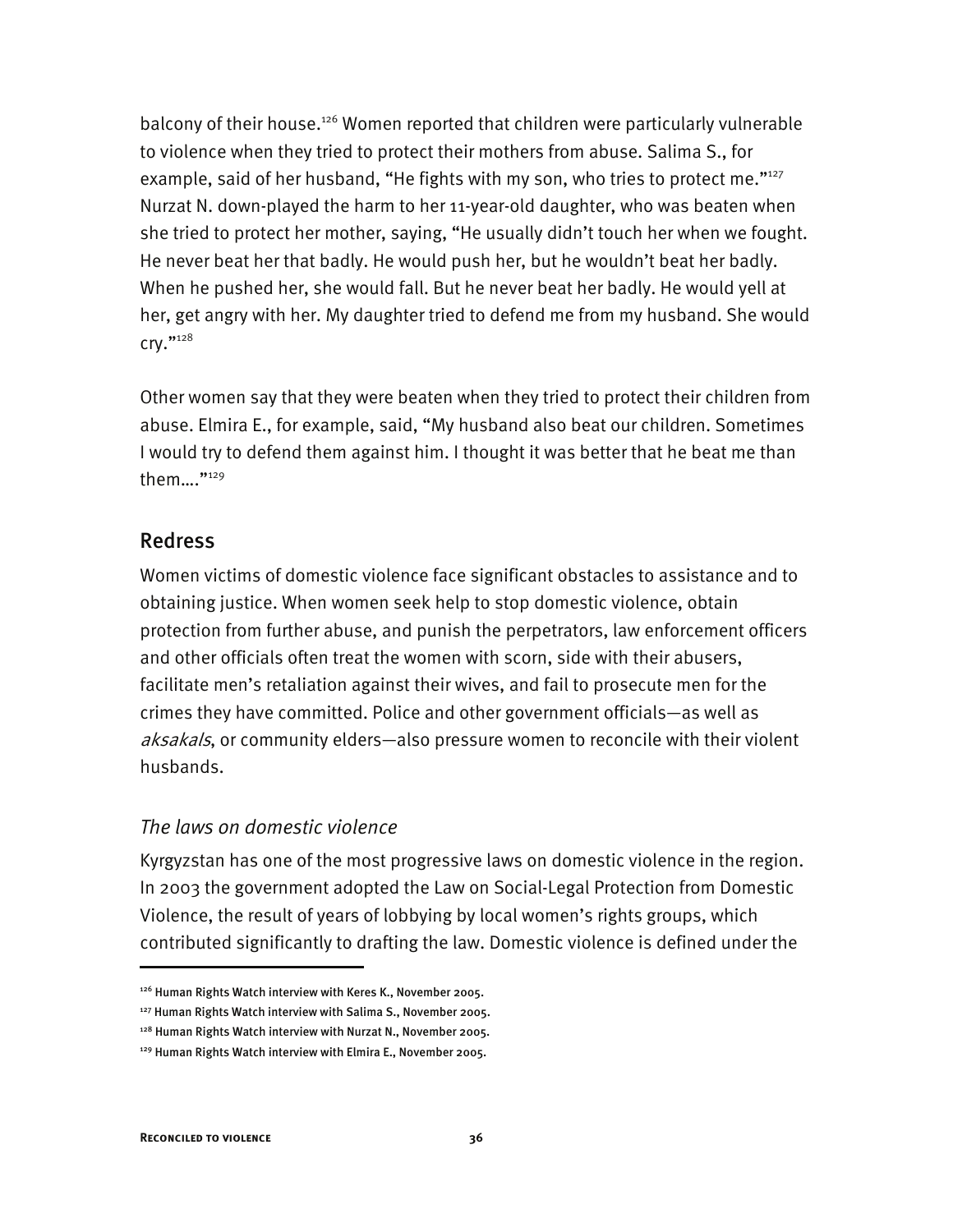law as "any intentional act by one family member directed towards another family member if such act limits [the] victim's legal rights and freedoms, inflicts physical or mental suffering and causes moral harm; or contains a threat to the physical or mental development of a minor member of the family."<sup>130</sup>

This law represents a significant step forward in the potential protection of women from violence by their husbands. While various aspects of the law will be discussed below, of particular significance is its provision on orders of protection. An order of protection is defined in the 2003 law as "a legal document granting a victim of domestic violence protection by the state. It contains a warning to the individual who committed or attempted to commit an act of domestic violence by the means described in this Law."131

The law envisions two types of protection orders: temporary restraining orders issued by law enforcement agencies, and protective court orders. According to the law, a temporary restraining order can be issued by a law enforcement official from the moment a woman files a complaint about domestic violence. The order entitles a woman to police protection to ensure that her abuser does not harm her during the term of the order—up to 15 days. A temporary restraining order may specify that the accused abuser is to avoid direct or indirect contact with the victim, and it may also regulate access to dependent minors. In issuing the order, police also assume the obligation to investigate a woman's complaint and to monitor the behavior of her husband, to ensure that he is not violating the terms of the restraining order and has not hurt her again. Judges also are authorized to issue protection orders, in their case for terms of one to six months. As of this writing, however, implementing

<sup>&</sup>lt;sup>130</sup> Law on Social-Legal Protection from Domestic Violence, 2003. The law breaks down domestic violence into further categories. It defines "physical domestic violence" as "an intentional torture by beating, damaging health, intentional deprivation of the freedom of movement, housing, food, clothing and other normal living conditions, forcing hard labor by one family member to another; as well as deviation by the parents or guardians of minors from their responsibilities towards the minor, such as carrying out their responsibilities regarding health and security of the minor that may result in infliction of harm to his physical or mental wellbeing, damage to his honor and dignity as well as physical and mental development of an affected child; or may lead to death of the member of the family." "Psychological family abuse" is defined as "an intentional humiliation of one family member by another; coercion by one family member of another to commit an illegal act by threats, humiliation or blackmail that causes danger to one's life or health, including offenses that lead to disruption of mental or physical development of a family member." The definition of "sexual domestic violence" is given as "an act by one family member that infringes sexual inviolability of another family member; as well as acts of a sexual character involving a minor."

<sup>&</sup>lt;sup>131</sup> Law on Social-Legal Protection from Domestic Violence, 2003.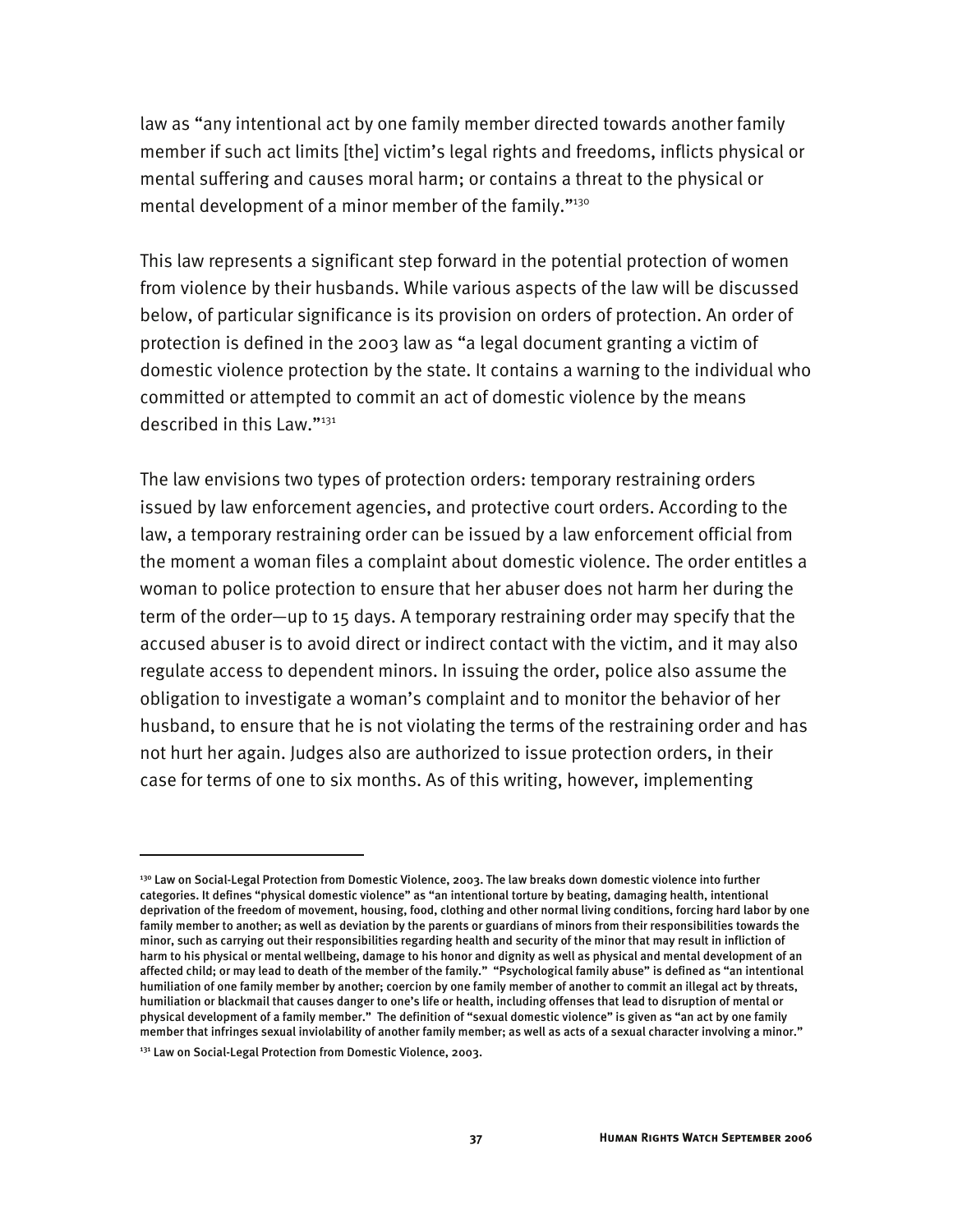mechanisms were lacking for this element of the law and it had consequently rarely been put into practice.<sup>132</sup>

The Administrative Code of the Kyrgyz Republic provides a penalty for violation of a protection order of five to 15 times the "calculation indices [a fixed monetary value set by parliament] $"133}$  or 10 days' administrative arrest, and a fine of 10 to 20 times the calculation indices or 10 to 15 days' administrative arrest if the protection order was issued by a court. $134$ 

Therefore, the sanctions that flow from the Law on Social-Legal Protection from Domestic Violence are primarily administrative not criminal sanctions. Kyrgyz criminal law does not make specific reference to spousal violence. The Kyrgyz justice system deals with domestic violence through penalties for crimes involving the infliction of suffering through violence that are provided in the Criminal Code of the Kyrgyz Republic and the Administrative Code.<sup>135</sup> Criminal Code article 111 sets out punishment of up to three years in prison for "inflicting physical or psychological suffering through systematic beatings or through other violent means." Aggravating circumstances that carry a heavier penalty—up to seven years in prison—include committing such violence against a "person who is materially or otherwise dependent upon the perpetrator, as well as against a person who had been abducted or taken hostage."

I

<sup>&</sup>lt;sup>132</sup> Email communication from Human Rights Watch consultant, Sardar Bagishbekov, based on his interview with Bermet Tolubaeva, lawyer, Family Support Act NGO, Bishkek, April 2005. According to articles 23 and 24 of the Law on Social-Legal Protection from Domestic Violence, restraining orders are to be issued by a law enforcement officer in cases when a person's health or life are threatened by domestic violence. The order "must be filed within 24 hours of the act or a threat of domestic violence or within 24 hours of filing a domestic violence report." Police should exercise control over the accused abuser's compliance with the order. A temporary restraining order instructs that the accused assailant is informed that there will be consequences for violation of the restraining order. Article 24 also spells out the requirement of law enforcement and judicial officials to inform the victim of his/her rights. It says that a court order will inform the complainant of the right to bring a case to court, and to file for divorce, division of property, child support, and other compensation, despite the existence of the temporary restraining order. A victim of domestic violence also has the right to file for a protective court order, in which event the temporary restraining order is suspended. Violation of the protective court order leads to civil or criminal liability. Local law enforcement agencies and court bailiffs are responsible for monitoring the execution of conditions mandated by the protective court order. Article 27 of the law provides additional information about the conditions of a protective court order..

 $133$  The amount of the calculation index for 2006 was set at 100 som (around \$2.50).

<sup>&</sup>lt;sup>134</sup> Administrative Code of the Kyrgyz Republic, art. 66-4 and 66-5. Administrative penalties may be assigned by a number of authorities, including courts and, in some cases, police.

<sup>&</sup>lt;sup>135</sup> Amended on January 5 and February 13, 2006, respectively.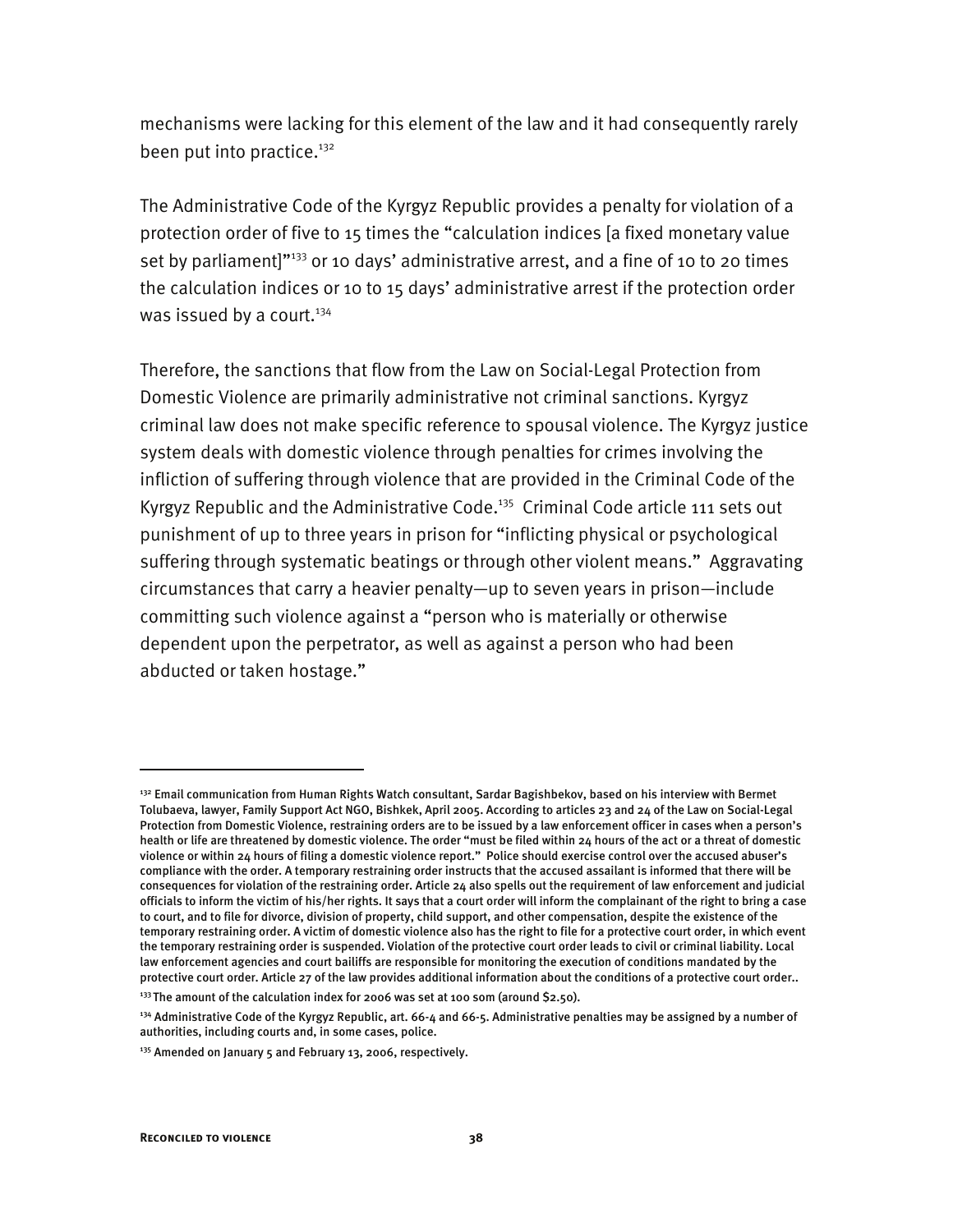Criminal Code article 112 assigns lighter penalties for "[p]urposeful infliction of light damage to health having resulted in a short-term health disorder or in a minor permanent loss of the ability to work." The perpetrator of such violence stands to be punished with up to six months' arrest or up to one year in prison. However, if the violence is deemed not to have caused a health disorder or loss of ability to work, then authorities can levy a fine of up to 30 times the minimum monthly wage, or place the perpetrator under arrest for up to three months.

Threatening to murder someone carries a penalty of arrest for up to six months or two years in prison, in accordance with article 113 of the Criminal Code. Criminal Code article 129, outlawing rape, prescribes imprisonment of five to eight years for "regular rape," and from eight to 25 years for acts of rape committed under aggravating circumstances, and provides the death penalty as the maximum punishment in cases of rape of a minor (a child under age 14) that entails particularly serious consequences for the victim.

While marital rape is not specifically mentioned as a criminal offense under article 129, the 2003 law on domestic violence lists sexual domestic violence as a type of abuse forbidden under the law. Sexual domestic violence is defined in the 2003 law as "an act by one family member that infringes the sexual inviolability of another family member; as well as acts of a sexual character involving a minor."136

The Kyrgyz Administrative Code contains an article specifically about domestic violence, though it does not specify spousal abuse. Article 66-3 states that administrative penalty is to be applied against the perpetrator of domestic violence, including physical, psychological, and sexual abuse, when that abuse does not justify criminal proceedings. It states that in cases where the action of one family member against another violates the person's constitutional or other rights, results in light damage to a person's health, causes physical or psychological suffering, or damages a person's physical or psychological development—regardless of age or sex—and that action does not qualify for criminal liability, an administrative fine should be levied against the perpetrator of five to 10 times the calculated indices.

I

<sup>&</sup>lt;sup>136</sup> Law on Social-Legal Protection from Domestic Violence, art. 1, 2003.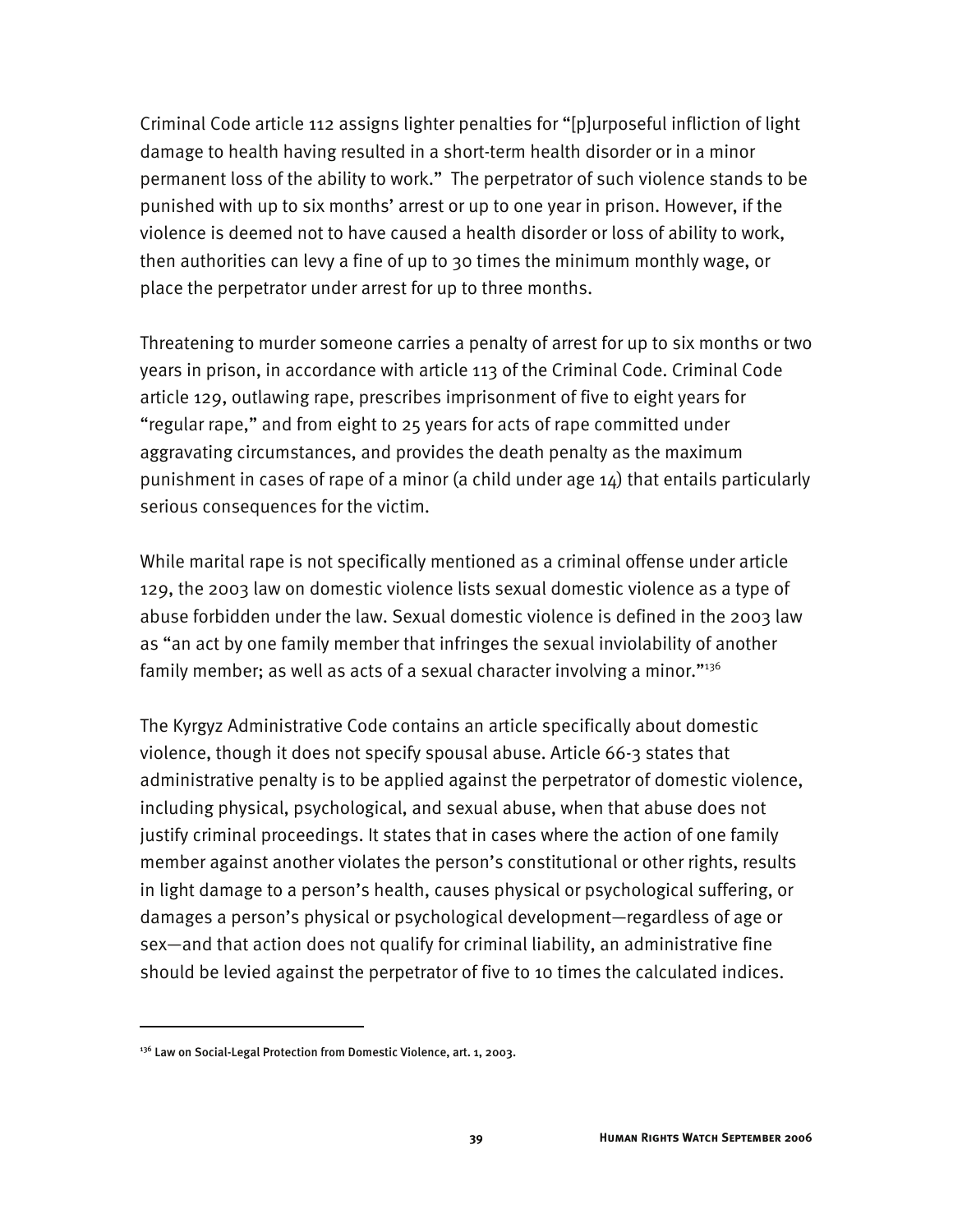According to people who spoke with Human Rights Watch, when the authorities punished violent husbands at all, they did so most frequently by applying short detention periods and fines. Human Rights Watch was unable to ascertain, however, whether these sanctions were applied under the Criminal or Administrative Code.

### Law not enforced

Close observers of the problem of domestic violence in Kyrgyzstan say the Law on Social-Legal Protection from Domestic Violence and the Criminal Code are not implemented and therefore do not function to punish domestic violence. "The laws are good, but they aren't functioning," commented Aleksandra Eliferenko, head of the women's NGO Chance, in Bishkek.<sup>137</sup> In 2004 the UN Committee on the Elimination of All Forms of Discrimination Against Women expressed concern that despite the 2003 domestic violence law, domestic violence in Kyrgyzstan remained "hidden" and the police response to victims' reports was "inadequate." $138$ 

In particular, observers point to a lack of implementation of the provisions in the Law on Social-Legal Protection from Domestic Violence, such as orders of protection. A lawyer with Chance in Bishkek commented, "It is most important that the government carries out the law. If a person commits a crime, he should be punished. [But] they enact a law, and put it on the shelf."<sup>139</sup> When asked about this disconnect between the law and practice, a government official conceded there was much to be done. She stated, "We need to continue to work on legal protections and we have to ensure mechanisms to carry it out, we need internal instructions in the MVD [Ministry of Internal Affairs] and elsewhere."<sup>140</sup>

In its 2003-2004 report entitled "Domestic Violence in Kyrgyzstan: Causes, Scale, Effectiveness of Actions," the group El Pikir (Public Opinion), a public opinion research center, found that the absence of guidelines for implementing the Law on Social-Legal Protection from Domestic Violence was one of the main explanations for

<sup>137</sup> Human Rights Watch interview with Aleksandra Eliferenko, Chance, Bishkek, October 28, 2005.

<sup>&</sup>lt;sup>138</sup> Report of the Committee on the Elimination of Discrimination against Women, Thirtieth session (January 12-30, 2004), Thirty-first session (July 6-23, 2004), General Assembly Official Records, Fifty-ninth Session, Supplement No. 38 (A/59/38), United Nations, New York, 2004.

<sup>&</sup>lt;sup>139</sup> Human Rights Watch interview with Olga Klementieva, lawyer, Chance, Bishkek, October 29, 2005.

<sup>140</sup> Human Rights Watch interview with Taalaygul Isakunova, expert, the Presidential Council on Women, Family, and Gender Development, Bishkek, October 31, 2005.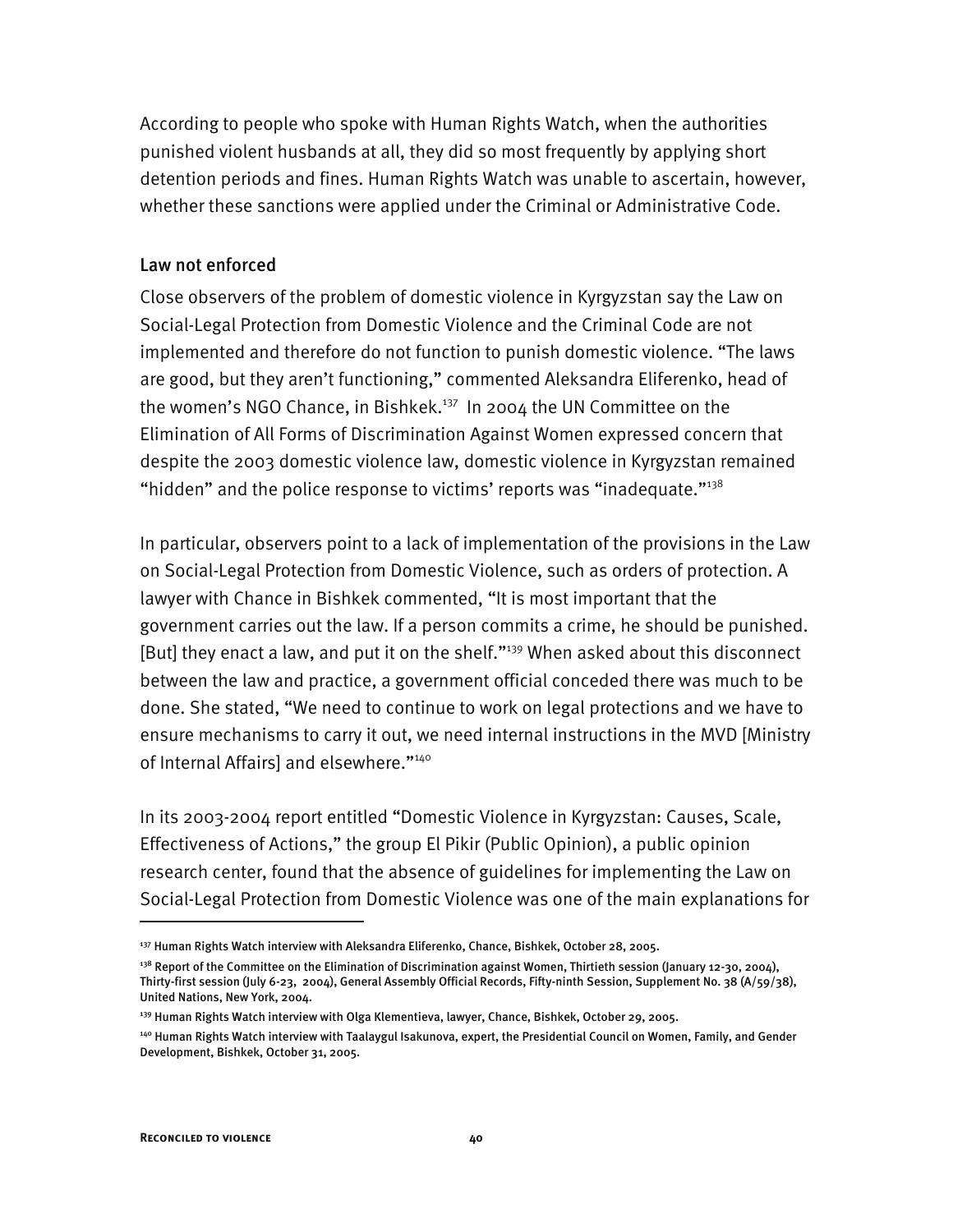its ineffectiveness thus far. While there are no strict legal obstacles to implementing the law, the report charges that "at present the law has [only] a declarative character" and that "most of its articles are not practically applicable." The group pointed specifically to the failure to amend other corresponding laws, such as the criminal and civil procedure codes, to incorporate the new provision on protection orders issued by courts. The report indicated other practical obstacles as well, such as the fact that the protection order forms had not been drafted and distributed so authorities could issue the orders, and that instructions on how protection orders are to be used have yet to be developed.<sup>141</sup> The concerns in the El Pikir findings remained relevant at the time of Human Rights Watch's research for this report.

Those responsible for executing the law exhibit little interest in familiarizing themselves with it so long as the government fails to issue implementing guidelines. One court expert said, "I know that such a law was adopted. But why should I study it?…[W]hen they will develop instructions on its application, give it to me for execution, then I will study it."<sup>142</sup>

The non-application of protection orders is explored further in the sub-section below, "Police failure to register and investigate complaints and issue protection orders."

## *Reasons why women do not turn to the police*

While as of this writing no statistics were available to Human Rights Watch on the number of domestic violence complaints filed by women in Kyrgyzstan, experts we interviewed said the numbers were low and attributed this to several factors. First, people in Kyrgyzstan are generally reluctant to turn to police for help or to report a crime. Studies, including a survey by the Organization for Security and Cooperation in Europe (OSCE) in 2004, reveal that sizeable numbers of people view police with suspicion and have little faith that they will be fair or that it is worthwhile to turn to them for help.<sup>143</sup> In 2005 the OSCE pointed out the need to build public trust in the

<sup>141</sup> E. Ilibezova, L. Ilibezova, and R. Toktosunov, "Domestic violence in Kyrgyzstan: causes, scale, effectiveness of actions" ("Semeinoe nasilie v Kyrgyzstane: prichiny, masshtaby, effektivnost deiistvii"), El Pikir (Public Opinion) center of public opinion research, Bishkek, 2003-2004, p. 54.

<sup>142</sup> Ibid.

<sup>&</sup>lt;sup>143</sup> About 27 percent of the residents of the Pervomaisky district in Bishkek said they viewed corruption as among the main causes for shortcomings in police work. About 50 percent said police give preferential treatment to friends or those who offer them money. About 29 percent doubted the honesty of police officers. Executive summary of the report on social research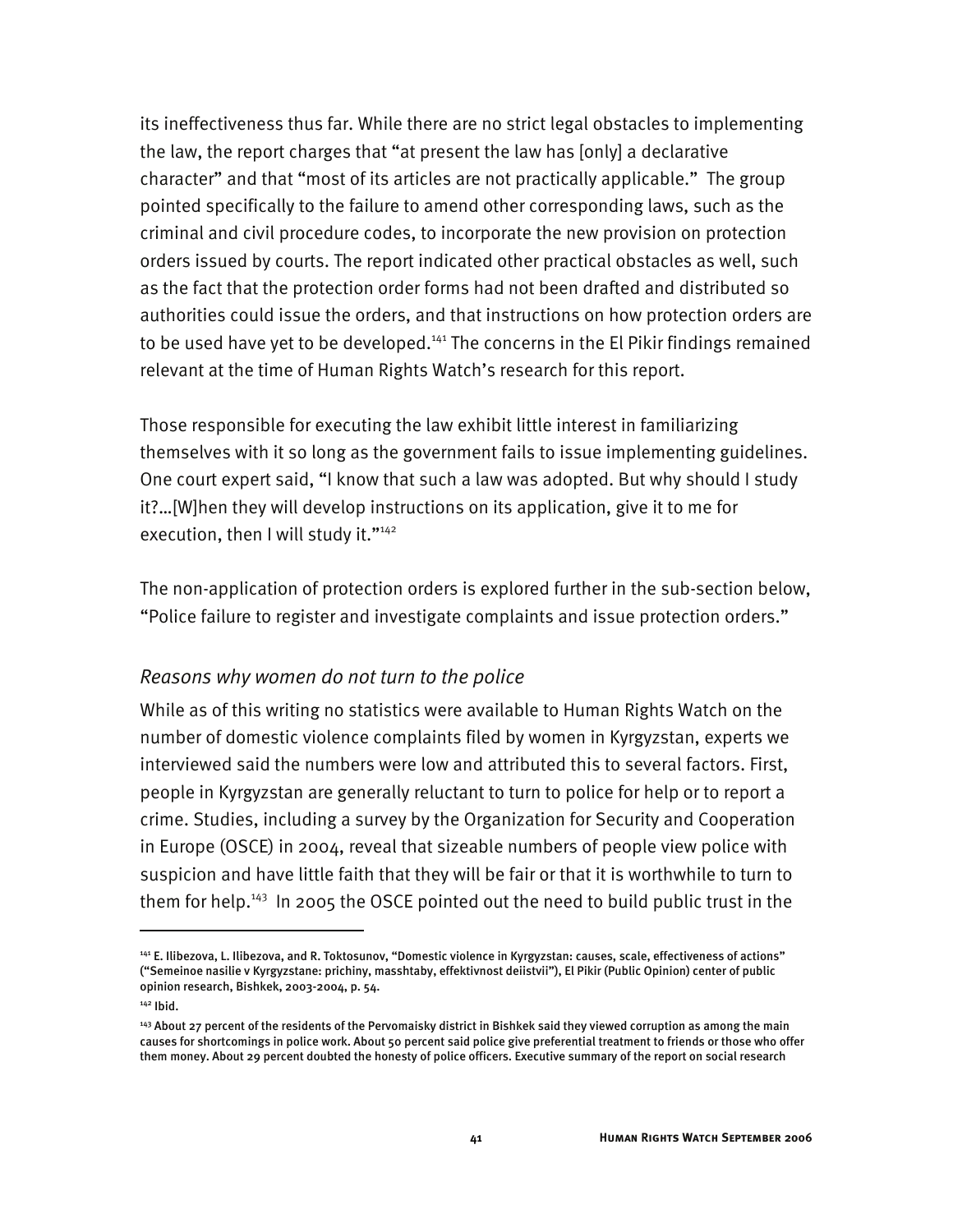police, perceived by some as "a corrupt and undemocratic institution that protects only the interests of the state authority."<sup>144</sup> OSCE experts on Kyrgyzstan's law enforcement agencies say there continues to be widespread disapproval of police.<sup>145</sup>

Second, many women victims of domestic violence do not turn to the police to register a complaint or issue a restraining order. Few have faith that, if called upon, police will act on their behalf.<sup>146</sup> "I never went to the police, it's pointless," said Aida A., grandmother of two, who has lived in a violent marriage for 25 years and has been hospitalized for head trauma due to beatings by her husband.<sup>147</sup> Elmira E., whose parents were unsupportive when she left a violent marriage that had begun with her abduction, said, "I didn't go to the police or anywhere for help. I just thought no one would help me."<sup>148</sup>

Third, some women fear that their abusive spouses will retaliate against them with further violence if they go to the police. Keres K., who suffered years of abuse in a violent marriage, said that past experiences with police failure to protect her had left her fearful. She said that once her husband had come home in a rage after being briefly detained by police (for assaulting her) and threatened to kill her. After she fled her husband, Keres K. said she would pursue a divorce but would not file a criminal case. "I'm afraid to go to the police about the threats on my life, because after he was arrested last time, he beat me so badly," she said.<sup>149</sup> Another woman, who was beaten repeatedly by her husband of 30 years, explained why she would

I

results of public opinion in Pervomaisky district and the staff of Pervomaisky district police organization (ROVD) of Bishkek city, OSCE, 2004. On file with Human Rights Watch. Despite the lack of trust in police that these statistics reveal, the OSCE analysis states that the residents polled have a generally positive assessment of the district police.

<sup>144</sup> OSCE Centre in Bishkek, Concept Paper, Kyrgyz Republic: Police Reform Strategy,

http://www.osce.org/documents/cib/2005/04/13866\_en.pdf (accessed August 7, 2006).

<sup>145</sup> Human Rights Watch interview with Police Colonel Salishybek Mamyrov, OSCE national professional employee (MVD liaison), Bishkek, November 17, 2005.

<sup>146</sup> Two experts on women's rights in Kyrgyzstan told Human Rights Watch that victims of domestic violence do not believe that police will treat them as victims of criminal abuse. Taalaygul Isakunova stated bluntly, "The reasons why women don't report to police: they don't have faith that the man will be punished…" Human Rights Watch interview with Taalaygul Isakunova, expert, the Presidential Council on Women, Family, and Gender Development, Bishkek, October 31, 2005. An expert from Diamond, a women's rights group, said, "Women fear that they themselves will be tried and not their abusers." Human Rights Watch interview with Maya Kaparova, Diamond, Bishkek, October 31, 2005.

<sup>147</sup> Human Rights Watch interview with Aida A., November 2005.

<sup>148</sup> Human Rights Watch interview with Elmira E., November 2005.

<sup>149</sup> Human Rights Watch interview with Keres K., November 2005.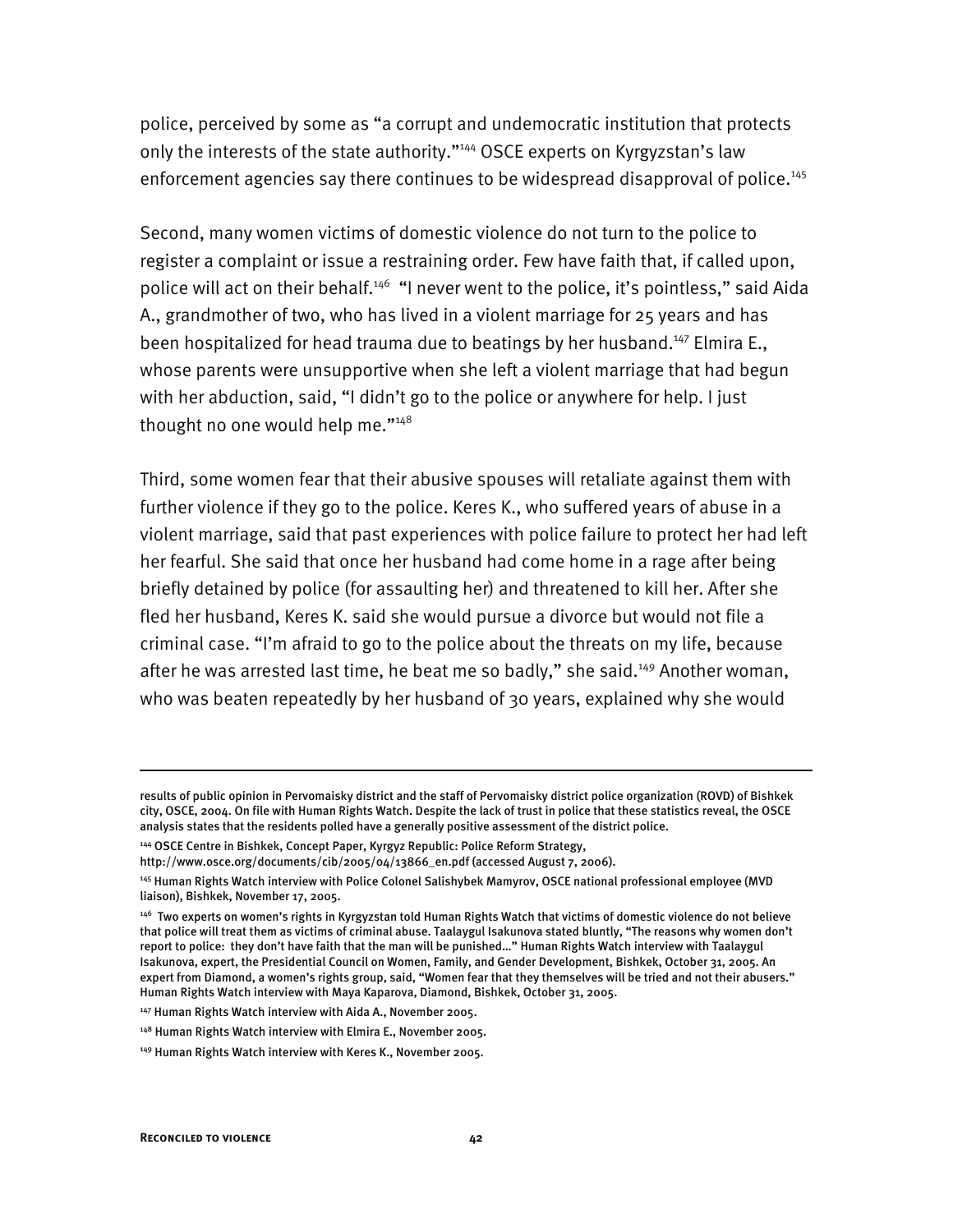not consider going to the police: "Even if the police did come to [a woman's] defense, the husband would punish his wife [for having called them]."150

Fourth, women may fear being stigmatized by their community for turning to law enforcement authorities. One lawyer for a women's rights group told Human Rights Watch, "[W]omen don't go to the police… because they consider it shameful… It brings shame on the family."151 Another attorney who works with women victims of violence explained that women are denounced as "home-wreckers" if they turn to the police for help. He said, "There's this mentality, if a woman has written a petition then she's trying to destroy her family, undermine her husband."152

Finally, after they leave violent marriages, some women find the prospect of pursuing a criminal case against their husbands daunting and too emotionally painful, and see themselves as facing a choice between pursuing legal action or being allowed by their former abuser to live in peace. Nurzat N. explained that she did not go to the police after leaving her abusive husband because she did not want to be retraumatized: "I didn't go to the police. I didn't go to anyone. You know, I didn't want this to start again. I just want him to leave me alone. I don't want to face him again at some police station. I just want to live."<sup>153</sup>

# *Police failure to act to stop domestic violence*

Article 10 of the 2003 domestic violence law specifies measures police must take in response to domestic violence. If implemented, these would be effective in protecting women from abuse and in leading to the prosecution of their abusers. They include:

accept and register each domestic violence report; ensure appearance of their representative to the place of family conflict; interview both parties; give necessary counseling to the victim of domestic violence; explain the logistics of filing for a protective order; or explain the

<sup>&</sup>lt;sup>150</sup> Human Rights Watch interview with Zarina Z., November 2005.

<sup>&</sup>lt;sup>151</sup> Human Rights Watch interview with Olga Klementieva, lawyer, Chance, Bishkek, October 29, 2005.

<sup>152</sup> Human Rights Watch interview with Svetlana Sayakbayeva and Erkin Asanaliev, Tendesh, Naryn, November 5, 2005.

<sup>153</sup> Human Rights Watch interview with Nurzat N., November 2005.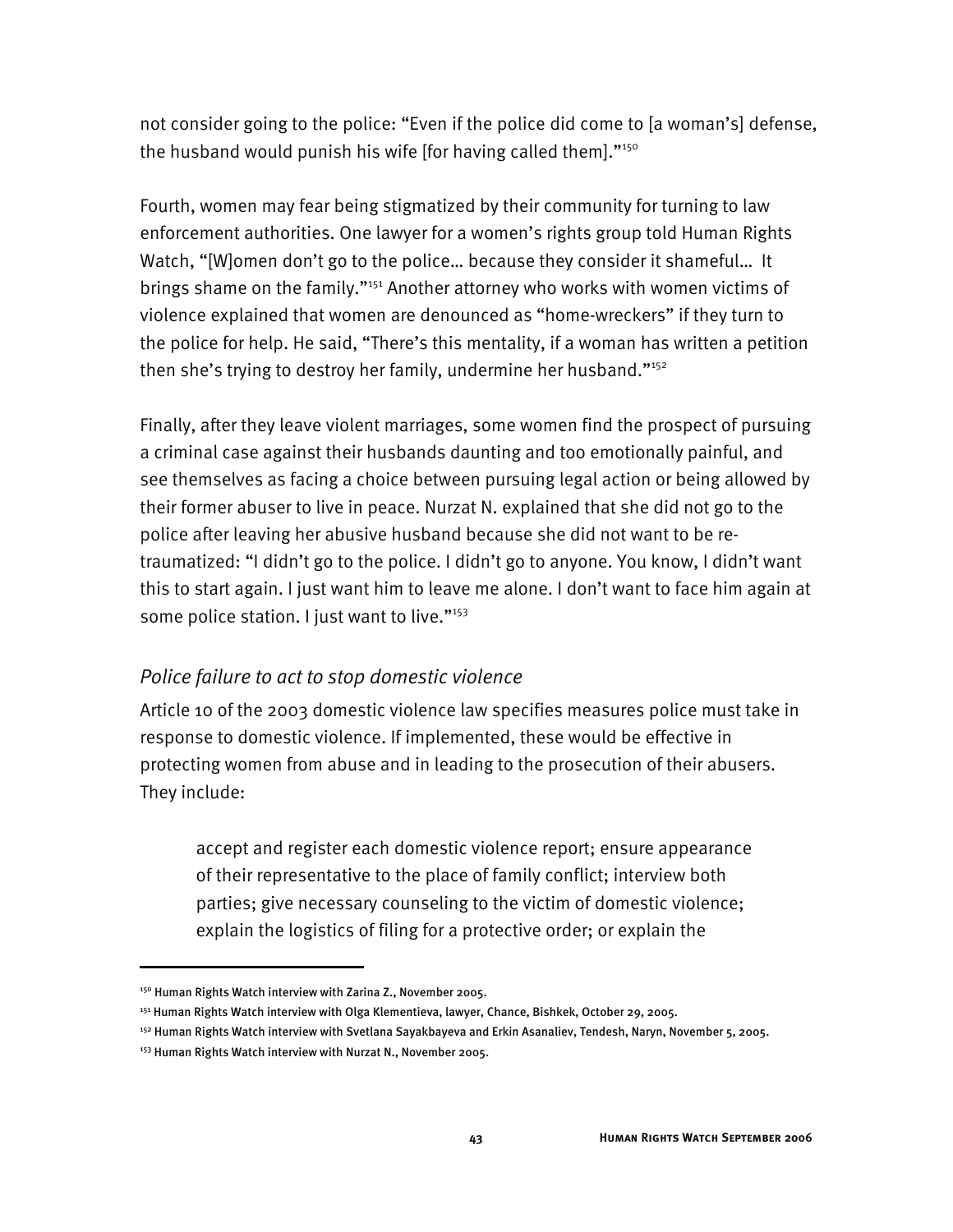procedure of calling an assailant to account for civil or criminal liability; in case of necessity provide a victim of domestic violence with transportation to healthcare facility, safe place or a social services institution; take measures in preventing domestic violence; take all means necessary to charge an assailant; prepare documents necessary for a temporary restraining order, as well as all necessary court documents; collaborate with local social service institutions working with unsuccessful families.<sup>154</sup>

Article 19 of the law states: "Upon receiving oral or written information about domestic violence, law enforcement agencies or a local prosecutor's office must take immediate measures directed to the prevention of domestic violence."155

However, police consistently fail to fulfill the responsibilities that are so clearly spelled out in this law. As detailed below, in those cases when women do come forward, police often do not register their complaints, issue protection orders, or seriously investigate the case with a view to prosecution. Instead, they often encourage women to reconcile with their abusers. Women's lack of confidence that police will act to stop domestic violence, mentioned above, is well-founded.

### Police attitudes

Underpinning police inaction on domestic violence are attitudes indicating that they do not take domestic violence seriously. Often police do not view violence by men against their wives as a law enforcement issue, and many view family arguments that involve violence as normal and a private matter.<sup>156</sup> NGOs that work with victims of domestic abuse told Human Rights Watch that police routinely side with male abusers in cases of domestic violence: women who turn to the police to register a complaint and obtain a protection order find police often blame them for causing domestic violence. An ombudsman's office official commented that many neighborhood police officers "don't try to settle the problem, but try to cover for the

<sup>154</sup> Law on Social-Legal Protection from Domestic Violence, 2003.

 $155$  Ihid.

<sup>&</sup>lt;sup>156</sup> Human Rights Watch interviews with Taalaygul Isakunova, expert, the Presidential Council on Women, Family, and Gender Development, Bishkek, October 31, and Zamira Tokhtohojaeva, UN Department, Ministry of Foreign Affairs, Bishkek, November 14, 2005.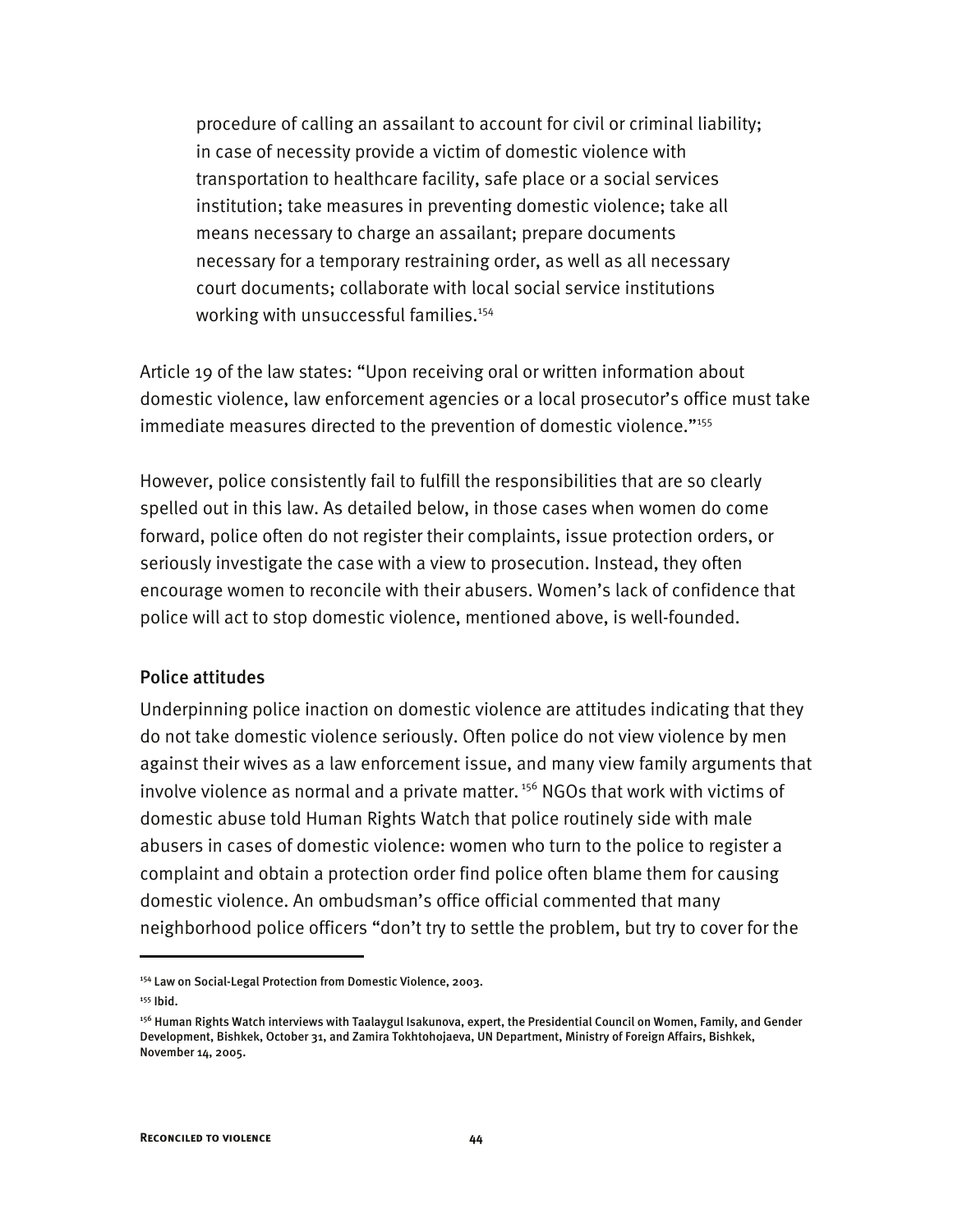person who committed the abuse."157 A rights defender recalled, "A husband in our communal courtyard [dvor] came home drunk and got into a fight with his wife and hit her, and his nine-year-old son stood up for the mother and both the son and mother ended up in the hospital. The neighborhood police officer did nothing, they see it as just normal."158

Some officers, including senior police officials, also hold women responsible for bringing about the law enforcement consequences of male abuse—stating, for instance, that they are opposed to women "sending their husbands to jail" for domestic violence and therefore breaking up the family.<sup>159</sup> Interviews with NGO staff, victims of domestic violence, and several police officers indicated that police see the women's complaint, not the men's violent behavior, as the "reason" men are at risk of prosecution and imprisonment, and they often seek to prevent this outcome. In fact, few men are successfully prosecuted or go to prison for acts of domestic violence against their wives. One senior officer we interviewed was left at a loss for words when asked about convictions of men for domestic violence, but said, "Sentencing of husbands is very rare. It happens maybe only once per year."  $160$ Perhaps unsurprisingly, the same officer noted that there had not been a single conviction of a man for domestic violence during his nine months on the job, "Since I've been here, since March, we haven't had a single case of a husband convicted." $161$ NGO statistics confirm the trend: the lawyer for one women's crisis group said that in the four years he had been working with women victims of domestic violence, since 2002, he had only seen "seven or eight cases in which a husband was sentenced."162

Police often cast their failure to hold men accountable for their crimes as a "favor" to the women who are being abused. One senior law enforcement officer said, "You can turn a man into a criminal quickly, try him and put him in jail and that's it for him and

<sup>157</sup> Human Rights Watch interview with Embek Tarajanov, ombudsman's office, Bishkek, November 14, 2005.

<sup>&</sup>lt;sup>158</sup> Human Rights Watch interview with Burul Sopieva, KCHR, Bishkek, November 15, 2005.

<sup>&</sup>lt;sup>159</sup> For example, one senior police officer in Jalal Abad told us, "For a woman to jail her husband is inconsistent with our religion, it's better to resolve problems. There have been no cases when women have sent their husbands to jail." Human Rights Watch interview with a senior police officer, name withheld, Jalal Abad City Police Department, Jalal Abad, November 11, 2005.

 $160$ Ibid.

<sup>&</sup>lt;sup>161</sup> Ibid.

<sup>&</sup>lt;sup>162</sup> Human Rights Watch interview with Erkin Asanaliev, Tendesh, Naryn, November 5, 2005.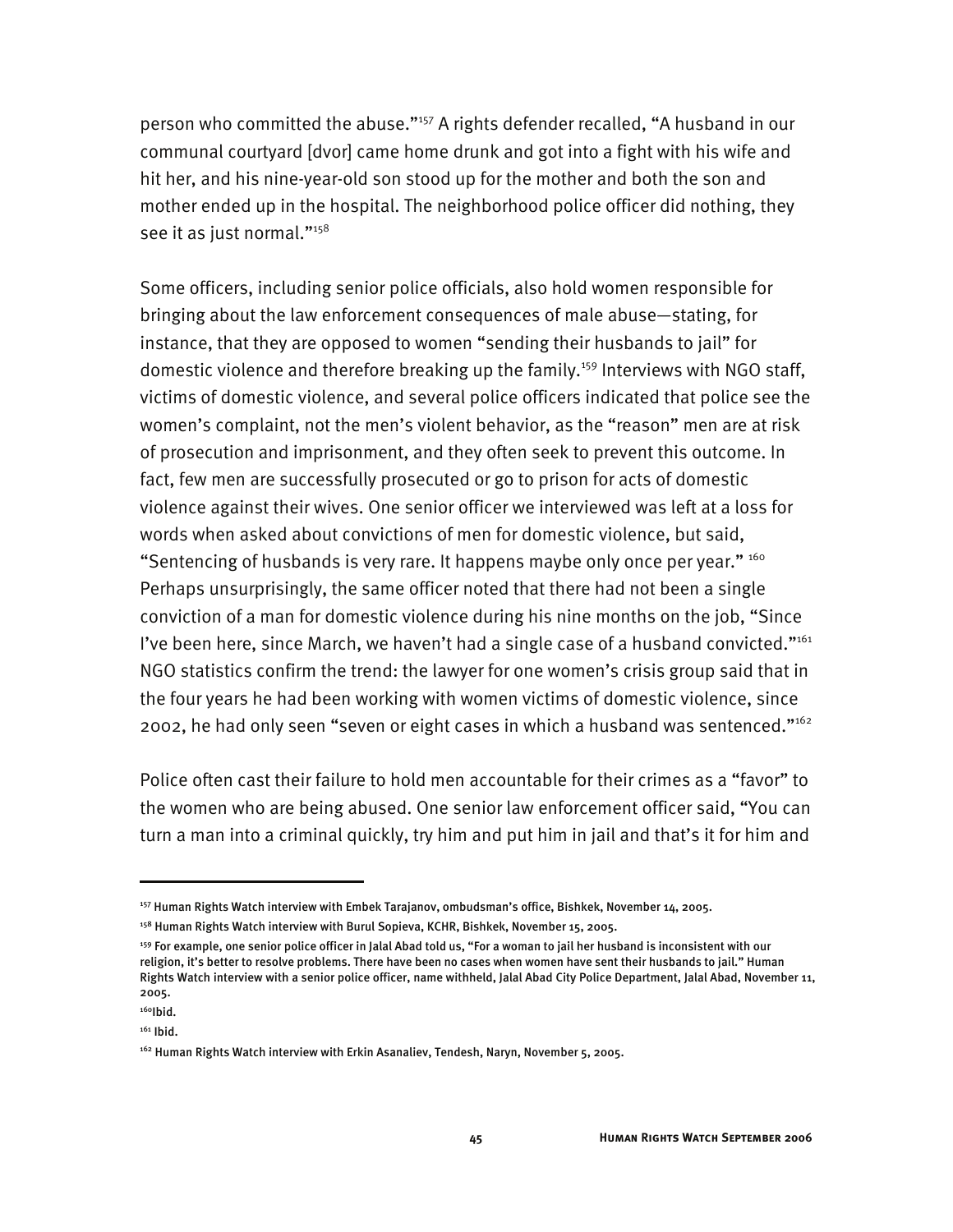the family. Then they get divorced. So we try to deal with this in the community. We do prevention work with the husband so as not to break up the family. Above all we try to save the family…. If a woman complains, then we can arrest her husband, convict him, and then put him in prison. It's very easy to make a criminal out of him. But if a woman is left without work and without income, then how can she raise the children? This is what happens if there are criminal cases. We try not to let it get to that point."<sup>163</sup> A procuracy<sup>164</sup> official echoed this: "If you put the man in jail, who will feed the children?"<sup>165</sup>

Law enforcement officers encourage women to reconcile with their abusers and down-play the cost to her of the ongoing violence that she will therefore be consigned to endure. These officials see it as the job of the local neighborhood police officer to facilitate a woman's remaining in or returning to an abusive home. One procuracy official, for example, told Human Rights Watch, "If she has children… In these cases it may be better for the police to reconcile the man and woman. The neighborhood police officer sometimes reconciles the man and woman. A good officer will do this. Maybe the husband just came home in a bad mood and his wife hadn't cooked dinner, and they had a fight."<sup>166</sup> "It's not good for there to be a lot of divorces," said another senior law enforcement officer during a discussion about protection orders and options for ensuring women's safety.<sup>167</sup> Also, as described below, police sometimes facilitate the return of a woman to an abusive home out of solidarity with, or in exchange for payment by, the husband.

Even when officers recognize that domestic violence is a crime, they give it low priority as compared to responding to other crimes. An attorney who works with women victims of domestic abuse summed up the situation: "If a woman calls about beatings, the police often don't come, because there are so many such cases and by the time they get there the conflict is often over. They don't want to waste the time or

<sup>&</sup>lt;sup>163</sup> Human Rights Watch interview with a senior police officer, name withheld, Osh Province Police Department, Osh, November 10, 2005.

<sup>164</sup> State agency responsible for both criminal investigation and prosecution, and for the protection of due process rights.

<sup>165</sup> Human Rights Watch interview with a senior official, name withheld, Osh Province Prosecutor's Office, Osh, November 8, 2005.

<sup>166</sup> Human Rights Watch interview with a senior official, name withheld, Osh Province Prosecutor's Office, Osh, November 8, 2005.

<sup>167</sup> Human Rights Watch interview with a senior police officer, name withheld, Osh Province Police Department, Osh, November 10, 2005.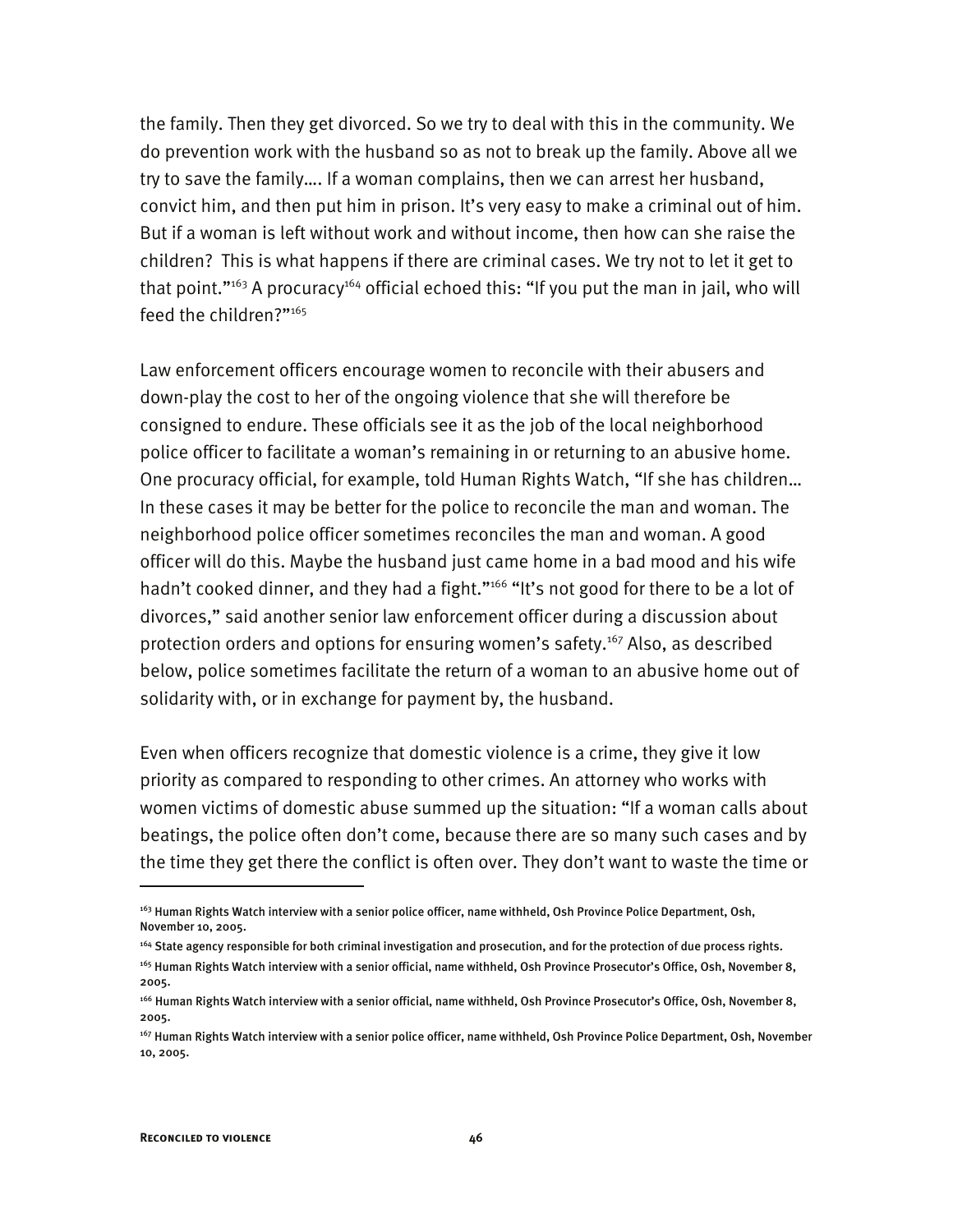gas [responding to such calls]." The attitude of police to domestic violence cases, she said, is often simply "why bother?"<sup>168</sup> Police who reach a home where violence has been reported but is no longer in progress may consider the conflict to be "over" and the work of the police to be no longer necessary. They may also believe the woman will withdraw the complaint and view the effort expended as wasted. Officers generally do not see it as their role to ensure that men are brought to justice for the beating that has taken place, nor do they see it as important to ensure that the men in such cases do not harm their wives again.

Other experts state that in addition to police perception that it is not their responsibility to respond to domestic violence, entrenched problems such as corruption and incompetence also are reasons for police indifference.<sup>169</sup>

#### Police failure to register and investigate complaints and issue protection orders

Bubusara Ryskulova, a long-time activist who works with women victims of violence, said, "If a woman goes [to the station] on her own, the police don't always register it."<sup>170</sup> An official from the government's Office of the Ombudsman said, "Many women come to us with cases of physical and psychological abuse by their husbands. Many say that the police refuse to take their complaints and say it's just a family matter."<sup>171</sup> Some point to officers' bias in favor of reconciliation of the couple, regardless of the violent nature of the marriage, as part of the explanation for this.<sup>172</sup> Another women's rights expert pointed out that police use threats to prevent women from filing complaints, "Police don't register complaints, [they] try to dissuade women [from filing complaints]. They say: 'We'll put him in jail for three days and then let him go and it will be worse for you.' They scare women into not complaining."173

<sup>168</sup> Human Rights Watch interview with Olga Klementieva, lawyer, Chance, Bishkek, October 29, 2005.

<sup>169</sup> Human Rights Watch interview with Nurgul Asylbekova, Soros Foundation-Kyrgyzstan, Bishkek, November 15, 2005.

<sup>&</sup>lt;sup>170</sup> Human Rights Watch interview with Bubusara Ryskulova, Sezim, Bishkek, November 1, 2005.

<sup>171</sup> Human Rights Watch interview with officials from the ombudsman's office, Bishkek, November 14, 2005.

<sup>&</sup>lt;sup>172</sup> Human Rights Watch interview with organization psychologist, Association of Women Leaders of Jalal Abad and Kaniet Crisis Center, Jalal Abad crisis center, November 10, 2005.

<sup>173</sup> Human Rights Watch interview with Aleksandra Eliferenko, Chance, Bishkek, October 28, 2005.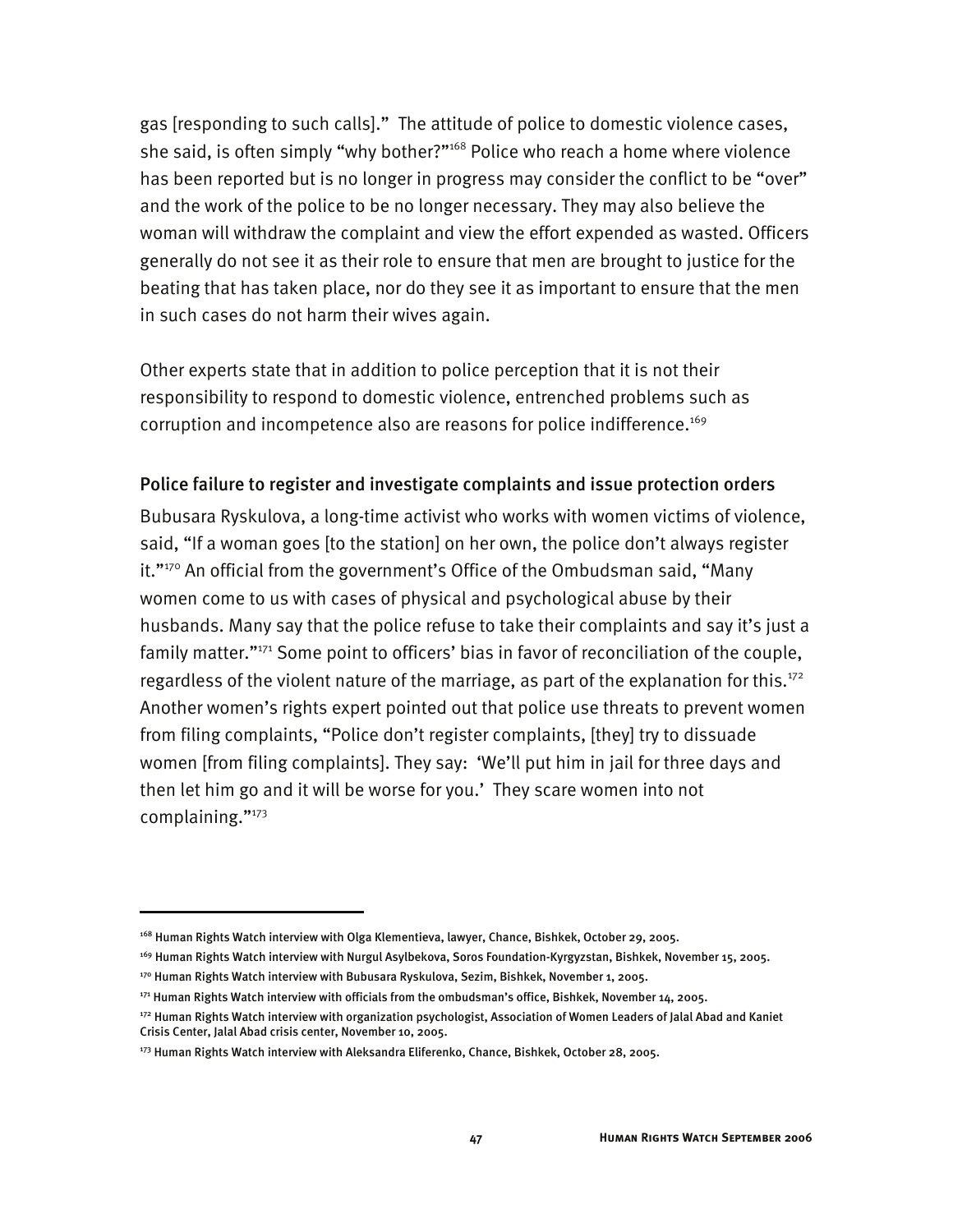Farida F., who was subjected to repeated brutal beatings by her husband, turned to the police after her husband beat her at a busstop one day in front of other people. She said when none of the eyewitnesses helped her, she decided to go to the police. Convincing officers to register her complaint was extremely difficult, she recalls: "You know in cases like mine, our police do not accept complaints. They consider such things as just a family affair, which is truly terrible. So, in order for my complaint to be accepted by the police I had to behave in the most inappropriate way. And it was the only way for me, because I came there for help and they refused to help me. I became hysterical and made a scene asking them: 'Then who would help me but you?!' I had to cry and yell at them. Only then they realized that I was truly in trouble."174

In addition to preventing women from seeking justice in cases of abuse, police also fail to take positive action to protect women from further violence. Accounts by victims of domestic violence and NGOs that provide services to them, as well as by several police officials, indicate that they do not issue orders of protection, or temporary restraining orders designed to help women in just such situations. Farida F. said,

Although the police did accept my complaint, they failed to undertake any meaningful measures…. After my husband came over to my apartment and threatened to hurt me, I wrote my second complaint to the police. When I came to the police station I had to raise my voice again. I demanded that they undertake measures against my husband, I asked them to respect my rights, including my right to live without constant fear of being hurt. But they tried to refuse to accept the complaint again. So, I had to raise my voice…. They told me that supposedly they spoke to my husband concerning my complaint. That was all they did or at least they told me that they did. When I came over to file my complaint, the police told me: "Lady, this is your family business. We do not have the laws to deal with these situations."175

<sup>174</sup> Human Rights Watch interview with Farida F, November 2005.

<sup>175</sup> Ibid.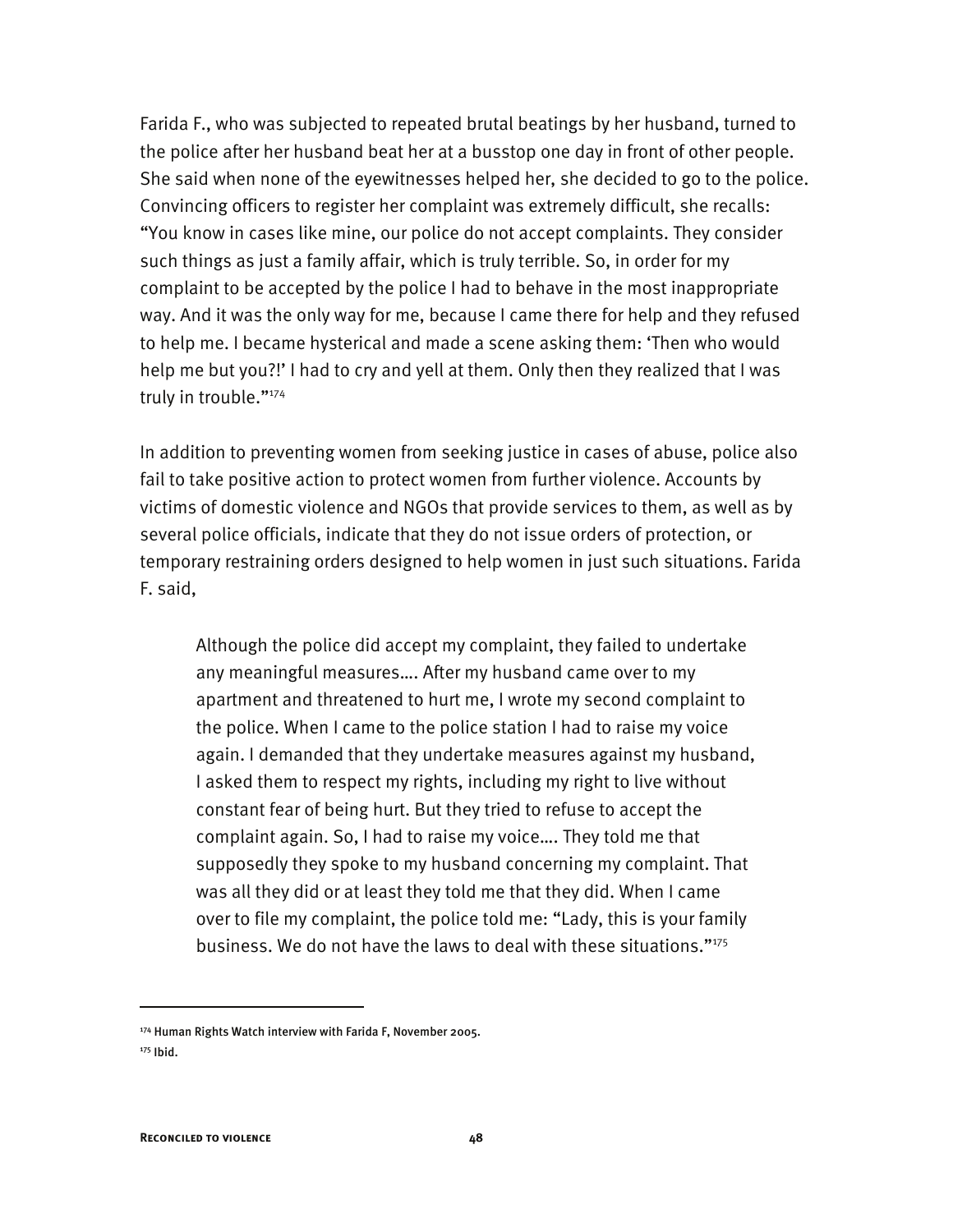As one NGO leader told Human Rights Watch, "We tell women to go to the police to get restraining orders, and then the police say 'What restraining order? I've never heard of it.'"176 Law enforcement officials say a lack of knowledge about the mechanism among police is to blame for the low number of protection orders issued. A procuracy official from one province told Human Rights Watch that his office had noticed that a district police station in the province had failed to issue even a single protection order since the law went into effect. He said that there had been complaints of domestic abuse registered at that station, but no protection orders issued. When his office investigated, he said, it found that the police did not know about the mechanism. "At this time there are very few protection orders issued," he said, "The police don't know about it and the investigators don't know about it."<sup>177</sup>

Even with a protection order in place, the police may take no further action. This inaction can be devastating to a woman who has received an order of protection and is counting on the police to protect her from further abuse. For example, police had issued a protection order for Dimira D., but she continued to suffer brutal attacks by her husband. She said, "The police warned my husband not to harass me, but the restraining order didn't really function."178

One action some police resort to is to put men who beat their wives on the *uchet*, or police registry. One police official said that thousands of people were on this preventative list in his area for a variety of reasons. If a man has had complaints lodged against him and is put on the list, he is monitored: "This means that the neighborhood police officer knows the man is on the list and will investigate how things are with him. He'll talk with the neighbors and his wife and the aksakals and maybe also with the man and will warn him that he's on the list." However the official also noted, "It's not hard to get off and on the list."<sup>179</sup>

<sup>176</sup> Human Rights Watch interview with Aleksandra Eliferenko, Chance, Bishkek, October 28, 2005.

<sup>177</sup> Human Rights Watch interview with a senior official, name withheld, Osh Province Prosecutor's Office, Osh, November 8, 2005. Human Rights Watch researchers interviewed half a dozen victims of domestic violence in that district.

<sup>&</sup>lt;sup>178</sup> Human Rights Watch interview with Dimira D., November 2005.

<sup>179</sup> Human Rights Watch interview with a senior police officer, name withheld, Osh Province Police Department, Osh, November 10, 2005.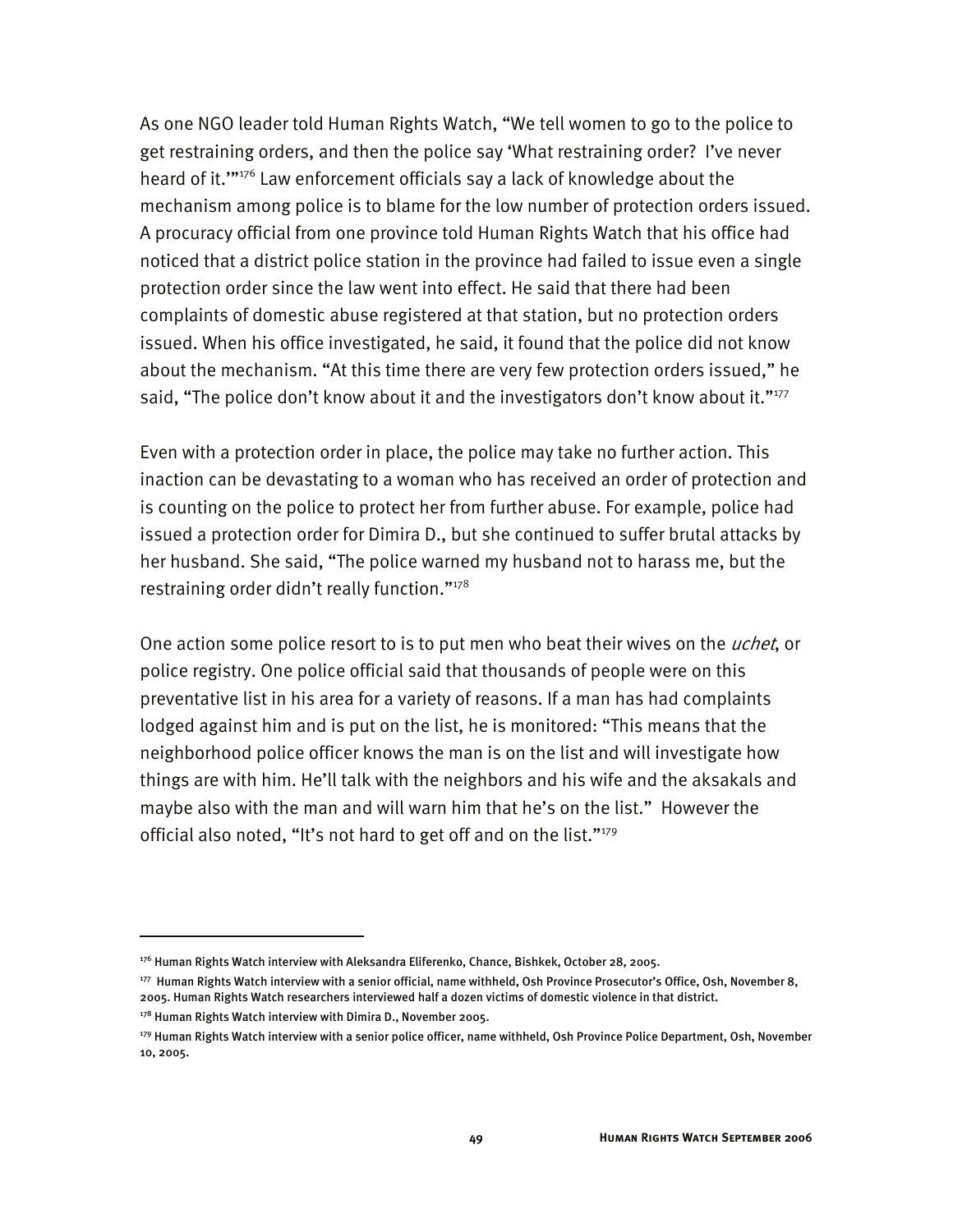### *Failure to prosecute*

### Investigations halted when women are pressured

As noted above, many police justify their failure to take meaningful steps to investigate domestic violence complaints by blaming women for withdrawing their statements. As one activist put it, "Police do know that domestic violence is a problem, but they don't work very hard at it. They know that very often women will write a petition but then refuse to go through with the case." $180^\circ$ 

There are many reasons why a domestic violence victim might not want a prosecution to go forward. She may no longer see prosecution as necessary if the arrest put a stop (at least temporarily) to the abuse. She may fear that the costs of prosecution, such as violent retaliation, outweigh the benefits. She might not see prosecution as an effective remedy, for example if she believes the violence results from a substance abuse or emotional problem for which treatment or counseling might be effective. She may fear financial repercussions for the family if the abuser goes to jail or has to pay a fine. She may feel otherwise dependent on the abuser and afraid of his long-term absence, particularly if the abuser has isolated the victim and cut her off from social support systems. Or she may just want to move on with her life, and not have to confront her abuser in court.

Police view it as normal and even rational for an abusive husband to intimidate his wife to drop the charges against him. As one official from the prosecutor's office put it, "There are often such instances: the police start to investigate and want to conduct a full criminal investigation. The wife comes and decides that she wants to withdraw her petition. Her husband often pressures her to do this. The wife will go back to him because she's thinking: 'who's going to raise the children,' since the woman is likely not working."<sup>181</sup>

Nurzat N. told her own story of being convinced by her husband and his family not to bring charges, despite the serious injury that her husband had caused her. She described the beating that landed her in the hospital with a concussion in 1997 or

<sup>&</sup>lt;sup>180</sup> Human Rights Watch interview with Erkin Asanaliev, Tendesh, Naryn, November 5, 2005.

<sup>&</sup>lt;sup>181</sup> Human Rights Watch interview with a senior official, name withheld, Osh Province Prosecutor's Office, Osh, November 8, 2005.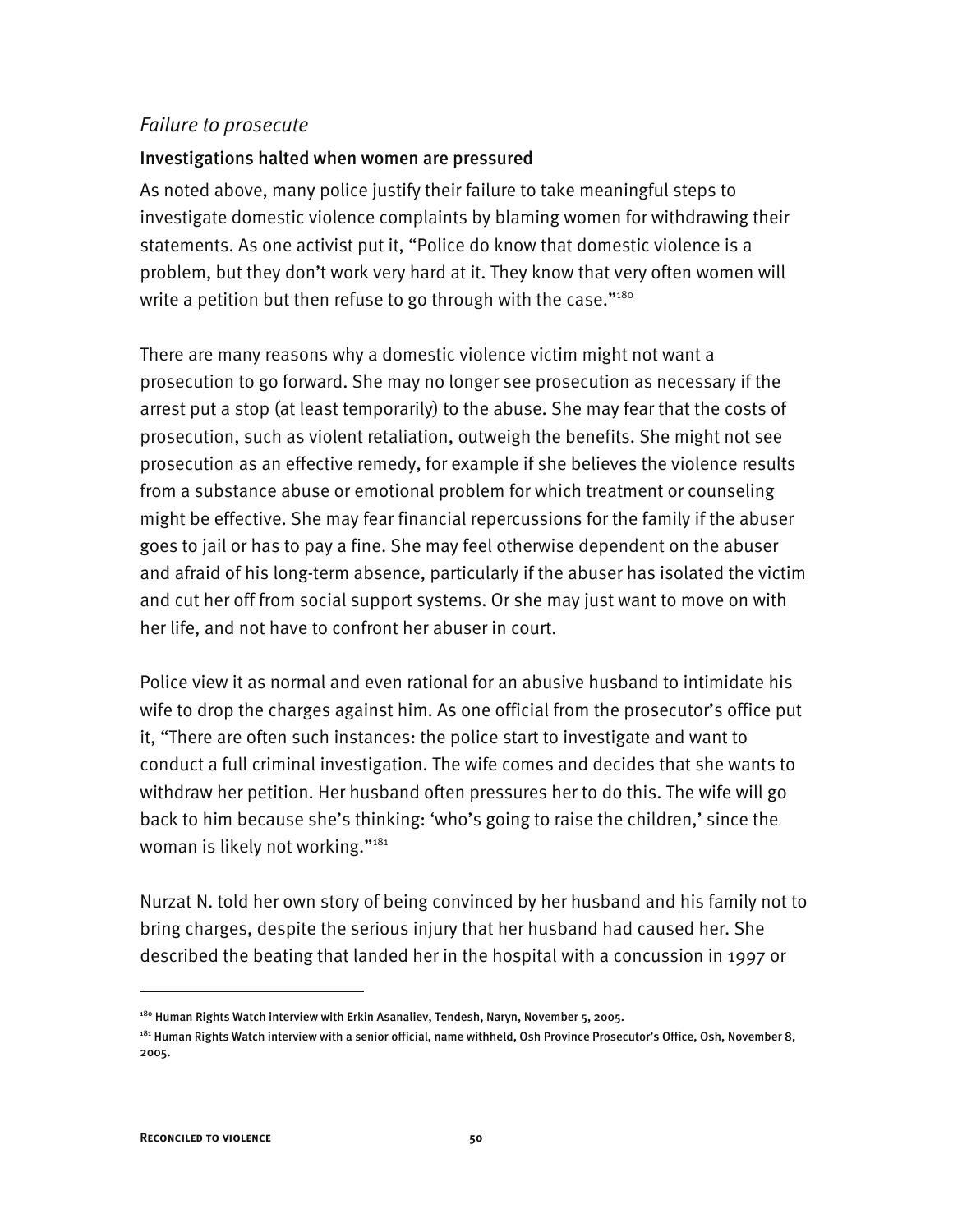1998: "He beat me. He said, 'You came home late.' He beat me really badly…. He had something metal in his hands, it was a pipe, but not too thick. He beat me all over my body and my head. He then beat me with his fists. But I lost consciousness while he was beating me." She later called her parents and they took her to the hospital. She said, "While I was in the hospital, the police came and talked to me and asked me to write a complaint. But then my husband's mother and grandmother came and pressured me not to write it. I felt sorry for them, so I didn't write it. They cried and they begged me not to write it…. I was in the hospital for two weeks and then for one month after that I also underwent treatment. While I was in the hospital my husband came, took care of me, asked that I not write a complaint to the police…. I regret it now. I should have written the complaint then and handed him over to the police."182

Even considering the many reasons why a woman may fear going forward with a prosecution, this is not a reason to presume domestic violence victims will not cooperate with a prosecution. Instead, police and prosecutors should fulfill their duties in ways designed to ensure not just accountability for the abuse, but also empowerment for the victim. This would include avoiding blaming the victim for the violence, giving her information about the court process and her role as a witness, referring her to social services, informing her about civil remedies like protection orders, and involving her in decisions about her case.

The present reality, however, is that police are at times party to the pressure on women to withdraw complaints. One senior government official said, "The police don't block a woman [from getting an official medical exam], but they might try to close the case before it goes higher; they might try to resolve the situation or ask her, 'Why do you need such shame?' and try to convince her to drop the case."183

### Corruption

I

Women's rights advocates and government officials told Human Rights Watch that police corruption is an impediment to investigations and prosecutions. One former

<sup>&</sup>lt;sup>182</sup> Human Rights Watch interview with Nurzat N., November 2005.

<sup>&</sup>lt;sup>183</sup> Human Rights Watch interview with Taalaygul Isakunova, expert, the Presidential Council on Women, Family, and Gender Development, Bishkek, October 31, 2005.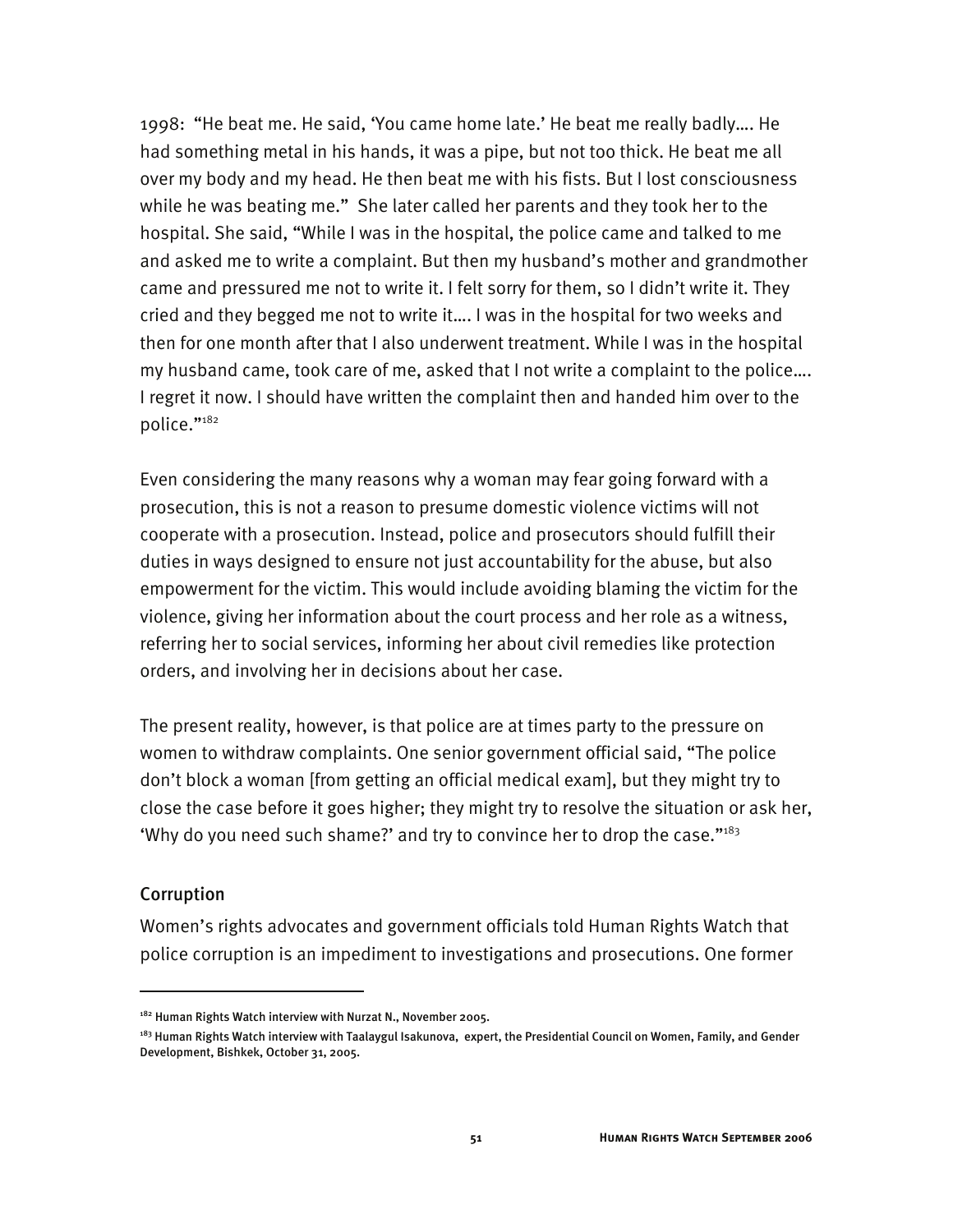police officer now working as a government official with responsibility for human rights monitoring said, "[In cases of domestic violence], the man just pays money to the local police officer to get the matter closed. People pay different amounts, about 500 som [about \$12] and up."184

President Bakiev's advisor on human rights confirmed that he too was aware of the problem of police corruption as an obstacle to justice in such cases. Speaking of complaints about domestic violence that have come to his office, he said, "Lots of people come to me after having gone to the police or the procuracy and failed to receive results. Often the husband or his relatives give money, give bribes, so that the police and procuracy don't review cases."<sup>185</sup> OSCE law enforcement experts said there is often an "agreement" between police officers and abusive men, in which the officers accept bribes to close a case.<sup>186</sup>

One doctor who works at a hospital that has a full-time police duty officer (not all do), said that much police corruption is right out in the open. She said, "If a woman gives a statement to the police in the hospital, the man may be right there and can pay the officer off right there and the statement is torn up and that's that."<sup>187</sup>

Women's own stories describe how police corruption works to frustrate their access to justice. One woman who had left her husband described what happened when she was again beaten by him and went to the police. Chinara Ch. hired a driver and returned home to retrieve her clothes. Her husband beat her and broke the driver's car window. He was forced to pay the driver compensation for the broken window, but he was not punished for beating his wife. According to Chinara Ch., her husband bribed the local police to side with him and they blamed the incident on her.<sup>188</sup> She said, "I went to the police; to the colonel. The neighborhood officer said he would not go to the house, that it was my own fault. The neighborhood officer was given

<sup>184</sup> Human Rights Watch interview with Embek Tarajanov, ombudsman's office, Bishkek, November 14, 2005.

<sup>185</sup> Human Rights Watch interview with Tursunbek Akun, chairman, Presidential Commission for Human Rights, Bishkek, November 14, 2005.

<sup>186</sup> Human Rights Watch interview with Police Colonel Salishybek Mamyrov, OSCE national professional employee (Ministry of Internal Affairs liaison), Bishkek, November 17, 2005. Another expert also pointed to police corruption as a "huge problem" with respect to domestic violence cases: Human Rights Watch interview with Nurgul Asylbekova, Soros Foundation-Kyrgyzstan, Bishkek, November 15, 2005.

<sup>187</sup> Human Rights Watch interview with Batia Tolobaeva, a doctor and member of the KCHR, Bishkek, November 15, 2005.

<sup>188</sup> Human Rights Watch interview with Chinara Ch., November 2005.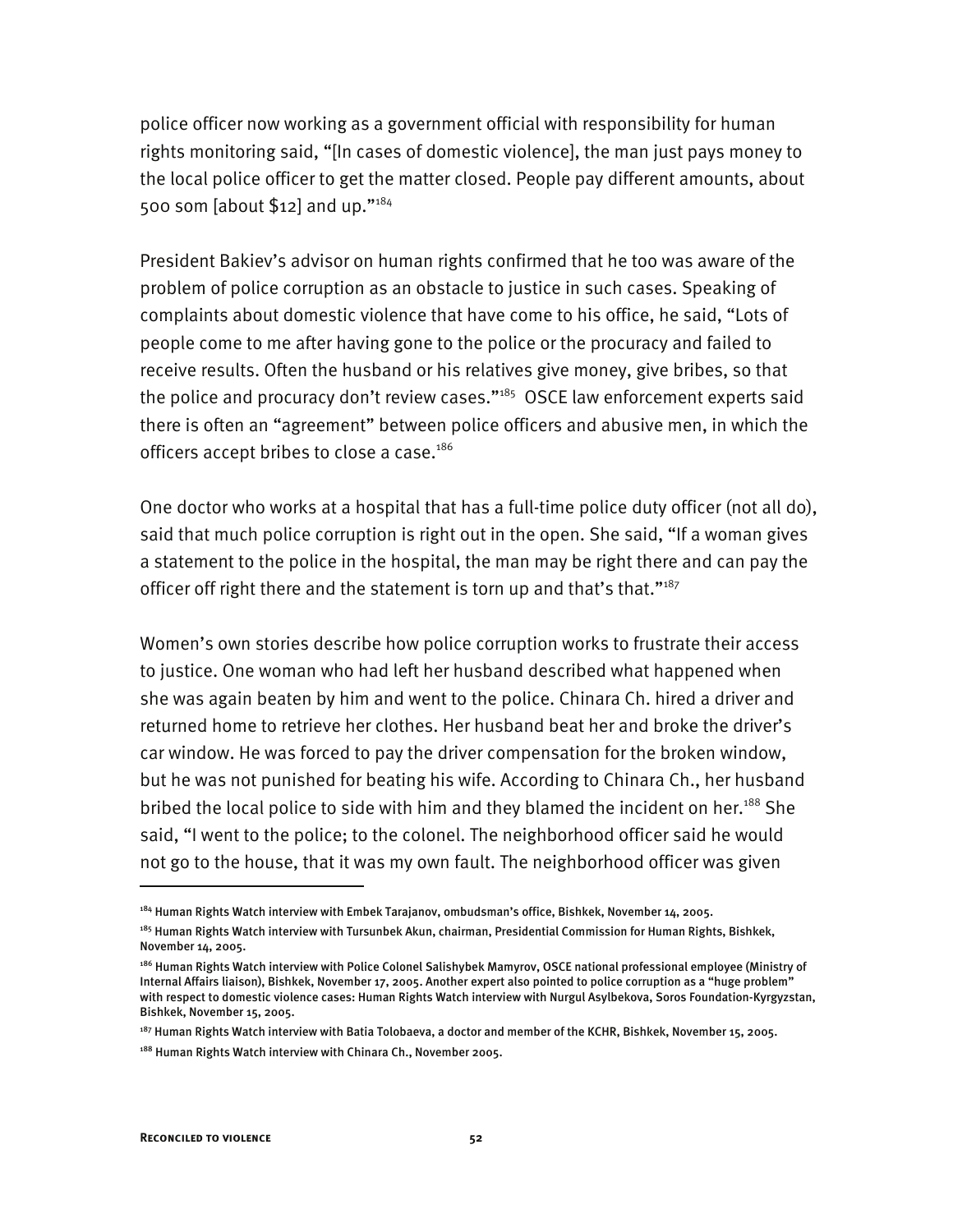two bags of potatoes by my husband, after I wrote the complaint—so that the officer would open a case against me instead. Then the police decided it was my fault and refused to open a [criminal] case."189

When women try to flee to safety, police sometimes return women to abusive households in exchange for payment. Dinara D., who had been physically and psychologically abused by her husband, said that police accepted a bribe in exchange for forcing her to return home when she tried to leave. She said, "I've tried to run away 26 times. He gives the neighborhood police officer money and the police find me and take me back home. They scare me and say that they will put me in jail for two or three years if I don't go back…. My husband told the local police officer that I had stolen money from him and that's what the officer threatened to charge me with. $"190"$ 

Even when a woman is seriously injured by her husband and it is clear that he has hurt her repeatedly and may continue to do so, police have sided with the man in exchange for money. One woman said that a relative of hers had separated from her husband and was unable to get police to act on her reports of ongoing violence by him. The relative said, "She wrote lots of complaints to the police, but each time her husband would just bribe the policeman. Her husband would come to her house and beat her. He broke her ribs four times and gave her a concussion five times."<sup>191</sup>

## Administrative penalties and light penalties instead of prosecutions

When women are successful in getting their husbands investigated for abuse, they still may not see justice done. Instead of passing on to the procuracy and the courts domestic violence cases that warrant criminal prosecution, police instead pursue administrative fines or three- to 15-day periods of detention, usually under the Administrative Code.

As noted above, the law prescribes fines as a penalty only for violence that is properly categorized as "purposeful infliction of light damage to health" that does

189 Ibid.

I

<sup>190</sup> Human Rights Watch interview with Dinara D., November 2005.

 $191$  Human Rights Watch interview with a person close to the case, name withheld, November 2005.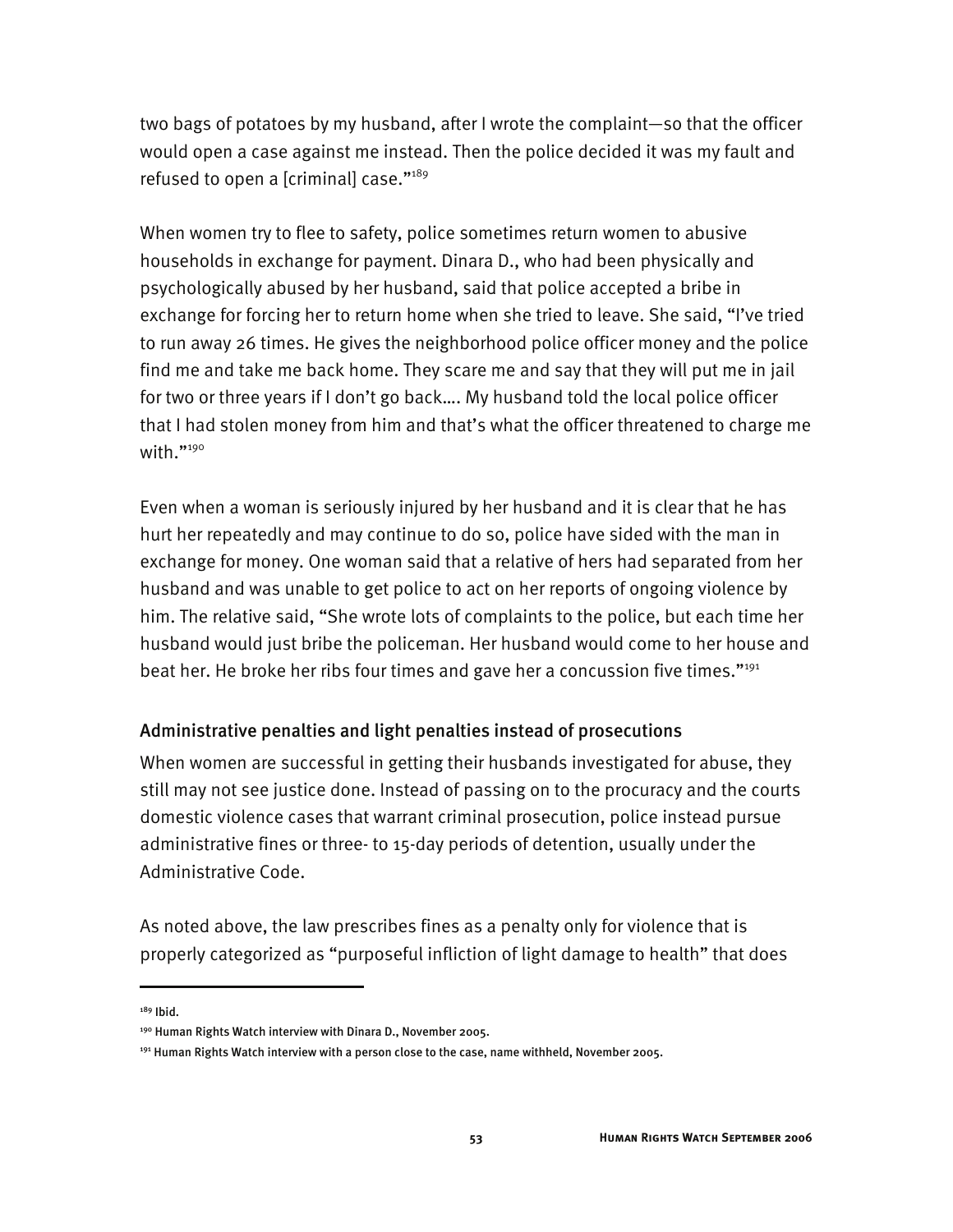not result in even "a short-term health disorder" or "minor permanent loss of the ability to work." Article 66-3 of the Administrative Code envisions a fine as the proper penalty for domestic violence only when the degree of damage to the victim could not justify criminal liability. It is the lightest of all possible penalties for acts of domestic violence.<sup>192</sup> In the cases researched by Human Rights Watch, it was unclear whether the fines and brief detention periods were assigned by police or an administrative court. In some cases involving brief detention periods it was unclear whether the sanction was applied under the Criminal or Administrative Code. Our research suggested that police did not forward cases for criminal prosecution because they had a biased assessment of what constitutes "serious injury" to a woman.

Rights defender and Bishkek doctor Batia Tolobaeva recalled a case in which police assigned a man three days of detention after his threats and abuse caused his wife to be hospitalized and apparently drove her to suicide. Tolobaeva said, "One year ago, a woman… was beaten and taken to the hospital. The husband left her, but would come back periodically and beat her. She wrote a complaint to the police, but after that he came even more often. He came every day and threatened her saying, 'I'll kill you.' And she really believed this. She believed she had no way out. So she prepared herself for death. She saved some money and left a note for her 14-year-old daughter. She got dressed, put on makeup, and then jumped from the fourth floor and killed herself. The police detained him for only three days."<sup>193</sup>

An elderly woman, Nadira N., who said she was seriously injured by a man living with her—he had suffocated her and tried to kill her—said, "I went to the police several times. They detained him for 15 days and then beat him and then let him go." $194$ Jamila J. said her ex-husband stalked her and continued to assault her after their

<sup>&</sup>lt;sup>192</sup> Fines for domestic violence in particular were reported as having a damaging effect on the well-being of women victims rather than male abusers, because the men pass on the costs to the women. One rights defender reported, "If men are fined for acts of domestic violence, then they make the woman pay, if they have no job or money. They say, 'You called, so you pay.'" Human Rights Watch interview with rights defender Aziza Abdurasulova, Bishkek, October 30, 2005. Another researcher said, "When there's a fine, it's also bad for the family because then less money is available for the family, or else the man will take the money from the family budget." Human Rights Watch interview with Bektur Davletov, intern, Diamond, Bishkek, October 31, 2005.

<sup>&</sup>lt;sup>193</sup> Human Rights Watch interview with Batia Tolobaeva, a doctor and member of the KCHR, Bishkek, November 15, 2005. Article 103 of Kyrgyzstan's Criminal Code specifies that driving a person to suicide can be punished by up to five years in prison.

<sup>194</sup> Human Rights Watch interview with Nadira N., November 2005.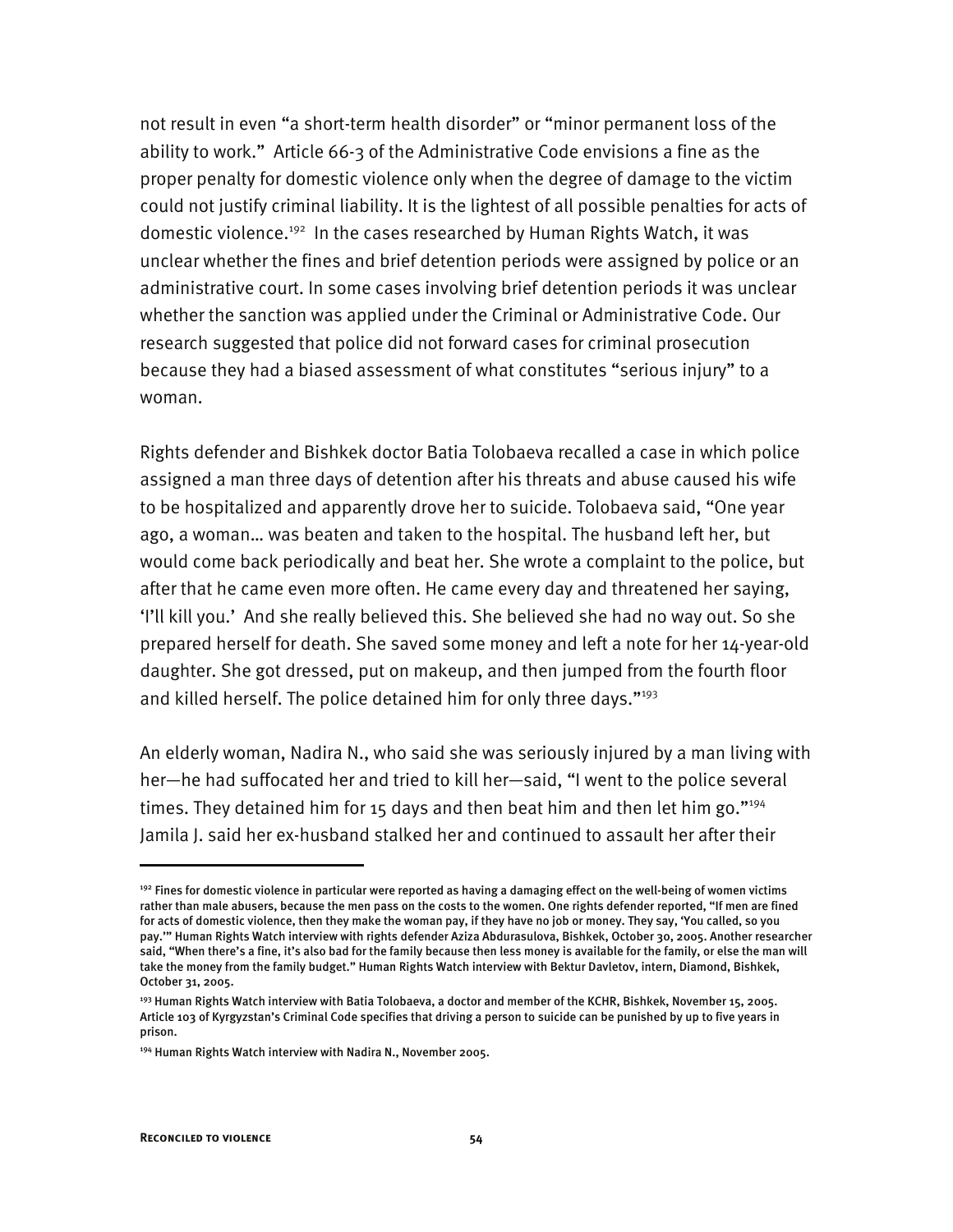divorce. He would break into her house, hit her, yank her by the hair, threaten her with a knife and threaten to kill her. She went to the police to ask them to help put a stop to the violence. She said, "I demanded that they do something urgently. They detained him, but held him for only three days and then released him."<sup>195</sup> Following the police failure to act, Jamila J.'s ex-husband attacked her again and she eventually resorted to using violence to defend herself.<sup>196</sup>

One expert on women's rights, Nurgul Asylbekova of Soros Foundation-Kyrgyzstan, asserted that in instances of "lighter injuries," such as broken bones, the lightest possible sanction is often applied. "The only exceptions are when a woman is killed or there are very serious physical injuries. If a woman gets a broken arm or ribs, the police just give the man three days of detention, then he gets out and beats her again."<sup>197</sup> A procuracy official acknowledged the phenomenon to some extent, but presented a deliberately minimal hypothetical example to justify the resort to lighter penalties through the administrative, rather than criminal, justice system. He told Human Rights Watch, "The sentence for domestic violence depends on the seriousness of the physical injury. If she has a black eye, they won't give him 10 years, you know."198

## *Consequences of police failure to act*

While police intervention is no guarantee that violence will stop, when police fail to act they deprive women of any possibility for protection and justice. As a result, the abuse can continue, sometimes for decades, and in some cases the violence can escalate over time. In these cases, the increased frequency or brutality of the violence leads to serious injury to women, and sometimes to a woman's death.

Local rights groups also point out that when police fail to respond to domestic violence, women sometimes take action, including violent action, in self-defense. Jamila J. described the consequences of the accumulated failure of local police to protect her. Unsuccessful in her attempts to convince the police to protect her from

<sup>&</sup>lt;sup>195</sup> Human Rights Watch interview with Jamila J., November 2005.

<sup>&</sup>lt;sup>196</sup> See below, "Consequences of police failure to act."

<sup>197</sup> Human Rights Watch interview with Nurgul Asylbekova, Soros Foundation-Kyrgyzstan, Bishkek, November 15, 2005.

<sup>198</sup> Human Rights Watch interview with a senior official, name withheld, Osh Province Prosecutor's Office, Osh, November 8, 2005.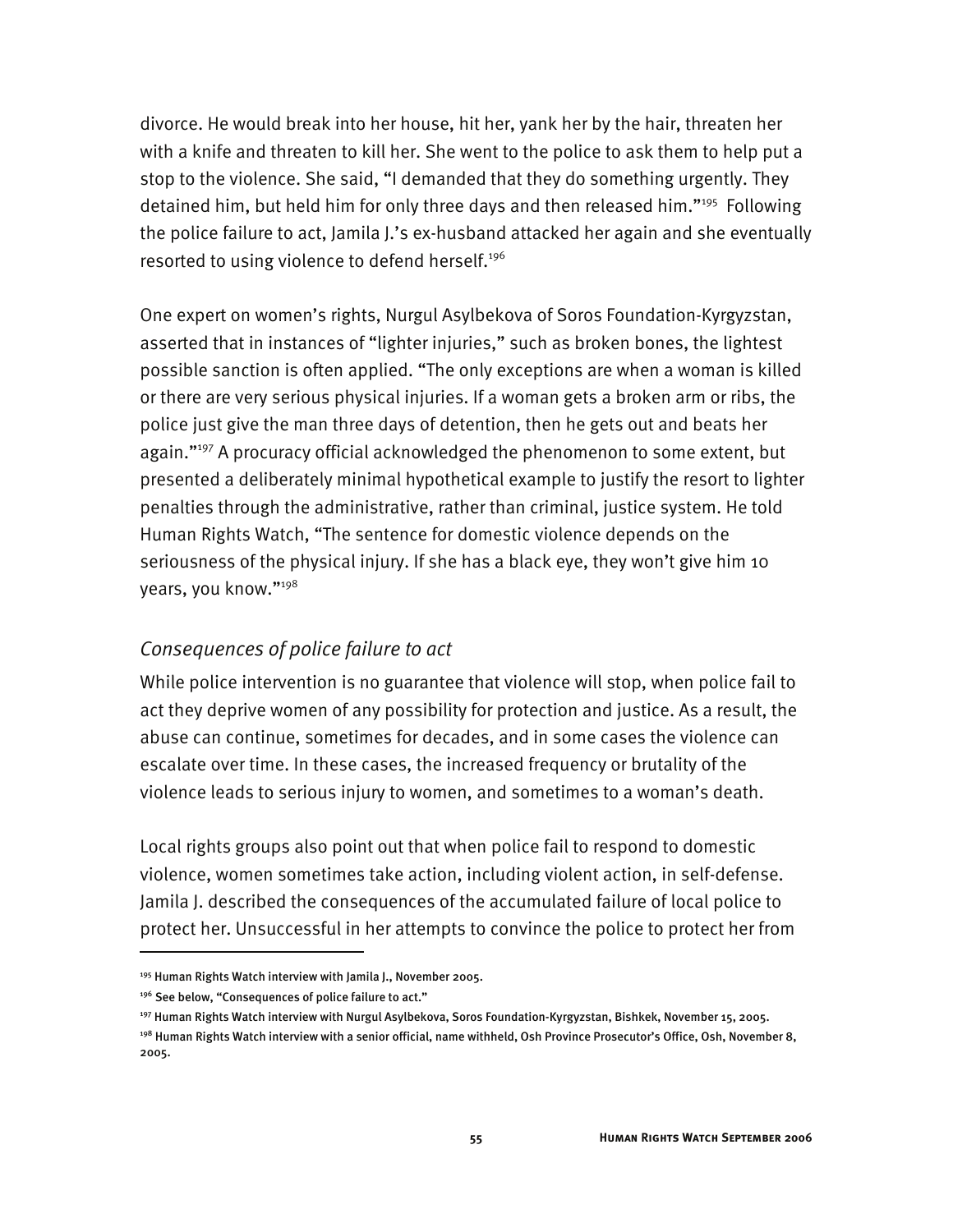repeated assault by her ex-husband, which resulted in a concussion and other injuries, she eventually resorted to violence to defend herself in May 2004:

He came one day to our house, he was very drunk. He broke down the door to get in. That time he attacked me and hit me with his fists and I suffered a concussion. I went to the police and asked them to take action. But they didn't do anything in time. He then came back at 2 a.m. He came with a metal pipe in his hand, he was drunk and high…. I feared for myself and my children and could only think that I had to defend them. He started to come into the house and I came out and met him. He tried to hit me. I knocked him down. The next thing I know I had the pipe in my hands and I had been hitting him. He had two broken legs. Then my [current] husband came out and pulled me off of my ex-husband. I was in shock…. The case against me was investigated for four months and then the court process went [on] for four months. They sent me to the psychological hospital to determine my sanity at the time of the attack. They determined that at the moment of the attack I was changed, that I was consumed by stress and fear and did not understand what I was doing. They gave me a one-year suspended sentence that expires in December. I have to go to the police once a month to check in.

The incident finally sparked police and judicial action to address her ex-husband's violent behavior; a former convict, he was sent to prison on an eight-year sentence for beating her.<sup>199</sup> But even after her husband was sent to prison, Jamila J. was skeptical that the police would protect her, "My ex-husband is in prison now, but I still fear him. I fear what he will do when he gets out. The police clearly can't protect me."200

<sup>199</sup> Human Rights Watch interview with Jamila J., November 2005.

<sup>200</sup> Ibid.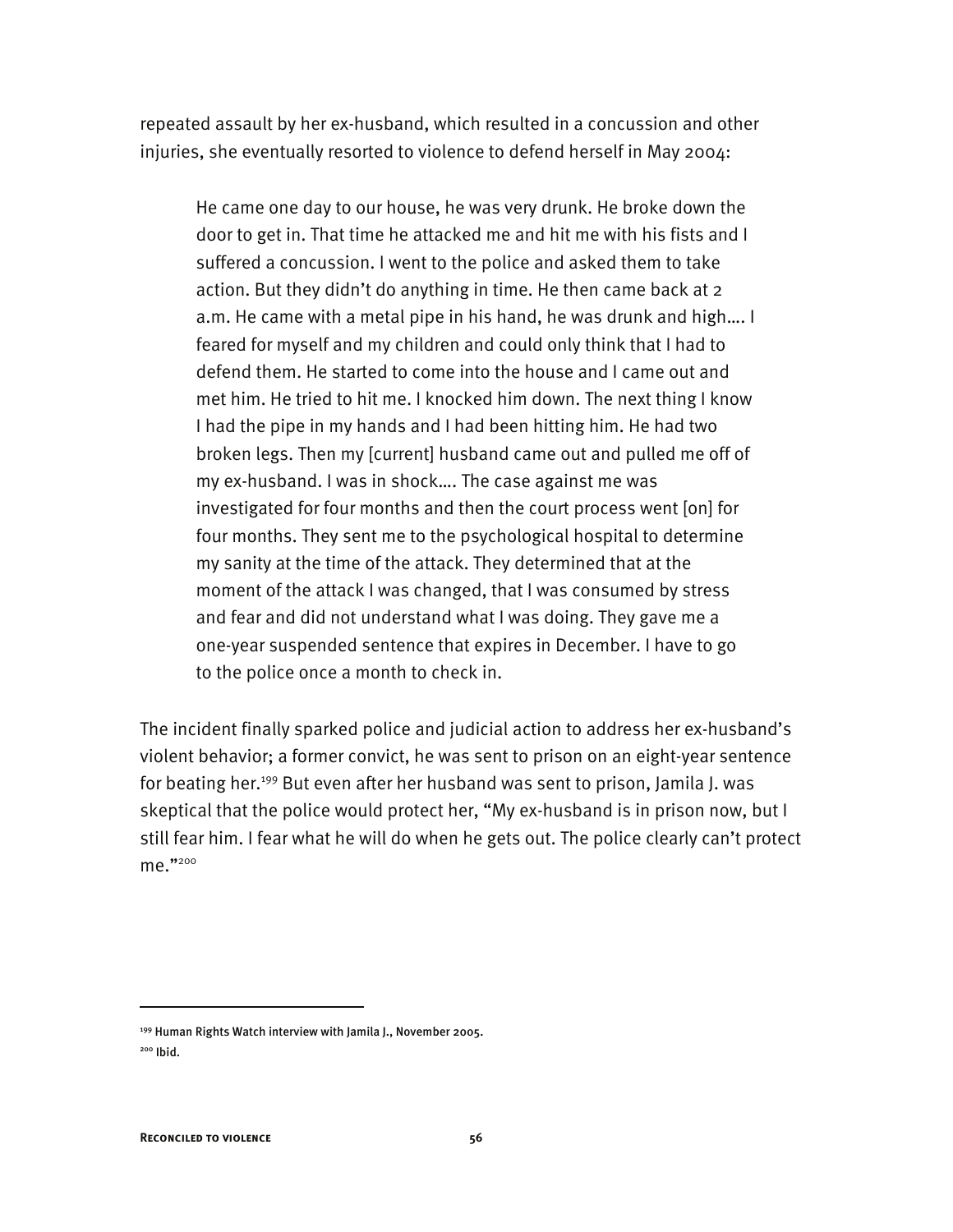## *Prosecutions in cases of death*

When a woman is killed by her husband, there is a greater chance that the man will be successfully prosecuted.<sup>201</sup> Even so, there are cases where it appears that investigation and prosecution were not diligently pursued. In the case of Iskra Aldoiarova, the daughter of women's rights activist Uliana Aitbaeva, police initially took the position that she was responsible for her own death. Aldoiarova was found shot to death, lying in a pool of blood inside her home on July 26, 2002.

"As far as what happened that night," Aitbaeva told Human Rights Watch, "… [H]er husband came home drunk… He started to fight with her and she argued back. Then he started to beat her. She locked herself in a room but then he tried to get through the window. He got in through the window and he took her outside and pushed her down. He shot her in the throat and killed her. He then dragged her body back into the house."<sup>202</sup>

Only after years of struggle by Aitbaeva—who demanded that her daughter's body be exhumed so that new forensic tests could be conducted, insisted on a change of venue for the court hearing, and persistently pushed for justice in the case—did the authorities successfully prosecute Aldoiarova's husband, Nurbek Estebesov, for murdering her. Estebesov is now serving a 14-year prison term. Iskra Aldoiarova's case illustrates how particularly challenging it can be to hold a man accountable for violence against his wife, even in a case of murder, when he is a police officer or has relatives in law enforcement. Estebesov was both a police officer and the son of a law enforcement officer.

From the first moments after Aldoiarova's death, police appear to have been engaged in a cover-up. Aitbaeva said Aldoiarova's father and father-in-law went to the house to try to find her, and "Her husband came out of the house and said that she was lying in a pool of blood…." When police officers arrived at the scene, they pronounced her death a suicide. Authorities opened a criminal case to investigate

<sup>201</sup> There were indications that the possibility of severe or fatal consequences can also spur police to action. One officer told Human Rights Watch, "If a woman writes a petition, then we take the husband in. We cannot refuse a petition or fail to act because if the husband then kills his wife, then it will be our own fault." Human Rights Watch interview with a senior police officer, name withheld, Osh Province Police Department, Osh, November 10, 2005.

<sup>202</sup> Human Rights Watch interview with Uliana Aitbaeva, Tiup, November 18, 2005.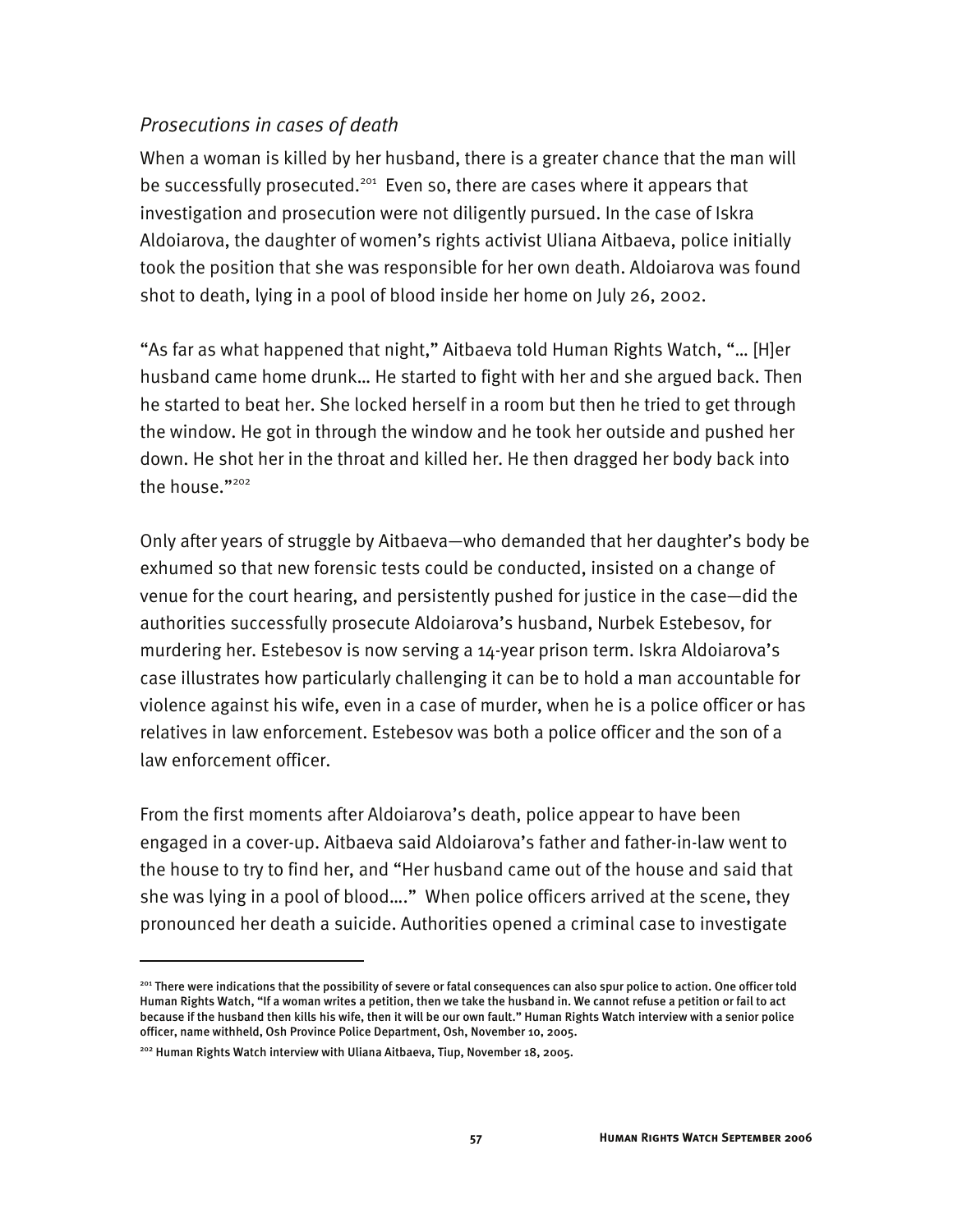the suicide and illegal possession of firearms. Aitbaeva said, "We thought at first that the police were working [on it]…. [A year later] the investigator… told me, 'My personal conviction is that there was no murder here.' I became convinced he was hiding something, that he wasn't doing his job." Aitbaeva began to push for further action on the case. "We went to court and asked for an additional investigation. I didn't believe that the procuracy was doing a proper job because he [Aldoiarova's husband] worked for the police." She succeeded in getting the case transferred to the military procuracy.<sup>203</sup> As a result of this investigation, Aldoiarova's husband was charged with murder and the case went to court. Aitbaeva said, "We demanded a lot of expert analyses: ballistics, forensics, etc. The civilian procuracy's expert had determined 'She had possibly shot herself,' when this is not at all what had happened. He appeared in court drunk. We believe that he must have been paid by her husband's family." By contrast, she said, the military investigator was very professional, "He checked everything and determined that she had been shot and murdered 24 hours earlier [before the family had found the body]. He found a lot of shortcomings and mistakes in the civilian prosecutor's work." Nonetheless, the first military court acquitted Aldoiarova's husband. "The judge was drunk. We were shocked," Aitbaeva recalled.<sup>204</sup>

The family appealed the case to the Supreme Court, which convicted Nurbek Estebesov of murder, assault, and illegal possession of weapons and sentenced him to 14 years in prison on June 17, 2004.<sup>205</sup>

Aitbaeva speculated that not only did police "solidarity" inhibit a genuine police investigation and accountability, but that bribery also played a significant role in the extraordinarily shoddy police work and ill-founded first court decision regarding the shooting death of her daughter. She conjectured about the officials responsible for the early stages of the case, "I think his family paid them. Paid all of them. Of course I don't have any evidence. But why else would the expert and the judge appear in

<sup>&</sup>lt;sup>203</sup> In cases such as the case related to the death of Iskra Aldoiarova, when there are grounds to believe that the procuracy cannot be objective, the plaintiff has the right to request transfer of the case to the military procuracy, as Aitbaeva did.

<sup>204</sup> Human Rights Watch interview with Uliana Aitbaeva, Tiup, November 18, 2005.

<sup>&</sup>lt;sup>205</sup> Ibid., Aitbaeva said that the investigative work of the military procuracy was crucial to getting a conviction in the case: "They determined… that if she had shot herself there would have been blood and matter spray on the wall, but there wasn't. They also analyzed the trajectory of the shot and determined that she could not have shot herself. [The defense] experts tried to say that she had shot herself using her foot."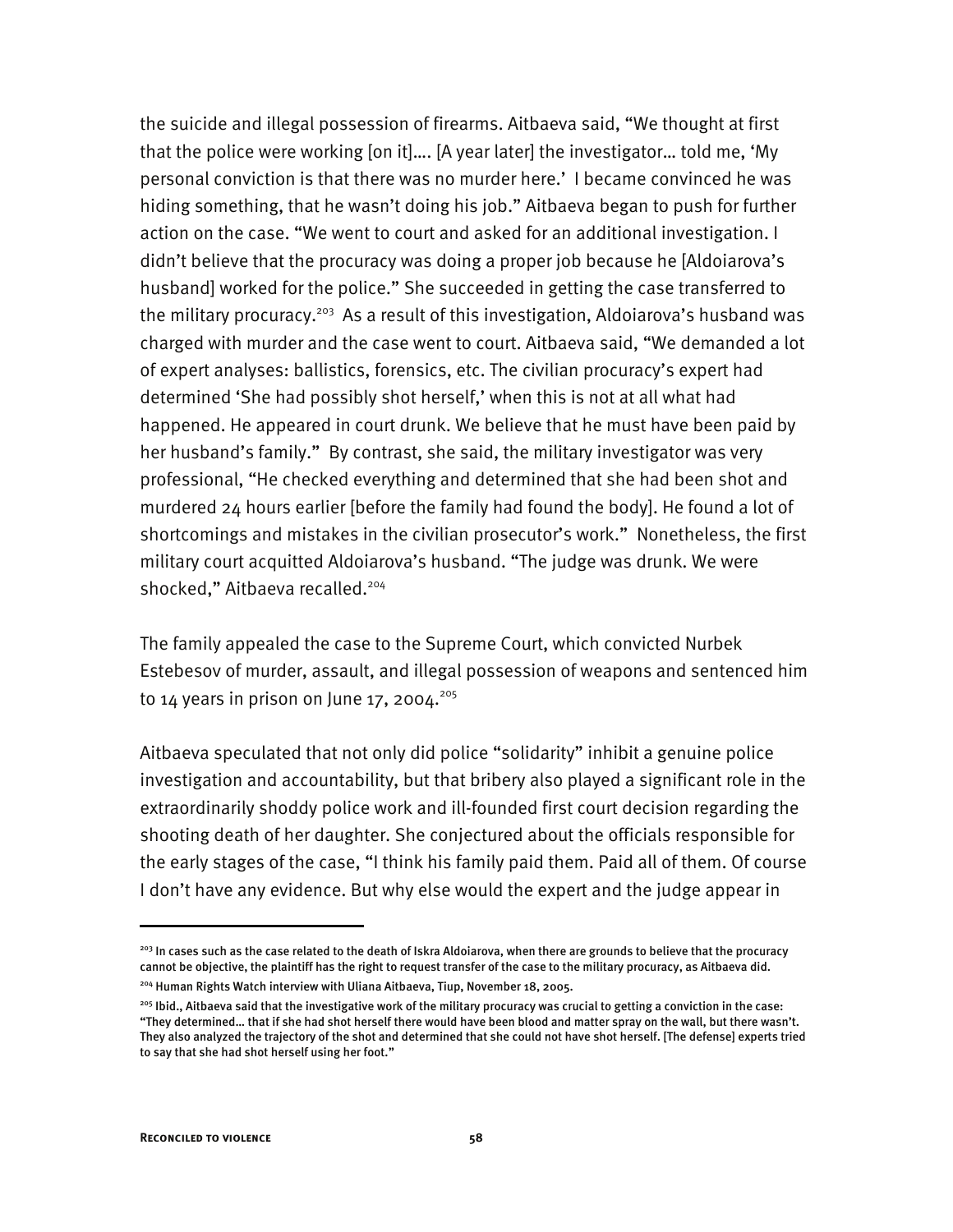court drunk? And why would they commit a crime like giving false testimony or falsely acquitting someone?"206

Aitbaeva has since become an activist on violence against women and follows other cases in northeastern Kyrgyzstan when violence has led to a woman's death. She recounted another case from Tiup in which a young woman had been murdered by her husband, also a police officer, sometime between 2002 and 2004. The husband had tried to avoid punishment also by claiming his wife had committed suicide by hanging herself. In the end he was found guilty and was convicted.<sup>207</sup>

Anecdotal accounts like this second Tiup case were generally the only other information Human Rights Watch obtained about cases in the past few years in which domestic violence had led to the death of the woman. This is due in part to the lack of disaggregated statistics on violence against women. Aitbaeva stated that her daughter's case and the Tiup case, both of which resulted in prosecution, stand out as exceptions.<sup>208</sup> We received from her and from other activists accounts of what appear to be unpunished murders that lend support to this view, including the following:

• In 2003, in the village of Spari-Dobe in Tiup district, 65-year-old Nurdin Risaliev allegedly beat his 14-year-old wife, Gulzat Momunova, to death. NGO activist Anna Makarova said that Momunova's mother reported that the girl was pregnant at the time of her death.<sup>209</sup> The girl's mother reportedly appealed to police following her daughter's death, but officers at the Tiup Police Department refused to open a criminal investigation on the grounds that there was insufficient evidence.<sup>210</sup> Risaliev was not charged with responsibility for his wife's death.<sup>211</sup>

<sup>206</sup> Ibid.

<sup>207</sup> Ibid.

<sup>&</sup>lt;sup>208</sup> Activist Nargiza Eshtaeva also recounted to us sketchy details of a case in which a man had argued with his wife, reportedly about the paternity of their daughter, and had then killed both wife and daughter with a knife. The case was prosecuted and the man sent to prison. Human Rights Watch interview with Nargiza Eshtaeva, Ailzat, Osh, November 8, 2005. 209 Email communication from Human Rights Watch consultant, Sardar Bagishbekov, based on his telephone interview with Anna Makarova, Accent, Tiup, April 26, 2006.

<sup>210</sup> Ibid.

<sup>&</sup>lt;sup>211</sup> Ibid., and Human Rights Watch interview with Uliana Aitbaeva, Tiup, November 18, 2005.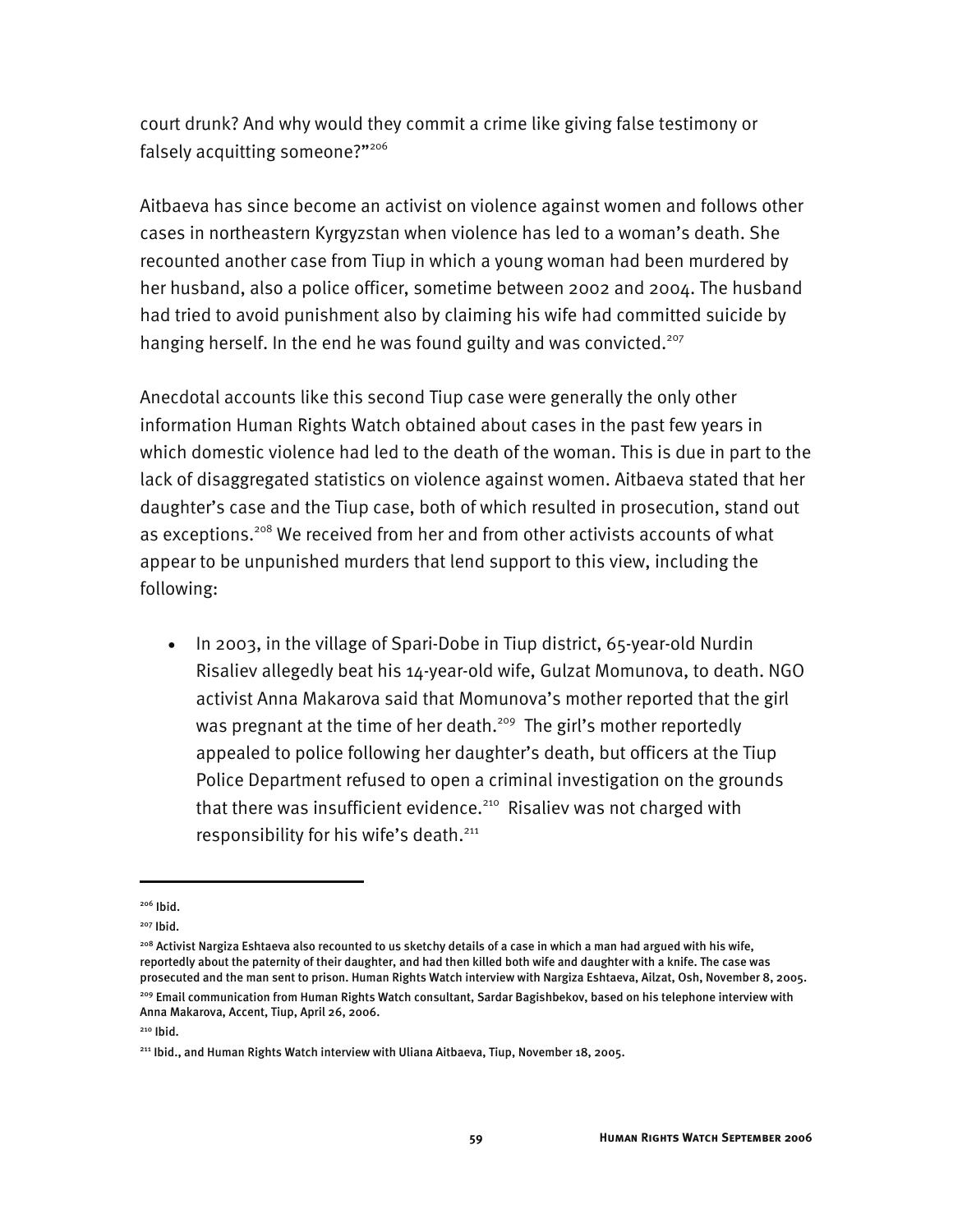• Law enforcement and judicial authorities failed to hold anyone accountable for the alleged rape and murder of a woman in the town of Dolon, in Tiup district, in 2004. In that case the woman died of exposure after allegedly being beaten and raped by her husband and his friends and then left outside in the cold. The men were acquitted and no one was punished for her death.212 Tiup district police said that forensic analysis found that the woman had been drunk and that is why she had died of exposure on the street. The charges of rape were also not confirmed by police. $^{213}$ 

## *Police perceived as perpetrators of domestic violence*

An expert from the Presidential Council on Women, Family, and Gender Development asserted the prevalence of domestic violence in police homes. She said, "The majority of domestic violence cases are in homes of police officers. We don't have exact data on this, but the wealth of anecdotal evidence points to this."<sup>214</sup> Leading women's rights groups throughout Kyrgyzstan told Human Rights Watch that domestic violence by police officers against their wives is common and widespread.<sup>215</sup> An OSCE law enforcement expert said that police "tend towards violence at home" as well as at work.<sup>216</sup> Police officers' own culpability in acts of violence against their wives may contribute to their unwillingness and failure to act to protect women victims and hold male abusers accountable for their crimes. Several women victims of violence by husbands who are police officers told Human Rights Watch of particular challenges they faced to obtaining justice and protection from law enforcement agencies. They are also more likely to feel constrained from escaping from a violent home.

<sup>&</sup>lt;sup>212</sup> Human Rights Watch interview with Uliana Aitbaeva, Tiup, November 18, 2005.

<sup>&</sup>lt;sup>213</sup> Email communication from Human Rights Watch consultant, Sardar Bagishbekov, based on his telephone interview with Anna Makarova, Accent, Tiup, April 26, 2006.

<sup>214</sup> Human Rights Watch interview with Taalaygul Isakunova, expert, the Presidential Council on Women, Family, and Gender Development, Bishkek, October 31, 2005.

<sup>215</sup>Human Rights Watch interviews with Zhanna Saralaeva, Association of Women Leaders of Jalal Abad and Kaniet Crisis Center, Jalal Abad, November 10; Nargiza Eshtaeva, Ailzat, Osh, November 8; Maya Kaparova, Diamond, Bishkek, October 31; Jamila Kaparova, affiliated with Diamond, Osh, November 8, 2005; Aleksandra Eliferenko, Chance, Bishkek, October 28; Olga Klimentieva, lawyer, Chance, Bishkek, October 29; and Bubusara Ryskulova, Sezim, Bishkek, November 1, 2005.

<sup>216</sup> Human Rights Watch interview with Police Colonel Salishybek Mamyrov, OSCE national professional employee (Ministry of Internal Affairs liaison), Bishkek, November 17, 2005.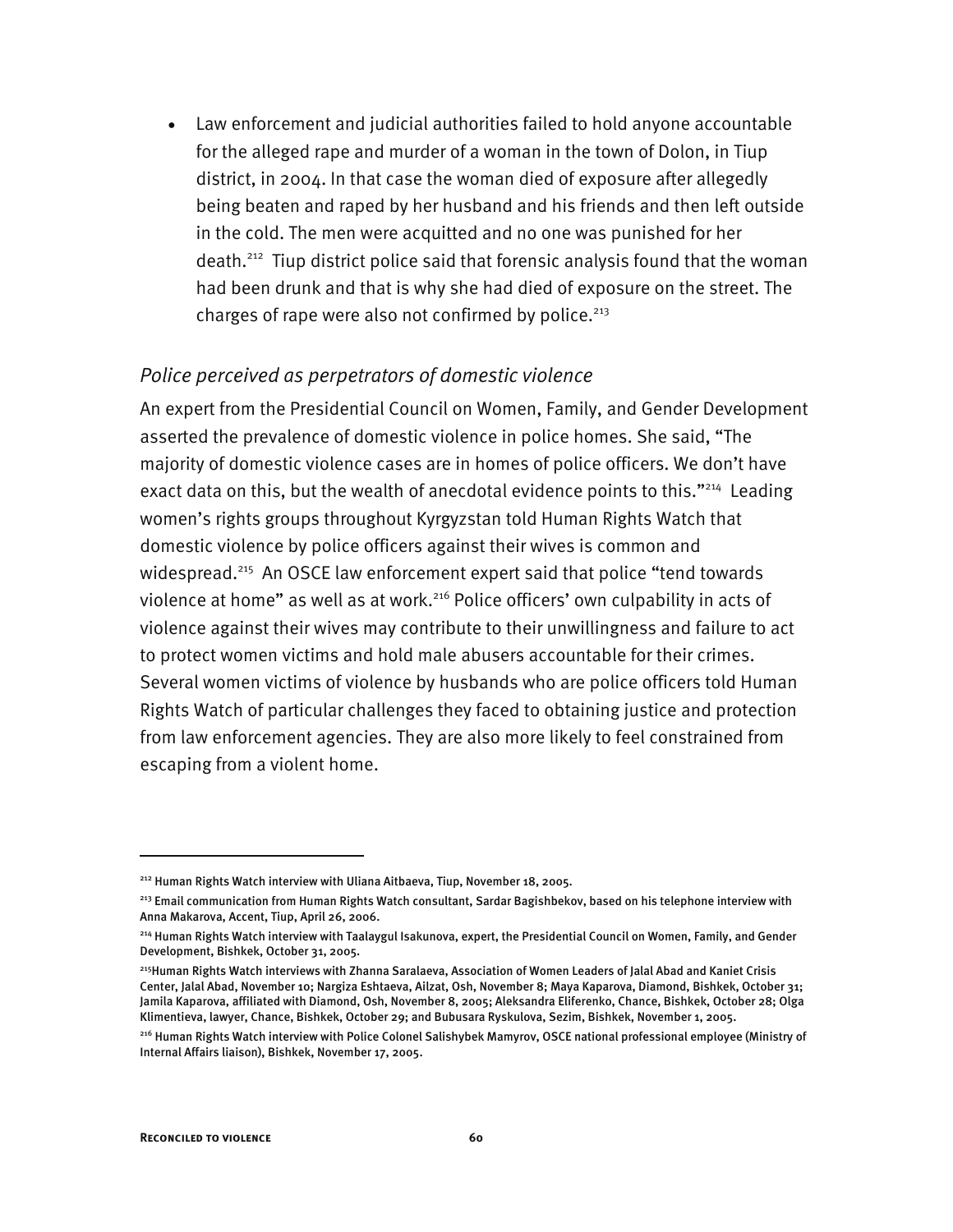Asel A. recalled the beatings she endured during her marriage to her first husband: "He was a police officer. He was beaten at work and became ill…. He began to drink, he sold our house and sold my things, he just sold everything. When there was nothing left, he began beating me. He would scare me, run at me with a knife. He threatened to kill me."217 Asel A.'s descriptions of the way her husband beat her suggested he was using techniques common to police practice to hide evidence of abuse: "…. he beat me with his fists and kicked me. He beat me only on the body, never on the face."218

Experts attribute the disproportionately high rate of police violence against their wives to a variety of factors. The OSCE police experts cited alcoholism and financial concerns; many other officials and NGO leaders view the culture of violence and prevalence of violence in the police force as the major factors contributing to domestic violence by officers.<sup>219</sup> The director of the NGO Chance, which has followed this issue closely, said, "Many women—wives or girlfriends—whose husbands are government workers, especially police officers, put up with violence. Violence is especially common in households of police officers, because this is the environment they're in and the way they're used to relating [to others]. [The officers] take out their work aggression and frustrations on the women at home."<sup>220</sup>

According to NGO activists, police officers themselves claim that the nature of their work makes it inevitable that they will use violence at home. As one NGO leader recalled, "We had a seminar, the gender secretariat under the president invited representatives of all law enforcement agencies. [A senior law enforcement official] was there. He said, 'They say that police beat their wives. Once a woman came to me and said her husband beat her and I took her to the detention facilities and showed her and she watched the work of the police—how they have to deal with drunks… I said, 'Have you seen the work of a police officer? You should go home and thank

<sup>&</sup>lt;sup>217</sup> Human Rights Watch interview with Asel A., November 2005.

 $218$  Ibid.

<sup>219</sup> Human Rights Watch interviews with Police Colonel Salishybek Mamyrov, OSCE national professional employee (Ministry of Internal Affairs liaison), Bishkek, November 17, 2005, and with with Taalaygul Isakunova, expert, the Presidential Council on Women, Family, and Gender Development, Bishkek, October 31, 2005.

<sup>220</sup> Human Rights Watch interview with Aleksandra Eliferenko, Chance, Bishkek, October 28, 2005.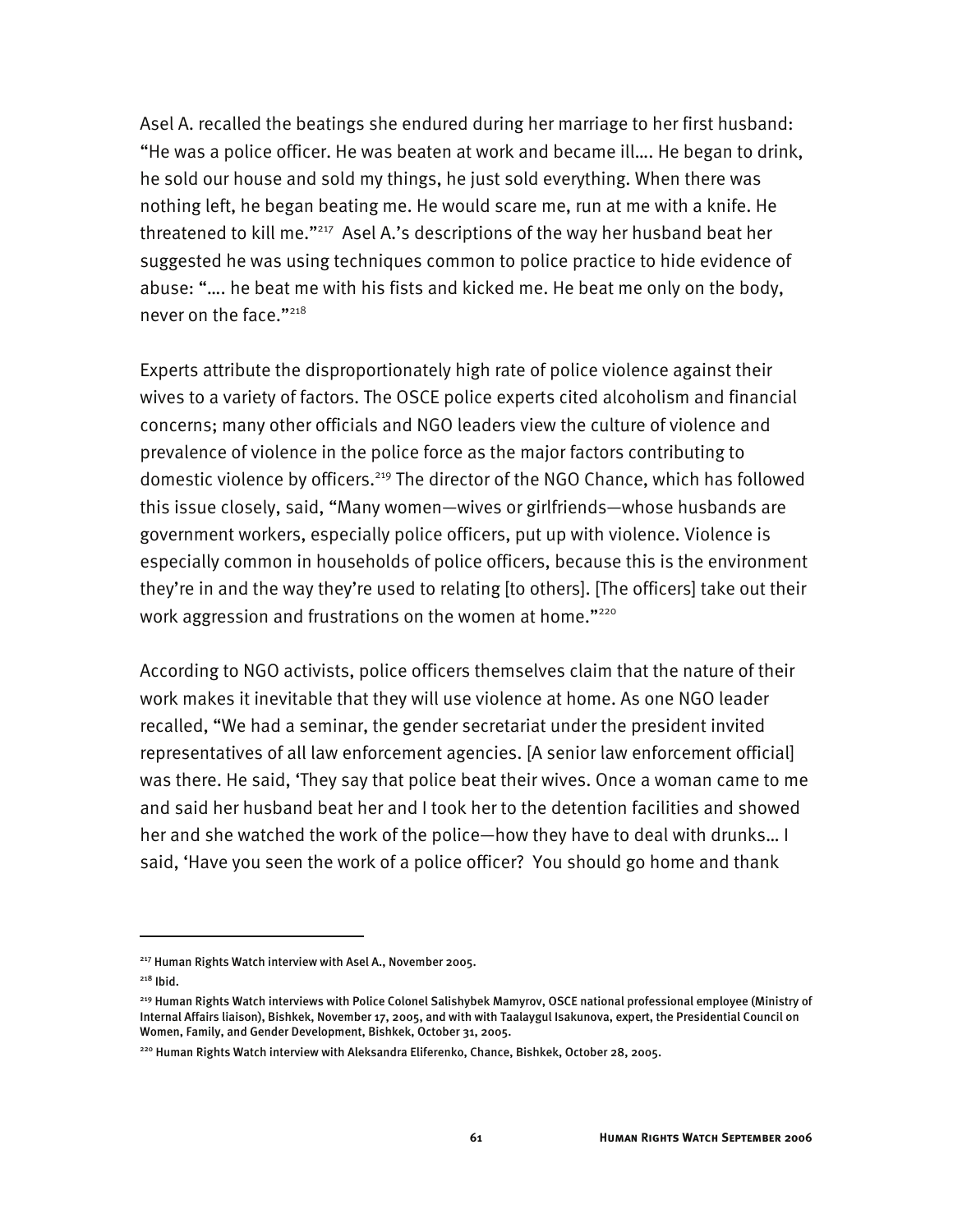your husband for doing such hard work. How could he not beat you after [going through] that?""<sup>221</sup>

Women whose abusive husbands are police officers are often constrained from leaving abusive marriages and are afraid to go to the police for help. Asel A. said, "I never went to the police because he himself is an officer and his brother is too, so I couldn't go to the police."<sup>222</sup> According to Nargiza Eshtaeva of the NGO Ailzat in Osh, Elena E., who was beaten by her husband, said that because he was a police officer and many of his relatives were also on the police force, she could not leave him. Eshtaeva said that when Elena E. came to Ailzat for counseling she was afraid even to speak to the group's lawyer because she feared the lawyer might also know her husband and would tell him what she said. $223$  NGO activists say women's perceptions that their options are constrained by the fact that their abusive husbands are police officers are well-founded, and that police regard themselves as above the law. Leading women's rights advocate Bubusara Ryskulova asserted that when a woman's abusive husband is a police officer, "she can't do anything, because he says, 'I am the police, you can't go anywhere."<sup>224</sup> "Policemen with contacts can do what they want," said another activist. $225$ 

Wives of abusive police officers also may not have access to police protection orders. Activist Nargiza Eshtaeva told Human Rights Watch, "A woman came to us and she was covered in bruises. She didn't know how to get a restraining order. Her husband was a police colonel."<sup>226</sup> In that case, although the woman had been hospitalized several times due to injuries caused by beatings by her husband and she had her doctors' documentation of the injuries, the presence of her husband and all of his brothers on the police force convinced her that she could not turn to the police herself.<sup>227</sup>

I

<sup>221</sup> Human Rights Watch interview with Zhanna Saralaeva, Association of Women Leaders of Jalal Abad and Kaniet Crisis Center, Jalal Abad, November 10, 2005.

<sup>&</sup>lt;sup>222</sup> Human Rights Watch interview with Asel A., November 2005.

<sup>&</sup>lt;sup>223</sup> Human Rights Watch interview with Nargiza Eshtaeva, Ailzat, Osh, November 8, 2005.

<sup>224</sup> Human Rights Watch interview with Bubusara Ryskulova, Sezim, Bishkek, November 1, 2005.

<sup>225</sup> Human Rights Watch interview with Nargiza Eshtaeva, Ailzat, Osh, November 8, 2005.

 $226$  Ibid.

<sup>&</sup>lt;sup>227</sup> According to Nargiza Eshtaeva, the woman's husband had managed, through his connections with local authorities, to obtain a divorce from her without her consent and this contributed to her belief that law enforcement authorities would not help her.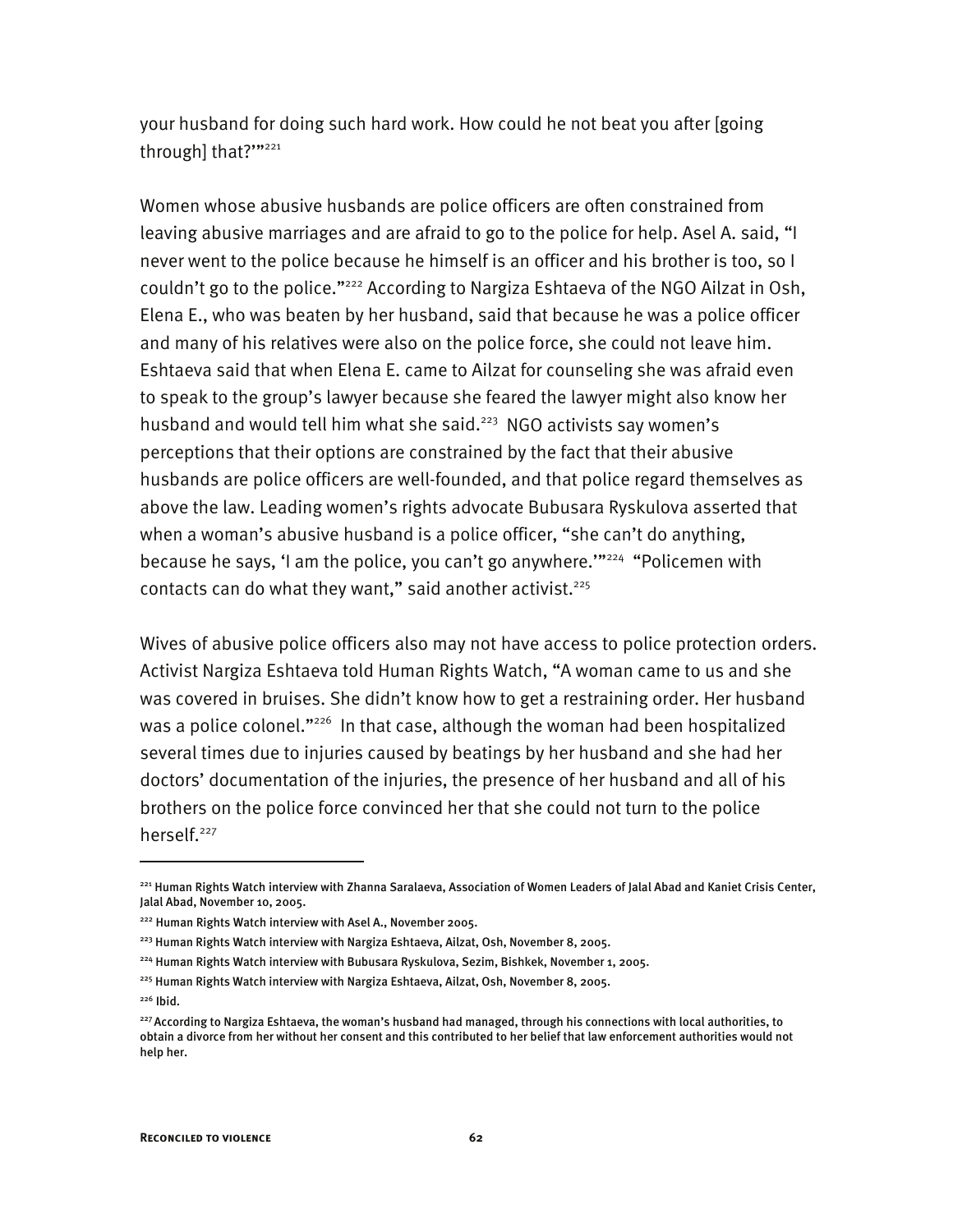# *Police and the aksakal courts*

Rather than treat cases of domestic violence as law enforcement issues, police often dismiss them as community matters and pass them off to the aksakals, or community elders. While Kyrgyz law envisions that some domestic violence cases will be handled by the aksakal courts, police appear to resort excessively and inappropriately to this option in order to get rid of such cases, which they deem unworthy of their time and attention. As will be discussed below, in dealing with family matters, including domestic violence, aksakals promote reconciliation, often at the expense of a woman's safety.

The term aksakal itself translates into "white beard" and refers to a respected elder of the community. Aksakals have long been looked to in Kyrgyzstan for advice and leadership, particularly to resolve disputes among community members. In 2002 the role of the aksakals was codified in the Law on Aksakal Courts. Aksakal courts, local government structures that operate on the neighborhood or district level, now work in tandem with other government agencies and arbitrating bodies to deal with certain community matters. Members of the aksakal courts are nominated by area residents and local government institutions or agencies, and are elected by residents for terms of three years. Only a handful of members of the aksakal courts are women. $228$ 

# *Aksakals and the law*

-

Kyrgyz law envisions a role for the aksakals in responding to cases of domestic violence. Article 6 of the 2003 Law on Social-Legal Protection from Domestic Violence lists among a victim's rights, the right to "address the issue to the local court of elders." It states that, "The goal is a public reprimand of the assailant."<sup>229</sup>

In accordance with article 4 of the Law on Aksakal Courts, the elders can hear and resolve civil cases and cases that have been forwarded by courts and the procuracy in order to apply measures of social influence, in accordance with the Criminal

<sup>228</sup> Human Rights Watch interview with Aleksandra Eliferenko, Chance, Bishkek, October 28, 2005. Official statistics on the number of female members of the aksakal courts was not available at the time of this writing. Email communication from Human Rights Watch consultant, Sardar Bagishbekov, based on his telephone interview with Toktokan Borombaeva, Presidential Council on Women, Family, and Gender Development, Bishkek, April 24, 2006.

<sup>229</sup> Law on Social-Legal Protection from Domestic Violence, 2003.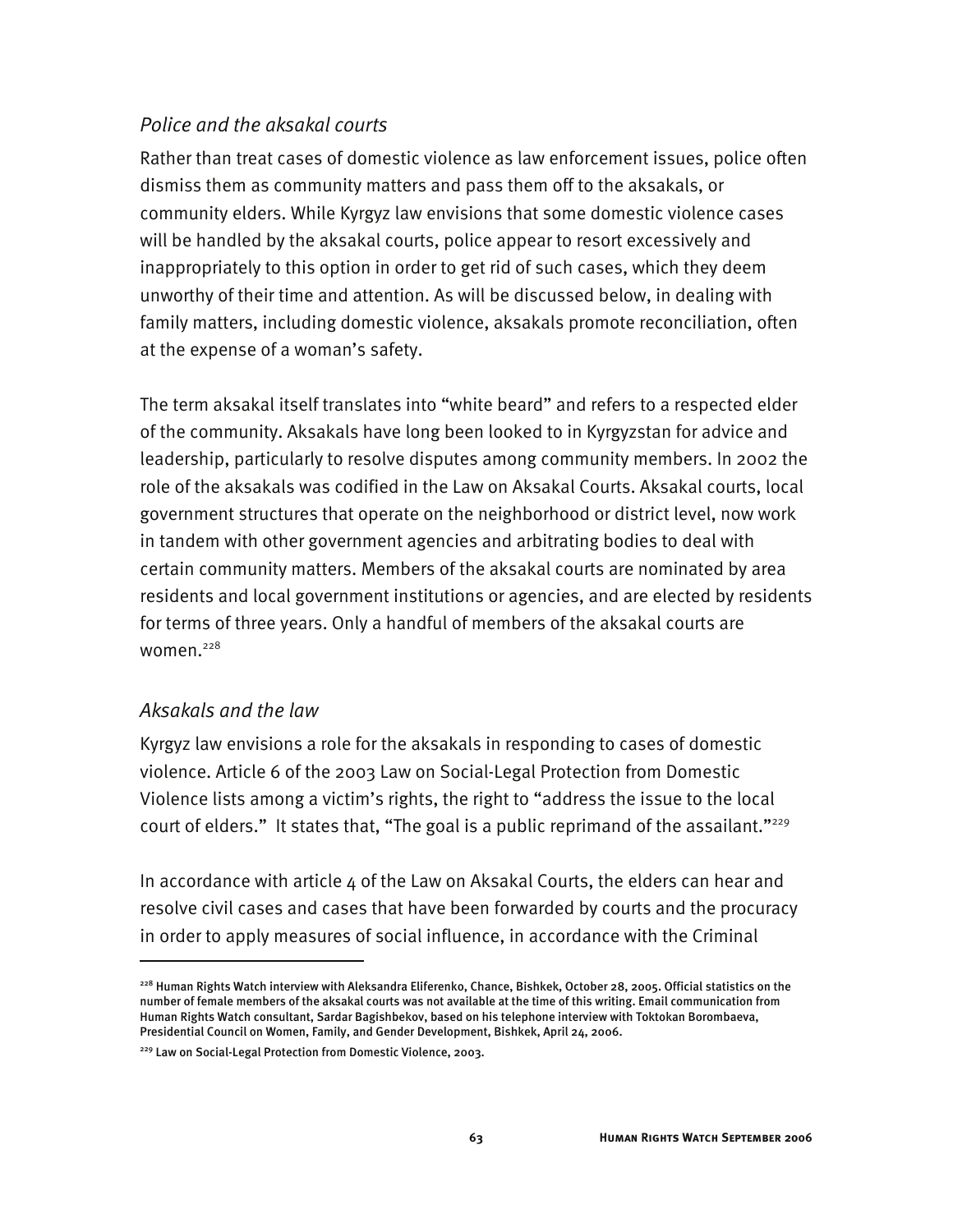Procedure Code. They may also hear cases forwarded by police, but only if police have received sanction to do so by the procuracy. The aksakals can also hear cases addressed to it directly by individuals, with the aim of achieving the reconciliation of the parties.<sup>230</sup> Article 15 of the Law on Aksakal Courts grants the elders jurisdiction to hear cases related to family conflicts, including matters of "national (ethnic) marital relations and traditions related to marital and family relations." The range of penalties aksakals may impose to resolve family conflicts include warnings, requiring the perpetrator to offer a public apology to the victim, making a public reproach, requiring the guilty party to compensate for material damage caused, or fining the perpetrator up to three times the minimum monthly wage.<sup>231</sup>

In accordance with article 240 of the Criminal Procedure Code, criminal matters should be sent to the district court for a hearing, not to the aksakal courts, which have no jurisdiction over criminal matters and cannot impose criminal penalties. The only time when the law permits review of criminal cases by the aksakal courts is when the procuracy has already closed the case, and, rather than pursuing criminal prosecution, forwards it on for the aksakals to apply "measures of social influence."<sup>232</sup> The law dictates that when an act of domestic violence is potentially a criminal matter, it should be taken up and investigated by the police. Only cases of family conflict that would not qualify as criminal cases—for example, where there are no grounds for charges under Criminal Code articles 111 and 112—should be forwarded to the aksakal courts. A human rights lawyer claimed that the division of labor between police and aksakals in domestic violence cases indeed falls along the lines of Criminal Code articles 111 and 112, with the "light" cases going to the aksakals. He said, "If there is severe bodily injury in a case of domestic violence, then the police need to refer the case to the court. If it is a case of light harm, then it goes to the aksakals."<sup>233</sup>

In practice, however, it appears that police often disregard the law's prescription for aksakals to play a limited role in addressing domestic violence cases and forward cases to the aksakals long before they reach the procuracy, even when they should

<sup>&</sup>lt;sup>230</sup> Law on Aksakal Court, art.4.

<sup>&</sup>lt;sup>231</sup> Law on Aksakal Court, art. 28.

<sup>&</sup>lt;sup>232</sup> Law on Aksakal Court, art. 4.

<sup>&</sup>lt;sup>233</sup> Human Rights Watch interview with Makhamadjan Abduzhaparov, attorney, Spravedlivost, Jalal Abad, November 11, 2005.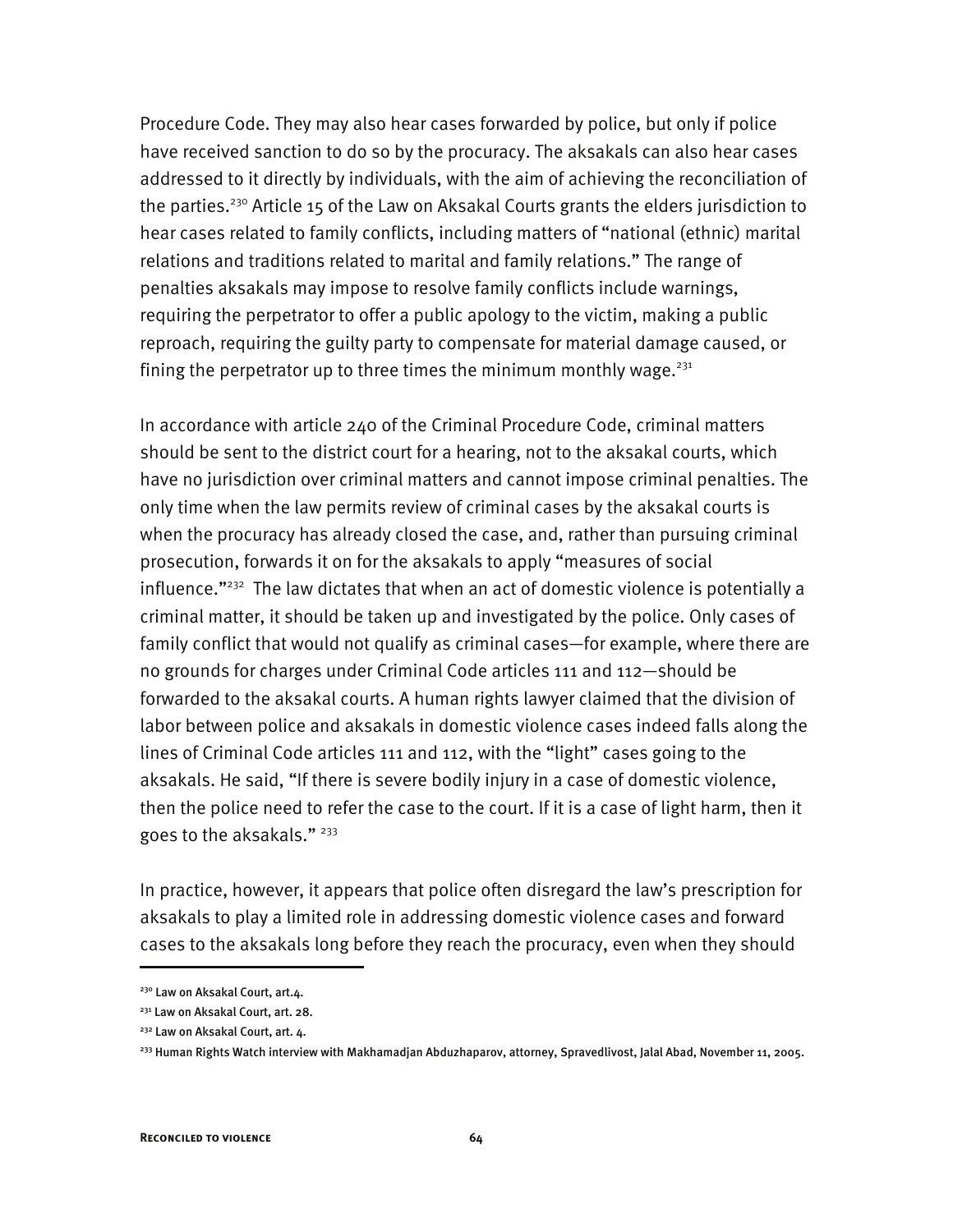have been sent to the procuracy in the first place for criminal prosecution. One senior police officer spoke plainly about police referrals to the aksakal courts when women complain about domestic violence, "When they appeal to us, we react: we go to the aksakal courts and try to sort this out. There are usually five or six people, they invite the husband, and we talk it through."<sup>234</sup>

### *Consequences of police passing cases to the aksakals*

There are serious consequences to women's prospects for justice and protection when police pass responsibility for domestic violence cases off to the aksakals instead of treating these as law enforcement matters. The failure of law enforcement personnel to register, investigate and prosecute cases that have criminal content robs women of their access to justice and the full range of options for protection envisioned under the law. Aksakals, unlike police and courts, cannot issue orders of protection for women at risk of continued violence. Nor can they detain or imprison abusers. Once police pass on cases that would rightly be prosecuted under the Criminal Code to the aksakals, the case is no longer considered a criminal matter, but a social problem.

Few women know that they have the right to appeal decisions of aksakal courts to a district court, which does have jurisdiction over criminal cases. According to the law, a woman can appeal an akasakal court decision, but one lawyer told Human Rights Watch that "women don't actually do this. Many probably don't even know about it."<sup>235</sup> It appears that the only cases in which women avail themselves of this right are those in which the aksakals themselves decide that they cannot resolve a matter—that is they cannot reconcile a couple—and they refer the case onward.

One officer used a de minimus case to explain the circumstances under which officers refer cases to the aksakal courts, "We send small matters to the aksakals and they warn people or fine them. Sometimes we forward family problems to the aksakals. If a man hits a woman once and asks for forgiveness, this is the kind of case that would go to the aksakals. People are concerned about their reputation in

I

<sup>&</sup>lt;sup>234</sup> Human Rights Watch interview with a senior police officer, name withheld, Osh Province Police Department, Osh, November 10, 2005.

<sup>235</sup> Human Rights Watch interview with Makhamadjan Abduzhaparov, attorney, Spravedlivost, Jalal Abad, November 11, 2005.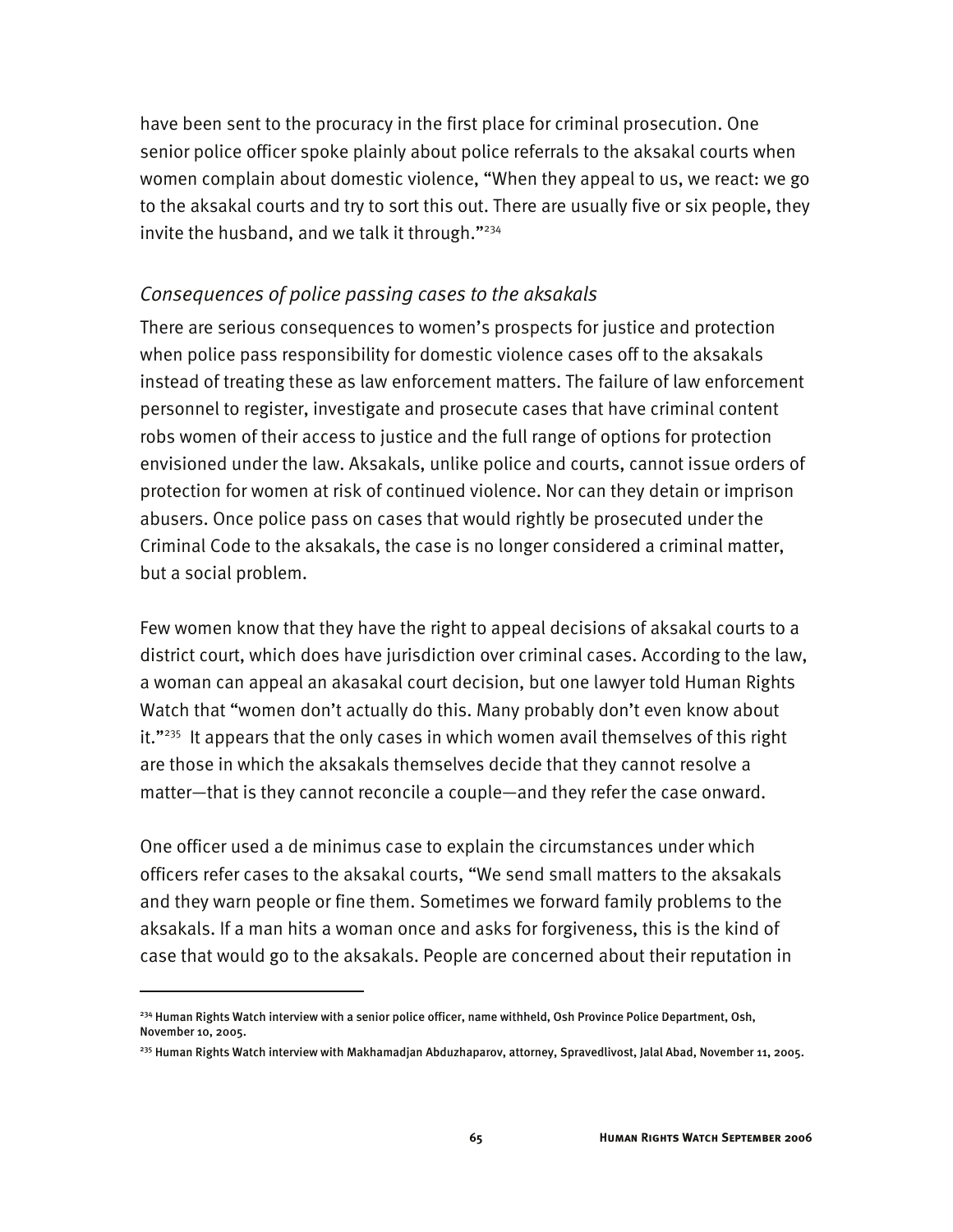the society. The [Criminal Procedure Code] dictates which cases go to the aksakals. Is it better to give a case to the aksakals to decide or better to put someone in prison for 15 days? If you have a completely normal person, who drank once and then hit his wife, then you don't need to punish him too hard. It's better for the aksakals to handle this case, to fine him. The neighborhood police officer will help to enforce payment of the fine."236

Police without doubt know that sending a domestic violence case to the aksakals means that the man will not face detention and that the aksakal court will most likely encourage the woman to remain in a marriage that may be characterized by violence. As noted above, however, some officers view this outcome as preferable to administrative or criminal penalties for the abusive husband and therefore block the woman's ability to exercise her right to bring criminal charges or push for administrative arrest. One officer told Human Rights Watch, "We work with the aksakal courts, we have them go to the location and address the situation. We are working with them to encourage reconciliation so that there aren't divorces."<sup>237</sup>

#### *Aksakals view reconciliation as the best solution to domestic violence*

Another consequence women face when police send cases to the aksakals or when women themselves go to aksakals for help, is that the elders encourage women to remain with their abusers, or facilitate their return to violent marriages. Aksakals view it as their role to "reconcile" women and their abusive husbands—one female member of an aksakal court said, "When husbands and wives fight we try to reconcile them."<sup>238</sup> In practice, abusive men face few consequences other than public exposure, while the woman is asked not only to reconcile with her abuser but in fact to reconcile herself to continuing to live with the abuse.

 $^{236}$  Human Rights Watch interview with a senior police officer, name withheld, Jalal Abad City Police Department, Jalal Abad, November 11, 2005.

<sup>&</sup>lt;sup>237</sup> Human Rights Watch interview with a senior police officer, name withheld, Osh Province Police Department, Osh, November 10, 2005.

<sup>&</sup>lt;sup>238</sup> Human Rights Watch interview with members of an aksakal court, place withheld, November 2005. Another former aksakal, now a senior government official, said, "A lot of people continue to use [domestic] violence in the villages. I worked as an aksakal. We usually helped people reconcile." Human Rights Watch interview with a senior government official, name withheld, Bishkek, November 2005.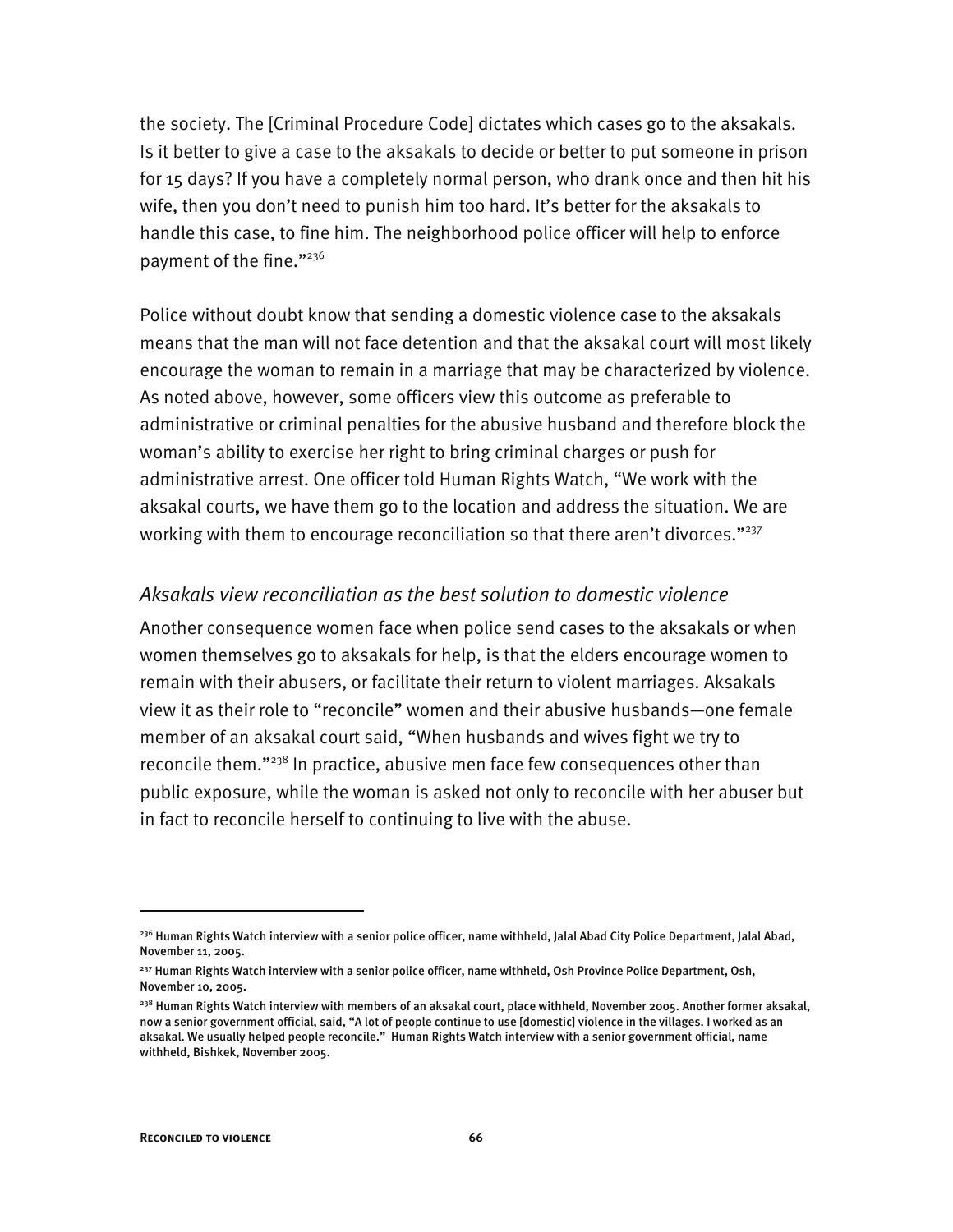An aksakal court member from a southern village explained how the reconciliation process works: "When we get the women's complaints about fights, we summon the men—if he doesn't come, we get the police to bring him or else we go to his house ourselves. The husband and wife will be here. We discuss the matter and then we reconcile them."<sup>239</sup> He said that in his village, "Six women appealed to us in 2005.... Three of the women who came to us had fights with their husbands. Two of these reconciled [with their husbands], one went to court."240

The same aksakal court member added, "When the parents of the couple don't want them to be reconciled, we give the couple a three- to six-month period to continue to try to live together. Usually they reconcile in this period."<sup>241</sup> Human rights activists confirm the use of "waiting periods" by aksakal courts as a means of facilitating women's return to abusive homes. Said one rights defender, "The aksakal courts try to reconcile people when there are conflicts in the family. Their first priority is to 'save the family.' They don't have the authority to grant permission for a divorce, but they try to give people [seeking divorce] three to six months [waiting period] and tell them to reconcile."<sup>242</sup>

Government officials recognize that aksakals are actively encouraging women to remain in abusive households. One official told Human Rights Watch, "Aksakal courts have a more traditional view, they try to keep families together. They are very conservative and try to save the family and subscribe to a lot of stereotypes and blame women or tell men [the violence is taking place] because they need a job."243

Some members of aksakal courts acknowledge that reconciliation can fail to be a lasting "solution" to domestic violence and that abuse often continues after the aksakals' intervention. In these cases, the aksakals may refer a case to local judicial authorities. As one aksakal put it, "[If there are conflicts in a home and a man is summoned] we give them a specific period to continue to live together and to try to

<sup>&</sup>lt;sup>239</sup> Human Rights Watch interview with members of an aksakal court, place withheld, November 2005.

<sup>240</sup> Ibid. For the most part, the aksakal members with whom Human Rights Watch spoke responded to questions about domestic violence by referring to "scandals" and "arguments," and in this way downplayed the seriousness of these conflicts.  $241$  Ibid.

<sup>242</sup> Human Rights Watch interview with rights defender Aziza Abdurasulova, Bishkek, October 30, 2005.

<sup>&</sup>lt;sup>243</sup> Human Rights Watch interview with Taalaygul Isakunova, expert, the Presidential Council on Women, Family, and Gender Development, Bishkek, October 31, 2005.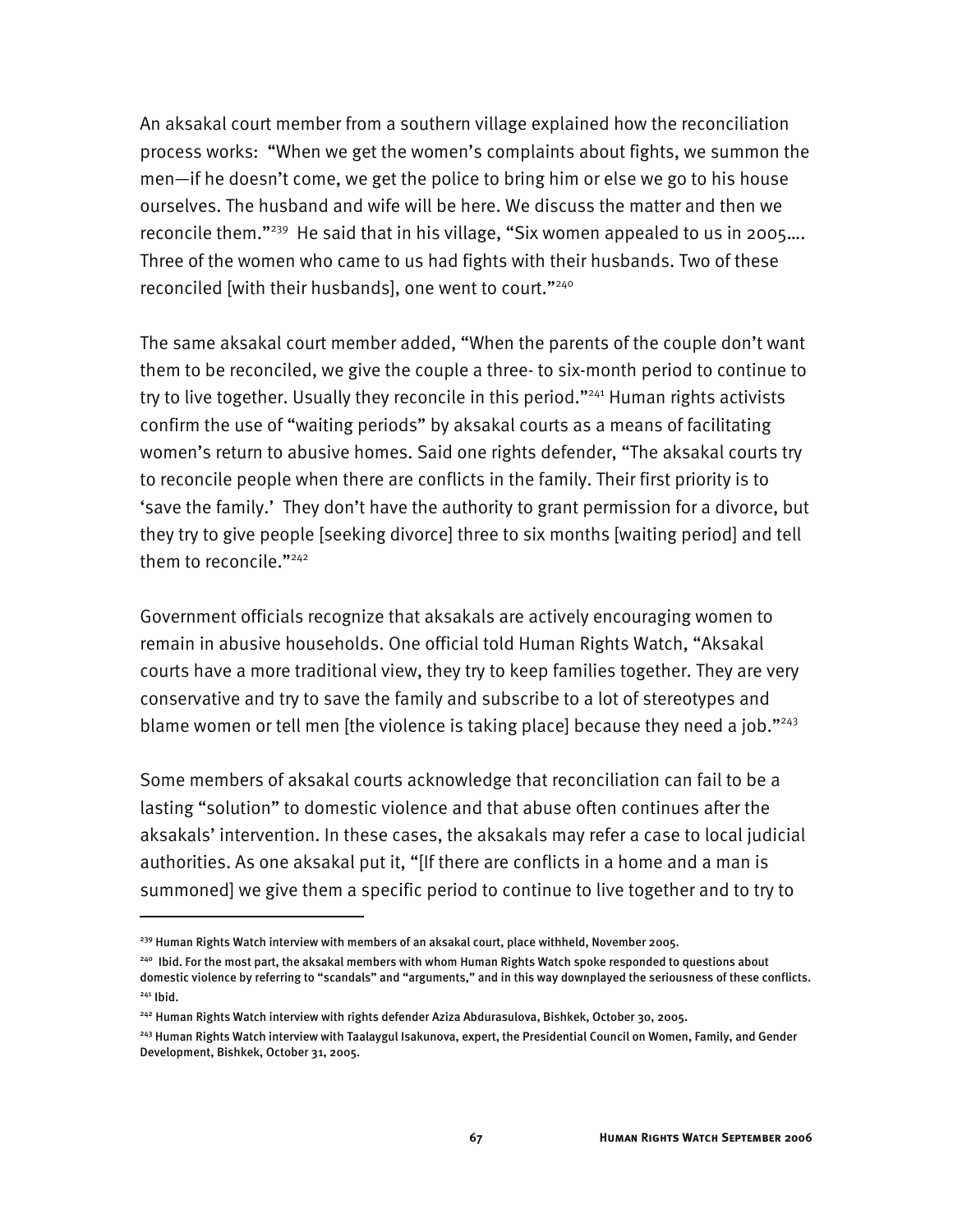sort it out. We maintain control over the situation, we observe the situation. If there are repeated incidents then we hand over the case to the district court. If we can't reconcile the couple, then we forward the case to the court. If abuse is happening for a second, third, or fourth time then we give up."<sup>244</sup> In some cases, aksakals can be callous in the face of women's complaints about violence or refuse to help them at all. One activist charged, "Aksakal courts can help. It depends on the person. Sometimes the aksakals just say, 'Girl, that's the way things are. Go back home and reconcile with your husband.""<sup>245</sup>

One woman, Dimira D., who had suffered years of violence at the hands of her husband—including being hit in the head with a rock, being strangled, beaten, and threatened with death—said the aksakals refused to help her: "I went to the aksakal court, I asked them to warn my husband that if it happened again he could be taken to court. I asked, if I paid for gas [to cover the cost of the car trip to her house], would the aksakals go to warn him? The aksakal said, 'No, I know your relatives and that they can just accuse me of something [in retaliation].""<sup>246</sup>

Some women choose not to appeal to the aksakal courts for help in cases of domestic violence because they view the aksakals as biased in favor of male abusers.<sup>247</sup> One expert on domestic violence and gender issues stated, "When a woman goes to the aksakal court with a domestic violence problem, the men side with the men." $^{248}$  "We need women on the court," she added. $^{249}$ 

NGO leaders generally agree that the extremely small number of women members of the aksakal courts makes them an unwelcoming place for women to go. One said, "Aksakal courts are mostly men. They don't pay attention to women's issues. Young women would never go to them."<sup>250</sup>

<sup>244</sup> Human Rights Watch interview with members of an aksakal court, place withheld, November 2005.

<sup>245</sup> Human Rights Watch interview with Nargiza Eshtaeva, Ailzat, Osh, November 8, 2005.

<sup>246</sup> Human Rights Watch interview with Dimira D., November 2005.

<sup>&</sup>lt;sup>247</sup> Human Rights Watch interview with Nargiza Eshtaeva, Ailzat NGO, Osh, November 8, 2005.

<sup>248</sup> Human Rights Watch interview with Jamila Kaparova, affiliated with Diamond, Osh, November 8, 2005. 249 Ibid.

<sup>250</sup> Human Rights Watch interview with Aleksandra Eliferenko, Bishkek, Chance, October 28, 2005.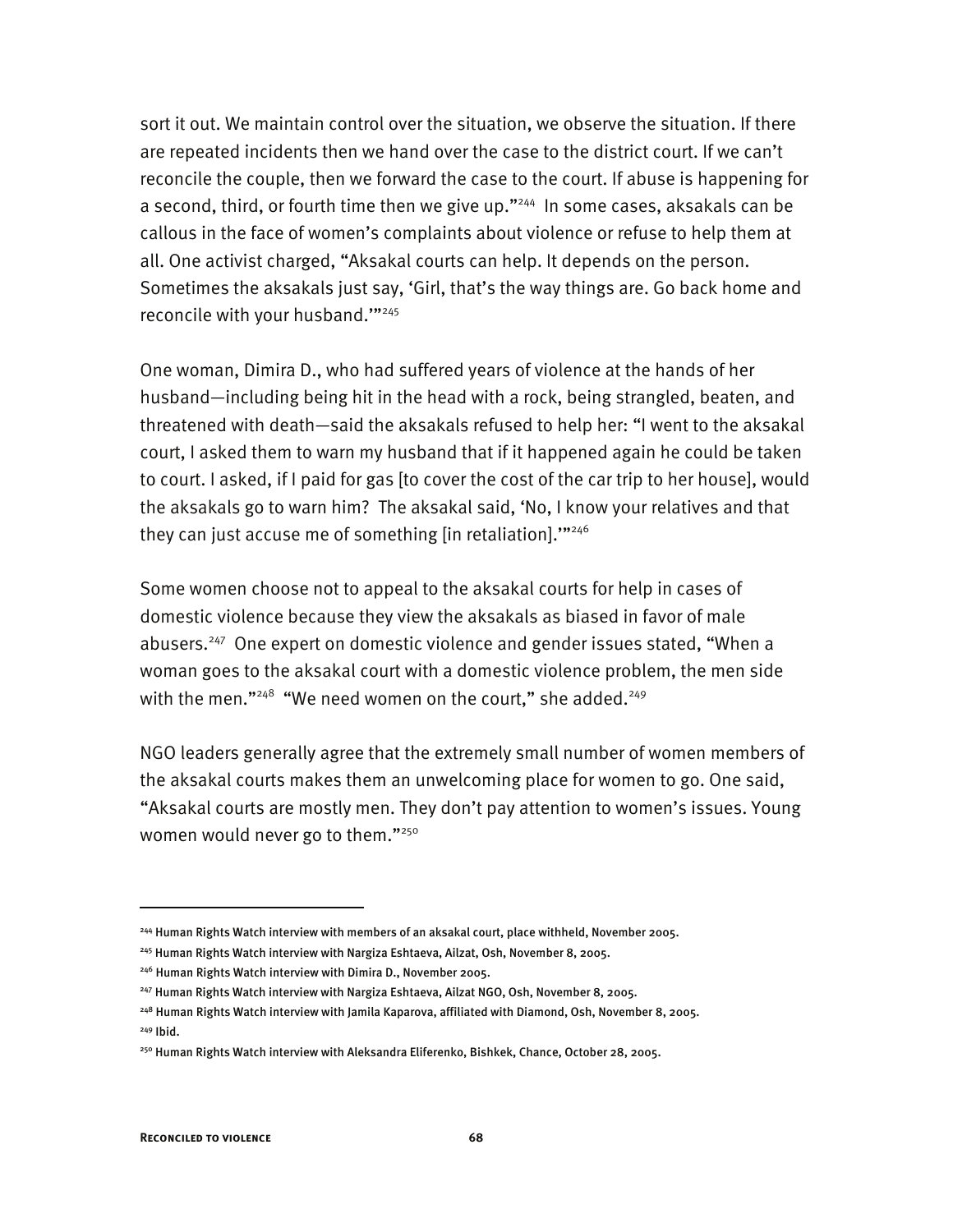# *Government and NGO views and aksakals' influence in domestic violence cases*

Very little empirical research exists worldwide on the effectiveness of community, rather than criminal justice, responses to stop domestic violence. While Human Rights Watch is not aware of any such studies on Kyrgyzstan, interviews with victims of domestic violence and the NGOs that provide services to them indicate that government and law enforcement authorities may overestimate the power of reprimanding men as a means of solving the problem of domestic violence. Officials who spoke with Human Rights Watch presented the authority of the aksakals, and the threat of public shaming that they wield, as sufficiently powerful to stop men from committing acts of violence against their wives. Some women's rights NGOs and victims of violence emphasized, however, that scoldings by community elders often have no effect on abusive men. They charge that while the aksakals and state authorities congratulate themselves on having "solved" the problem, women reconciled with their abusive husbands often experience a continuation of violence in their marriages.

One government official responsible for monitoring and reporting on human rights matters in the country claimed that the effectiveness of the aksakals was the reason so few victims had come to his office for help. He said, "Women don't come to [this office] because they often resolve the matter right at the scene. Aksakals know everyone and when there's a fight they come and then they can get an agreement [from the parties] or else they forward the matter to the police. We have respect for elders."<sup>251</sup> A police officer asserted, "Young men respect the aksakals and listen to them."<sup>252</sup> Some NGO activists also view the aksakal courts as an effective mechanism for stopping domestic violence. For example, a volunteer at a women's NGO cited the fines imposed by aksakals as evidence of resolution of the problem: "If a woman goes to the aksakals, they help resolve the problem and even fine the guilty party. There are some cases like this, when the men have had to pay a fine. They resolve it immediately, they don't pass it on to the law enforcement organs."<sup>253</sup>

<sup>251</sup> Human Rights Watch interview with Mamat Momunov, ombudsman's office, Bishkek, November 14, 2005.

<sup>&</sup>lt;sup>252</sup> Human Rights Watch interview with a senior police officer, name withheld, Osh Province Police Department, Osh, November 10, 2005.

<sup>253</sup> Human Rights Watch interview with a volunteer, name not available, Alai district in Jalal Abad province, November 9, 2005.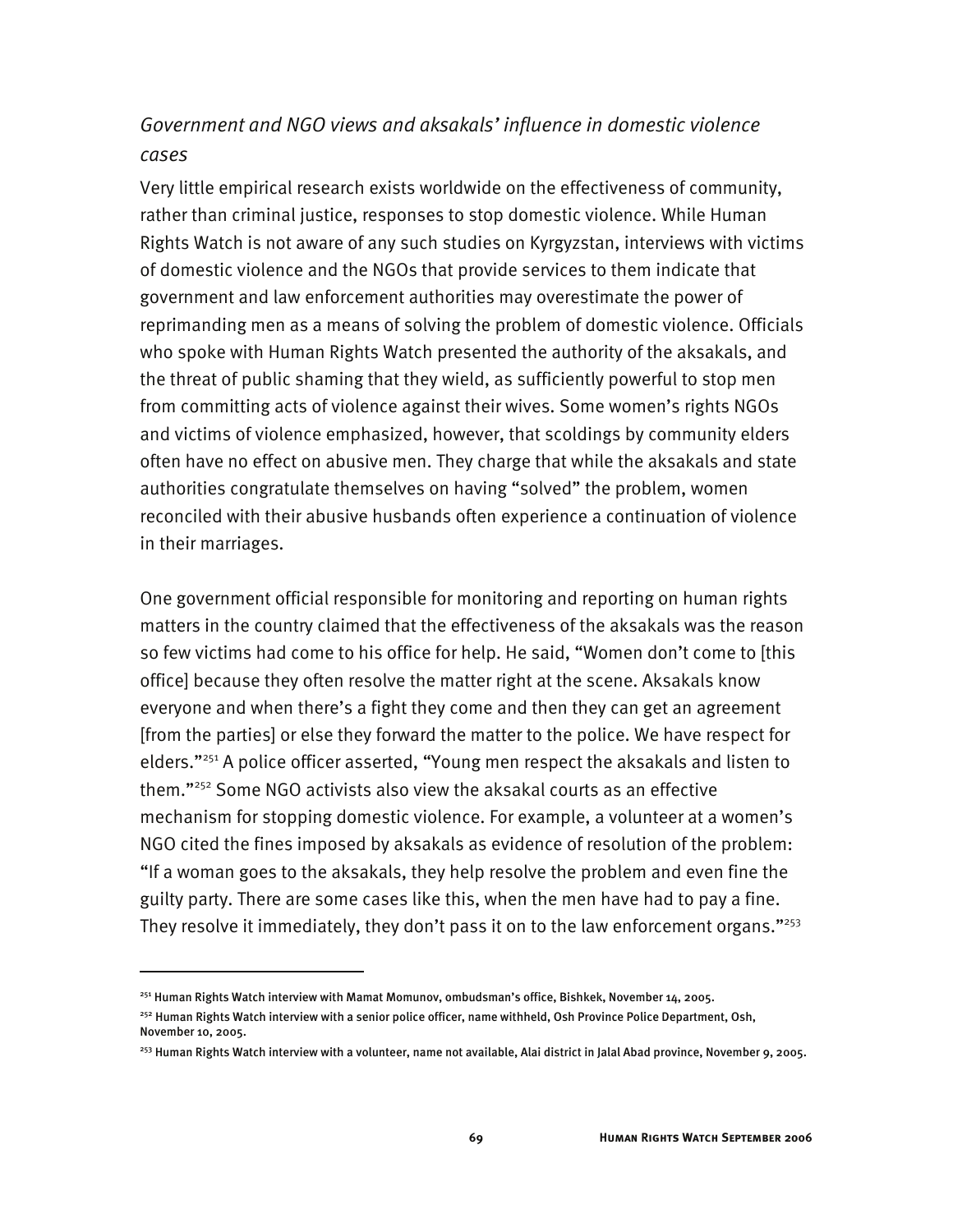Another activist expressed her faith in the power of the aksakals' influence and their potential as advocates for women: "Women do go to the aksakals. When the aksakals give warnings and fine men or meet with their relatives about domestic violence, it really helps, because in the villages people really respect them and listen to what they say. Also, people don't like the police… so they feel it's better to go to the aksakals… It's very important to do trainings with them, because if they have respect for women then the community will."<sup>254</sup>

While others acknowledge the importance of social standing and reputation, especially in smaller communities, they say the effectiveness of community elders is not reliable. Said one gender expert, "Aksakal courts… can use moral pressure. In the villages this moral pressure is severe. The aksakal courts can sit a man down and tell him to stop behaving this way. They can even exile a person from the village, saying, 'Don't bring shame on the village.' But of course aksakals are also human and have faults, it doesn't always work and they don't always have an effect."<sup>255</sup>

Some of those who work directly with women victims of domestic violence assert that the aksakals' approach fails to have a lasting effect on abusive spouses. One psychologist suggested that the effect of reprimands by elders is typically short-lived: "In response to an intervention by the aksakals, the husband may be quiet for a few months because he's ashamed."<sup>256</sup> Significantly, women victims expressed sharp skepticism about aksakals' ability to change their husbands' abusive behavior. Dinara D., whose husband is 76 years old, said, "[My husband] wouldn't pay attention to the aksakals."<sup>257</sup> Nurzat N. also rejected the idea that the aksakals could stop her husband from beating her: "I never went to the aksakals…. My husband wouldn't have listened to the aksakals anyway. We have this tradition of respect for elders, but my husband doesn't respect his elders."<sup>258</sup>

<sup>&</sup>lt;sup>254</sup> Human Rights Watch interview with Zhanna Saralaeva, Association of Women Leaders of Jalal Abad and Kaniet Crisis Center, Jalal Abad, November 10, 2005.

<sup>255</sup> Human Rights Watch interview with Jamila Kaparova, affiliated with Diamond, Osh, November 8, 2005.

<sup>&</sup>lt;sup>256</sup> Human Rights Watch interview with organization psychologist, Association of Women Leaders of Jalal Abad and Kaniet Crisis Center, Jalal Abad, November 10, 2005.

<sup>257</sup> Human Rights Watch interview with Dinara D., November 2005.

<sup>&</sup>lt;sup>258</sup> Human Rights Watch interview with Nurzat N., November 2005.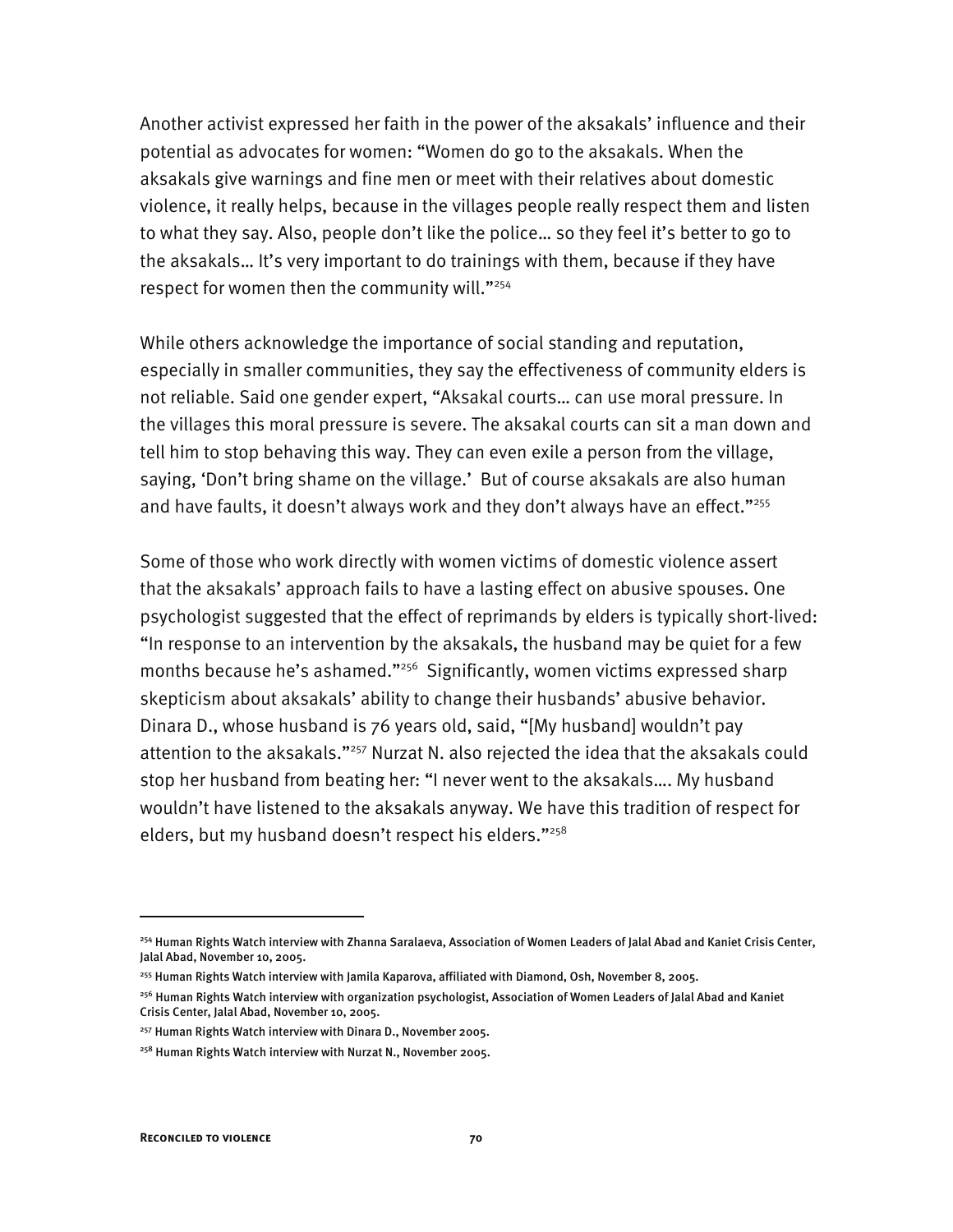One police official shared his view that local women's councils (local government agencies responsible for engaging community members on issues related to women) also have considerable authority and influence over male behavior: "In instances in which violence is repeated, the aksakals and the women's committees will control this so that this doesn't happen. They're very strong and can conduct good prevention. If five or six people come to a man's home, it'll be very embarrassing for him."<sup>259</sup> But NGO activists say that women's councils actually have limited capacity: "We work with the women's committees in the regions. This is basically one person who has an office in a government building and women can go to her for consultations."260

#### *Emphasis on reconciliation as the primary solution to domestic violence*

As noted above, police and aksakals press women to reconcile with their abusive husbands. Other government officials and some NGOs also emphasize reconciliation, even though this can have serious consequences for the woman's safety. A human rights official told Human Rights Watch:

[When a woman comes to me about domestic violence] I invite her husband here right away. These are mostly [ethnic] Kyrgyz. I invite the husband here and I talk to him and find out if he has children. I will say to the man, "You drink and beat your wife, and you have children, and what will you do if you just drink yourself silly and your children are orphaned." I encourage them to reconcile. I make the husband afraid, so he thinks twice about it next time. I talk to him the same way parents talk to a child. Men apologize, explain that they can't stop drinking. They complain about themselves, that it is their habit to beat their wives, and they can't stop. I threaten to publicize the case so that

<sup>&</sup>lt;sup>259</sup> Human Rights Watch interview with a senior police officer, name withheld, Osh Province Police Department, Osh, November 10, 2005. Women's councils were established in Central Asia and elsewhere during the Soviet period to instill communist ideas among women. They continue to operate in some countries, including Kyrgyzstan. See, Human Rights Watch, The Human Rights Watch Global Report on Women's Human Rights, (New York: Human Rights Watch, 1995), "Discrimination against Women Workers in Russia," footnote 120.

<sup>260</sup> Human Rights Watch interview with organization psychologist, Association of Women Leaders of Jalal Abad and Kaniet Crisis Center, Jalal Abad crisis center, November 10, 2005.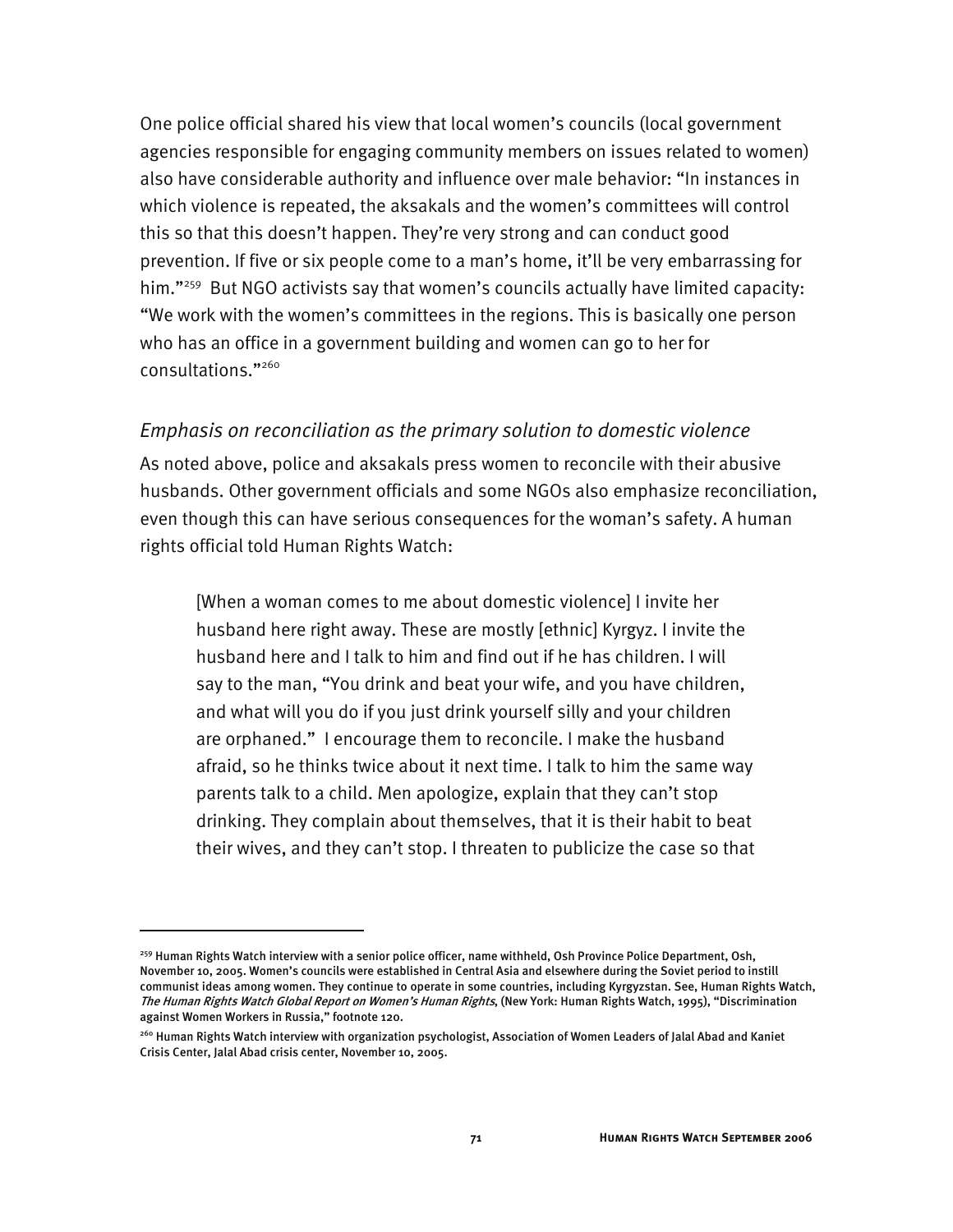there will be shame on the family. I don't send them to the police, it would be an extreme case.<sup>261</sup>

The leader of one women's NGO said, "We try to do the maximum to keep families together."<sup>262</sup> Another said, "Women stay with us at the crisis center for only 15 days. We help them stay with relatives or to reconcile with their husband..."<sup>263</sup> The head of another crisis center described the consultation process her group employs: "Women can stay in the shelter for about one week. Then [our group] holds a consultation with a woman and her husband and family to resolve the problem. He signs a paper. If a woman doesn't want to go back, she gets a divorce, but that is hard [for her]."264

Lydia L. told Human Rights Watch that she appealed to a crisis center for help and said she was able to reconcile with her husband following the consultation, and that the abuse had stopped. She said, "He hasn't stopped drinking, but for now he has stopped beating me."<sup>265</sup> She described the method of counseling used at the crisis center she went to for help to stop the abuse by her husband, "When the women from the organization spoke to him, they explained to him that he is not allowed to beat me, that I have rights and that they will protect me. They said, 'What will you do if she leaves you? You'll drink yourself silly and then no one will need you.' This had an effect on him. They spoke to him one-on-one, without me."<sup>266</sup> One NGO activist expressed her satisfaction regarding this kind of process, "It is so satisfying when a woman says that her husband has stopped beating her and now knows the law is on her side."<sup>267</sup>

However, some NGO activists say that, having witnessed the experiences of women who continue to endure violence after returning to their spouses, they are beginning to question the benefit to women of reconciliation strategies. Said the leader of one

<sup>261</sup> Human Rights Watch interview with a government human rights official, name withheld, Bishkek, November 2005.

<sup>&</sup>lt;sup>262</sup> Human Rights Watch interview with Aleksandra Eliferenko, Bishkek, October 28, 2005.

<sup>263</sup> Human Rights Watch interview with Nargiza Eshtaeva, Ailzat, Osh, November 8, 2005.

<sup>&</sup>lt;sup>264</sup> Human Rights Watch interview with Bubusara Ryskulova, Sezim, Bishkek, October 28, 2005.

<sup>265</sup> Human Rights Watch interview with Lydia L., November 2005.

<sup>266</sup> Ibid.

<sup>267</sup> Human Rights Watch interview with Nargiza Eshtaeva, Ailzat, Osh, November 8, 2005.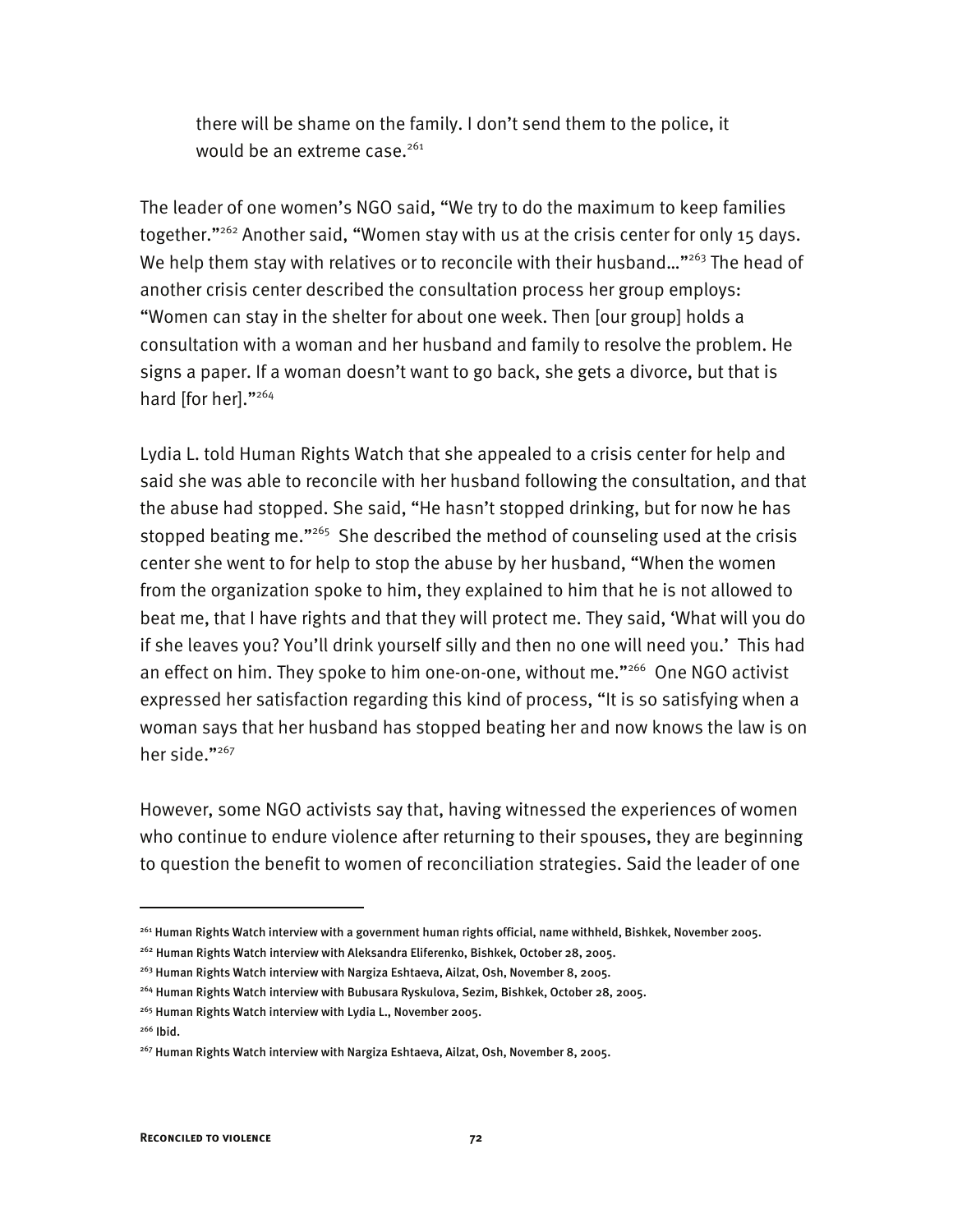NGO, "We used to work with women to save the family and help them go home. But now we realize: why should she go home to such a place?!"<sup>268</sup> Another activist voiced her own frustrations with the reconciliation approach she has been using to counsel women: "Sometimes we want to tell a woman to leave, especially when she stays just so society doesn't say she's a woman without a husband."<sup>269</sup>

One young woman recalled her friend's experience after she was apparently encouraged by an NGO to reconcile with her abusive husband:

My friend's husband beat her often. She went to [a local shelter] just to talk. They warned her that she'd now be alone with two kids and would be seen as a bad woman [if she left her husband], so she went home. This year, her husband hit her again and she blacked out, she doesn't remember what happened. There was a medical exam done and it seems he kicked her [while she was unconscious]. I spoke with her again three days ago, the problems continue. $270$ 

### Leaving a Violent Home

#### *Women's escape stories*

j

In addition to, or instead of, seeking legal remedies, some women attempt to stop the violence being committed against them by ending relationships with violent spouses, typically by leaving the home. Most NGO leaders agree that the women who manage to escape violent households are in the extreme minority: one group said that 99 percent of the women who come to its crisis center about problems with domestic violence continue to live with their husbands, and 1 percent get divorced.<sup>271</sup> Despite all the obstacles, some women whom Human Rights Watch interviewed for this report had successfully fled their abusive homes.<sup>272</sup> These women told their stories about how and why they eventually escaped the violence.

<sup>268</sup> Human Rights Watch interview with Zhanna Saralaeva, Association of Women Leaders of Jalal Abad and Kaniet Crisis Center, Jalal Abad, November 10, 2005.

<sup>&</sup>lt;sup>269</sup> Human Rights Watch interview with Nargiza Eshtaeva, Ailzat, Osh, November 8, 2005.

<sup>&</sup>lt;sup>270</sup> Human Rights Watch interview with a person close to the case, name withheld, October 2005.

<sup>271</sup> Human Rights Watch interview with Nargiza Eshtaeva, Ailzat, Osh, November 8, 2005.

 $272$  Others remained in violent marriages at the time the research was conducted.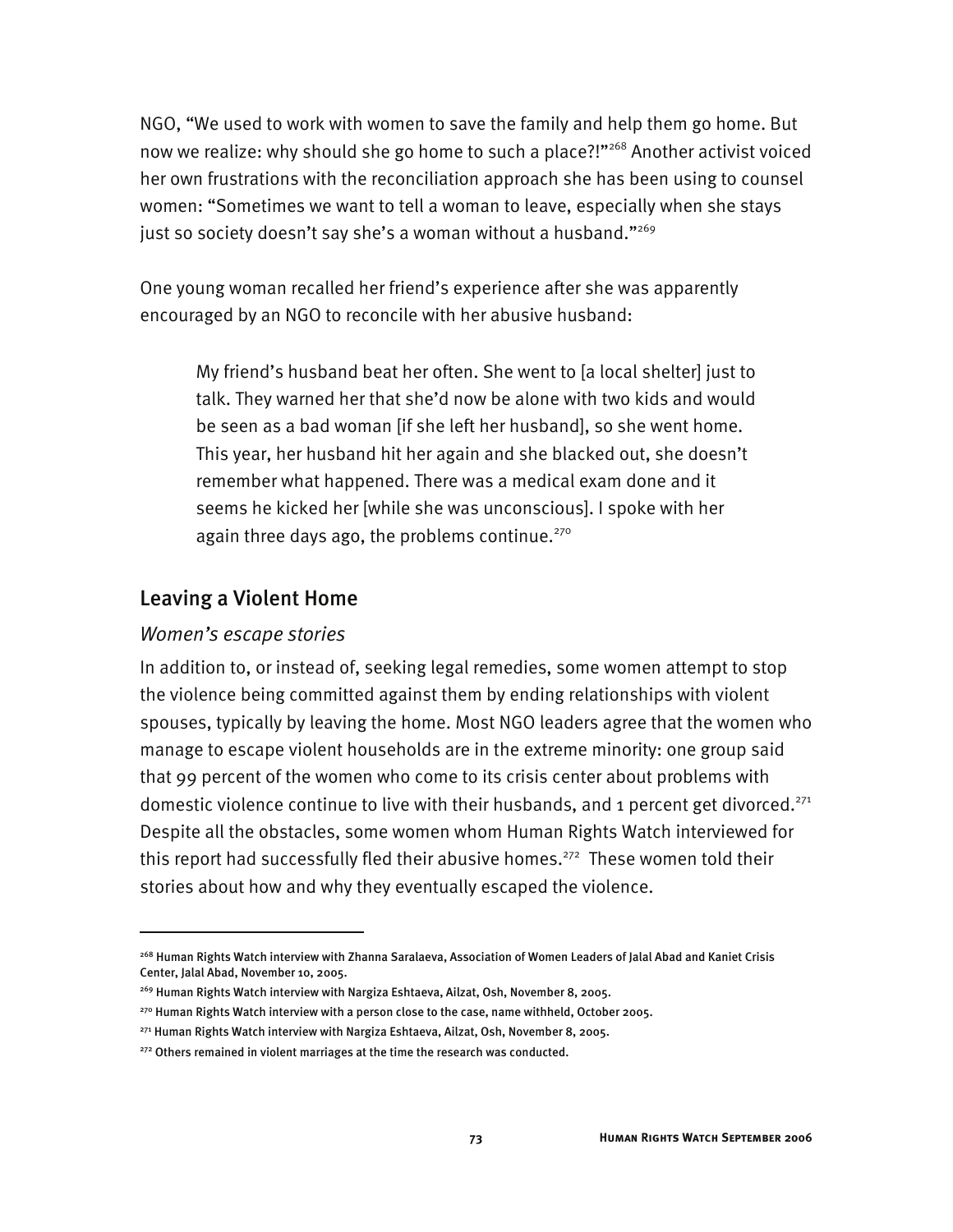Elmira E. described how, after being beaten repeatedly by her husband, she fled with her children, including one son who was just an infant at the time: "I borrowed money. First we had to walk 10 kilometers, and I was covered in blood." She finally convinced the driver of a passing car to pick them up, took the children to her parents' house, and then got herself to the hospital.<sup>273</sup> Keres K. also fled with her children in tow, walking for hours and going days without sleeping before finally reaching a shelter. "Our legs shook," she said.<sup>274</sup>

Some women said their husbands or in-laws tried to convince them to stay. Tursunai T. said, "I tried to leave. I ran away four or five times and they followed me and promised it [the beatings] wouldn't happen again and they took me back. The fifth time I didn't go back."<sup>275</sup>

Dimira D., who had suffered more than a decade of abuse by her husband, and who had been hospitalized after he hit her in the head with a brick, described what happened the day she left: "On that day he threw me out of the house. He had beaten me for a whole month straight. He threw me and the children out. We sat outside all night because we had no place to go. I was so ashamed. All the neighbors saw this. This was the hundredth time he had done this to me. So I decided to go to court for a divorce."276

Gulzat G., age 20, recalled the planning she had to do in order to execute her escape, "I went to the Russian woman who sold the milk who knew everything about what was happening to me and I asked this woman for money to pay for a taxi to get out of Bishkek. And this woman agreed. So I washed and gathered my things and at 3 a.m. I snuck out and left the family and came to [another city far from Bishkek]. That was [gives exact date]. Before I left I had found a way to call my parents so that they could give me permission to come home. My in-laws had cut off the phone in the house. This was another way to control me, to isolate me. I went to the *sklad* 

<sup>&</sup>lt;sup>273</sup> Human Rights Watch interview with Elmira E., November 2005.

<sup>274</sup> Human Rights Watch interview with Keres K., November 2005.

<sup>275</sup> Human Rights Watch interview with Tursunai T., November 2005.

<sup>&</sup>lt;sup>276</sup> Human Rights Watch interview with Dimira D., November 2005.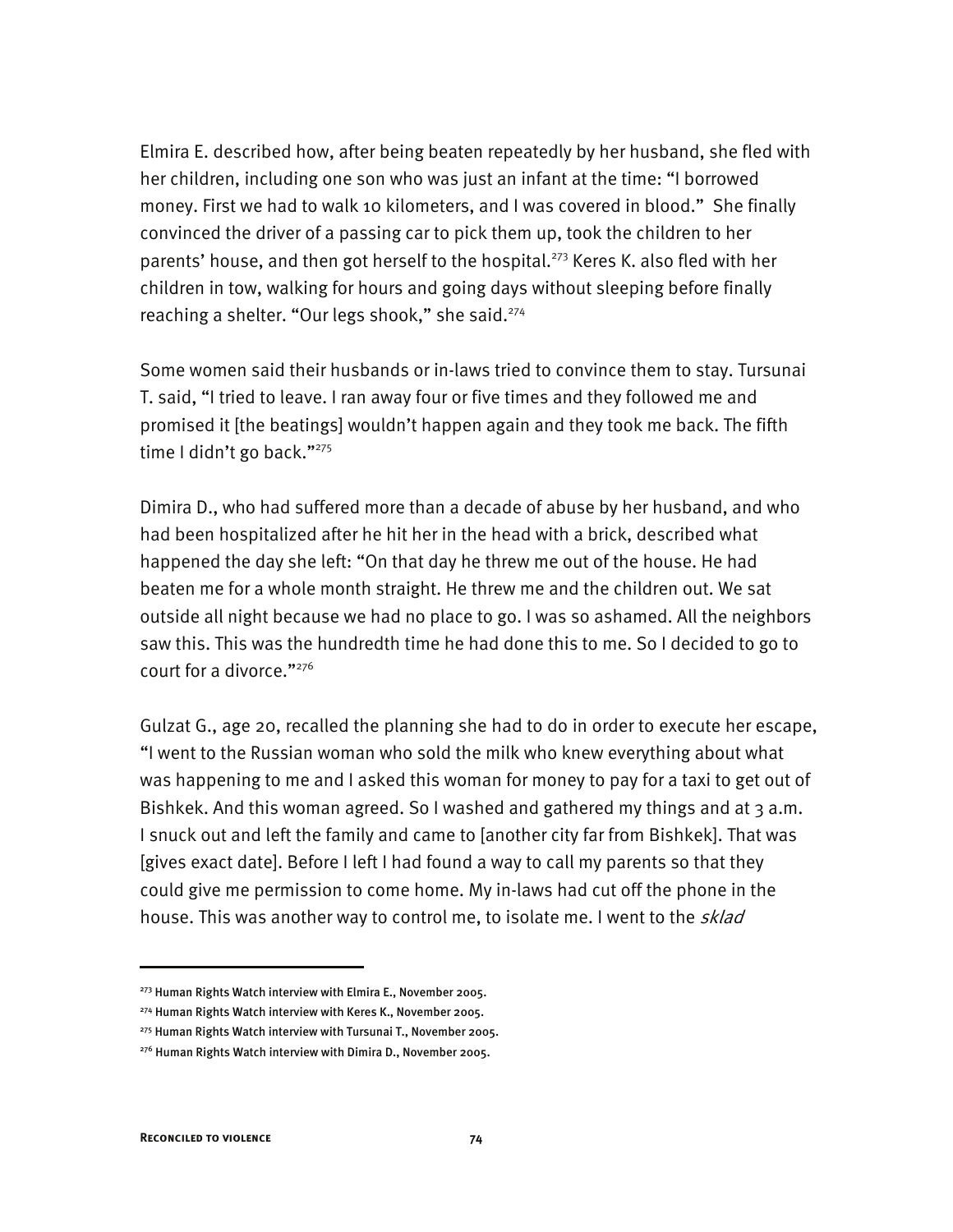[warehouse or storehouse] and found an old telephone and was able to make the call."277

Women face particular obstacles when they attempt to escape an abusive marriage that has started with abduction, because of isolation imposed on them by their inlaws.

Feruza F., who was kidnapped at age 17 and then beaten and raped by her husband, said that she finally was able to convince her parents to help her escape and take her back after a year-and-a-half in the abusive home. Forbidden by her abductors to leave the house, she was permitted to see her parents only twice during the time she was with her husband. She described the process of convincing her parents to help her to escape the abusive home, where she was being raped and beaten on a regular basis:

I told them I was unhappy and that he was treating me badly and was not a good man. My mother said she wanted to take me home, but my mother-in-law promised to tell my husband not to beat me. My mother believed them and left me there. Later, I told my parents I would die from it. Then my father said to wait a few more months and he would write a letter and ask me to come home for an urgent visit. [When the letter came] I told my mother-in-law, so they let me go and I got home…. When my mother-in-law came for me, they refused to give me to her. $278$ 

Other aspects of Feruza F.'s case are discussed below in the chapter on bridekidnapping.

#### *Obstacles to leaving a violent home*

j

In some cases, real and perceived obstacles can make it very difficult for a woman to leave a violent home in order to end an abusive relationship. Abusive men use

<sup>277</sup> Human Rights Watch interview with Gulzat G., November 2005.

<sup>&</sup>lt;sup>278</sup> Human Rights Watch interview with Feruza F., November 2005.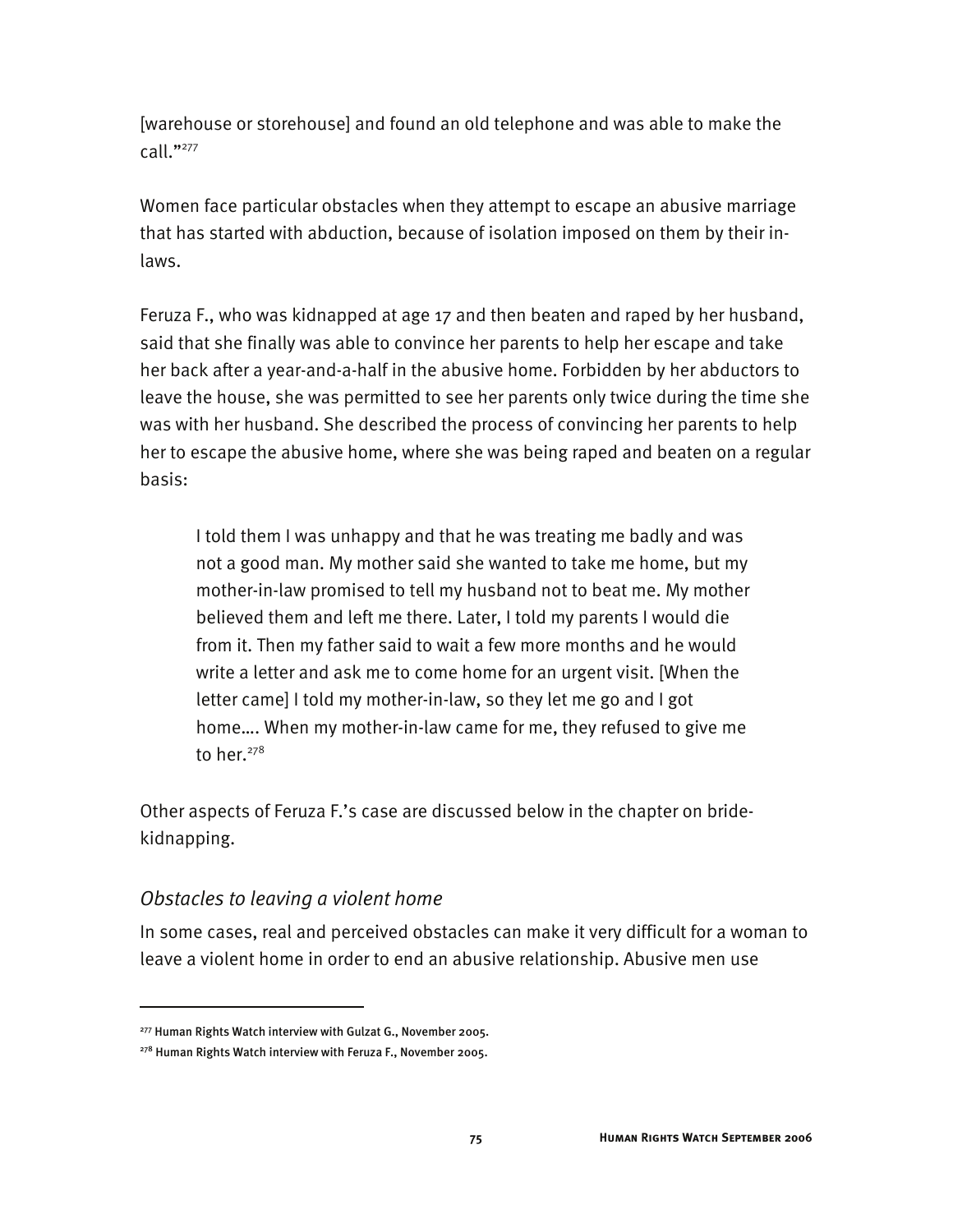different means to physically isolate and prevent women from escaping. In some cases, men capture women who have fled and force them to return. Many women, lacking financial support, simply have nowhere to go. They may also fear retaliation by their spouses and stigma from their communities and natal families.

#### Physical constraints

Rights activists report that there are many cases when women cannot escape abuse because men prevent them from leaving the home. They report that it is common for women to be confined to the house for extended periods. One rights defender said that a woman had sought help on behalf of her sister, who was being beaten by her husband. The woman wanted to leave and get a divorce, but her husband had not permitted her to leave the house for several years and had cut off the telephone.<sup>279</sup>

Gulzat G. described being locked up by her husband and his family: "One evening my mother-in-law and my husband and I all got into a fight and I said, 'I just want to go.' I started packing my things, but my mother-in-law forbade me to leave. She forced me to stay…. My in-laws would lock me in the yard of the house. I could only speak to my parents from behind the fence when they came to visit." $^{280}$  She described being kept in a small room off the kitchen, locked out of the main house on the one hand and prevented from leaving on the other. She said, "During the day, when everyone else would leave the house, I would be locked in the courtyard. I could not go out of the house. I could only enter my room and the kitchen. The main house was also locked."<sup>281</sup>

Farida F. described how her husband put a stop to her work outside the home as a way of exerting his control over her. She said, "I got a job as a dishwasher. The place where I worked was opened until the last client was served, so I had to work late, until midnight or 1:00 in the morning. My husband did not like it at all. He would come over there, right into the café and… he would make a scene. He would even

I

<sup>279</sup> Human Rights Watch interview with Burul Sopieva, KCHR, Bishkek, November 2, 2005.

<sup>&</sup>lt;sup>280</sup> Human Rights Watch interview with Gulzat G., November 2005.

 $281$  Ibid.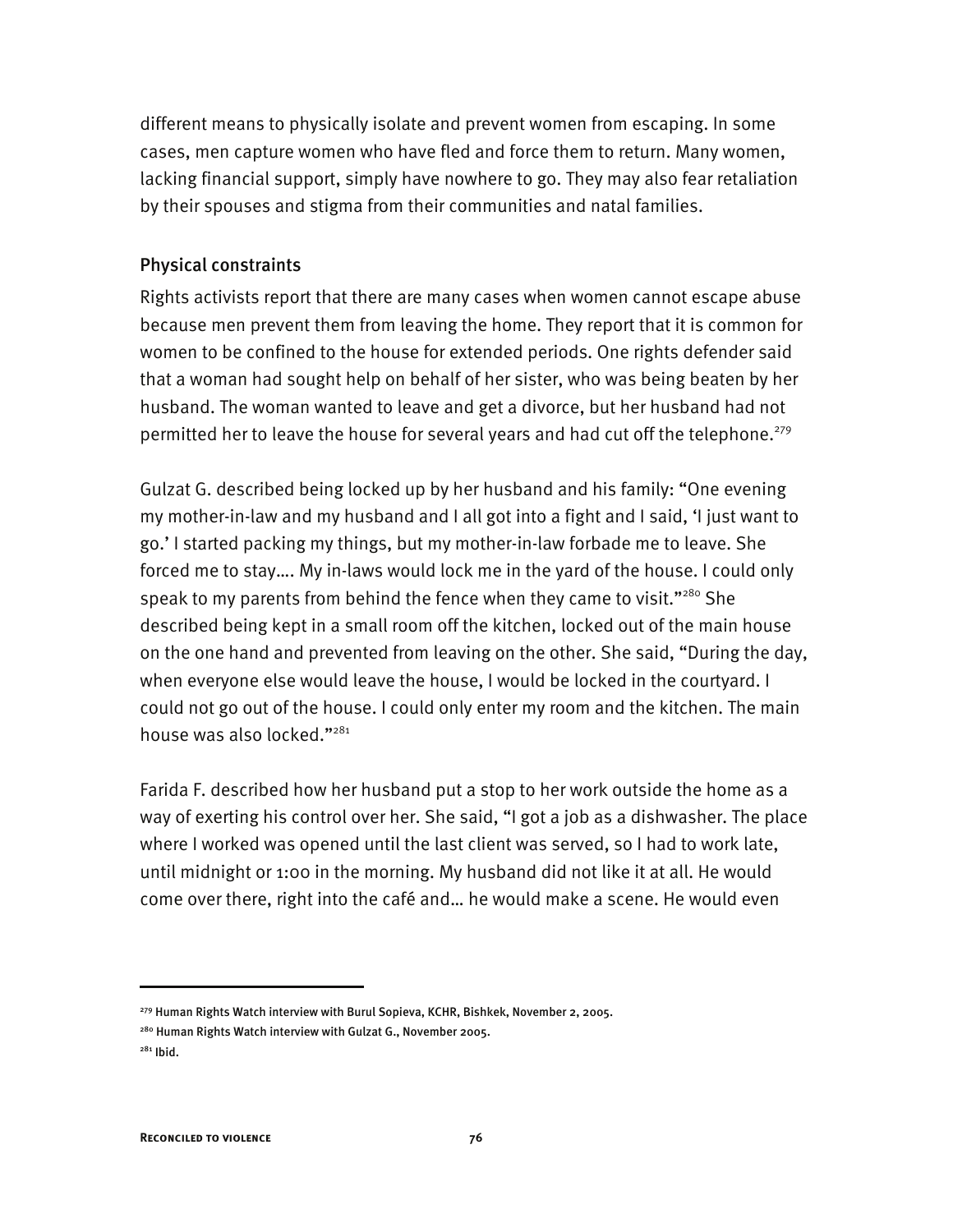take me away from the job during my working hours. It happened several times and as a result I had to quit this job."<sup>282</sup>

Nurzat N. had experienced being forcibly returned to her violent home. Speaking to Human Rights Watch at a shelter she said, "This is the fifth time that I've left him. In the past he would use force to make me go back home with him. If he saw me on the street, he'd violently force me into a car and take me home. I'm afraid to go out on the street now. I don't want to leave the shelter."<sup>283</sup> Dimira D., who was repeatedly beaten by her husband for years recalled, "I ran away and went to some acquaintances. When my mother-in-law and sister-in-law found out they forced me to go back home."284

### Economic constraints; limited shelter capacity

Physical and material constraints often deter women from leaving violent situations. Some women are prevented from leaving because they have nowhere to go.

Crisis centers and shelters run by Kyrgyz NGOs and funded by international donor organizations provide a life-saving service offering a temporary home to women who have fled domestic violence or kidnapping. However, these shelters often have only four to eight beds and cannot offer women long-term residence. In most towns and villages there is no NGO or other shelter operating at all.

If women do not have friends, neighbors, or relatives who will take them in, many are left with nowhere to go. This, together with the pressure to reconcile, contributes to the high number of women who return to abusive homes after seeking help. As noted above, some NGOs estimate that 90 to 99 percent of the women who flee violence and appeal to them about domestic abuse return to their abusers. One local expert on women's issues observed, "Women don't have a place to go if they want to leave their husbands."285 Asel A., who lived in a village that did not have a women's shelter

<sup>&</sup>lt;sup>282</sup> Human Rights Watch interview with Farida F., November 2005.

<sup>&</sup>lt;sup>283</sup> Human Rights Watch interview with Nurzat N., November 2005.

<sup>284</sup> Human Rights Watch interview with Dimira D., November 2005.

<sup>285</sup> Human Rights Watch interview with Nurgul Asylbekova, Soros Foundation-Kyrgyzstan, Bishkek, November 15, 2005.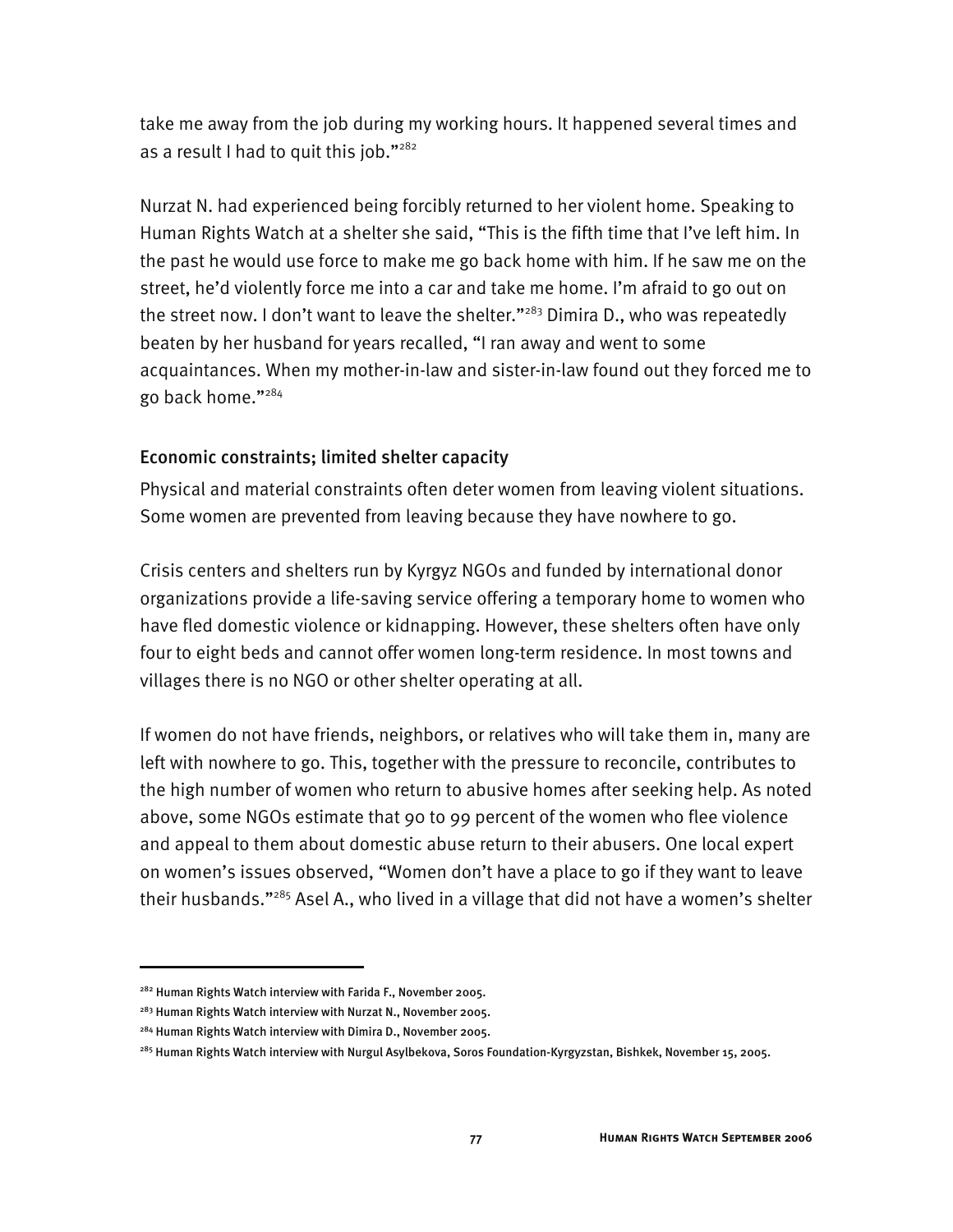and who remained with her abusive second husband, put it bleakly, saying, "I think I'll put up with him and even will die with him, because I have nowhere to go." $286$ 

Keres K. fled her husband after many years of abuse and went with her children to a shelter in a major city. She said, "We're looking for an apartment. My salary is 2,000 som [about \$50] and an apartment is \$100 [per month]; I don't know what to do."<sup>287</sup> When asked what might make the situation better, she said, "It would be good if the government at least helped us with a place to live or something at least for a little while. If it hadn't been for this place [the shelter], I don't know where the kids and I would have gone. They could have a dormitory where people could live for a little while."<sup>288</sup>

NGO activists and international experts say that women often remain in abusive situations or are forced to return to violent marriages because they are economically dependent on their husbands.<sup>289</sup> Elmira E., age 38, who eventually left her husband, said, "I wanted to leave even earlier than I did, but without money, what could I do? Where could I go without money?"<sup>290</sup> Female unemployment is high in Kyrgyzstan. One law enforcement official observed that there were more jobs for women before independence and that he thought women therefore had greater opportunity to escape abusive husbands during the Soviet era. He said, "There used to be factories where women and men could work, now they're closed. In the USSR, before, if a woman left her husband, she would be able to support herself and could get a job and there would be social support for the children."<sup>291</sup>

Even when women work, however, abusive husbands will sometimes claim control over all family income. "My husband demands that he gets all my salary and controls all the money," said Asel A.<sup>292</sup> Men's tight control on money can mean that women in

<sup>&</sup>lt;sup>286</sup> Human Rights Watch interview with Asel A., November 2005.

<sup>&</sup>lt;sup>287</sup> Human Rights Watch interview with Keres K., November 2005.

<sup>288</sup> Ibid.

<sup>289</sup> Human Rights Watch interviews with Gulnara Baimambetova, United Nations Development Fund for Women (UNIFEM), Bishkek, November 17; and Nargiza Eshtaeva, Ailzat, Osh, November 8, 2005.

<sup>&</sup>lt;sup>290</sup> Human Rights Watch interview with Elmira E., November 2005.

<sup>&</sup>lt;sup>291</sup> Human Rights Watch interview with a senior official, name withheld, Osh Province Prosecutor's Office, Osh, November 8, 2005.

<sup>292</sup> Human Rights Watch interview with Asel A., November 2005.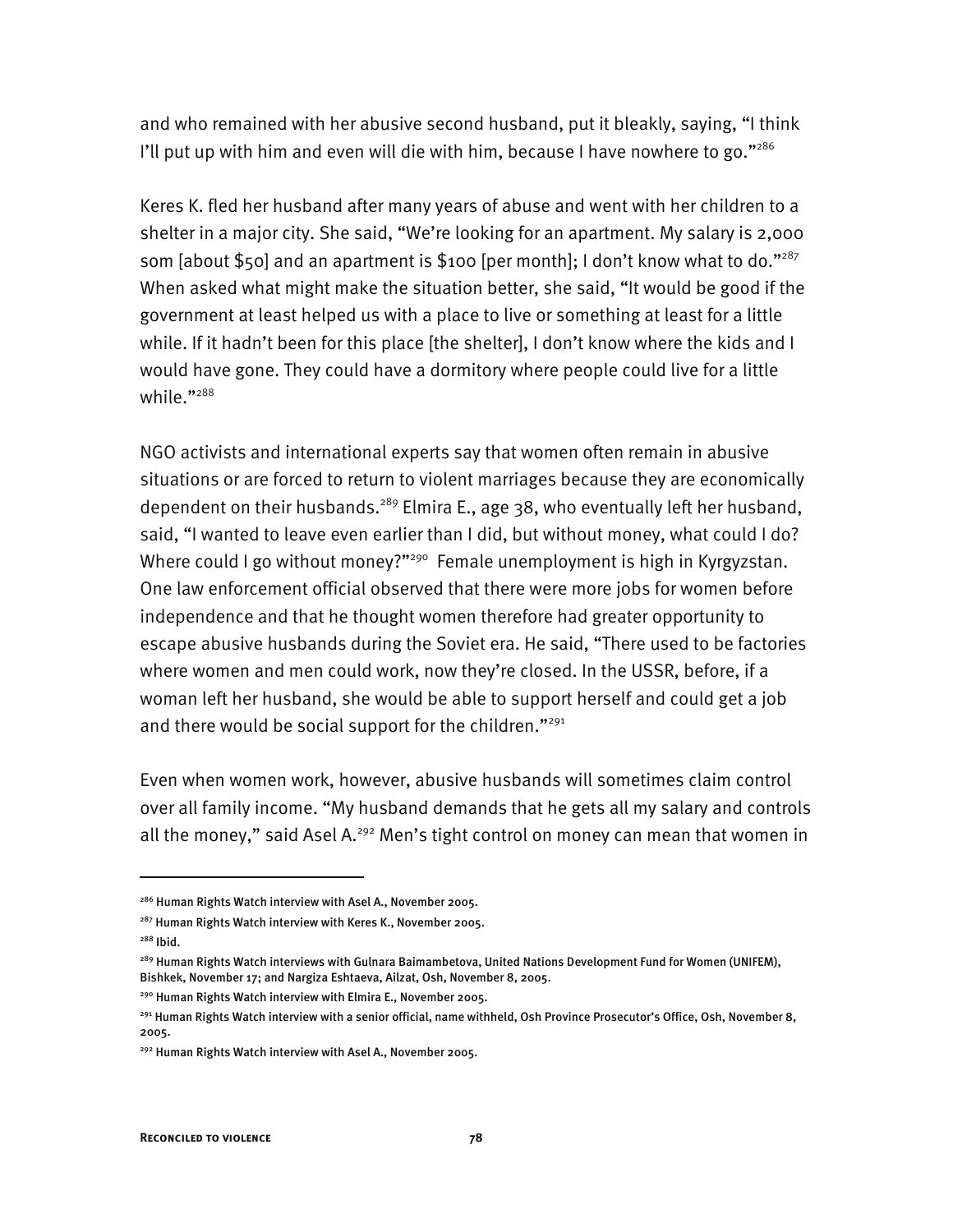villages sometimes literally cannot afford the cost of transportation to leave home and seek help from one of the NGOs in the cities. As one activist put it, "Women can't come to the city to see us for help, a woman needs to ask her husband for permission and for money for the trip..."<sup>293</sup> Gulzat G.'s story of borrowing money from a woman in the neighborhood in order to hire a car to take her to her parents' home also speaks to the significance of even small amounts of money in determining whether a woman is able to flee a violent situation.<sup>294</sup>

Two women said their husbands locked up their clothes, often women's only personal property of value, to prevent them from leaving.<sup>295</sup>

NGO activists say that about 80 percent of women are granted alimony upon divorce,<sup>296</sup> but that the amounts can be very low and there can be problems with execution of the court order. As one activist put it, "The law guarantees the right to alimony, but the law is not implemented. The husband is never punished for not paying alimony. Those responsible for implementing court decisions do not track down the husband and force him to pay."<sup>297</sup> This failure to enforce alimony orders may deter women from seeking divorce. The same activist said that the amount can be as low as 20 som (about 50¢) per child per month if a man is unemployed, or can be paid out in goods such as food. In cases when the ex-husband works, the authorities should arrange for payments to be deducted directly from his salary.<sup>298</sup>

### Fear of retaliatory violence

In some cases, women remain in abusive homes because they fear that their husbands will cause them even worse harm if they leave. Some abusers threaten wives with retaliatory violence and even death if they were to leave the marriage.

Keres K., who endured 17 years of violence by her husband, said that threats against her and her children kept her from leaving earlier: "He threatened to kill me. I

<sup>&</sup>lt;sup>293</sup> Human Rights Watch interview with Nargiza Eshtaeva, Ailzat, Osh, November 8, 2005.

<sup>294</sup> See above, "Women's escape stories." Human Rights Watch interview with Gulzat G., November 2005.

<sup>&</sup>lt;sup>295</sup> Human Rights Watch interviews with Dinara D. and Nurzat N., November 2005.

<sup>296</sup> Human Rights Watch interview with Svetlana Sayakbayeva and Erkin Asanaliev, Tendesh, Naryn, November 5, 2005. 297 Ibid.

<sup>298</sup> Ibid.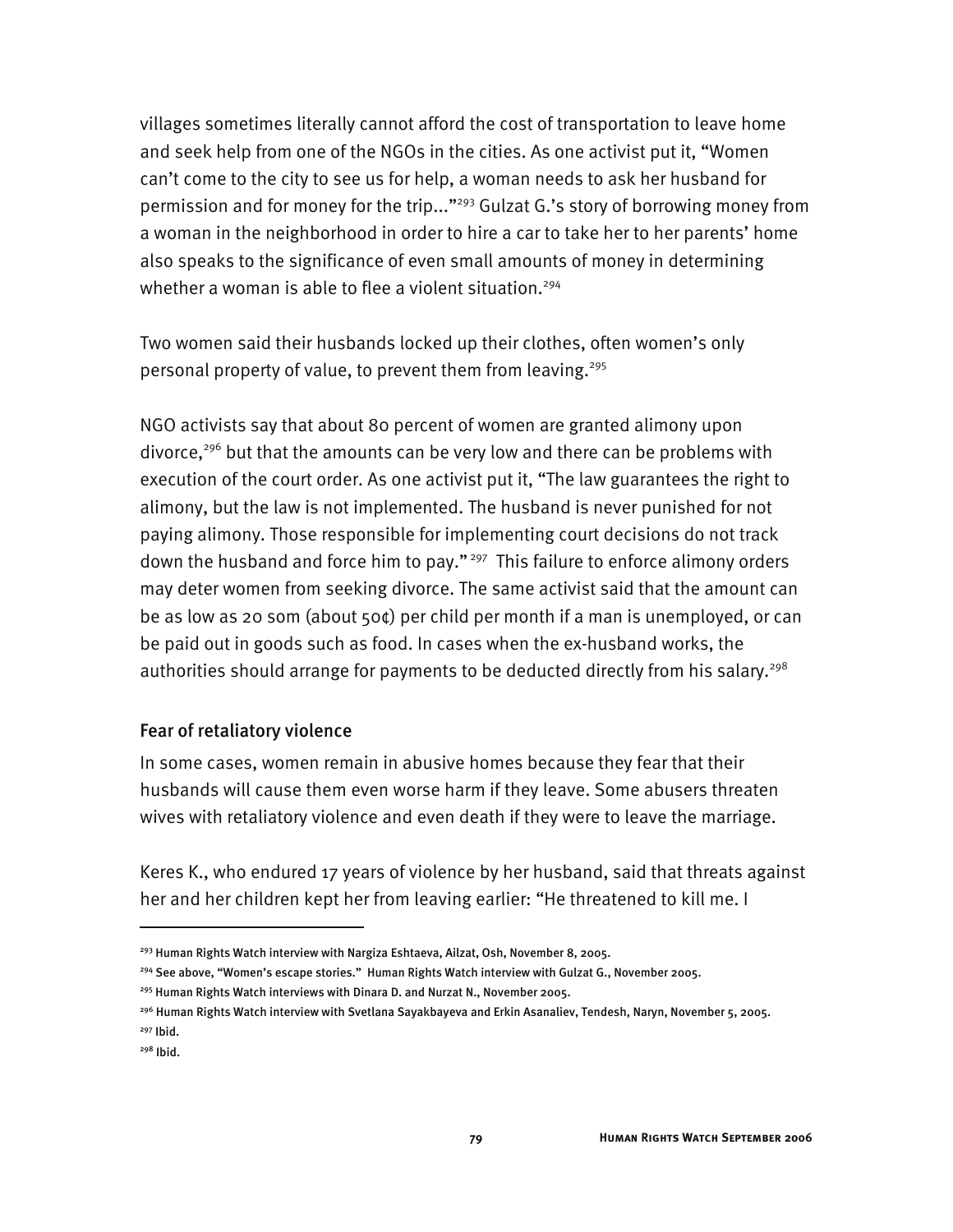suggested a divorce and he said, 'No I'd kill you and the children." $^{299}$  Tursunai T., who was repeatedly beaten by her husband, who had kidnapped her, said he threatened her with further violence if she left: "He threatened me with a knife and said that if I wouldn't live with him, he'd kill me. He chased me around the house. He kicked me and beat me with his fists."<sup>300</sup>

In some cases abusive men effectively hold children hostage in order to force their wives to remain in, or return to, abusive homes. Elmira E. faced such a situation. Her husband regularly and severely beat her and their children. When Elmira E. left her husband, he refused to allow her to take the children away, so she went back to live with him out of concern for her children.<sup>301</sup>

### Fear of social stigmatization

Sometimes the most powerful constraint on a woman's ability to leave a violent situation is her fear of being disgraced by her community. Many women in Kyrgyzstan fear that they, their children, or their parents and extended families will be shamed and stigmatized if they leave their abusive husbands. In Kyrgyz society great emphasis is placed on social standing, and an entire family's reputation can be damaged by the behavior of one family member. For a woman to be part of a "failed marriage" is considered enough to bring shame on the whole family.

Many women are told by their families that it is shameful to seek divorce, even in cases when the woman is living in a violent marriage. Elmira E., who was kidnapped by strangers at age 17 and beaten for years by her husband, described the reaction of her parents when she fled the abuse: "When I did decide to leave, my husband agreed to the divorce and gave me the children. I went to my parents and lived with them for six months and lived. They were unhappy. They were ashamed and accused me of doing something very wrong. They said, 'Why did you divorce your husband? None of our [other] daughters have divorced.""302

<sup>&</sup>lt;sup>299</sup> Human Rights Watch interview with Keres K., November 2005.

<sup>300</sup> Human Rights Watch interview with Tursunai T., November 2005.

<sup>301</sup> Human Rights Watch interview with Elmira E., November 2005.

<sup>302</sup> Ibid.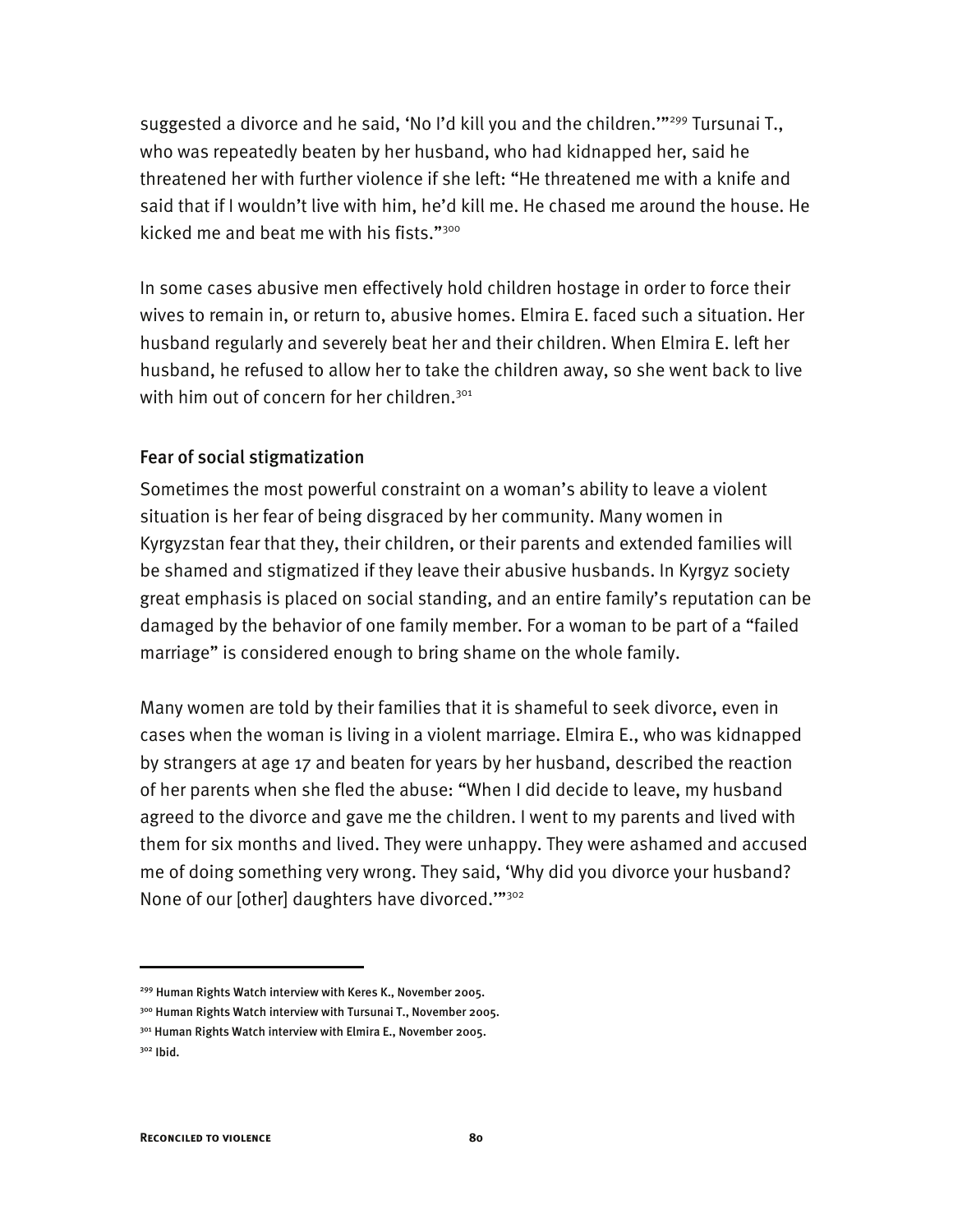Another woman, Tursunai T., said she had reunited with her abusive husband and felt she had to stay with him in order to avoid hurting her grown daughter's reputation: "My daughter got married. If I divorce my husband because he keeps beating me, then my daughter's parents-in-law would consider it a shame in our family."303

The social stigma attached to a child growing up without a father is often viewed as worse than a woman being beaten by her husband for years on end. In many cases, children raised by single mothers are referred to as "orphans." Dimira D. said, "I suffered for so many years because I didn't want my children to grow up without a father. Society humiliates those who don't have a husband or a father."<sup>304</sup> Nurzat N., who was frequently beaten by her husband for more than 10 years, said her parents encouraged her to stay: "They forgave my husband and wanted me to live with him so our child didn't end up without a father."<sup>305</sup> Elmira E. blamed her son's suicide on the social stigma and rejection he incurred after she left her abusive husband: "I had two children but one died last year. He hanged himself because he was tormented by his friends over the fact that he didn't have a father. He was 17."<sup>306</sup>

#### *Imposition of waiting periods hindering access to divorce*

Article 23 of the Family Code of the Kyrgyz Republic<sup>307</sup> states that in cases when one party objects to divorce, judges may, at their discretion, impose a waiting period of up to three months, during which time the couple is supposed to attempt to reconcile. Even in cases when both the husband and wife agree to the divorce, the courts may impose a waiting period of up to one month. Often in cases of domestic violence, the husband will object to the wife's request for divorce.<sup>308</sup> Even though the longer waiting period is not mandatory, it is used at the discretion of the judge, and according to women who have sought divorce, lawyers, and NGO activists, it is almost universally imposed. The one-month waiting period in cases of mutual agreement to the divorce may be imposed regardless of the circumstances. Dimira D.

<sup>303</sup> Human Rights Watch interview with Tursunai T., November 2005.

<sup>304</sup> Human Rights Watch interview with Dimira D., November 2005.

<sup>305</sup> Human Rights Watch interview with Nurzat N., November 2005.

<sup>&</sup>lt;sup>306</sup> Human Rights Watch interview with Elmira E., November 2005.

 $307$  The Family Code of the Kyrgyz Republic was adopted on August 30, 2003, and last amended on June 20, 2005.

<sup>308</sup> Human Rights Watch interview with Olga Klementieva, lawyer, Chance, Bishkek, October 29, 2005.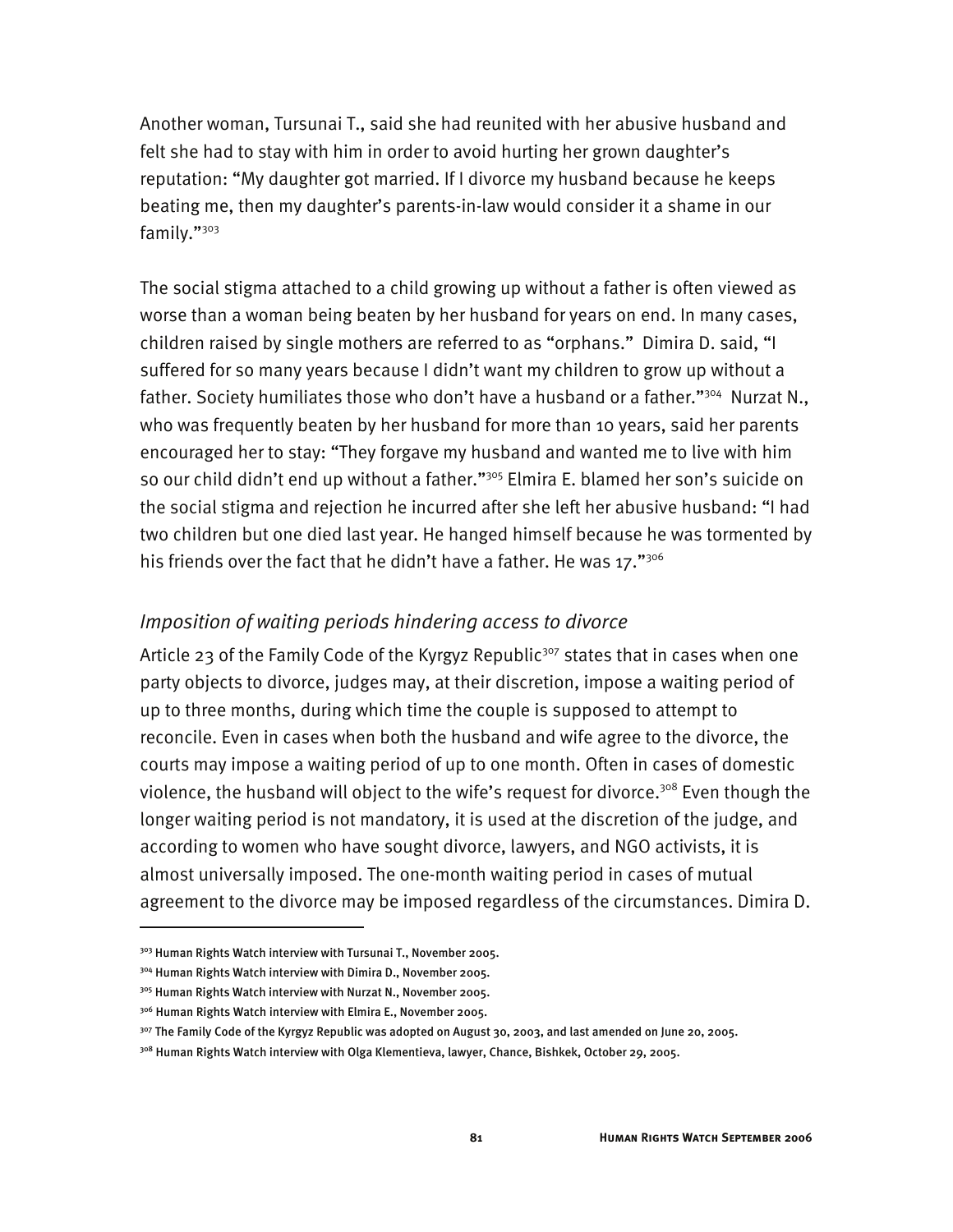left her husband after more than a decade of abuse. She said, "Now we're divorcing. The court gave us one month to reconcile before the divorce goes through."<sup>309</sup>

Though it is not provided for under the law, sometimes judges insist that a woman wait six months for the divorce to be granted, or impose an initial waiting period and when the woman returns to the court to say that reconciliation was not possible, the judge imposes yet another delay. Keres K., whose husband beat her for 17 years, threatened her life and the lives of their children, and caused her multiple head concussions, spoke of her difficulties in getting a divorce: "I applied for a divorce. They gave me six months to reconcile. They said it was the law." $310$ 

In addition to delaying legal separation for women who actively seek divorce, the mandatory waiting period for divorce may also sometimes act as a deterrent for women contemplating leaving their abusive spouses.

### *Difficulties asserting women's rights to property, alimony, and child custody*

Often marriages are not registered with the state civil registry, ZAGS (Zapis' Aktov Grazhdanskogo Sostoianiia), despite a requirement under law that a marriage be registered in order to be recognized as legal.<sup>311</sup> Couples are often married through a Muslim ceremony without separately taking steps to officially register the marriage; in cases of bride-kidnapping, discussed below, marriages and women's property are seldom registered with the state.

In some cases, couples view the cost of registration as prohibitive.<sup>312</sup> One activist noted, however, that while many couples fail to register marriages, the families incur considerable wedding expenses. She said, "They have a big party at a fancy restaurant and with fancy cars, but they don't go to ZAGS."<sup>313</sup> She and other women's rights activists say that when a marriage is unregistered, a wife is left with

<sup>309</sup> Human Rights Watch interview with Dimira D., November 2005.

<sup>310</sup> Human Rights Watch interview with Keres K., November 2005.

<sup>&</sup>lt;sup>311</sup> Article 11 of the Family Code says that spouses' rights and obligations are recognized only following registration of a marriage with the state registry (ZAGS). The implication is that unregistered marriages are not recognized as legal by the state. Unregistered marriages are particularly common when men marry second wives.

<sup>&</sup>lt;sup>312</sup> Some NGO activists point out that it costs 350 som [about \$9] to register a marriage. Human Rights Watch interview with Svetlana Sayakbayeva and Erkin Asanaliev, Tendesh, Naryn, November 5, 2005.

<sup>&</sup>lt;sup>313</sup> Human Rights Watch interview with Nargiza Eshtaeva, Ailzat, Osh, November 8, 2005.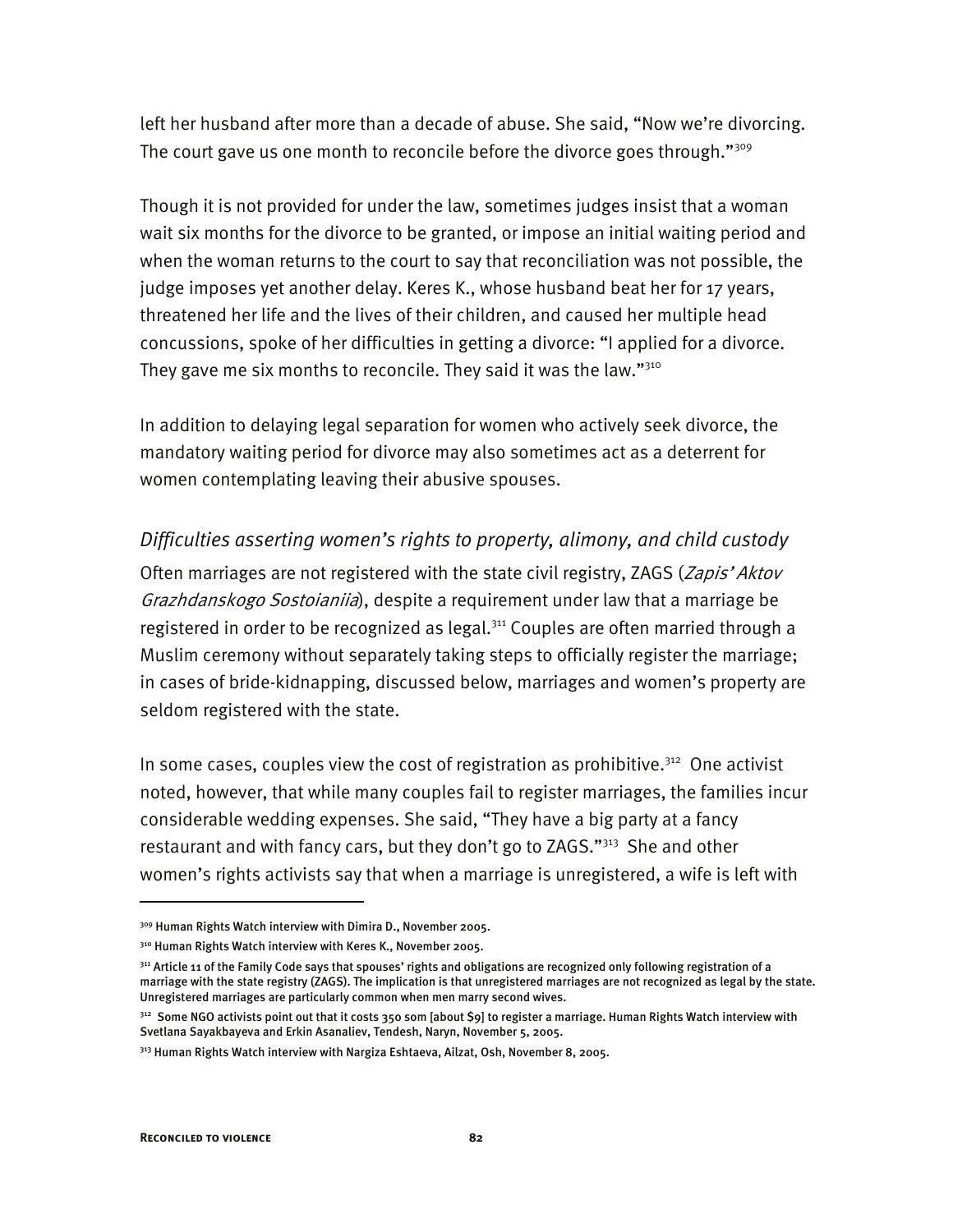nothing upon divorce.<sup>314</sup> Courts will often refuse to recognize women's rights to custody of children, alimony, or property if the marriage was not registered.315

Nurzat N., who was with her husband for 12 years and had two children with him, said that she has no legal basis on which to claim the common property accumulated during their marriage. "We didn't register our marriage. He didn't want to register. He told me even then, that he didn't want to have to share the property with me. We had a home and a car, and he didn't want to share that. It doesn't even matter that we built our house together. Everything stays with him," she said.<sup>316</sup> Nazgul N., a 73-year-old whose husband left her after 37 years of marriage, described a similar scenario: she was left with no money and no property because the marriage had not been registered.<sup>317</sup> She spoke of her devastation at being left with nothing: "My husband left me for another woman. When he left me he sold everything… I wanted to sell the house, but it turns out that the house is in his name."<sup>318</sup> Other women also reported being left homeless after they divorced.<sup>319</sup>

Traditions and, until recently, laws favoring male inheritance of property have meant that land is usually held in the husband's name or ownership is divided among members of his family. As a result, even when marriages have been registered, women seeking divorce have no land in their own name and are often deprived of their right to a share of the joint property. An attorney working with a women's rights group in eastern Kyrgyzstan commented, "It's hardest with land, it's very hard to divide this…. The family owns the land as a group. A woman can't sell her portion of the land without permission from other people in the family. A women doesn't have anything at all in her name—all the land, the animals, they're registered under the husband's name or under the husband's father's name."<sup>320</sup>

<sup>314</sup> Ibid., and Human Rights Watch interview with Bubusara Ryskulova, Sezim, Bishkek, November 1, 2005.

<sup>315</sup> Email from Human Rights Watch consultant, Sardar Bagishbekov, based on his telephone interview with Bubusara Ryskulova, Sezim, Bishkek, June 29, 2006; and Human Rights Watch interview with Gulnara Baimambetova, UNIFEM, Bishkek, November 17, 2005.

<sup>&</sup>lt;sup>316</sup> Human Rights Watch interview with Nurzat N., November 2005.

<sup>&</sup>lt;sup>317</sup> Human Rights Watch interview with Nazgul N., November 2005.

 $318$  Ibid.

<sup>319</sup> Human Rights Watch interviews with Dinara D. and Altinai A., November 2005.

<sup>320</sup> Human Rights Watch interview with Svetlana Sayakbayeva and Erkin Asanaliev, Tendesh, Naryn, November 5, 2005.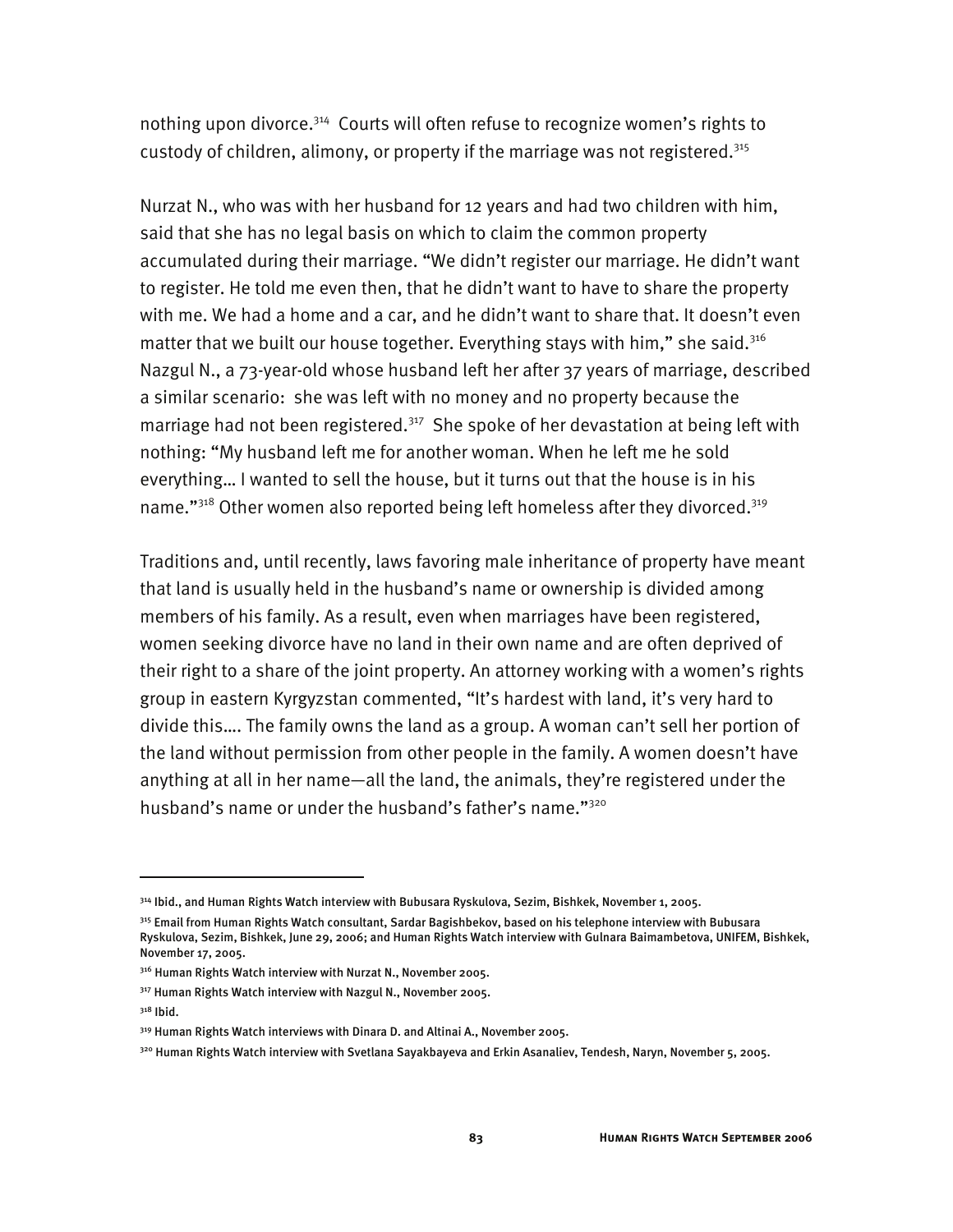The husband's extended family often holds on to personal property when a woman leaves the household. Ainura A., who was kidnapped and then evicted from the house by her mother-in-law 10 years later, said she was left with nothing:

I lived with her for 10 years. She sold all my things. When I left I wanted to take my things, and she said "over my dead body," so I left with my two children and just some clothes. She sold the television, the refrigerator, everything…. Why should I end up like this, with nothing? I lived with that family for 10 years and now there's nothing for my children. My brother-in-law sold the house and gave me no money [from the sale]. $321$ 

Another young woman, Shoira S., who was kidnapped and pressured to stay with her abductor, found herself unable to retrieve any personal property after she left him. She said, "All of our marital property stayed with my husband: furniture, household items. My mom went—I went with my mom—to try to get it. But my father-in-law doesn't allow me to have anything."<sup>322</sup>

Many women see their options in absolute terms: they can choose to either exercise their right to property or remain safe from further harassment. Fearing that their husbands will retaliate against them if they pursue their property rights, or worried that the experience of pressing for legal division of property will be excessively traumatic, women forego asserting their rights. Zarina Z., who left her abusive husband of 30 years, said, "Now I think it is too late to sue for property; I don't want to mess with that, I just want peace."<sup>323</sup> Nurzat N. said that her husband had possession of all the property, even the house they had built together. She expressed a reticence to fight for her portion of the property because, she said, "All I want now is for him to leave us alone, me and the children, and not touch us."<sup>324</sup> One young woman who left the home of the man who abducted her and then raped and

<sup>&</sup>lt;sup>321</sup> Human Rights Watch interview with Ainura A., November 2005.

<sup>&</sup>lt;sup>322</sup> Human Rights Watch interview with Shoira S., November 2005.

<sup>&</sup>lt;sup>323</sup> Human Rights Watch interview with Zarina Z., November 2005.

<sup>324</sup> Human Rights Watch interview with Nurzat N., November 2005.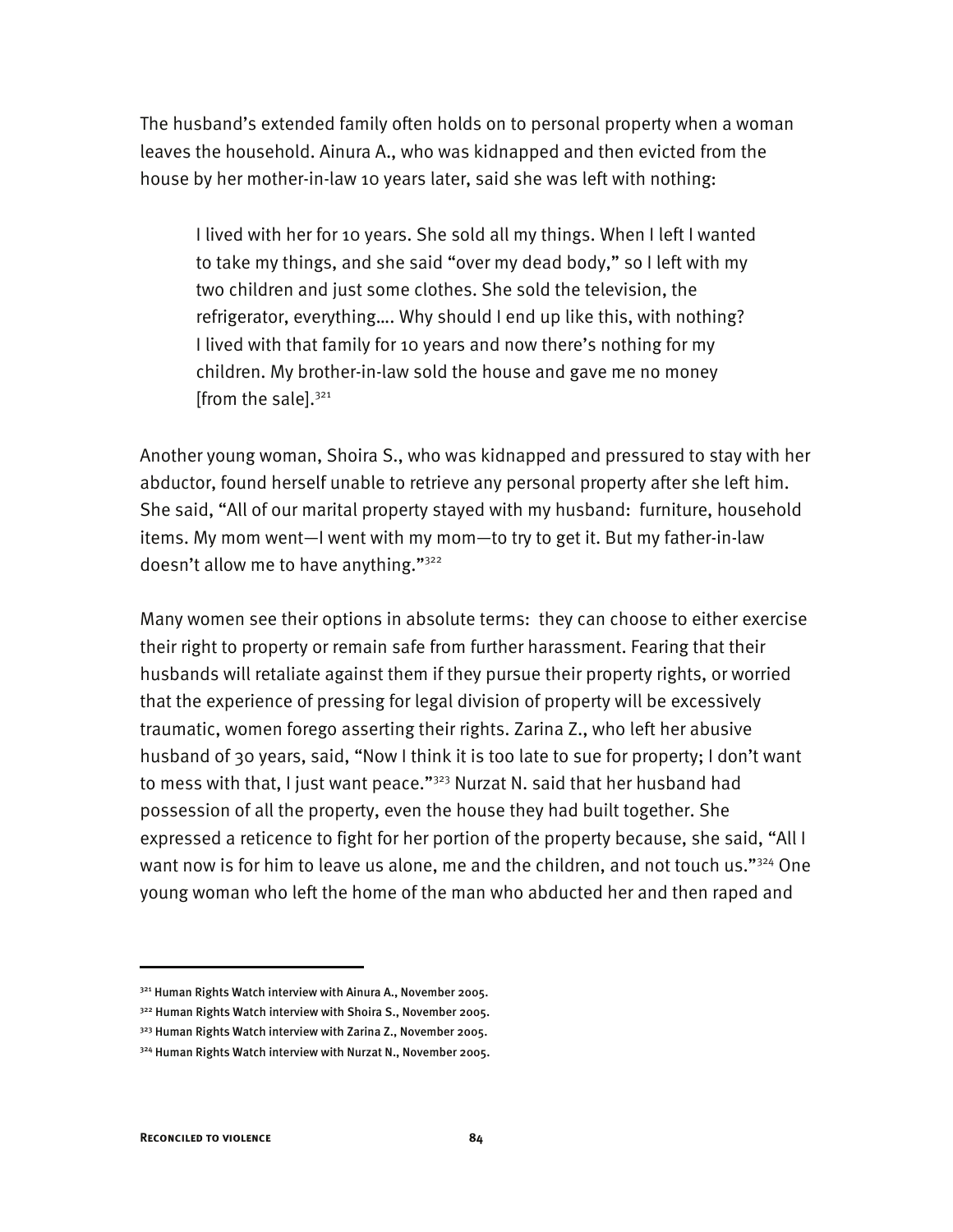beat her for more than a year said, "I didn't even go back to that house for my clothes. I just want as much distance between myself and that place as possible."325

I

<sup>325</sup> Human Rights Watch interview with Feruza F., November 2005.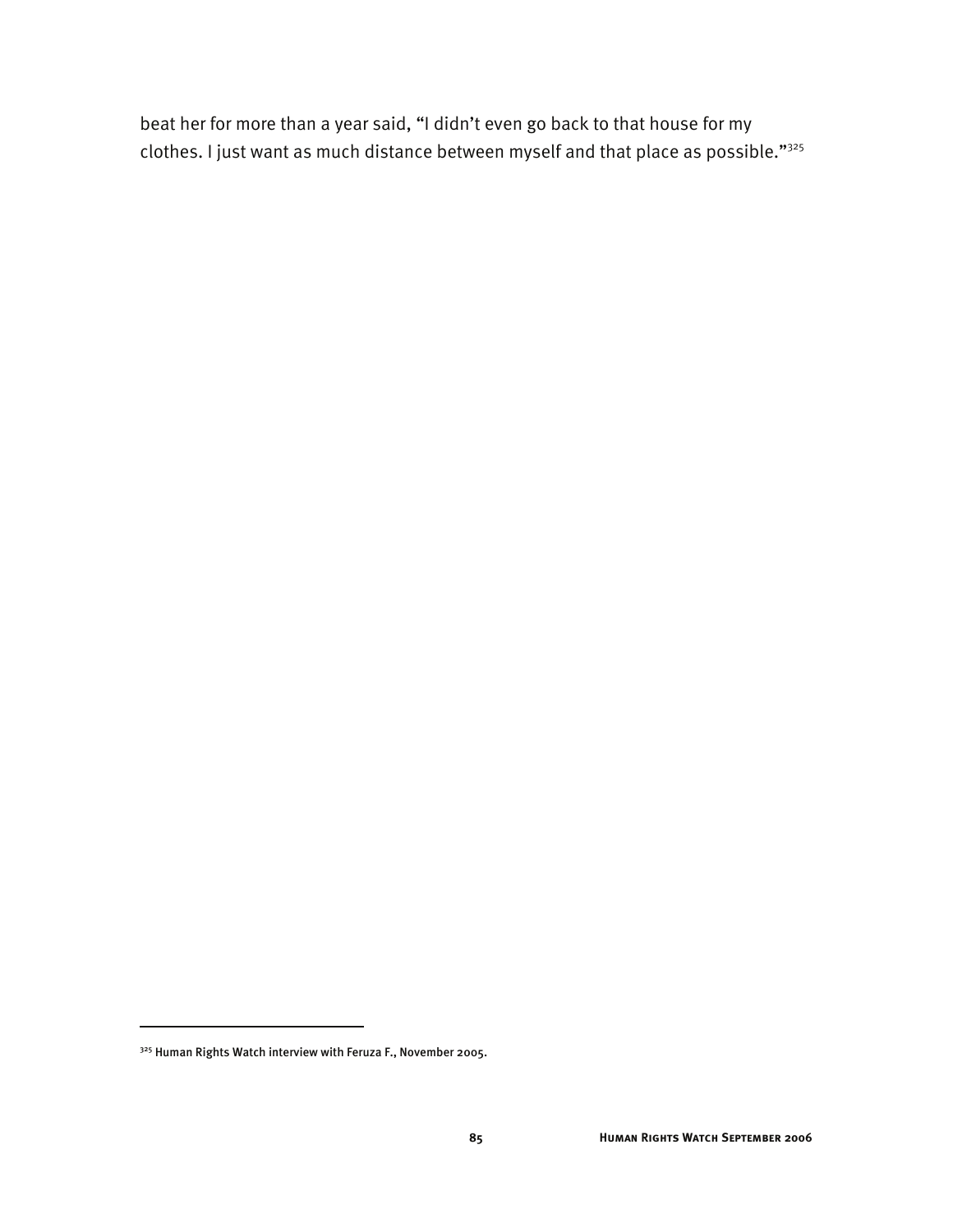# **Bride-kidnapping**

Bride-kidnapping is a crime in Kyrgyzstan, but it goes unpunished in practice. It causes women physical and psychological harm.

Many law enforcement and other government officials view kidnapping for forced marriage as a useful tradition and not a serious crime. Yet as this chapter illustrates, the kidnapping itself is an act of physical assault, often perpetrated by groups, and frequently involves rape. Kidnappers, including the intended groom's female relatives, isolate the woman to prevent her from escaping. Overwhelming psychological pressure is brought to bear—chiefly by the kidnapper's female relatives but also by the woman's natal family—to coerce her to submit to the marriage and remain with her abductor. The government's failure to respond adequately to stop abduction for forced marriage constitutes a breach of its obligations under various international human rights instruments.

# A Note on Terminology

In this report, the terms abduction, kidnapping, or bride-kidnapping are used to refer to the act of taking a woman or girl against her will through deception or force and using physical or psychological coercion to force her to marry one of her abductors. The terms kidnapping, bride-kidnapping, or abduction as used in this report indicate that the abduction is non-consensual—that is, that the woman who is kidnapped was not part of the planning of the kidnapping and had not given her consent to the kidnapping or the subsequent marriage free of psychological or physical coercion. We do not, therefore, apply such terminology in this report to cases of "consensual kidnapping," such as so-called mock kidnappings in which the woman has agreed in advance to participate in imitating an abduction, or elopements carried out by the man and woman jointly, with the woman's prior and explicit consent.<sup>326</sup>

<sup>&</sup>lt;sup>326</sup> The Kyrgyz language word *ala kachuu* refers to bride-stealing and can refer to consensual as well as non-consensual acts of taking a woman away from her natal family for the purposes of marriage. Thus, this term incorporates the idea of elopement or a mock abduction to which a woman consents, as well as abduction through deception and force. Human Rights Watch was told that these forms of consensual "abduction" do sometimes take place, but this report discusses only the non-consensual forms of ala kachuu.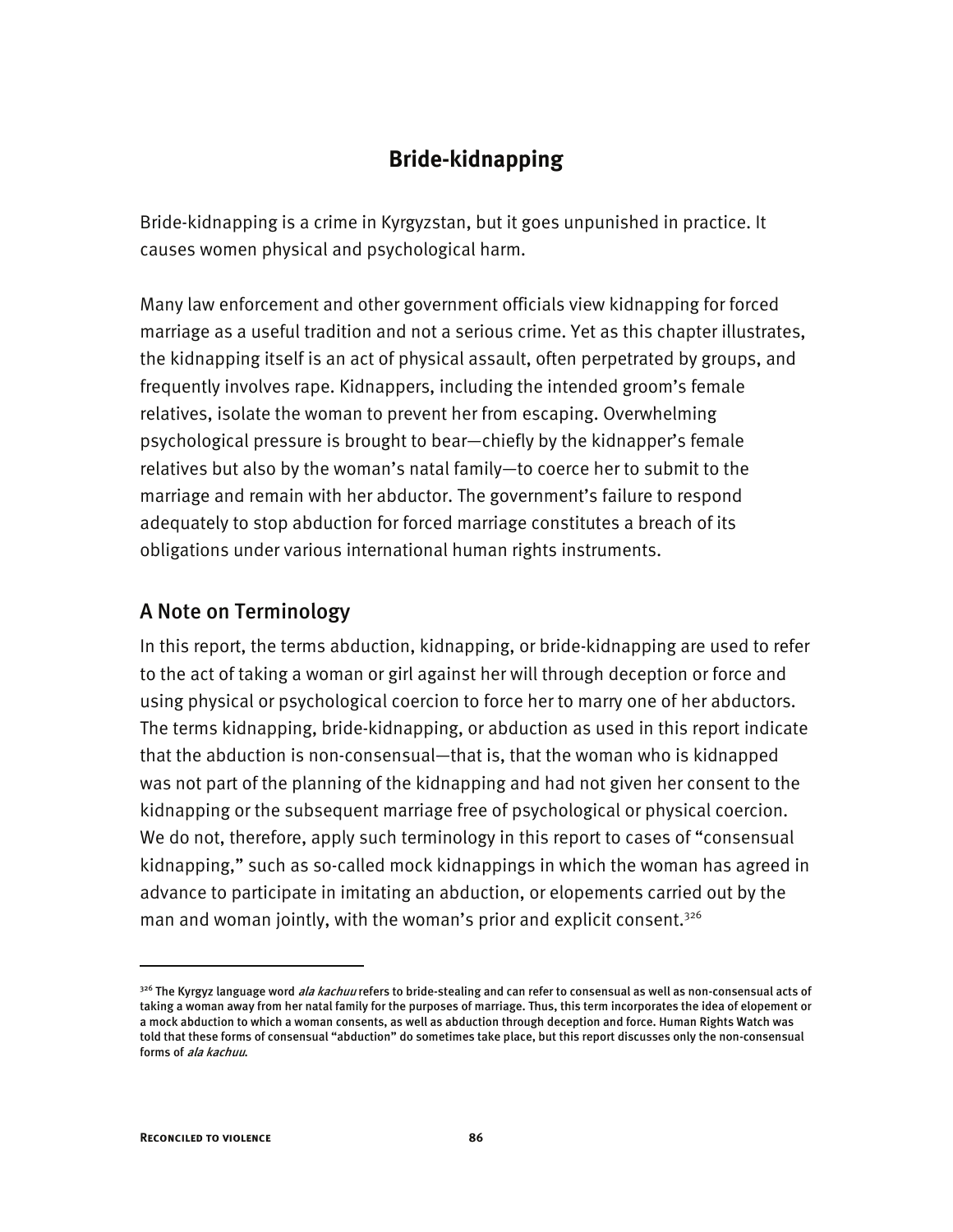# Background

Bride-kidnapping takes place for the most part within the ethnic Kyrgyz community in the country, which comprises the majority of the population.<sup>327</sup> Kidnappings take place in all parts of Kyrgyzstan—in major cities, in rural communities and mountain villages, in the south and in the north. The women who are taken are typically young, under the age of 25, and are sometimes minors.

There is substantial debate in Kyrgyzstan regarding whether bride-kidnapping is a "tradition." Government officials and some aksakals are among the proponents of the view that abduction is a traditional practice; many experts on the topic say it is not. NGO leaders and sociologists who have carefully examined marriage practices common during the country's history argue that arranged marriage is in fact the tradition in Kyrgyzstan and that, historically, abduction was rare.<sup>328</sup> They state that since independence, however, it has become increasingly common.<sup>329</sup> NGO leaders emphasize that not only is abduction not a tradition, it is a crime.

Perhaps the best-known work related to the problem of bride-kidnapping in Kyrgyzstan was conducted by American sociologist Russell Kleinbach of Philadephia University, and Kyrgyz sociologists Mehrigiul Ablezova and Medina Aitieva from the American University-Central Asia in Bishkek. Conducted in 2004, the study found that the most popular reason offered for bride-kidnapping was that people regarded it as "a good tradition."<sup>330</sup> According to Lori Handrahan, who conducted another study on men who participate in bride-kidnapping in Kyrgyzstan, the increase in

I

<sup>327</sup> There have been some cases reported also of abductions among ethnic Uzbeks, but these appear to be rare. Lori Handrahan reports that her study found that 100 percent of those who kidnapped were ethnic Kyrgyz. Lori Handrahan, "Hunting for Women: Bride-kidnapping in Kyrgyzstan," International Feminist Journal of Politics, 6:2, June 2004, p. 219.

 $^{328}$  For example, sociologists Russell Kleinbach, Mehrigiul Ablezova, and Medina Aitieva state in their 2005 report on the subject: "At this time, the published literature, interviews with scholars, people in villages, and the evidence from our current research would suggest that prior to the 20th century the practice of bride-kidnapping was uncommon (both consensual and non-consensual), hence not a 'tradition'. Our theory at the time of writing this paper is that in 'ancient' times when the Kyrgyz tribes were still primarily nomadic, it occasionally happened that men from one tribe would steal women from other tribes for wives (ala kachuu). However, this was not the normal or usual way for marriages to be established. The traditional marriage was arranged, or at least approved, by the parents, either within or between tribes. This was the predominant practice prior to the 20th century." Russell Kleinbach, Mehrigiul Ablezova, and Medina Aitieva, "Kidnapping for marriage (ala kachuu) in a Kyrgyz village," Central Asian Survey, vol. 24(2), June 2005, p. 192.

<sup>329</sup> Ibid., pp. 191-202.

<sup>330</sup> Ibid., p.197.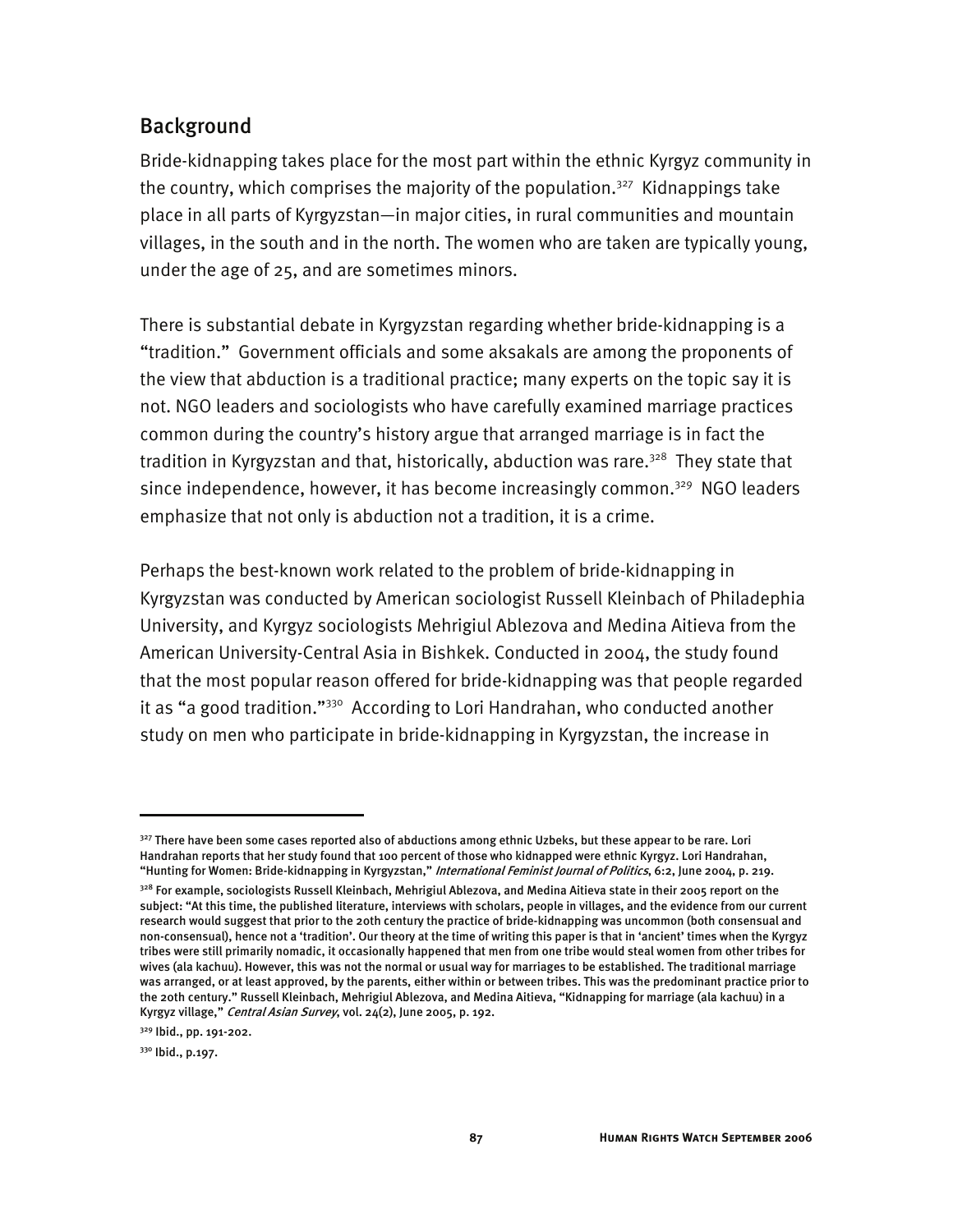incidents of bride-kidnapping since the Soviet period can be explained by men's view of it as a positive expression of Kyrgyz identity.<sup>331</sup>

Several government officials who spoke to Human Rights Watch contend that bridekidnapping is a tradition and that it is almost always consensual. With some exceptions, officials failed to acknowledge that abduction of women for forced marriage is a serious crime and that the state has an obligation to punish the perpetrators and prevent future incidents. Officials from the Office of the Ombudsman, the government agency responsible for advocating for the rights of Kyrgyzstan's citizens, defended the practice of bride-kidnapping, contending that it is a tradition, and that women therefore ultimately consent to it. "[Bride-kidnapping] is a tradition, that's why we've received no appeals. If it were by force, then maybe [people would complain]…."332 A senior police officer was among people we interviewed who presented kidnapping as a useful institution that facilitates marriage, commenting, "Of course there is kidnapping, without this marriage doesn't happen."333

A government human rights official explained the role that he says abduction plays in ensuring that women get married: "I am a Kyrgyz man who grew up here and on the one hand I see it as a violation of the woman who then can't marry the man she loves, but also many women are very shy, their behavior is very different, especially in the villages. We advise women not to associate with men. Our girls don't know how to deal with men. When they grow up, they don't know what to do. Some women are grateful [to be kidnapped], otherwise they say they would never have gotten married. If there was not this tradition, then they would never get married and have children, so I also look at it from that angle. I don't support bride abduction myself."334

A consequence of regarding bride-kidnapping a tradition is that it becomes part of the unwritten social charter and is deemed above criticism. President Bakiev's

332 Human Rights Watch interview with Mamat Momunov, ombudsman's office, Bishkek, November 14, 2005.

<sup>331</sup> Handrahan, "Hunting for Women: Bride-kidnapping in Kyrgyzstan," p. 208.

<sup>333</sup> Human Rights Watch interview with a senior police officer, name withheld, Jalal Abad Police Department, Jalal Abad, November 11, 2005.

<sup>334</sup> Human Rights Watch interview with a government human rights official, name withheld, Bishkek, November 2005.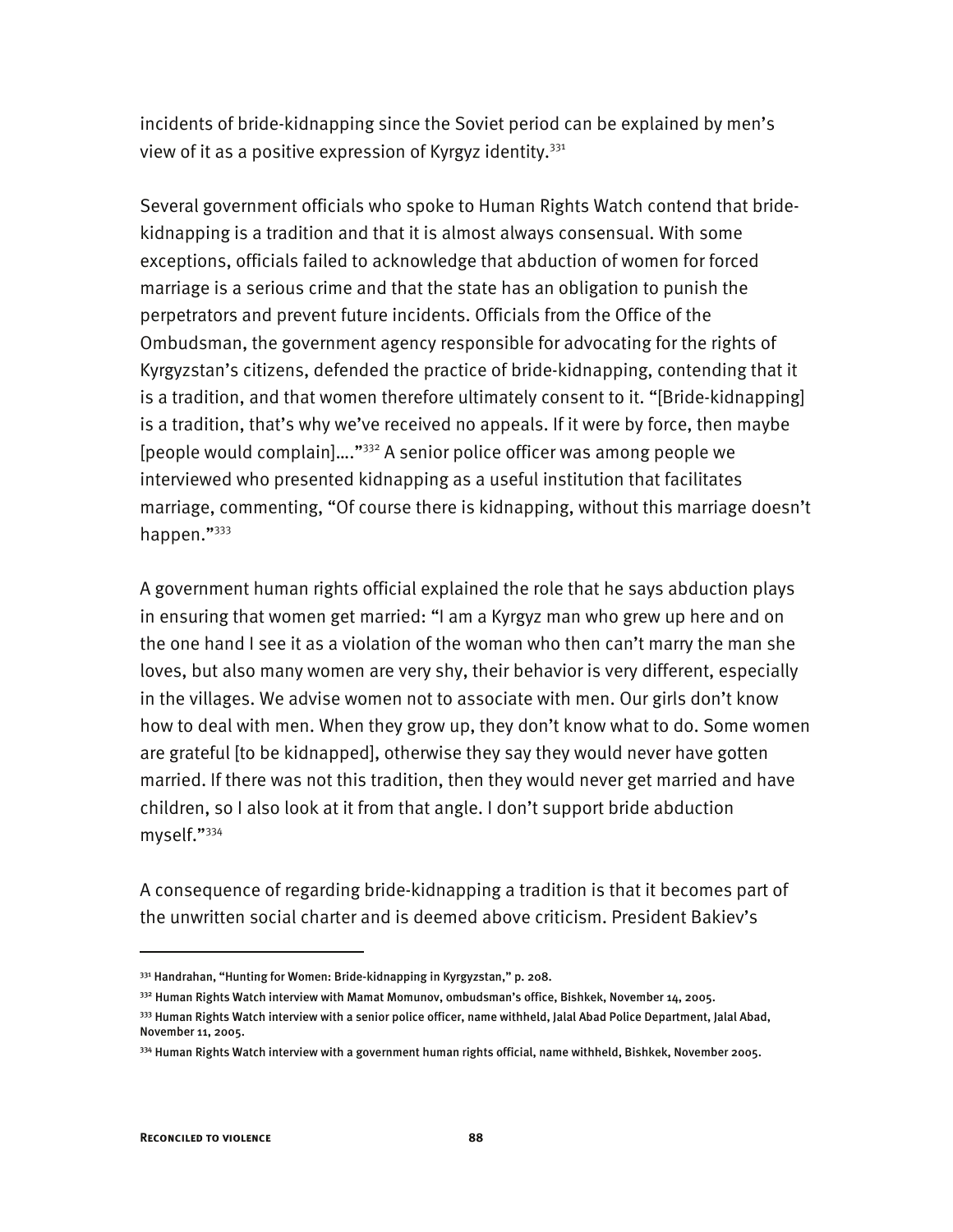advisor on human rights policy talking about bride-kidnapping said, "Most problems are resolved by the 'law of the people.' So people regard the law of the people as higher than the written law."335

The debate over whether bride-kidnapping is a tradition has significant ramifications for the rights of women. Although the Convention on the Elimination of all Forms of Discrimination Against Women (CEDAW) clearly calls for governments to take action to eliminate discrimination rooted in customs and traditions, some government officials who embrace kidnpapping and assume it to be a tradition or voluntary may not consider it a discriminatory practice, and may not be motivated to work to end it.

# Abductions for Forced Marriage on the Rise

-

There are no official statistics for the number of kidnappings that take place each year or for the percentage of marriages that have begun with kidnapping, but sociologists, NGO leaders, and government officials expert in this area agree that the phenomenon is on the rise.

Experts offer various estimates of bride-kidnapping rates in Kyrgyzstan. Some put the figure at about 30 percent of all marriages and others say that in some areas up to 80 percent of marriages take place through kidnapping. The experts agree that the practice is pervasive.<sup>336</sup> With some exceptions, government officials, on the other hand, deny that non-consensual bride-kidnapping is pervasive.

The 2004 American University-Central Asia study asserts that abductions for forced marriage have been on the rise not just since Kyrgyzstan attained independence from the Soviet Union in 1991, but have been steadily increasing during the past  $40$ to 50 years.337 The scholars say that prior to the Soviet period, abductions for

<sup>335</sup> Human Rights Watch interview with Tursunbek Akun, chairman, Presidential Commission for Human Rights, Bishkek, November 14, 2005.

<sup>336</sup> See, for example, Human Rights Watch interview with Aleksandra Eliferenko, Chance, Bishkek, October 28, 2005; Human Rights Watch interview with Zhanna Saralaeva, Association of Women Leaders of Jalal Abad and Kaniet Crisis Center, Jalal Abad, November 10, 2005; Human Rights Watch interview with Medina Aitieva, American University-Central Asia, Bishkek, October 31, 2005; and Human Rights Watch interview with Taalaygul Isakunova, expert, the Presidential Council on Women, Family, and Gender Development, Bishkek, October 31, 2005.

<sup>337</sup> Kleinbach, Ablezova and Aitieva, "Kidnapping for marriage (ala kachuu) in a Kyrgyz village," pp. 191-202.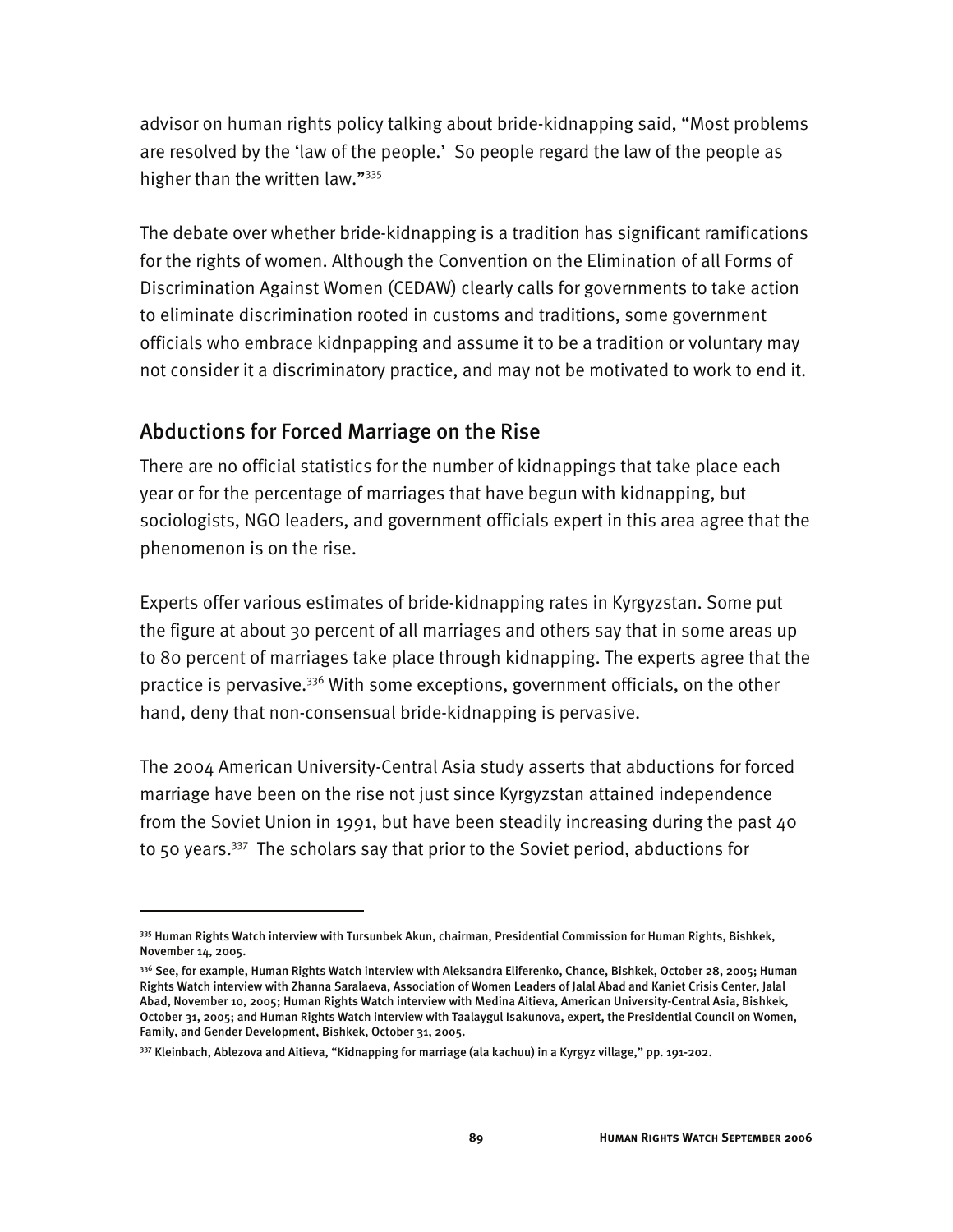marriage were rare.<sup>338</sup> Their study differentiates between consensual and nonconsensual kidnappings. It points out that both "consensual kidnappings" and nonconsensual kidnappings have been increasing, and demonstrates the increase in non-consensual kidnappings with a shocking statistic from one village (exact location not disclosed): 63 percent of married women and girls ages 16 to 25 had been kidnapped without their consent, compared to 47 percent of married women ages 36 to 56, and only 27 percent of married women aged 76 or older.  $339$  Looking at all age groups, the study found that 80 percent of Kyrgyz marriages in the village were the result of kidnapping. The authors classified 57 percent of these as nonconsensual,340 and concluded that, overall "35-45 per cent of married ethnic Kyrgyz women are married against their will as a result of bride-kidnapping"<sup>341</sup> (the study refers only to ethnic Kyrgyz women and girls, as abductions for forced marriage are rare among other ethnic groups in Kyrgyzstan).

Several NGO leaders say that in fact in some areas the percentage of marriages that take place through kidnapping is even higher than what was found in the study by Kleinbach, Ablezova, and Aitieva. One long-time researcher of this phenomenon, who founded and runs an NGO to help victims of abduction for forced marriage, said, "We did research on how many women married by agreement and how many were kidnapped. I was surprised that some 40 percent of women in the city were kidnapped and in villages it was more like 60 percent, and that in some villages the percentage of women kidnapped was more than 80 percent." 342

All of the studies noted above consistently found bride-kidnapping to be more common in villages than in major cities, such as Bishkek and Osh, but abductions do take place in the cities as well, as evidenced by the experience of one young woman who spoke to Human Rights Watch. Shoira S. was kidnapped in Bishkek. She

<sup>338</sup> Ibid.

<sup>339</sup> Ibid., pp. 191-202. The study states that 117 respondents to the survey in the village were women and girls ages 16 to 25. Eighty-five percent of the married women and girls had been kidnapped. Seventy-five percent of those women and girls who were kidnapped responded that it had been done without their consent, that is through deception or force. Thus, 63 percent of married women and girls in the village in this age group were designated as kidnapped without consent.

 $340$  Ibid. Elsewhere in the study, however, the researchers give women's responses to the question about consent and 64 percent of the women say they did not give their consent to the kidnapping; 46 percent say they were kidnapped through deception and 18 percent say they were kidnapped by physical force.

<sup>341</sup> Ibid. The team came to this figure by analyzing their 2004 data along with data from similar surveys they had conducted in 1999 and 2001 to come up with a cumulative number and estimate for the nationwide rate of non-consensual abduction.

<sup>&</sup>lt;sup>342</sup> Human Rights Watch interview with Turganbubu Orunbaeva, Bakubat, Naryn, November 4, 2005.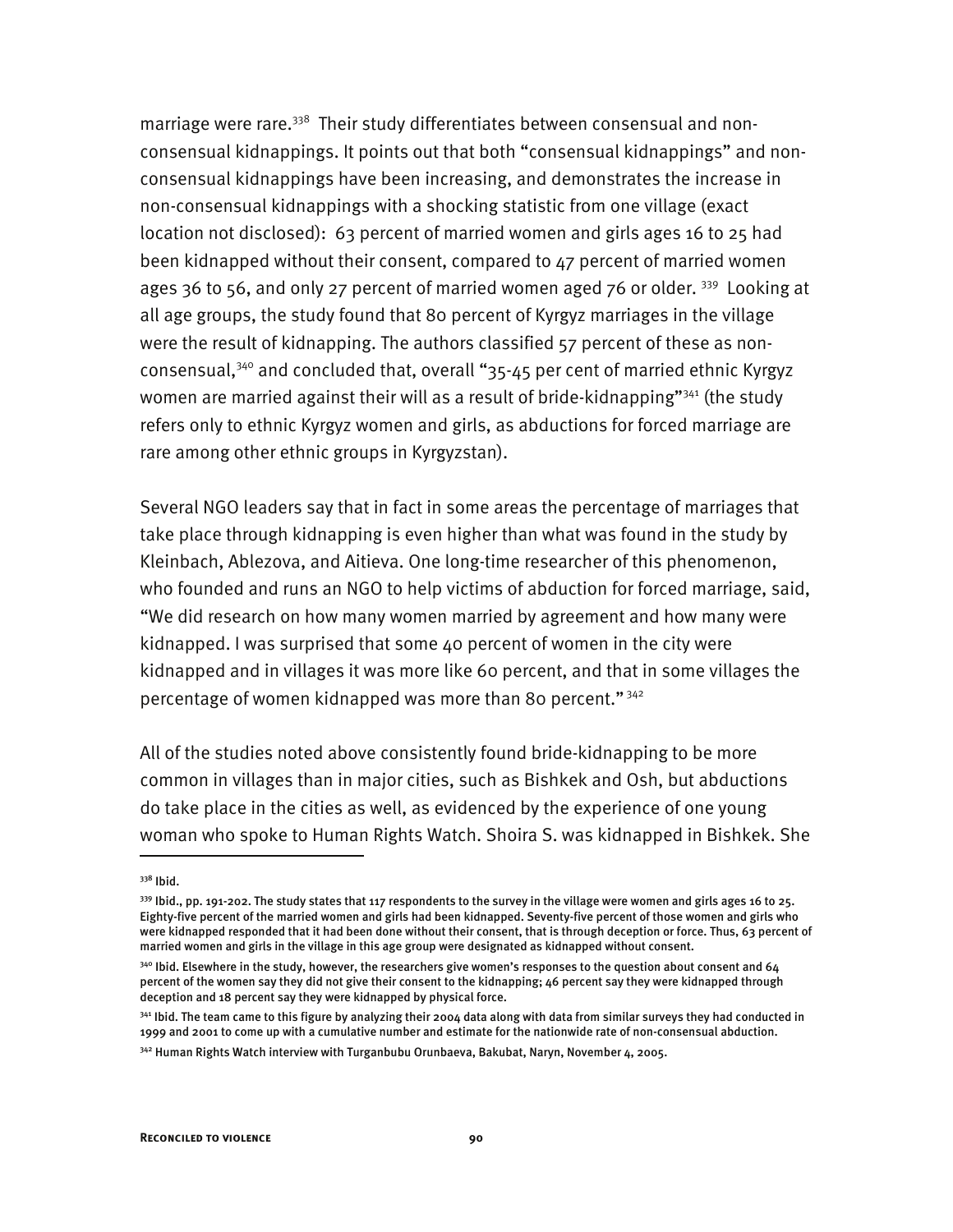said, "People think that this doesn't happen in the city, but it does…. Three years ago, in 2002, when I was 18 years old I was kidnapped. This is very widespread. Even in the city."343

Several women interviewed by Human Rights Watch about their own experiences of being kidnapped reported that they were under the age of 18 when they were abducted for forced marriage. The Association of Women Leaders of Jalal Abad reported a case of kidnapping of a 12-year-old girl in that province in 1999. Another report about the abduction of girls for forced marriage stated that six girls, some of whom were legal minors, had been kidnapped in the town of Kerben, in the Aksy district of Jalal Abad province, during a one-week period in November 2005.344

### Pattern of Abduction

Kidnappings of women are carried out in several different ways, and each woman's experience of a kidnapping is unique, but there are some elements that are common to most abductions for forced marriage. A young woman, below the age of 25, is typically taken through force or deception by a group of men, including the intended groom. Sometimes the men are people she has met prior to the incident; sometimes they are complete strangers. The men are usually drunk; she is usually alone. She is taken to the home of her principal abductor, the intended groom, and is put in a room and surrounded by his female relatives. These women use physical force and a variety of forms of psychological coercion to compel her to "agree" to the marriage and submit to having the marriage scarf placed on her head—the sign that she consents to marry her abductor.<sup>345</sup> If the kidnapped woman resists, this process can last for hours or days. She is often raped by her abductor, sometimes prior to her coerced consent to the marriage as a means of pressuring her to stay, and other times after a wedding ceremony has been conducted. The kidnapped woman or girl's relatives are sometimes summoned, but not always, and typically join in attempting to convince her to stay (although in some cases parents will insist on or facilitate their daughters' escape from their kidnappers). Marriages that take place following

<sup>343</sup> Human Rights Watch interview with Shoira S., November 2005.

<sup>344</sup> Adiljon Shamshiev, Kerben, Aksy, November 2005, as distributed by the KCHR.

<sup>&</sup>lt;sup>345</sup> The scarf is called a *jooluk* in Kyrgyz. Handrahan, "Hunting for Women: Bride-kidnapping in Kyrgyzstan," p. 209.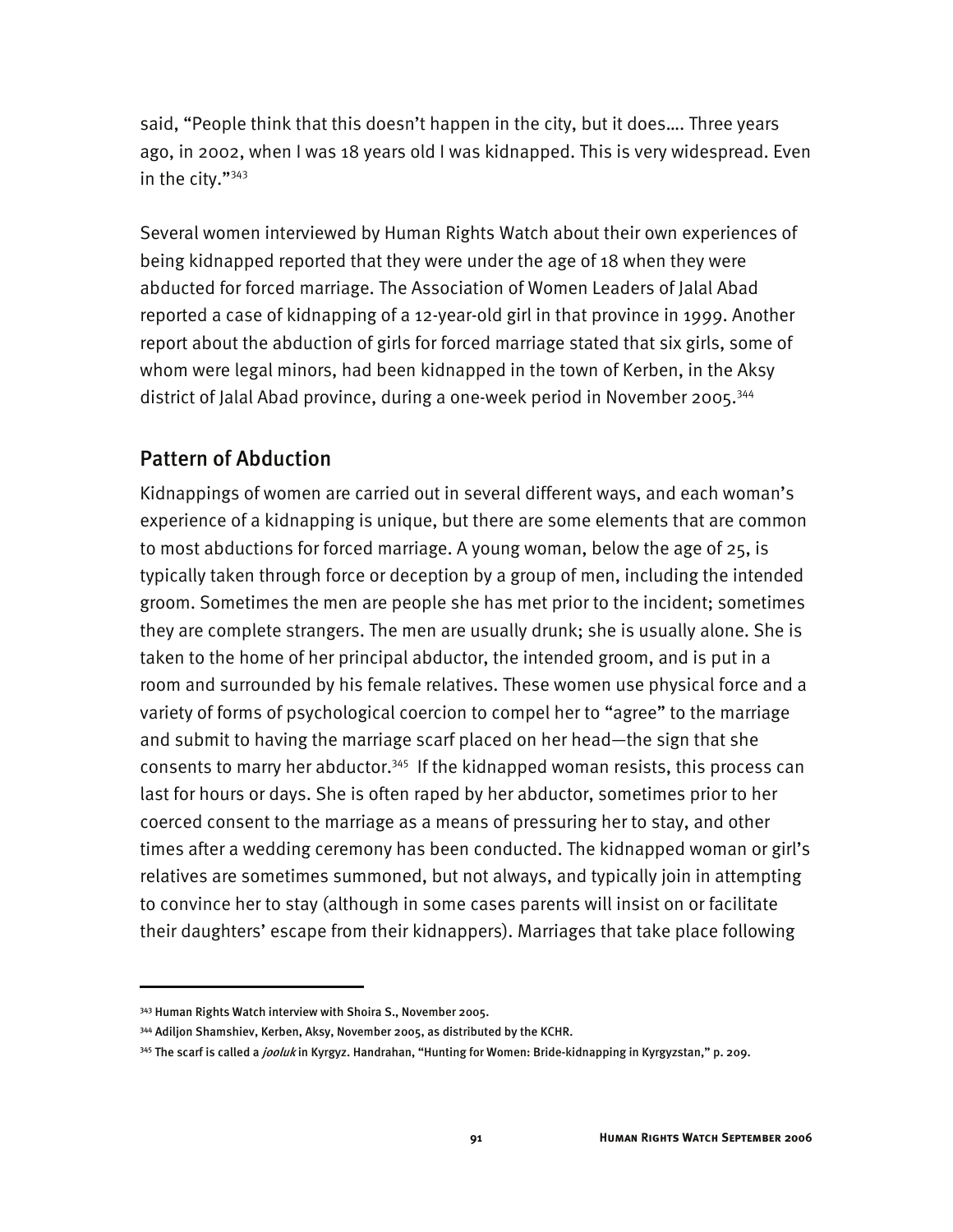kidnappings are rarely registered with the state; instead a Muslim cleric typically conducts a ceremony and/or a wedding feast is held.

This is explored in detail below, in the section "Anatomy of an Abduction."

# Motivations for Abduction

Studies on bride-kidnapping cite a variety of factors that motivate some men to carry out abductions of women and girls. The following section of this chapter describes several of these. It is not an exhaustive treatment, as abuses against women and the role of the state—not the motivations of abductors and their accomplices—are the primary subjects of this report. Moreover, inquiry into the explanations for men's abuse of women should not be misconstrued as justifying the actions that abductors take against women in violation of women's rights.

# *Men pressured to marry and to kidnap*

To be married is regarded as the norm in Kyrgyzstan. A man's parents and close relatives are deeply interested in seeing him married. As discussed elsewhere in this report, a man's mother in particular stands to benefit from his marriage, as the new bride is expected to assist her and in many cases take over the household duties.<sup>346</sup>

Sociologist Medina Aitieva, who co-authored the American University-Central Asia study on abduction for forced marriage, points out that parents' own behavior, how they met and married, and pressure from family members can leave a lasting impression on male children and their ideas about marriage. As with the known phenomenon of generational repetition of domestic violence, many men are raised by mothers who were victims of kidnapping and fathers who committed kidnapping, and receive signals from their family and community that kidnapping is a "normal" and "acceptable" behavior. Aitieva said, "There's a lot of pressure put on men by their families to marry…. Parents exert a lot of control over their children and how they form families."<sup>347</sup>

 $346$  See above, introduction to this report, "Women's Status in the Family and Society."

<sup>347</sup> Human Rights Watch interview with Medina Aitieva, American University-Central Asia, Bishkek, October 31, 2005.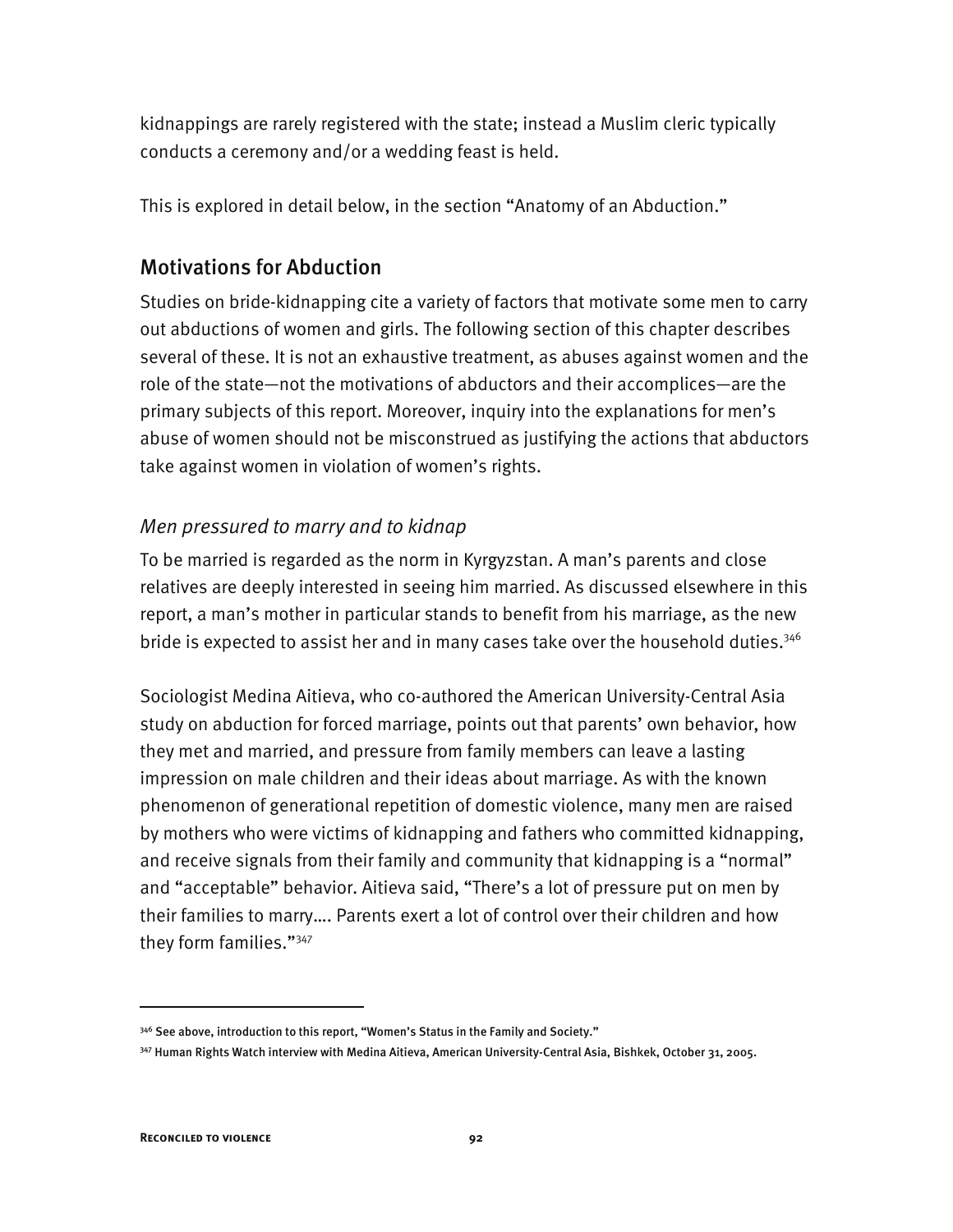Many families actively participate in planning and carrying out a kidnapping (indeed, in many cases the man's parents and close relatives are not only active and willing accomplices but its instigators): they may select or help select the woman who will be targeted, they invite female relatives to the home to put pressure on the woman when she is brought there, and they organize a huge wedding feast, which adds to the woman's sense that marriage to her abductor is a fait accompli. One woman who was kidnapped by a stranger talked about the man's parents having pressured him to kidnap her, saying, "He also was forced to marry me..." $348$ 

At stake for the men is not only the approval of their families, but society as well. To be married is part of being a successful man. Fear of being stigmatized as an unsuccessful man can influence a man's decision to "get" a bride through kidnapping. A man's concern about his own social status and reputation also influences the way a kidnapping is carried out, including the man's willingness to use force to bring about a "successful" outcome. As Turganbubu Orunbaeva, the head of Bakubat NGO in Naryn, points out, "Sometimes a girl manages to leave and the man is no longer considered a man."<sup>349</sup> Nargiza N., who was kidnapped by a classmate and a group of his friends, described the conversation the men had in the car, "I was kidnapped…. I said I didn't agree to this, he became rude. He told his friends to stop the car because I didn't agree [to the abduction], but they refused, they said, 'We got her for you and now be quiet.""<sup>350</sup>

Some activists have suggested that kidnapping is economically motivated. They say that men carry out kidnappings in order to avoid paying a bride price, or kalym, to the woman's family. One NGO leader suggested that if the typical bride price were reduced, that might help to prevent kidnappings.<sup>351</sup> However, the available data shows that concern over the  $kalym$  ranks low among motivations for bridekidnapping. The Kleinbach-Ablezova-Aitieva study, for instance, shows that only 3

<sup>&</sup>lt;sup>348</sup> Human Rights Watch interview with Aisulu A., November 2005.

<sup>349</sup> Human Rights Watch interview with Turganbubu Orunbaeva, Bakubat, Naryn, November 4, 2005.

<sup>350</sup> Human Rights Watch interview with Nargiza N., October 2005.

<sup>&</sup>lt;sup>351</sup> Human Rights Watch interview with Muratali Uchkempirov, Youth Citizenship Development Group, Jalal Abad, November 11, 2005.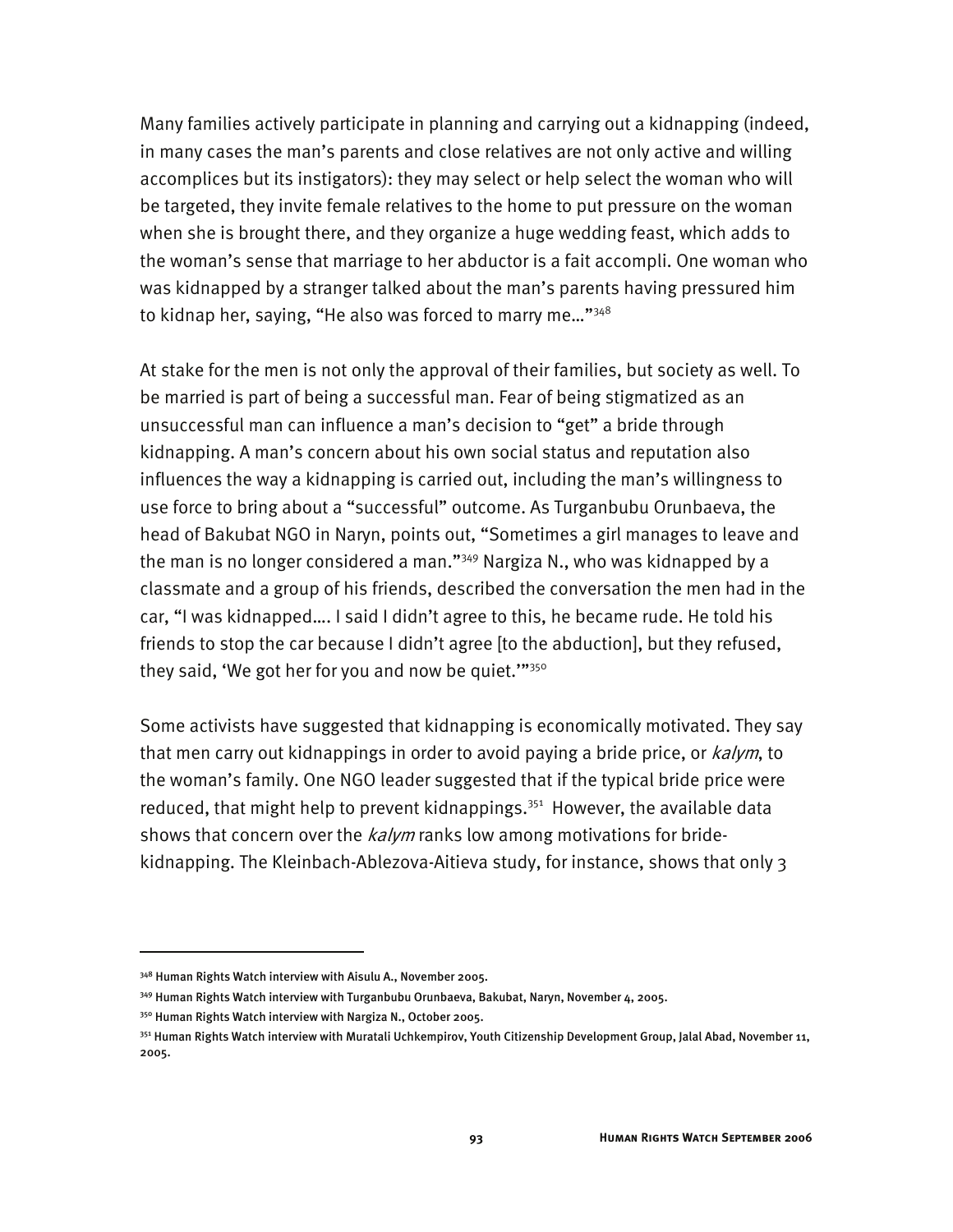percent of respondents said this was a factor in their decision to kidnap a woman for forced marriage.<sup>352</sup>

### *Many men who kidnap not considered "good matches"*

Prejudice against the physically or mentally disabled is rampant in Kyrgyzstan and often goes unquestioned.<sup>353</sup> Mental illness also carries a great deal of stigma in Kyrgyz society. As a result, a man who is disabled or ill faces greater challenges in finding a spouse or convincing a woman's parents to agree to allow him to marry their daughter. Men who are seen as socially tainted, such as men with criminal records, are similarly viewed as undesirable matches by many women and their families. Men who face such prejudice or social stigma, and their relatives, may opt to kidnap a woman and deceive her about the man in order to coerce her consent to the marriage, rather than pursue her through consensual means.

Aisulu A., who was kidnapped and raped by a stranger, said she was particularly anxious not to stay with him when she learned he had a criminal record. "I wanted to leave," she said, "I heard my husband had been in jail for eight years and I understood that it was not a peaceful house."354

An activist in the south recalled the case of a woman kidnapped at the age of 25, widely regarded in Kyrgyzstan as the upper limit for marriageable age for women. The activist said, "She didn't want to stay, but his relatives told her she should stay because she was already 'old' and no one [else] would take her. But the man was an invalid without legs."355

Elmira E. was kidnapped at the age of 17 and beaten for years by her husband. She said, "The relatives convinced me to stay by saying, 'He's good'…. I eventually

<sup>&</sup>lt;sup>352</sup> Kleinbach, Ablezova and Aitieva, "Kidnapping for marriage (ala kachuu) in a Kyrgyz village," p.197.

<sup>353</sup> U.S. Department of State, Bureau of Democracy, Human Rights, and Labor, "Country Reports on Human Rights Practices -2005: Kyrgyz Republic," March 8, 2006, http://www.state.gov/g/drl/rls/hrrpt/2005/61657.htm (accessed August 11, 2006); Human Rights Watch email correspondence with Maria Lisitsyna, director, Youth Human Rights Group, August 15, 2006.

<sup>354</sup> Human Rights Watch interview with Aisulu A., November 2005.

<sup>355</sup> Human Rights Watch interview with Zhanna Saralaeva, Association of Women Leaders of Jalal Abad and Kaniet Crisis Center, Jalal Abad, November 10, 2005.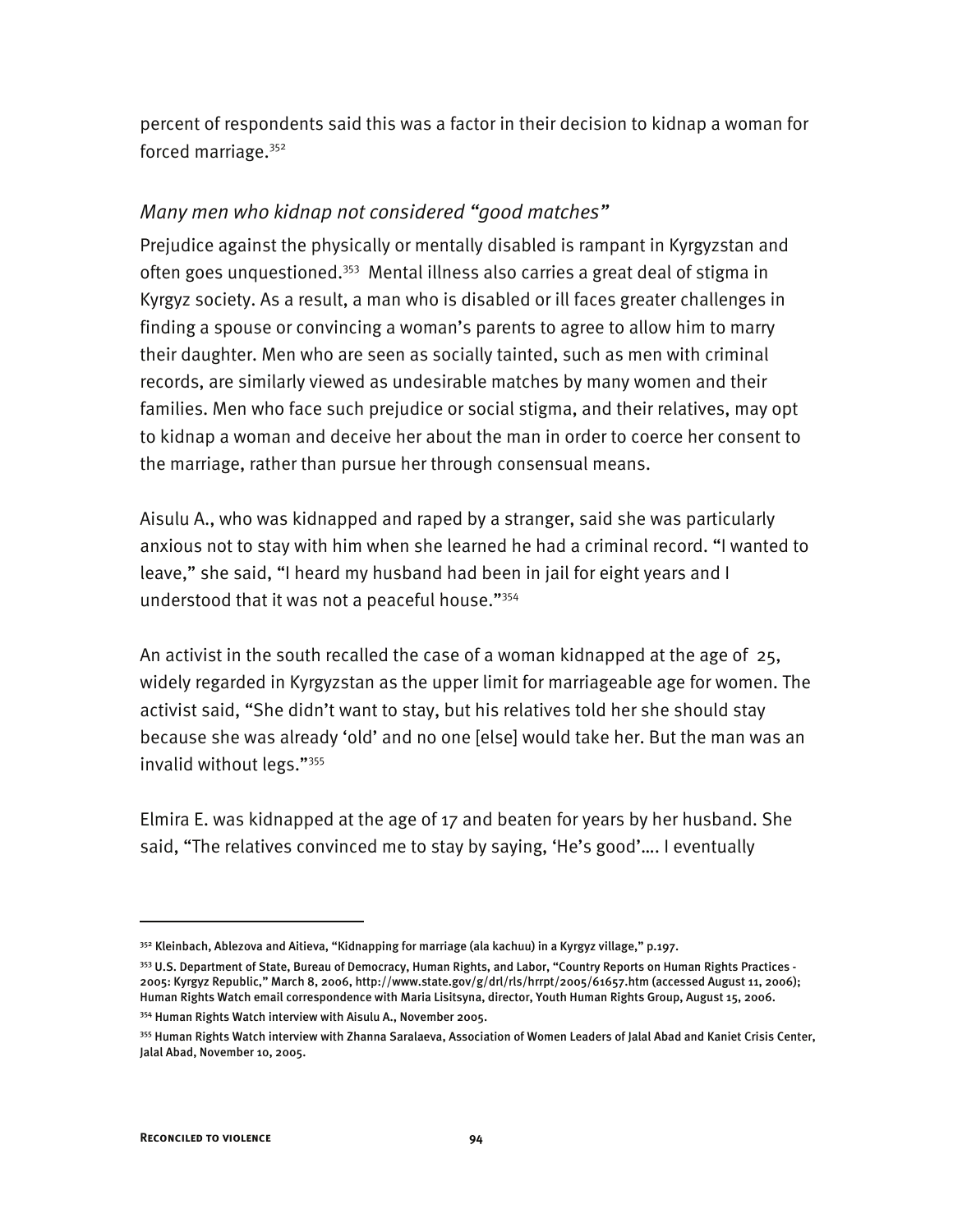learned that my husband had been diagnosed a schizophrenic. When I found this out was when I decided that I must leave him."<sup>356</sup>

Shoira S., kidnapped at the age of 18, also said that her abductor's family misrepresented him to her to convince her to agree to the marriage. She said, "They hid things from me. He was not a full man, in both physical and mental terms."<sup>357</sup> The man's family apparently plotted to kidnap her in order to compel her to join the family and in order to hide that their son was impotent; she also said she suspects he was mentally ill. She recalled:

My husband was not a real man. He was not able to have children. He would cry and threaten to kill himself. I didn't understand that he was sick. Eventually I decided to leave him. His parents later admitted to me that they knew that he was not a real man and that he was incapable of having children. But his mother tried to convince me to stay—she said, "His father treats you very well. You are a good girl, obedient, loyal. You should stay with us." I later realized that they wanted me to be there to live with my husband's father, to have a child for them.358

### *Kidnapping as a violent expression of male power*

Abduction of a woman is a violent expression of men's dominant position in Kyrgyz society. Some men view themselves as "entitled" to the women they have selected to marry, regardless of the women's wishes. Lori Handrahan asserts that, for men, kidnapping is an act of violence against, and dominance of, women and an act that defines cultural identity and manhood. Handrahan says kidnapping reinforces "male hegemony," that is, dominance of women.<sup>359</sup>

Men who kidnap do not want to let go of their power or authority over women in order to court a woman and win her acceptance to marry. Bubusara Ryskulova

<sup>356</sup> Human Rights Watch interview with Elmira E., November 2005.

<sup>357</sup> Human Rights Watch interview with Shoira S., November 2005.

<sup>358</sup> Ibid.

<sup>359</sup> Handrahan, "Hunting for Women: Bride-kidnapping in Kyrgyzstan," pp. 208, 210.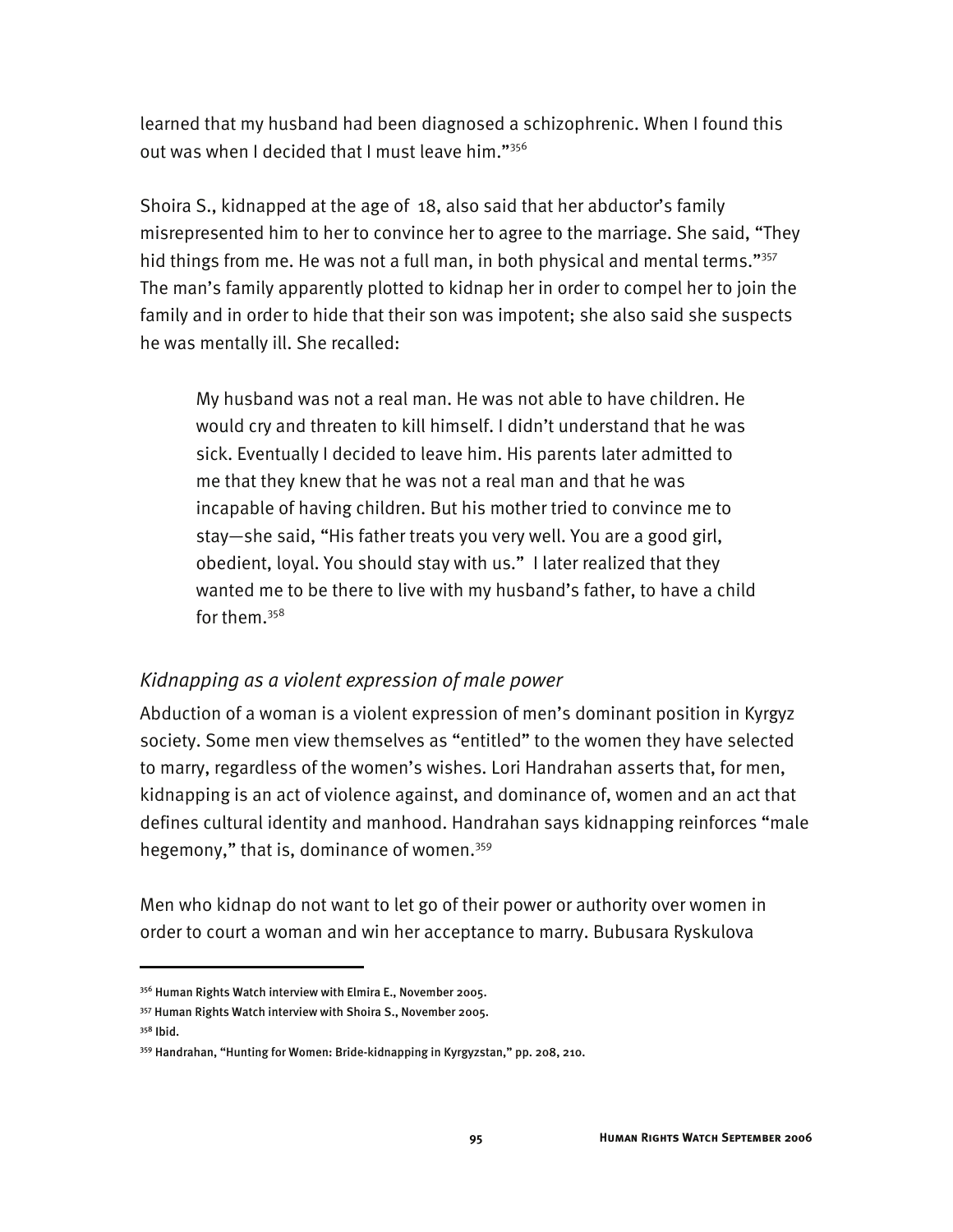explains, "Men don't know how to relate to women, they think it's easier to just kidnap."360 Other experts like Aleksandra Eliferenko say that kidnapping is in part the result of Kyrgyz men's objectification of women: "Men don't give flowers, or follow other courtship rituals, they just take a woman like a thing and rape her and that's it."<sup>361</sup>

In many cases, kidnappings and the violence that accompanies them are carried out by men in retaliation against women who have rejected them romantically, women they fear would reject them, or women they may perceive as independent.<sup>362</sup> NGO leaders who follow the problem of bride-kidnapping shared with Human Rights Watch anecdotal evidence of kidnapping as retaliation against women. Turganbubu Orunbaeva observed that in many abductions "a man wants to show a woman who has rejected him who is boss."<sup>363</sup> Maya Kaparova of the NGO Diamond said that in many cases the man is unwilling to risk rejection from a woman whom he fears may be "too good for him." She said, "Men want to avoid spending money on courtship, etc.; the man doesn't think she would choose him, so he doesn't want to take the risk, or he thinks even so maybe he can win her over in the end." $364$ 

Young women are the most frequent targets of kidnapping, and many of them are studying in school or university when they are kidnapped. After marriage, few are permitted to continue their education.<sup>365</sup> In most cases, women will be confined to the home and to household duties and child-rearing in the years immediately following marriage. The kidnapping therefore serves to keep women from achieving

<sup>360</sup> Human Rights Watch interview with Bubusara Ryskulova, Sezim, Bishkek, November 1, 2005.

<sup>361</sup> Human Rights Watch interview with Aleksandra Eliferenko, Chance, Bishkek, October 28, 2005.

<sup>&</sup>lt;sup>362</sup> Kleinbach, Ablezova and Aitieva, in "Kidnapping for marriage (ala kachuu) in a Kyrgyz village," found that among the most predominant reasons given by respondents for why a woman was kidnapped were "woman might refuse a marriage proposal" (29 percent), "to prevent woman from marrying another" (28 percent), and "woman had refused a marriage proposal" (12 percent), p.197.

<sup>&</sup>lt;sup>363</sup> Human Rights Watch interview with Turganbubu Orunbaeva, Bakubat, Naryn, November 4, 2005.

<sup>&</sup>lt;sup>364</sup> Human Rights Watch interview with Maya Kaparova, Diamond, Bishkek, October 31, 2005.

<sup>&</sup>lt;sup>365</sup> In an article on the subject published in early 2006, Zaripa Pratova notes that in all 35 cases of bride-kidnapping documented during one study in one district in the south, the women who were targeted had completed their secondary education and had good prospects for pursuing higher education. Zaripa Pratova, "Gender the Kyrgyz Way: Kidnapped brides get along poorly with their kidnapper husbands," *Fergana.ru*, Jalal-Abad, February 15, 2006, reproduced at http://centrasia.org/newsA.php4?st=1140002100 (accessed March 8, 2006). In their study, Kleinbach, Ablezova and Aitieva found that 38 percent of the women surveyed had some university or technical schooling, while 21 percent of the women had completed a university education as of the time they were kidnapped. Kleinbach, Ablezova, and Aitieva, "Kidnapping for marriage (ala kachuu) in a Kyrgyz village," p. 195.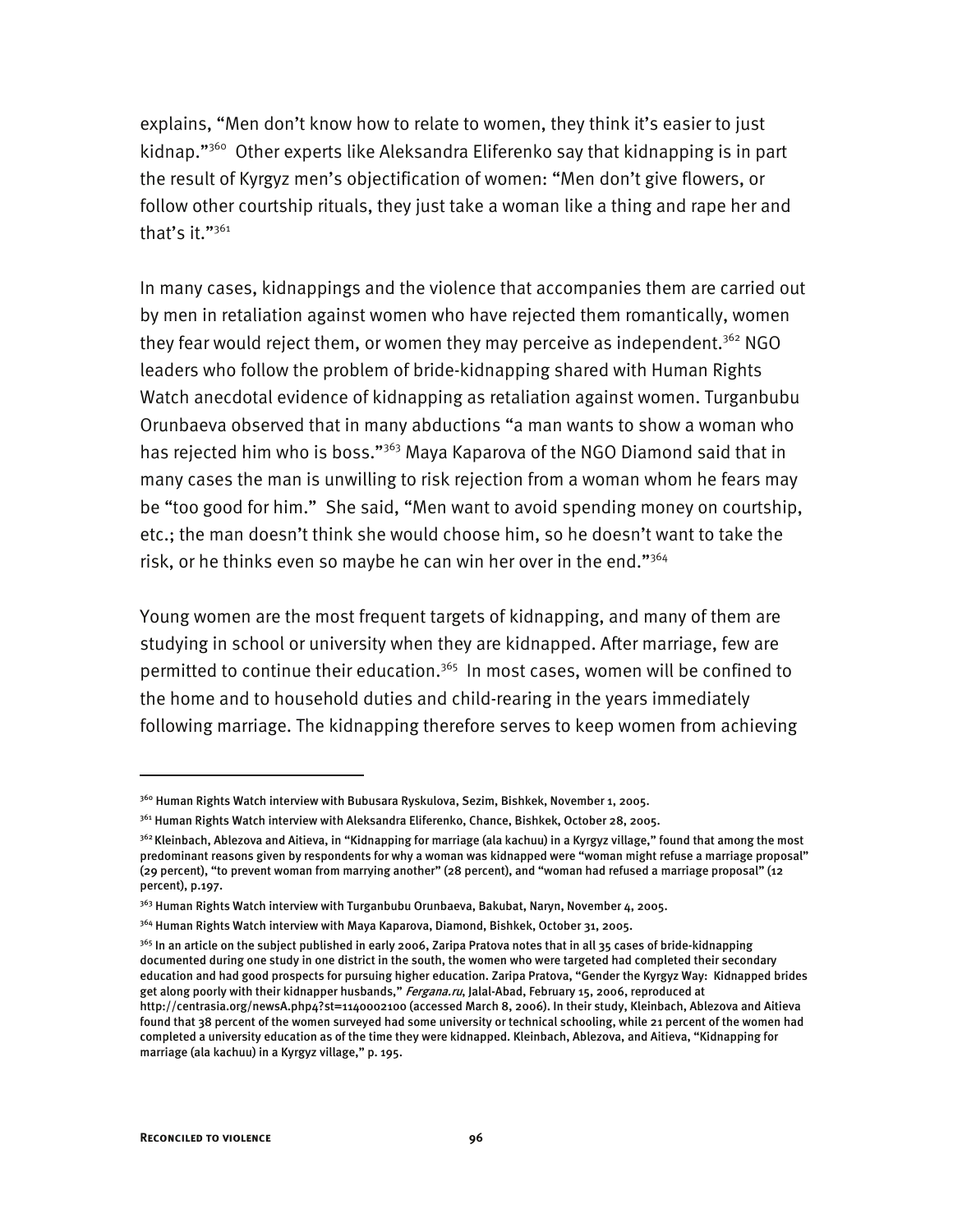any economic independence and rising up the social ladder. It shuts them out of the public sphere and consigns them to the home.

### *Men who kidnap not held accountable*

In practice, despite the law against kidnapping, there are no negative social or legal consequences for men who kidnap. They are not prosecuted for the crime. Among most elements of society no stigma attaches to abducting a woman for marriage or serving as an accomplice to such a crime. On the contrary, men who abduct women for forced marriage are congratulated by their family and peers and embraced by the broader society as successful men. Observers point out that, in the eyes of the general public, the abductor has done nothing wrong. Turganbubu Orunbaeva summed up this view: "People don't understand that kidnapping is a crime."366

Those involved in an abduction are therefore often impervious to the effect of causing a woman pain and suffering. "If a girl attempts to leave and cries, some people will say that it is 'fake crying' or that the crying is just part of showing you are a proper girl," said Medina Aitieva.<sup>367</sup> In Handrahan's study, 42 percent of men interviewed said they felt "afraid, ashamed or upset about kidnapping a woman," but when asked, "If the woman seemed upset, did this bother you?" 73 percent of the men said no.<sup>368</sup> Orunbaeva charged, "Men think often only about their own need to marry, not about the woman's side and how she may suffer."<sup>369</sup>

# Anatomy of an Abduction

j

### *Abductions are carried out by acquaintances or strangers*

Those who carry out abductions of women and girls for forced marriage are sometimes her friends or acquaintances. As noted above, at times a rejected suitor or impatient boyfriend will be the organizer.

<sup>&</sup>lt;sup>366</sup> Human Rights Watch interview with Turganbubu Orunbaeva, Bakubat, Naryn, November 4, 2005.

<sup>367</sup> Human Rights Watch interview with Medina Aitieva, American University-Central Asia, Bishkek, October 31, 2005.

<sup>&</sup>lt;sup>368</sup> Handrahan, "Hunting for Women: Bride-kidnapping in Kyrgyzstan," p.221.

<sup>369</sup> Human Rights Watch interview with Turganbubu Orunbaeva, Bakubat, Naryn, November 4, 2005.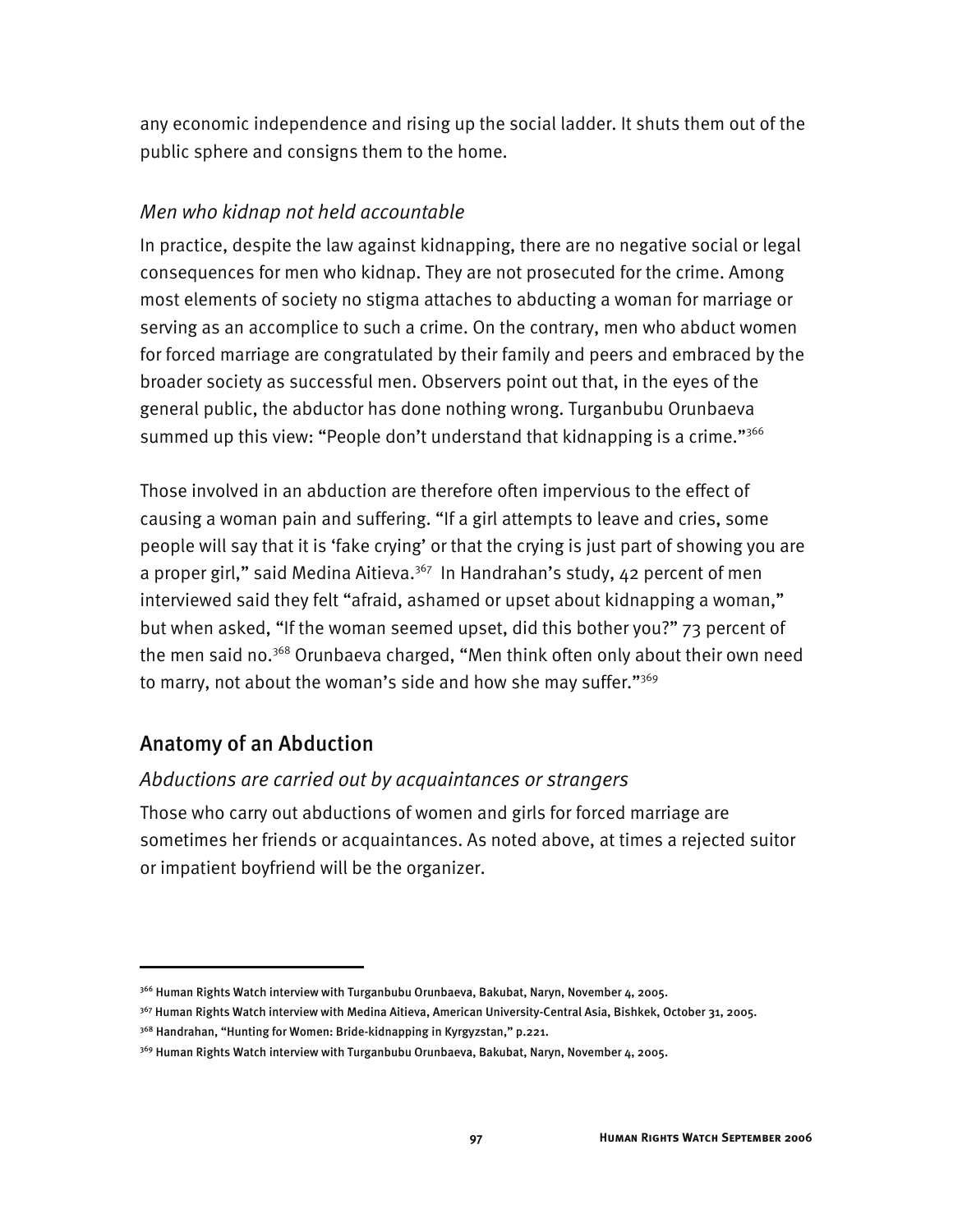Cases documented by local NGOs and the stories of kidnapped women reveal that abductors are also sometimes complete strangers to the woman targeted. A study conducted in the Aksy district of Jalal Abad province found that 26 of the 35 women whose cases of kidnapping were documented were abducted by complete strangers.<sup>370</sup> The 2004 Kleinbach-Ablezova-Aitieva study in a single Kyrgyz village found that 22 percent of the kidnapped women had been kidnapped by men they did not know.<sup>371</sup> Lori Handrahan states that in her study's interviews with 176 men who had kidnapped a woman or participated in a kidnapping, she found that 35 percent of them were involved in the kidnapping of a woman they did not know.  $372$ 

Several women interviewed by Human Rights Watch said they were abducted by strangers. Elmira E. said she was taken by force by a group of men at the age of 17: "The men were all drunk. I didn't know a single one of them…. I only saw my husband on the fourth day after being kidnapped." 373 Tursunai T., who was kidnapped at the age of 18, also said, "The man who kidnapped me was a total stranger."374 Aida A., who was kidnapped at the age of 18 and was subsequently subjected to 25 years of abuse in her marriage, recalled, "I didn't know my husband [before we married], he was a stranger and he kidnapped me. They forced me."375

Feruza F. said that although she had seen the men who took her prior to the kidnapping, she did not know the groom in advance. She described herself as being in shock when she realized the men intended her to marry a complete stranger. She said:

The men who took me were acquaintances of my father… It was evening and the men had seen me earlier for a while and they went to my parents and said they wanted to marry me with someone. My parents said "No, she's still young." The men ignored that…. I was in

<sup>&</sup>lt;sup>370</sup> Zaripa Pratova, "Gender the Kyrgyz Way: Kidnapped brides get along poorly with their kidnapper husbands," *Fergana.ru*, Jalal-Abad, February 15, 2006, reproduced at http://centrasia.org/newsA.php4?st=1140002100 (accessed March 8, 2006).

<sup>371</sup> Kleinbach, Ablezova and Aitieva, "Kidnapping for marriage (ala kachuu) in a Kyrgyz village," p.195. By contrast, according to the study, only 9 percent of the men did not know the woman they kidnapped.

<sup>372</sup> Handrahan, "Hunting for Women: Bride-kidnapping in Kyrgyzstan," p. 209.

<sup>373</sup> Human Rights Watch interview with Elmira E., November 2005.

<sup>374</sup> Human Rights Watch interview with Tursunai T., November 2005.

<sup>375</sup> Human Rights Watch interview with Aida A., November 2005.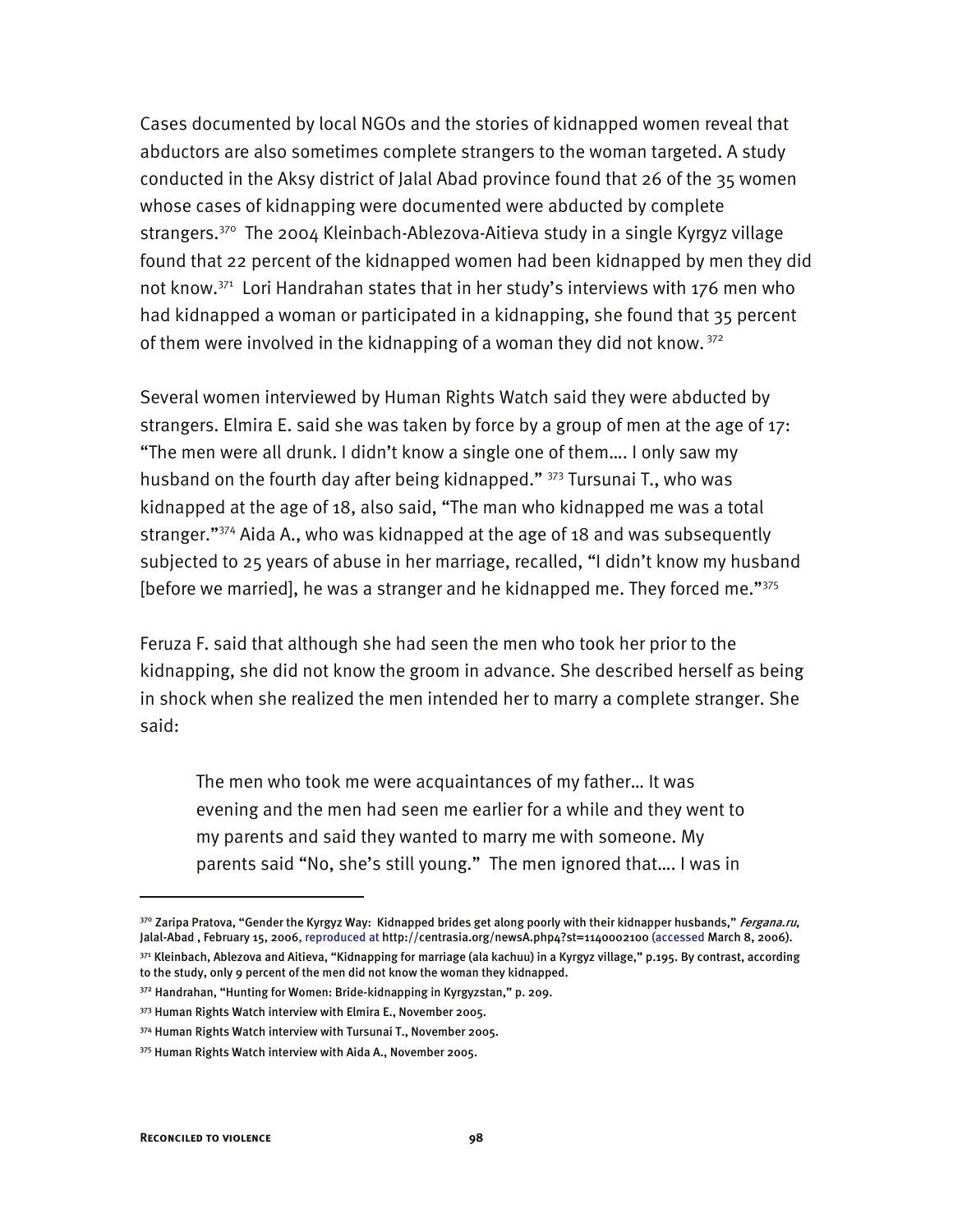shock, I had never seen this man before and I didn't want to marry him. I didn't like it and I said, "I don't want to live with you and I don't know you." They said, "No this is the way with all women. Everything will be normal." I didn't like the man they made me marry.<sup>376</sup>

Aisulu A. was lured to a party by a female friend and then kidnapped by men who were strangers to her. She said, "They put me in a car. I cried and tried to refuse. I didn't want to marry her [the friend's] brother... I'd never met him before."<sup>377</sup>

Women's rights activists point to the fact that many abductors are complete strangers to the woman involved to support their argument that bride-kidnapping is not a tradition. They take strong exception to the implication that as a "tradition," the practice is somehow benign. Bubusara Ryskulova said, "Kidnapping is not a tradition, it is a crime. It is not just 'imitation' of a crime, there are cases of strangers kidnapping women."378 Activist Aleksandra Eliferenko concurs. She told Human Rights Watch, "Abduction is not just play-acting. It is still violence. If you write it off as 'tradition' then you have to tolerate all types of abduction."379

Despite the wealth of evidence, law enforcement officers with whom Human Rights Watch spoke denied that strangers and distant acquaintances carry out kidnappings. One senior police officer told Human Rights Watch, "I don't think [in some cases] they are complete strangers, in most cases he's at least seen her…. Abductions do of course take place, but rarely of completely unknown women."<sup>380</sup> As was typical of law enforcement officers Human Rights Watch spoke with, this police officer adopted the abductor's point of view, emphasizing that the woman was already someone known to the man prior to the kidnapping (saying the man usually has seen her beforehand), but ignoring the question of whether or not the man was someone known to the woman, and also apparently not reflecting on whether the man may

<sup>376</sup> Human Rights Watch interview with Feruza F., November 2005.

<sup>377</sup> Human Rights Watch interview with Aisulu A., November 2005.

<sup>378</sup> Human Rights Watch interview with Bubusara Ryskulova, Sezim, Bishkek, November 1, 2005.

<sup>379</sup> Human Rights Watch interview with Aleksandra Eliferenko, Chance, Bishkek, October 28, 2005.

<sup>&</sup>lt;sup>380</sup> Human Rights Watch interview with a senior police officer, name withheld, Jalal Abad City Police Department, Jalal Abad, November 11, 2005.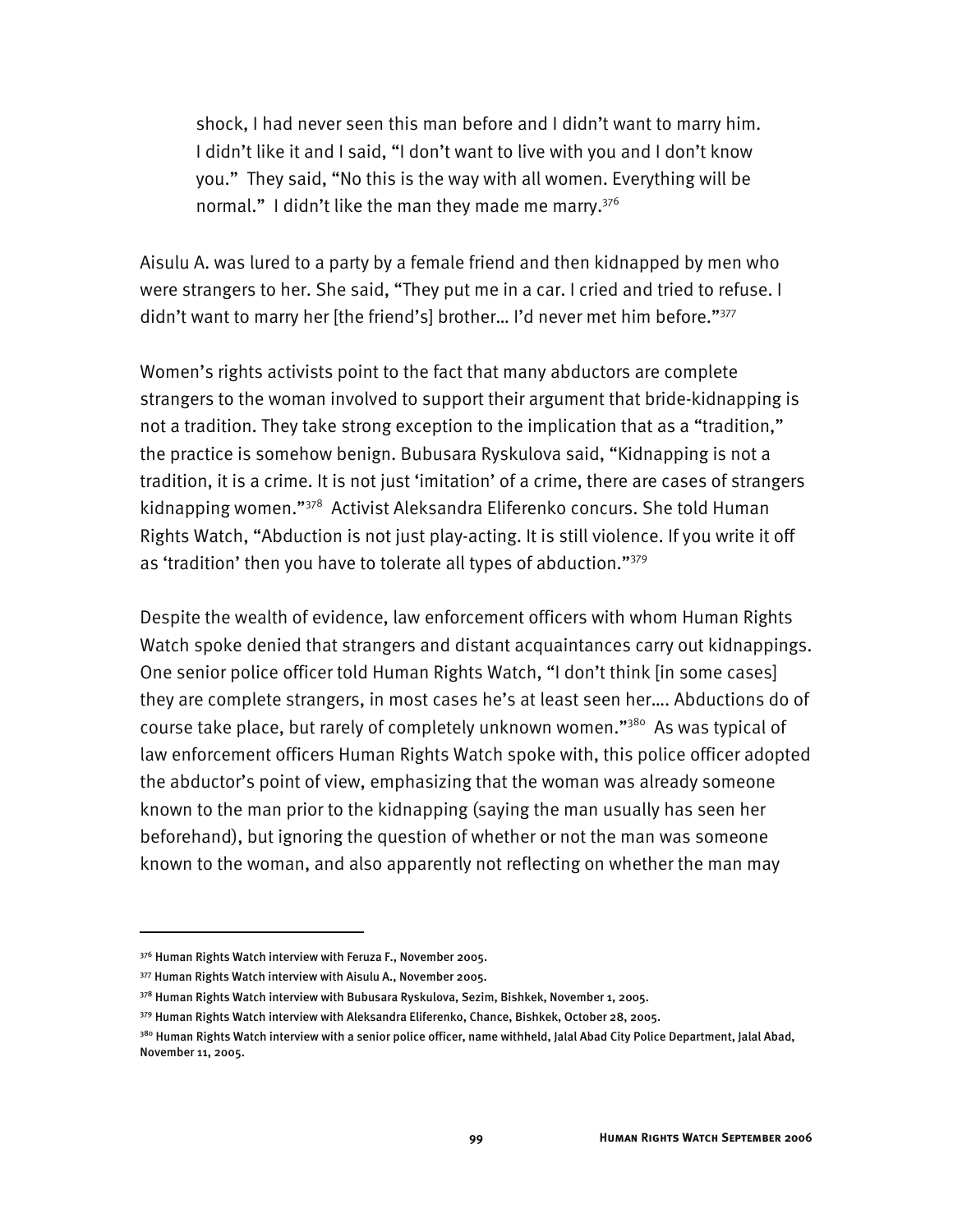have been engaged in unacceptable behavior such as stalking the target prior to the kidnapping.

The fact remains that women are often captured by men hitherto completely unknown to them. As noted below, this has significant ramifications for the prospects for violence and aggravated trauma to the woman during the kidnapping.

### *Abductors may use physical force to capture a woman*

In a number of cases men use physical force to literally grab a woman and capture her.<sup>381</sup> In these cases the abductors are often strangers to the woman-they rely on force where acquaintances may rely on deception to get the woman into their car and take her away (see below).

Lori Handrahan makes the case that men participating in a kidnapping are more willing to use violence against women they do not know.<sup>382</sup> As she and others have pointed out, kidnappings are almost always carried out by a group of men rather than by an individual abductor, and Handrahan characterizes the entire group of abductors as invested in the project.  $383$  As a result, peer pressure is put on men to carry out and go through with a kidnapping. Handrahan says of her report's findings, "Kyrgyz men said their friends would ensure that they would not back out…"384

One of the most significant consequences of pressure from those participating in the abduction is to encourage the principal abductor, the intended groom, to proceed with a kidnapping regardless of the pain and trauma it causes the woman and to counter her resistance with physical force.

One NGO expert pointed out that a number of accomplices are needed to carry out the kidnapping: "The men go in groups because they need physical force, they need

<sup>&</sup>lt;sup>381</sup> The American University-Central Asia report offers statistics for the rates of non-consensual kidnappings in one village, including those undertaken through force or deception. The report states that physical force was used against 18 percent of the women who did not give their consent to the kidnapping. Kleinbach, Ablezova and Aitieva, "Kidnapping for marriage (ala kachuu) in a Kyrgyz village," pp. 195-196.

<sup>382</sup> Handrahan, "Hunting for Women: Bride-kidnapping in Kyrgyzstan," p. 220.

<sup>&</sup>lt;sup>383</sup> Ibid., p. 222. Handrahan further asserts that kidnappings are an "ethnic fraternal act," an expression of Kyrgyz male identity.

<sup>384</sup> Ibid., p. 224.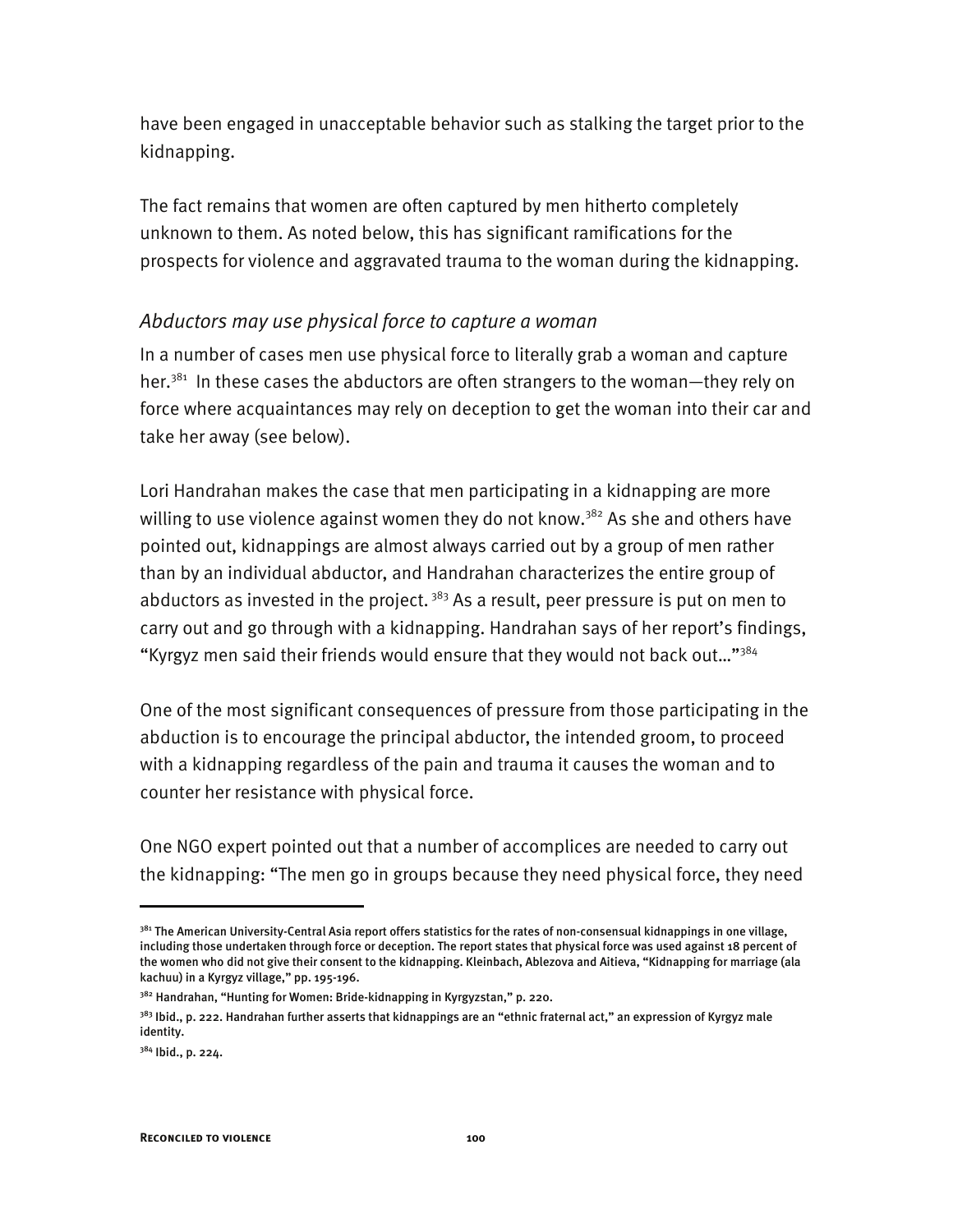to get her into the car, and to get her into the house." $385$  Regardless of the purpose, the result of kidnappers working in concert is that the men are able to physically overwhelm women, prevent them from escaping, and may deal with women harshly when they attempt to resist. The violence used during the initial phase of the kidnapping can also serve to intimidate the woman and convince her that she has no possibility of escape and no choice but to submit to marrying her abductor.

Elmira E. described the force that was used when she was kidnapped by a group of men unknown to her when she was 17 years old: "I was kidnapped from the *sovkhoz* [collective farm] by a group of men. I was working in the shed, I was the guard. There were five or six men who grabbed me and forced me into a car…. I didn't have a choice, there were so many of them and I didn't have the strength to fight them off."<sup>386</sup> Ainura A., who was kidnapped by her long-time boyfriend and his male accomplices, told Human Rights Watch, "In the car, I tried to fight them off, but the men were strong."387 Another young woman who was the victim of an attempted kidnapping told a journalist that the men grabbed her and forced her into their car. She resisted, she said, and in the struggle her hand broke through the window. She said that when the men saw all the blood they decided to leave her there and fled the scene.<sup>388</sup> Handrahan's study cites several examples of men who said that they "dragged the woman down the street," "dragged her into the car," "broke her hands," "beat her," and "covered her mouth and head."<sup>389</sup>

Elmira E. commented to Human Rights Watch that the group of men who kidnapped her were "all drunk."<sup>390</sup> Handrahan's report also shows that the men involved are often drunk during the abduction. She found that 51 percent of men who participated in a kidnapping drank as part of the process. $391$  Handrahan posits that alcohol is part

I

<sup>&</sup>lt;sup>385</sup> Human Rights Watch interview with Maya Kaparova, Diamond NGO, Bishkek, October 31, 2005.

<sup>&</sup>lt;sup>386</sup> Human Rights Watch interview with Elmira E., November 2005.

<sup>&</sup>lt;sup>387</sup> Human Rights Watch interview with Ainura A., November 2005.

<sup>&</sup>lt;sup>388</sup> Maksim Klimenko, "Grab and run," (Ala kachuu), *Vest*°, September 23, 2005, http://www.media.kg/ru/news/?news=17 (accessed March 7, 2006).

<sup>&</sup>lt;sup>389</sup> Handrahan, "Hunting for Women: Bride-kidnapping in Kyrgyzstan," p. 220.

<sup>390</sup> Human Rights Watch interview with Elmira E., November 2005.

<sup>391</sup> Thirty-two percent drank "moderately" (three or fewer one-liter bottles of vodka shared among the group), while 19 percent of kidnappers interviewed drank "excessively" (three to four men drinking three or more one-liter bottles of vodka) in preparation for the kidnapping. Handrahan, "Hunting for Women: Bride-kidnapping in Kyrgyzstan," p. 220. Local activist Turganbubu Orunbaeva also assessed that many men involved in kidnappings are drunk. Human Rights Watch interview with Turganbubu Orunbaeva, Babukat, Naryn, November 4, 2005.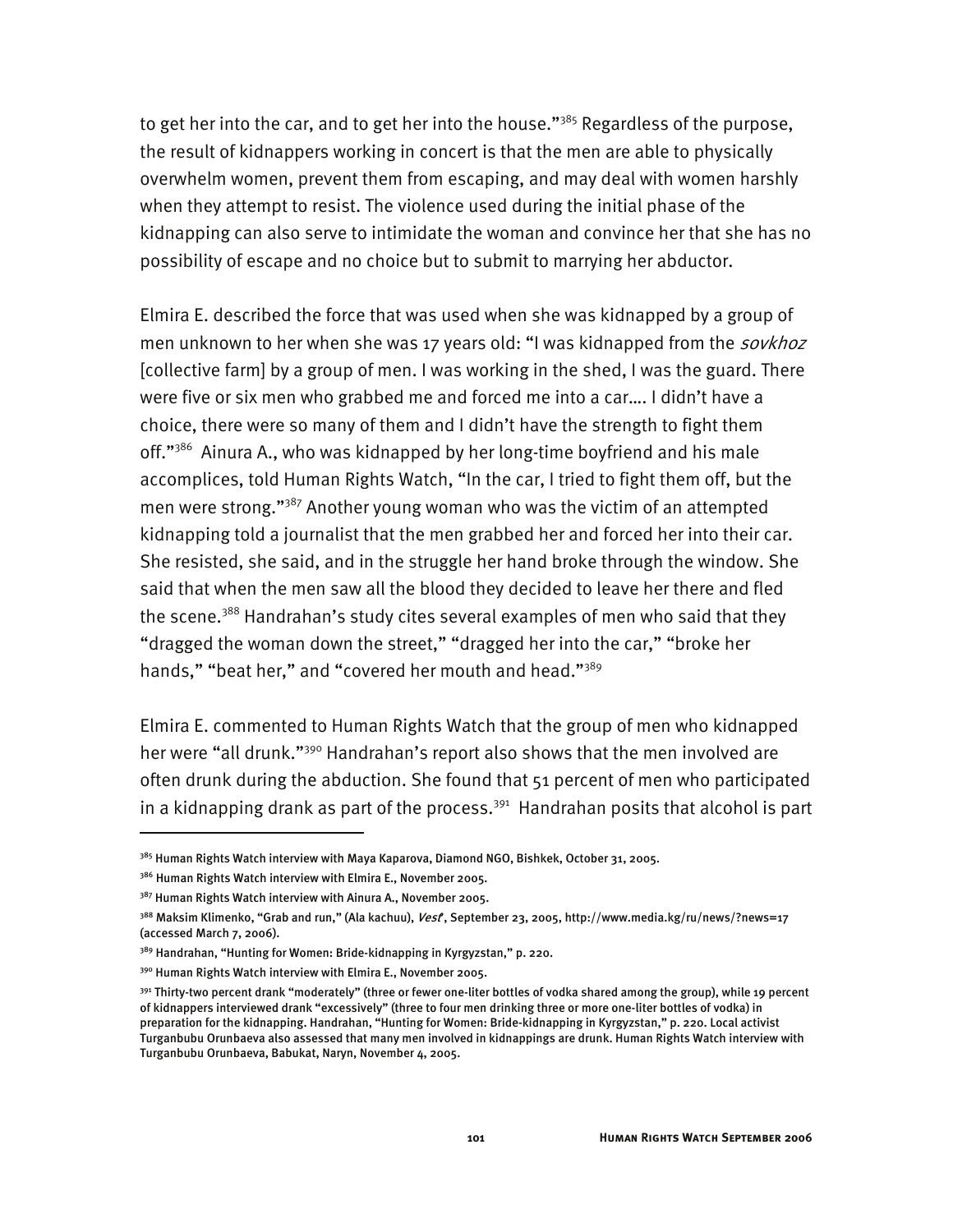of the group activity and male confidence-building in preparation for abductions. Her report asserts a correlation between alcohol consumption and use of force, indicating it serves to rid men of inhibitions they may otherwise have about using violence against the woman and disregarding her pain and trauma.<sup>392</sup>

NGO activists point out that in some extreme cases the tactics men use to capture a woman result in her death. Several Jalal Abad women's rights defenders recalled the story of a young woman who was kidnapped in 1999 by a group of men who put her in the water tank on a truck, presumably in order to hide the abduction from police or witnesses. The men failed to open the hole for air on the water tank and the young woman had died by the time they arrived at the principal abductor's home.<sup>393</sup>

Upon arrival at the principal abductor's house, men appear to often physically overwhelm and compel the woman to go inside. Ainura A. said, "We went to the house and his grandmother came out with the scarf; she tried to put the scarf on my head and the men forced me out of the car and put me in the house and locked me in. I cried and screamed. In the car, I tried to fight them off, but the men were strong."394 Elmira E. said, "They dragged me to the house and I sat in the corner—the traditional place where women are placed when they are kidnapped and brought to a home."<sup>395</sup>

Feruza F. described how her abductors physically overwhelmed her when she was kidnapped, at the age of 17, "…it was already late at night and we came to a house and they said, 'Come in for tea.' I said 'No.' They forced me out of the car and I sat in the house. They brought the scarf. I fought them off. They used physical force and violently put it on me…. I was behind the curtain. They forced me behind it and they grabbed me by my wrists and ankles and forced me onto the floor. I cried, I was in shock. Later they forced me to write to my parents to say it was voluntary."<sup>396</sup>

<sup>&</sup>lt;sup>392</sup> Handrahan, "Hunting for Women: Bride-kidnapping in Kyrgyzstan," p. 220. Handrahan also reports that her study found that men with higher education were more likely to drink excessively and use force to kidnap, p. 224.

<sup>393</sup> Human Rights Watch interview with Zhanna Saralaeva, Association of Women Leaders of Jalal Abad and Kaniet Crisis Center, Jalal Abad, November 10, 2005.

<sup>394</sup> Human Rights Watch interview with Ainura A., November 2005.

<sup>395</sup> Human Rights Watch interview with Elmira E., November 2005.

<sup>396</sup> Human Rights Watch interview with Feruza F., November 5, 2005.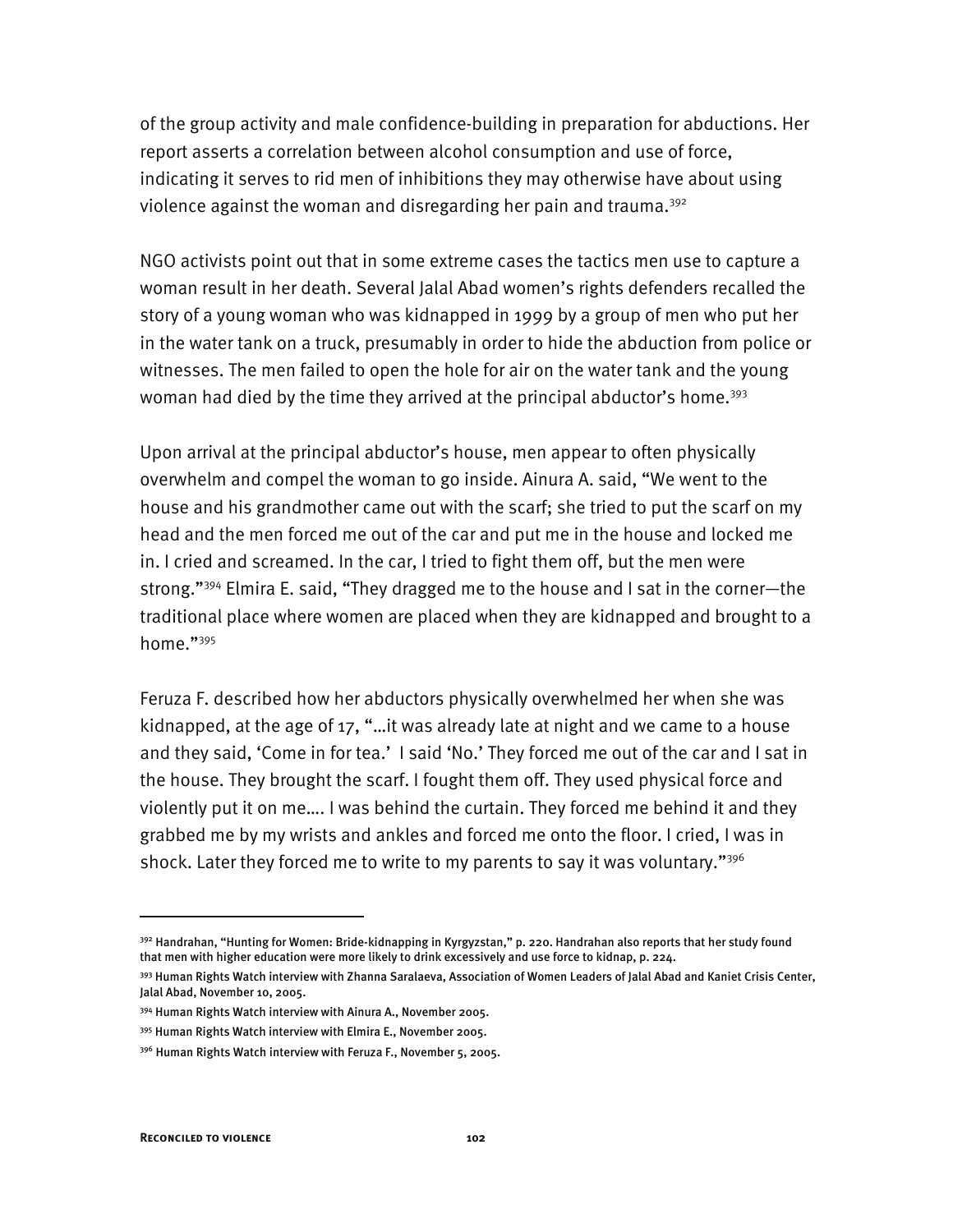### *Abductors may use deception to kidnap a woman*

In many cases, particularly when abductors are acquainted with the woman, they use deception in place of, or in addition to, physical force to carry out the kidnapping.

Deception is often employed in the first moments of an abduction, to capture the woman and take her to the home of the principal abductor, her intended groom. Men taking part in the kidnapping use false pretenses to lure the woman they have targeted into the car.

Feruza F. was lied to by men who said her parents had summoned her. She said, "The men who took me were acquaintances of my father…. They told me that my parents needed to see me and they'd take me to them, so I got in the car."397

Keres K. was kidnapped by an acquaintance. She said, "I hadn't thought of marrying him. He kidnapped me. He told me to get in a car and go to a birthday celebration."398 Nargiza N. had a similar story to tell, "I was kidnapped. A classmate invited me to a party, but it was a trick. He drove me home and then took another turn. When I asked why, he explained I was being kidnapped…. [Later] they called my parents, friends and told them that he 'brought' me, not that I was taken, so there would be social pressure if I spent the night, I'd be considered ruined."<sup>399</sup>

Shoira S.'s kidnapper, whose physical and mental problems are mentioned above, was a rejected suitor who pretended that he respected her wishes. She told Human Rights Watch:

I went on one date with him, but I still didn't like him. On the second date he proposed to me. I said no. He argued a bit, but then he seemed to give in and said, "OK. I won't date you, I won't try to convince you." But he said that he wanted to give me a ride home. I

397 Ibid.

I

<sup>398</sup> Human Rights Watch interview with Keres K., November 2005.

<sup>399</sup> Human Rights Watch interview with Nargiza N., October 2005.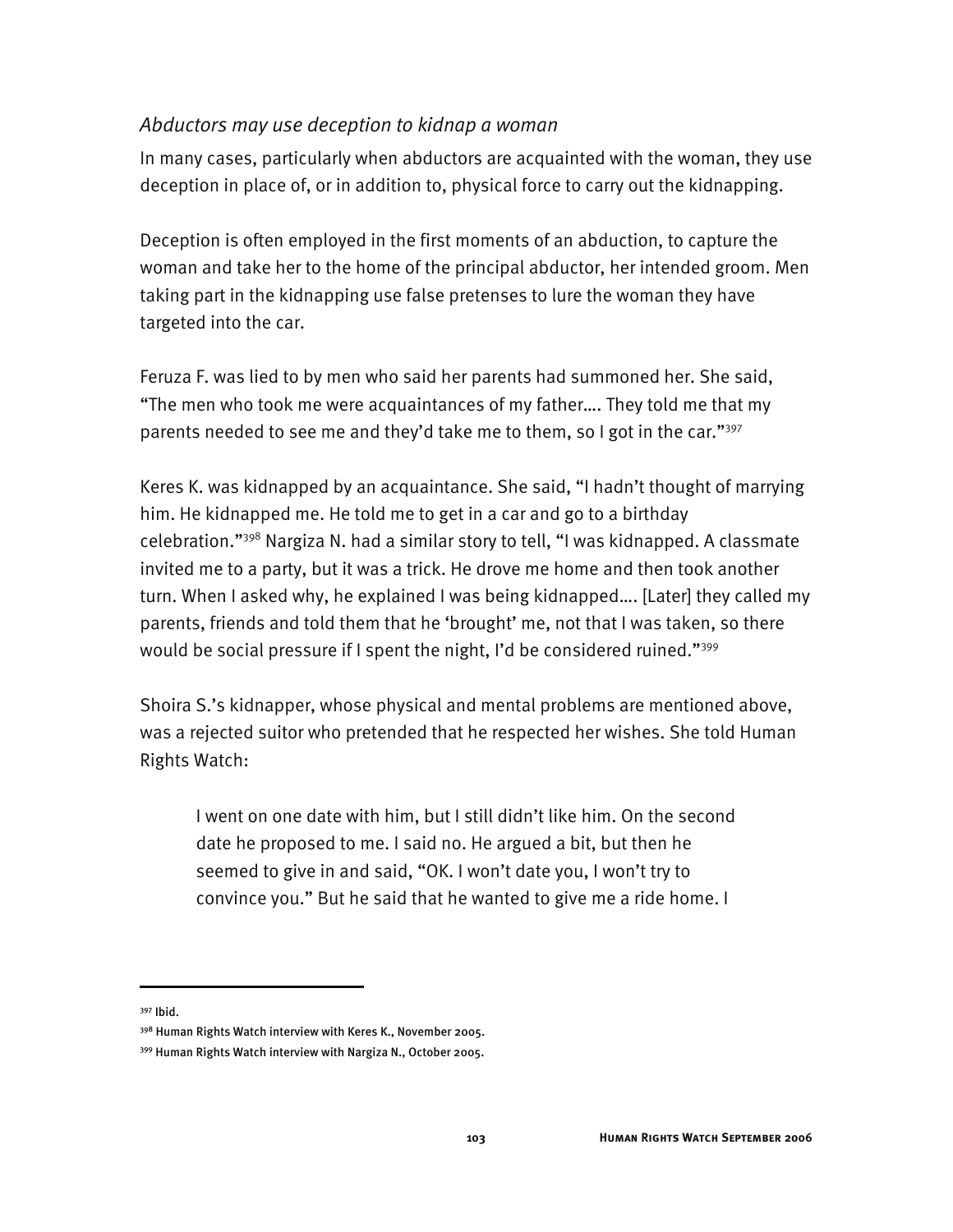said no, but he insisted. So I got in his car but instead of taking me to my house he took me to his family's house.<sup>400</sup>

Female friends of the woman targeted for kidnapping sometimes act as accomplices to the abduction—they lull the woman into a sense of safety so that she does not suspect she is being set up for a kidnapping. Aisulu A. said, "In February 2005 a friend of mine invited me to her house for her son's birthday. I agreed to go. I had been fired from work and said I couldn't bring a gift, but she convinced me to come anyway. That night, they kidnapped me."401

### *Abductors use psychological coercion*

The woman's abductors and their accomplices use psychological coercion to force a woman to submit to marriage and prevent her from escaping her abductor's home. Women members of the intended groom's family take the lead in applying this pressure, which has been described as "extreme" and "severe" and appears designed to elicit her so-called consent to the marriage.<sup>402</sup> Young women raised, as many ethnic Kyrgyz are, to be agreeable, to respect their elders, and not to challenge those in authority are particularly vulnerable to the pressure put on them by their abductors and their accomplices.

One young woman described this pressure:

There were numerous female relatives from my husband's family: his mother's brothers' wives, and his father's best friends' wives. They were all older, all around 55. They sat with me, trying to convince me. They said, "He's a good boy, he doesn't smoke, doesn't drink, won't beat you, he is very gentle. If you go now, you don't know who you'll eventually marry."… There is a tradition that the bride should write a letter that she "willingly agrees" to the marriage and this letter will be

<sup>400</sup> Human Rights Watch interview with Shoira S., November 2005.

<sup>401</sup> Human Rights Watch interview with Aisulu A., November 2005.

<sup>402</sup> Human Rights Watch interviews with Bubusara Ryskulova, Sezim, Bishkek, November 1; and Aleksandra Eliferenko, Chance, Bishkek, October 28, 2005.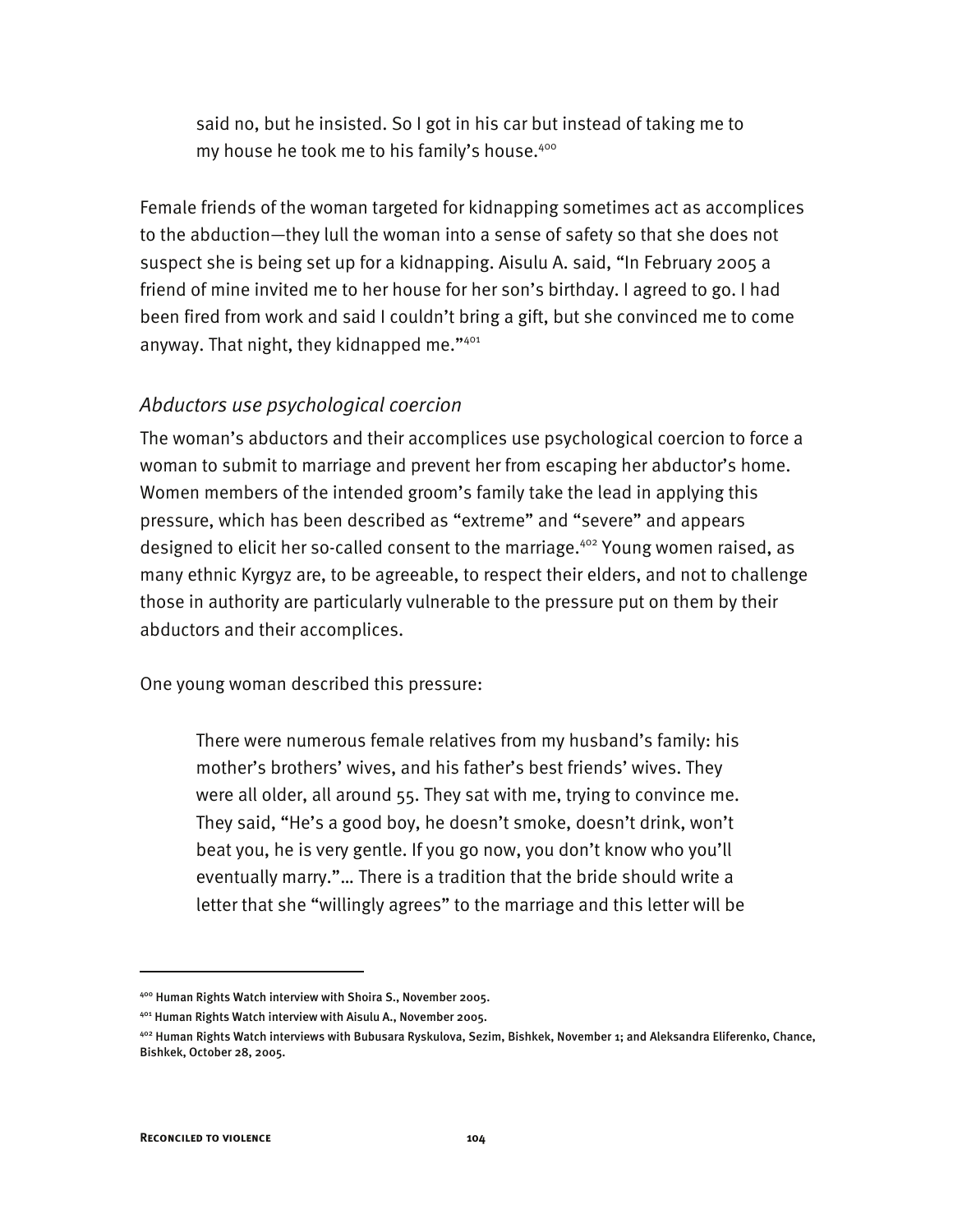given to the bride's parents. They pressured me to do this. I didn't want to do it, but in the end, I did. $403$ 

Elmira E. recalled, "For two days I tried to escape. This is the tradition, that the older people in the family speak to you and try to force you, convince you that you should live there. The old women forced me to stay there. Women in the family, but also women in the village, the neighbors, the husband's relatives. I was 17 years old."404

Aisulu A. described the pressure put on her by the family that abducted her and the emotional power they exercised over her, even when conditions in the family deteriorated: "They forced me to stay, using force and psychological pressure. They tried to convince me to stay, so I agreed and tried to make the best of it. A month later… my father-in-law drank and tried to hit me…. I went to leave and my mother-inlaw cried, 'What will the neighbors say?! Please don't leave!' She begged and I felt bad for her and I stayed."405

One government official recognized the power that psychological pressure can have to coerce a young woman to remain with their abductors, and noted that this contributes to the low rate of reporting on kidnappings.<sup>406</sup>

### *Absence of consent is ignored in the wedding ceremony*

When a marriage is registered with the state, at the civil-registry office (ZAGS), a woman is asked whether she consents to the union. In many cases of bridekidnapping, the groom and his family forego any official ceremony or registration with the state and instead mark the occasion with a wedding feast and party. NGO leaders contend that few marriages that result from kidnapping are officially registered with the state<sup>407</sup> (indeed, registered marriages in general are reportedly less and less common in Kyrgyzstan).408

<sup>403</sup> Human Rights Watch interview with Shoira S., November 2005.

<sup>404</sup> Human Rights Watch interview with Elmira E., November 2005.

<sup>405</sup> Human Rights Watch interview with Aisulu A., November 2005.

<sup>406</sup> Human Rights Watch interview with Zamira Tokhtohojaeva, UN Department, Ministry of Foreign Affairs, Bishkek, November 14, 2005.

<sup>407</sup> Human Rights Watch interviews with Nargiza Eshtaeva, Ailzat, Osh, November 8; and Burul Sopieva, KCHR, Bishkek, November 2, 2005.

<sup>408</sup> Human Rights Watch interview with Svetlana Sayakbayeva and Erkin Asanaliev, Tendesh, Naryn, November 5, 2005.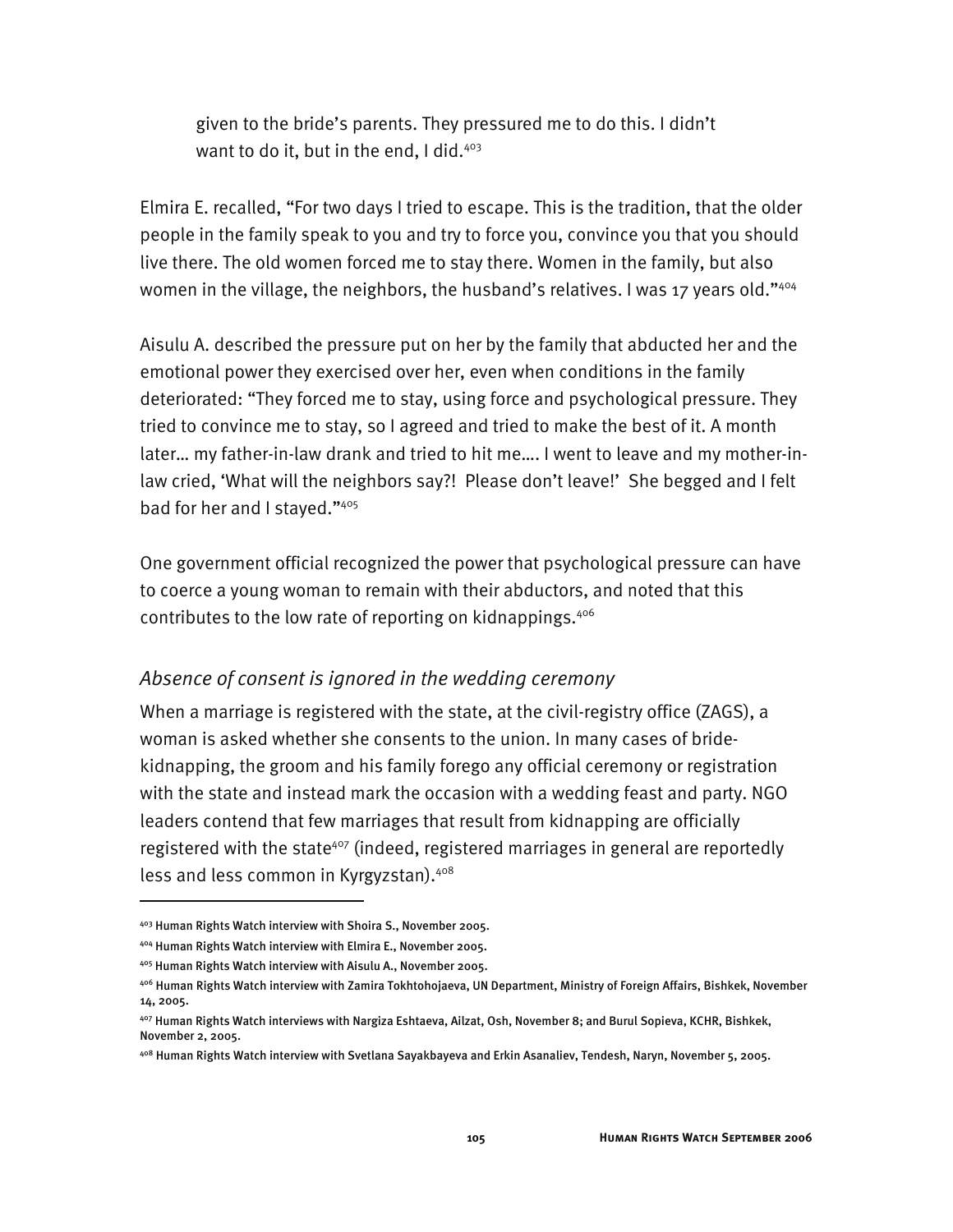The man's family may also opt for a Muslim ceremony, an increasingly popular and common practice. Activist Turganbubu Orunbaeva told Human Rights Watch that according to Muslim practice, the local Muslim spiritual leader must officiate at a wedding.<sup>409</sup> In these cases a *moldo* (local Muslim cleric) is invited to perform the wedding rites. While the moldo or mullah is expected to ask the woman to express her consent, in practice he often accepts gestures that are short of her giving her explicit consent to the marriage, or he interprets her silence as an expression of consent.410

Women's rights activists say that the moldo has the potential to be a very effective advocate for women in cases of abduction.<sup>411</sup> Turganbubu Orunbaeva recalled one case in which a young woman refused to agree to the marriage and told the local Muslim cleric that she had been kidnapped. He refused to conduct the wedding rites and took her home.<sup>412</sup> But women who have been kidnapped say it does not always go this way. One NGO activist said, "The moldo gets money to consider the marriage legitimate and to act as if the girl has agreed." $413$ 

Rights defenders say the moldo should follow guidelines for ensuring that the marriage is consensual and that the authorities are informed in cases of kidnapping. "If a couple doesn't go to ZAGS, then they have to go to the moldo. We need to tell the moldo that he needs to inform the head of the local administration about all cases of kidnapping, so [the head] can speak with the girl," said Zhanna Saralaeva from Jalal Abad.<sup>414</sup>

<sup>409</sup> Human Rights Watch interview with Turganbubu Orunbaeva, Bakubat, Naryn, November 4, 2005.

<sup>410</sup> Email communication with Human Rights Watch consultant, Sardar Bagishbekov, based on his telephone interview with Imam Muhammad Azam, Chui province, April 25, 2006. The imam added that if there is explicit refusal of consent, it would be considered a sin for the moldo to proceed with the wedding rites. See also, Human Rights Watch interview with Muratali Uchkempirov, Youth Citizenship Development Group, Jalal Abad, November 11, 2005.

<sup>411</sup> Human Rights Watch interview with Zhanna Saralaeva, Association of Women Leaders of Jalal Abad and Kaniet Crisis Center, Jalal Abad, November 10, 2005.

<sup>412</sup> Human Rights Watch interview with Turganbubu Orunbaeva, Bakubat, Naryn, November 4, 2005.

<sup>413</sup> Human Rights Watch interview with a human rights defender, name withheld, place withheld, November 2005.

<sup>414</sup> Human Rights Watch interview with Zhanna Saralaeva, Association of Women Leaders of Jalal Abad and Kaniet Crisis Center, Jalal Abad, November 10, 2005.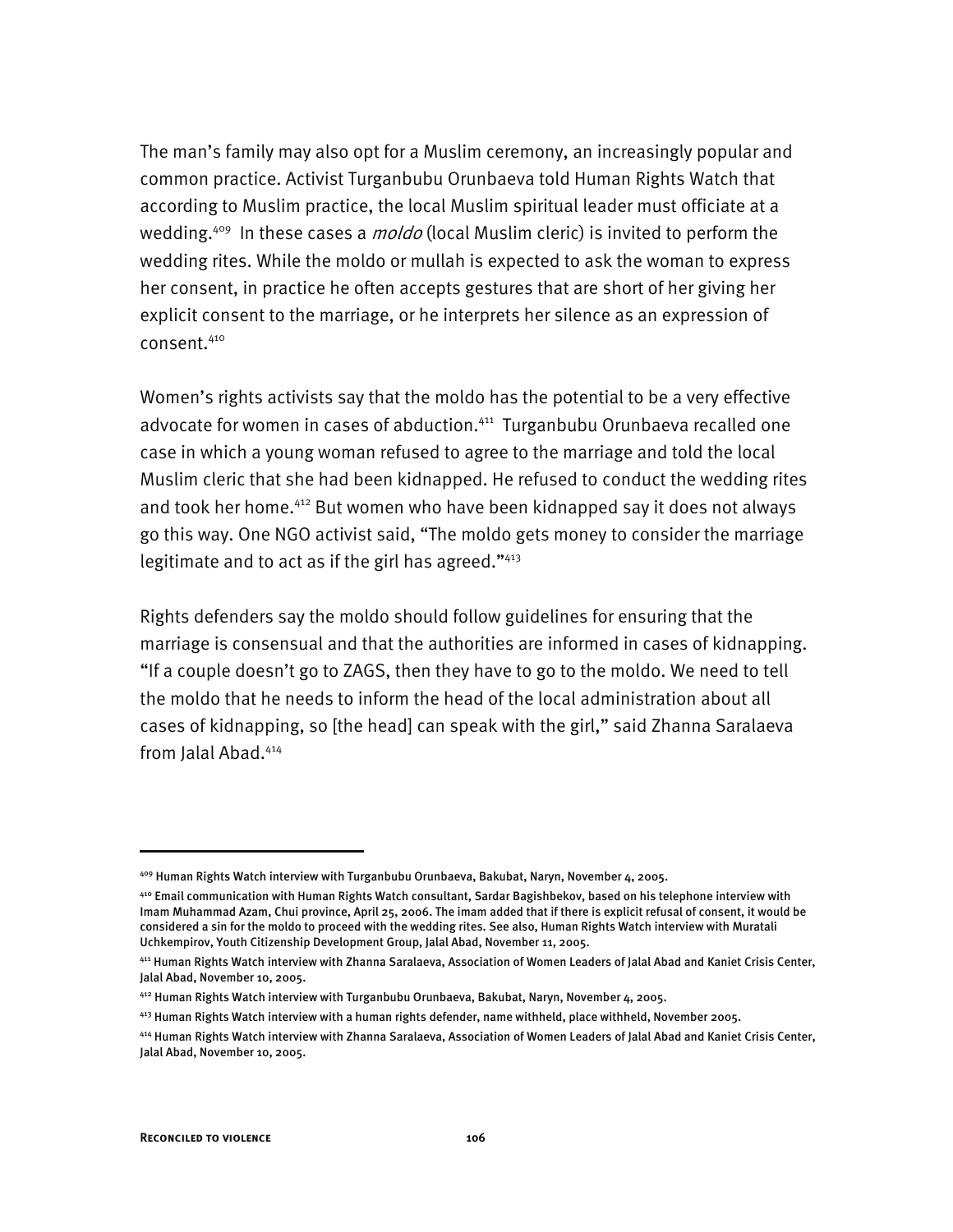Muratali Uchkempirov, who works with a youth development NGO that aims to put an end to bride-kidnapping, charges that aksakals do not intervene on behalf of the kidnapped woman or advocate for her rights when they attend wedding ceremonies and feasts. He said, "Aksakals say that a girl should give her consent. They are invited to weddings; they are asked to convince the [girl's] parents to agree [to the match], they don't talk to the girl."415

### *Abductors isolate women to prevent them from escaping*

The man (and his family if they have actively participated in planning the abduction), often selects a woman or girl from another town or village. As a result, women who contemplate escape are often prevented by their lack of familiarity with their surroundings—they are disoriented and often literally do not know which way to run. In addition, the unfamiliar surroundings add to a woman's feelings of isolation and despair and help to convince her that attempting to escape would be futile. In some cases, men who kidnap live in very isolated areas, where there are few places women can turn for help if they flee the house.

As mentioned above, Aisulu A. was tricked into a situation that allowed her to be abducted by strangers. She ended up staying for nine months with her principal abductor. She said later, "I should have left immediately. I should have run off somewhere, but I was outside the city center and I didn't even know exactly where I was."416

Abductors also prevent opportunities for others to interrupt the woman's isolation and potentially facilitate her escape. Typically abductors recognize that a woman's family should be informed of the abduction and summoned, but sometimes abductors choose to first subject the woman to further isolation by refusing to allow her any contact with her natal family, or by lying about her ability to contact them. Women are thus deprived the opportunity to ask their close relatives for assistance to escape and experience feelings of abandonment and despair. For example, Elmira E.'s kidnappers refused to contact her parents and tell them where she was. She

<sup>415</sup> Human Rights Watch interview with Muratali Uchkempirov, Youth Citizenship Development Group, Jalal Abad, November 11, 2005.

<sup>416</sup> Human Rights Watch interview with Aisulu A., November 2005.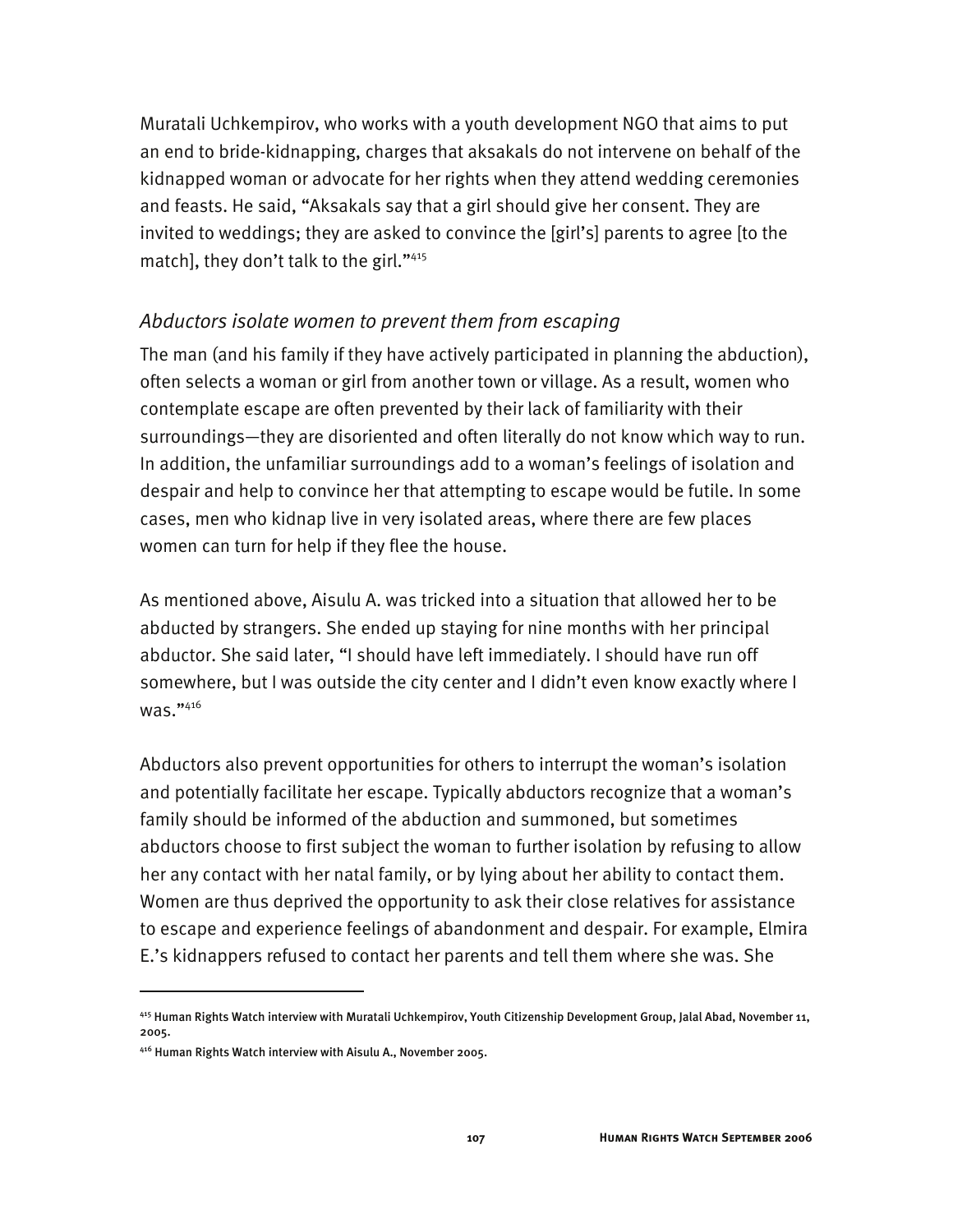recalled, "I didn't know anyone in this village and I was two hours from my home…. For two days I waited for my relatives, for my parents to come. My husband's parents didn't inform my parents that they had kidnapped me…. My husband's relatives really seriously tricked me. They said that they didn't have money to contact my parents."417 Shoira S. said of her abductors, "I begged them to give me the telephone so that I could call my parents but they wouldn't let me call. They feared that my parents would come and take me."418

The potential for the woman to be raped and subjected to other forms of physical harm and coercion are also heightened when abductors have ensured that no one close to the woman knows where she is. Aisulu A. said that after she was taken by a group of strangers, her principal abductor kept her isolated and raped her. She was allowed to contact her mother only a week later. At that point, her abductors gave her misinformation about her location to prevent her mother from coming. She said, "A week later I called my mom and she said she'd come [to see me] but they [the man's family] had given me the wrong address, so my mother never came. She wanted to come to see if I was OK."419

An NGO leader in southern Kyrgyzstan commented that it is typical also for abductors to invite the woman's more distant relatives instead of her parents to give their approbation of the woman's kidnapping and marriage. He said, "We try to insist that [the woman's] parents are invited, so they see their daughter with their own eyes. But a lot of times they [the abductors] just invite more distant relatives."<sup>420</sup>

In some cases, a woman's family will object to the marriage when they are summoned following a kidnapping. In these cases, the parents can insist on removing the woman from the abductor's home and calling off the marriage. In other cases, however, a woman's parents approve the marriage through kidnapping and refuse to allow her to return to her natal home. In such instances, parents typically cite concerns that they or their daughter will be stigmatized by the community if she

<sup>417</sup> Human Rights Watch interview with Elmira E., November 2005.

<sup>418</sup> Human Rights Watch interview with Shoira S., November 2005.

<sup>419</sup> Human Rights Watch interview with Aisulu A., November 2005.

<sup>420</sup> Human Rights Watch interview with Muratali Uchkempirov, Youth Citizenship Development Group, Jalal Abad, November 11, 2005.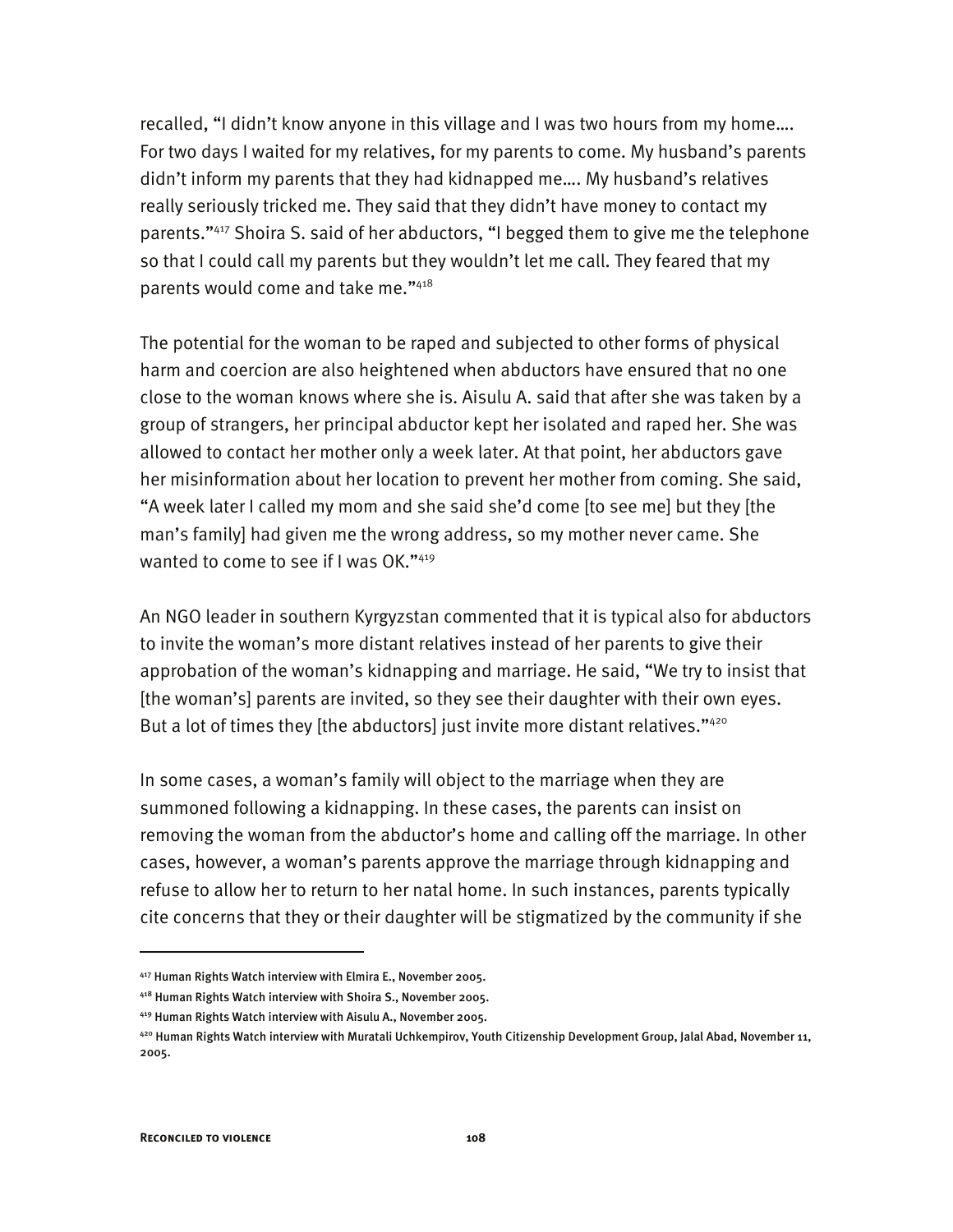leaves. As discussed below, parents display particular concern over the loss of reputation that will occur if people assume their daughter is no longer a virgin following the abduction. Such concerns can take precedence over anxiety about the young woman's safety or well-being.

# *Women are forced to stay with their kidnappers out of fear of social stigma*  Rape in abductions

Experts hold a variety of views on the frequency of rape in cases of abduction for forced marriage. While there are virtually no statistics on this, some NGO leaders believe that rape occurs in all or most cases of abduction, whereas one expert said it was not widespread.<sup>421</sup> Several women victims of kidnapping interviewed by Human Rights Watch said that they were raped by their abductors.<sup>422</sup>

Rape causes women severe physical and emotional pain. It can result in physical injury and long-lasting psychological damage.<sup>423</sup> Aisulu A. described being raped on her first night in the home of her abductor (a stranger), her wedding night: "I didn't agree to have sex with him that night, but I was so tired of fighting. I thought I could

<sup>421 &</sup>quot;Rape is always part of the kidnap," according to Bubusara Ryskulova, who has headed an NGO and crisis center for women victims of violence since 1998. Human Rights Watch interview with Bubusara Ryskulova, Sezim, Bishkek, November 1, 2005. Speaking of the American University-Central Asia study published in 2005, Medina Aitieva said, "In some small percentage of cases rape did take place." She added, "Of course, we don't know how many unreported cases there are." Human Rights Watch interview with Medina Aitieva, American University-Central Asia, Bishkek, October 31, 2005. The published study does not give statistics for the number of women who were raped during kidnapping. Aleksandra Eliferenko confirmed the tendency of women not to report crimes of sexual violence, including rape. Human Rights Watch interview with Aleksandra Elifrenko, Chance, Bishkek, October 28, 2005.

 $422$  In one reported case, a young student at a prestigious university went to visit her relatives in a village. She was kidnapped by a man in the village. She resisted her kidnappers and refused to consent to the marriage. Finally, the man's relatives instructed him to take her back home. On the way, the man and two of his male accomplices in the kidnapping raped the woman. Gulchehra Karimova and Azamat Kasybekov, "Silence of brides," (Molchanie nevest), *Vechernii Bishkek*, October 21, 2003, http://www.vb.kg/2003/10/21/panorama/1.html (accessed March 7, 2006).

<sup>423</sup> The World Health Organization's World Report on Violence and Health indicates that common consequences of rape include reproductive, mental, and social well-being problems. Reproductive complications include pregnancy and gynecological problems, such as vaginal bleeding, genital irritation, urinary tract infections, and sexually transmitted diseases. Mental health problems include a risk of depression and post-traumatic stress disorder, suicidal behavior, and sleep difficulties. The report also states that victims of sexual violence often also become targets of social ostracism. Etienne G. Krug, Linda L. Dahlberg, James A. Mercy, Anthony B. Ziwi, and Rafael Lozano, eds., World Health Organization World Report on Violence and Health (2002), http://www.who.int/violence\_injury\_prevention/violence/world\_report/en/full\_en.pdf (accessed April 27, 2006), pp. 162-164. The report also noted on pp. 163-164 the pressures on women in some societies to conceal rape: "In some societies, the cultural 'solution' to rape is that the woman should marry the rapist, thereby preserving the integrity of the woman and her family by legitimizing the union. Such a 'solution' is reflected in the laws of some countries, which allow a man who commits rape to be excused his crime if he marries the victim. Apart from marriage, families may put pressure on the woman not to report or pursue a case or else to concentrate on obtaining financial 'damages' from the rapist's family. Men may reject their wives if they have been raped and in some countries, as mentioned previously, restoring lost honour calls for the woman to be cast out— or in extreme cases, murdered."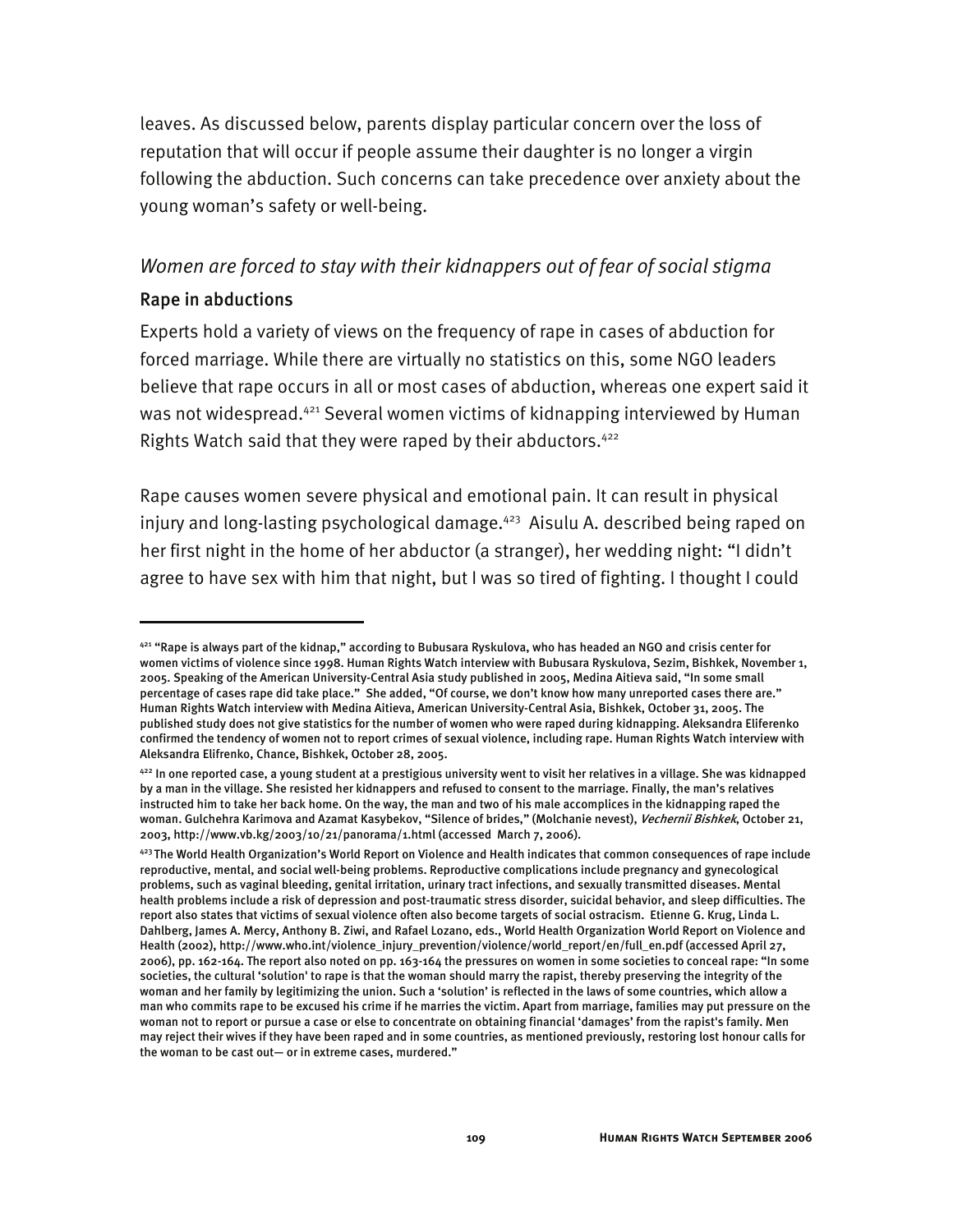convince him not to."424 Feruza F. described being raped her first night in her abductor's home and for years afterward:

He forced me to have sex with him the first night. A woman came to say that they'd prepare my bed; I thought I'd be alone. I lay down to sleep, then he came in and he forced himself on me and raped me. I was saying no and he still did it. I cried and screamed. I still have psychological problems because of that incident. There were other times too when he raped me. I didn't want to ever go to sleep. I'd fight him off and try to sleep and he'd fight with me and hit me and force me. He especially hit me at night. I didn't want to have sex with him, but he forced me.<sup>425</sup>

Other family members, including particularly the intended groom's mother, fail to protect women in cases of rape. Feruza F. said, "I told my mother-in-law that I didn't want to live with him, but she just said I needed to stay, she said, 'It happened to me also and I lived through it and so should you'…. She yelled at me for not wanting to sleep with her son."426

#### Stigma associated with rape, or with leaving a marriage

Rape has profound consequences on an abducted woman's ability to escape her kidnapper. Women in Kyrgyzstan who have been raped by their abductors experience rape as a form of coercion: it functions to force a woman to submit to marriage, to prevent her from escaping, and to isolate her from her family and community.

When a kidnapped woman is raped in Kyrgyzstan, she is viewed as "ruined," branded shameful, and is often rejected by her family and community if she seeks to leave her abductor. Many young women who are raped by their kidnappers experience despair and hopelessness and become convinced that they have no choice but to stay: one rights defender commented on cases of rape during

<sup>424</sup> Human Rights Watch interview with Aisulu A., November 2005.

<sup>425</sup> Human Rights Watch interview with Feruza F., November 2005.

<sup>426</sup> Ibid.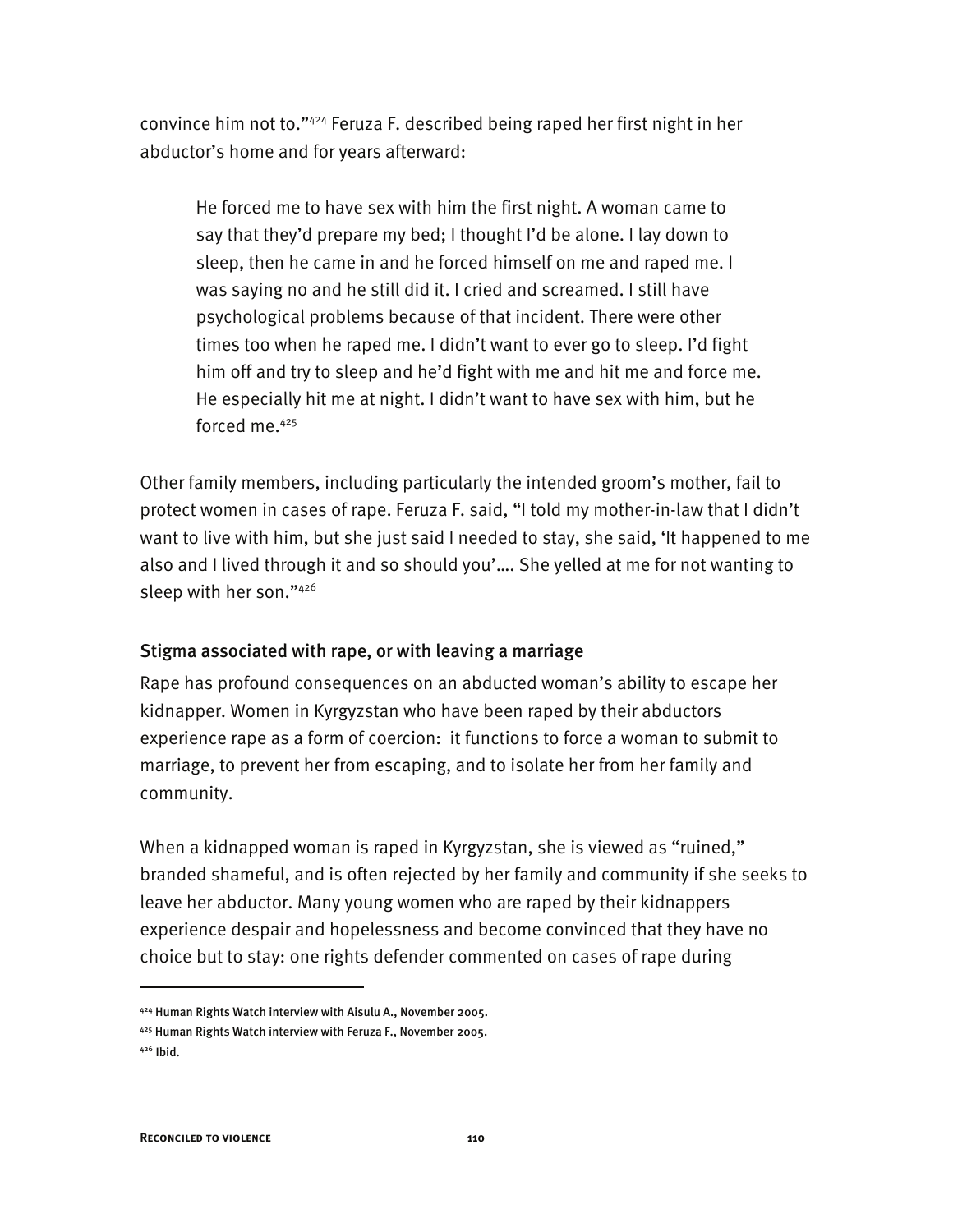kidnapping that "since she has lost her virginity [the girl] thinks she would never have a future if she left."<sup>427</sup> The extended consequences of the rape on her prospects for escape are therefore both real and perceived—the woman sees herself as tainted and, anticipating being rejected by her family and community, feels compelled to remain with her kidnapper and rapist.

Bubusara Ryskulova points out that many women indeed have no place to go if their parents reject them after the rape: "[I]f she's been raped, she thinks she's ruined and there's nowhere to go. If she's poor, then there is nowhere to go." $428$ 

Observers point out that if a woman spends one full night in the abductor's home, she is considered no longer "pure," regardless of whether she is still a virgin.<sup>429</sup> Turganbubu Orunbaeva, whose NGO in Naryn advocates for an end to bridekidnapping, has worked on cases in which parents refused to help their daughters escape abduction because they, and their community, saw the young women as "ruined." Orunbaeva said that in one case a young girl was kidnapped and "after three days was no longer a virgin and so her parents refused to let her leave the forced marriage."430

Echoing this, one government official observed, "If a girl stays there [at the abductor's home], it is considered shameful if she goes home. So many women decide rather than bear the insults, it's better to stay there."431 Elmira E. said, "I was afraid of the new relatives, but when my own parents came to see me, they said, 'Don't come home to us, or no one will respect us anymore.'" Elmira E. stayed with her abductor and endured years of violence in her marriage until she finally escaped with her children in 1992. $432$ 

In some cases, the woman's natal family strikes a deal with the abductors out of interest for their own social standing. Aisulu A., for example, was prevented by her

<sup>427</sup> Human Rights Watch interview with Burul Sopieva, KCHR, Bishkek, November 2, 2005.

<sup>428</sup> Human Rights Watch interview with Bubusara Ryskulova, Sezim, Bishkek, November 1, 2005.

<sup>429</sup> Human Rights Watch interview with Burul Sopieva, KCHR, Bishkek, November 2, 2005.

<sup>430</sup> Human Rights Watch interview with Turganbubu Ornbaeva, Bakubat, Naryn, November 4, 2005.

<sup>431</sup> Human Rights Watch interview with Tursunbek Akun, chairman, Presidential Commission for Human Rights, Bishkek, November 14, 2005.

<sup>432</sup>Human Rights Watch interview with Elmira E., November 2005.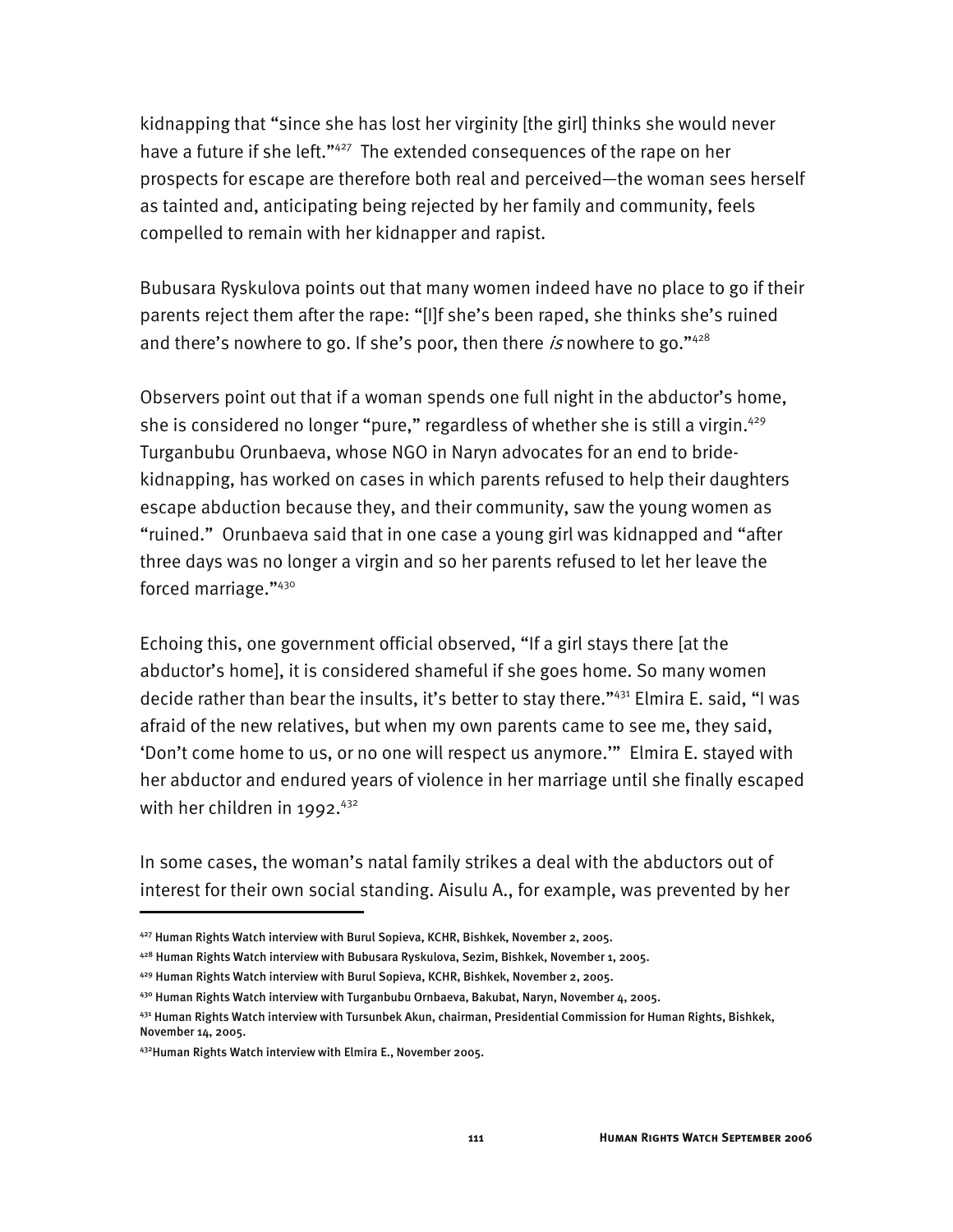abductors from summoning her mother during the initial period of the abduction, only to find that "[l]ater, after the fact, my mother and mother-in-law agreed to the marriage."433 The parents of the kidnapped woman or girl are sometimes given money by the groom's parents in the form of a  $kalym$ , a bride price, as a means of canceling out the damage done.<sup>434</sup> Such arrangements disregard the kidnapped woman's safety and happiness and deny her any decision-making authority.

Even in cases when the woman's natal family signals that it would not reject her after an abduction, she may still fear the consequences of leaving her kidnappers. Tursunai T. was kidnapped by strangers and prevented from escaping. She endured 15 years of abuse by her husband. When her daughter was grown up and was also kidnapped, Tursunai T. did not want her daughter to remain with her abductor. The daughter, however, feared the social consequences of leaving. Tursunai T. said, "My daughter was kidnapped. I went to her immediately when they informed me.… she decided to stay. 'Otherwise it will be shameful and I don't know what my future would be,' she said. I wanted to take her away. I asked the parents-in-law. I then decided to do what my daughter wanted, so I left her there. I always worry about her future, if she'll be happy."435 Similarly, Keres K., who was kidnapped by an acquaintance, said, "I agreed to stay, this is our tradition, and if a girl leaves it is shameful."436

#### Women conditioned and taught to endure abduction

Many young women and girls are taught by their families not to leave their abductor's home if they are kidnapped. A set of popular proverbs are employed to deliver the message that women should submit to an abduction if kidnapped, that they should not seek to escape, and that leaving will bring them unhappiness for the rest of their lives. NGO leaders and government officials agree that these social messages can predispose women to submit to a kidnapping, regardless of their own wishes.

<sup>433</sup> Human Rights Watch interview with Aisulu A., November 2005.

<sup>434</sup> Adiljon Shamshiev, Kerben, Aksy, November 2005, as distributed by the KCHR.

<sup>435</sup> Human Rights Watch interview with Tursunai T., November 2005.

<sup>436</sup> Human Rights Watch interview with Keres K., November 2005.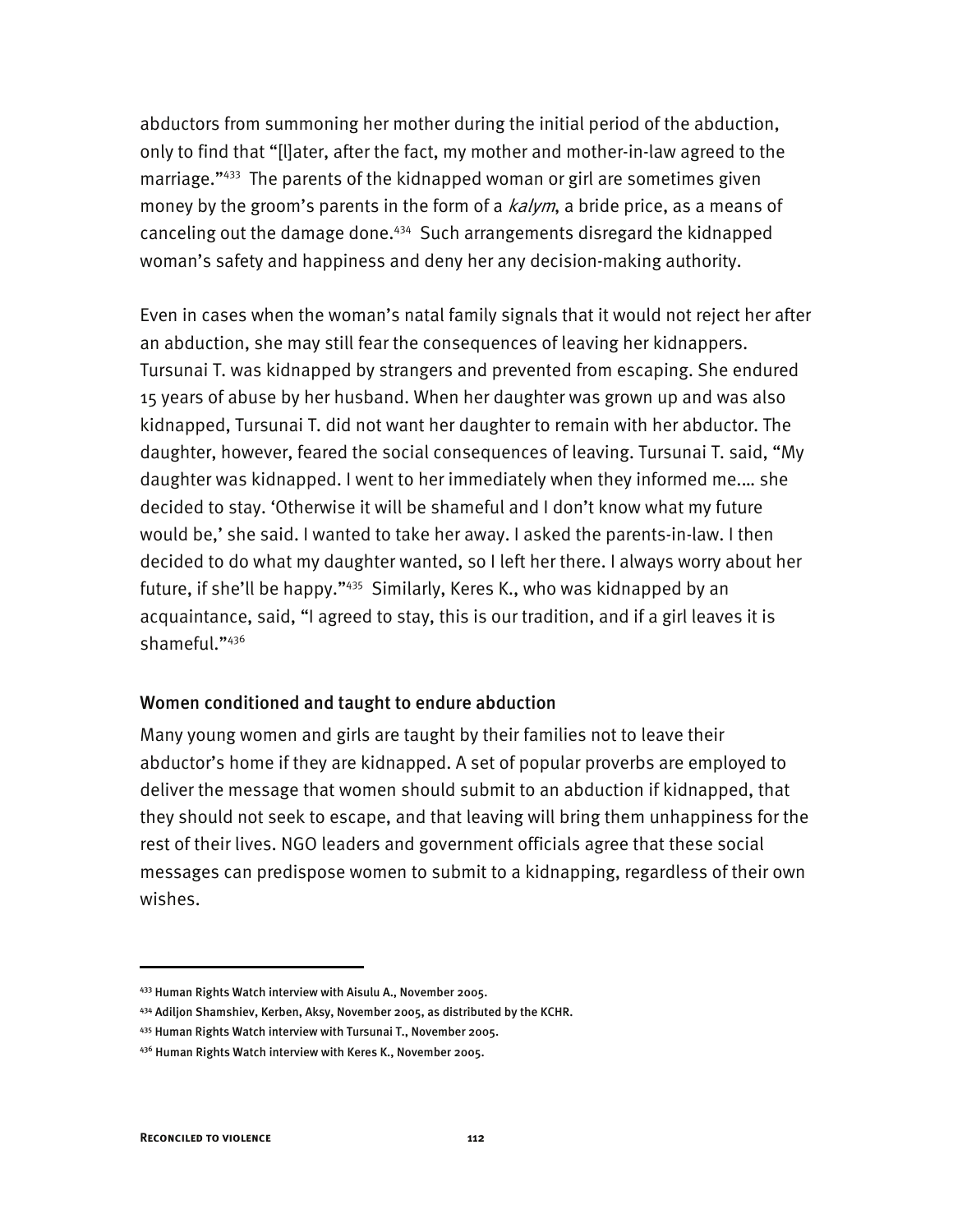Two popular sayings along these lines, referenced by people Human Rights Watch interviewed, were: "When a stone is thrown, it stays where it lands" and, "once you've crossed the threshold, you can't go back."' According to one official, "These sayings mean that if you exit the house, something bad will happen. Mothers and grandmothers tell the girl not to leave if she is kidnapped and they use these proverbs [as instruction]. [G]irls therefore stay, because they were told these messages and it affects them."437 Abductors, including female relatives of the intended groom who take part in the abduction, employ these sayings to coerce kidnapped women to stay and agree to marry their kidnapper.

Aida A., who was kidnapped by strangers at age 18, said, "If you are kidnapped, you must stay or they will curse you [with a bad life]." She remained with her abductor, who physically abused her for 25 years. $438$  Tursunai T., who was kidnapped by strangers at the age of 18 and taken to a remote area, spoke of the psychological power of these curses, "They also put bread and salt across the doorway, so I could not leave, it would be a bad [omen] for me, [a curse]."439 Shoira S. recalled the influence that belief in these curses had on her: "My mom's best friend came to the house to convince me to stay. We have this belief that once a girl has crossed the threshold, she can't turn back, or else she will have trouble all of her life. She told me that everyone she knows who left a marriage after kidnapping was unhappy. She said that [if I left] I won't be happy, I won't get married, I won't have children."<sup>440</sup> Ainura A., recalling her abduction, said, "They brought the wedding clothes and I tried to fight them off. They tried to convince me. His grandmother lay over the threshold; if you cross over her, you'll have a terrible life."441

Farida F., kidnapped at age 19, described the pressure put on her by her abductors as intense, and said she gave in when she recalled the messages she had received growing up. She said:

<sup>437</sup> Human Rights Watch interview with Tursunbek Akun, chairman, Presidential Commission for Human Rights, Bishkek, November 14, 2005.

<sup>438</sup> Human Rights Watch interview with Aida A., November 2005.

<sup>439</sup> Human Rights Watch interview with Tursunai T., November 2005.

<sup>440</sup> Human Rights Watch interview with Shoira S., November 2005.

<sup>441</sup> Human Rights Watch interview with Ainura A., November 2005.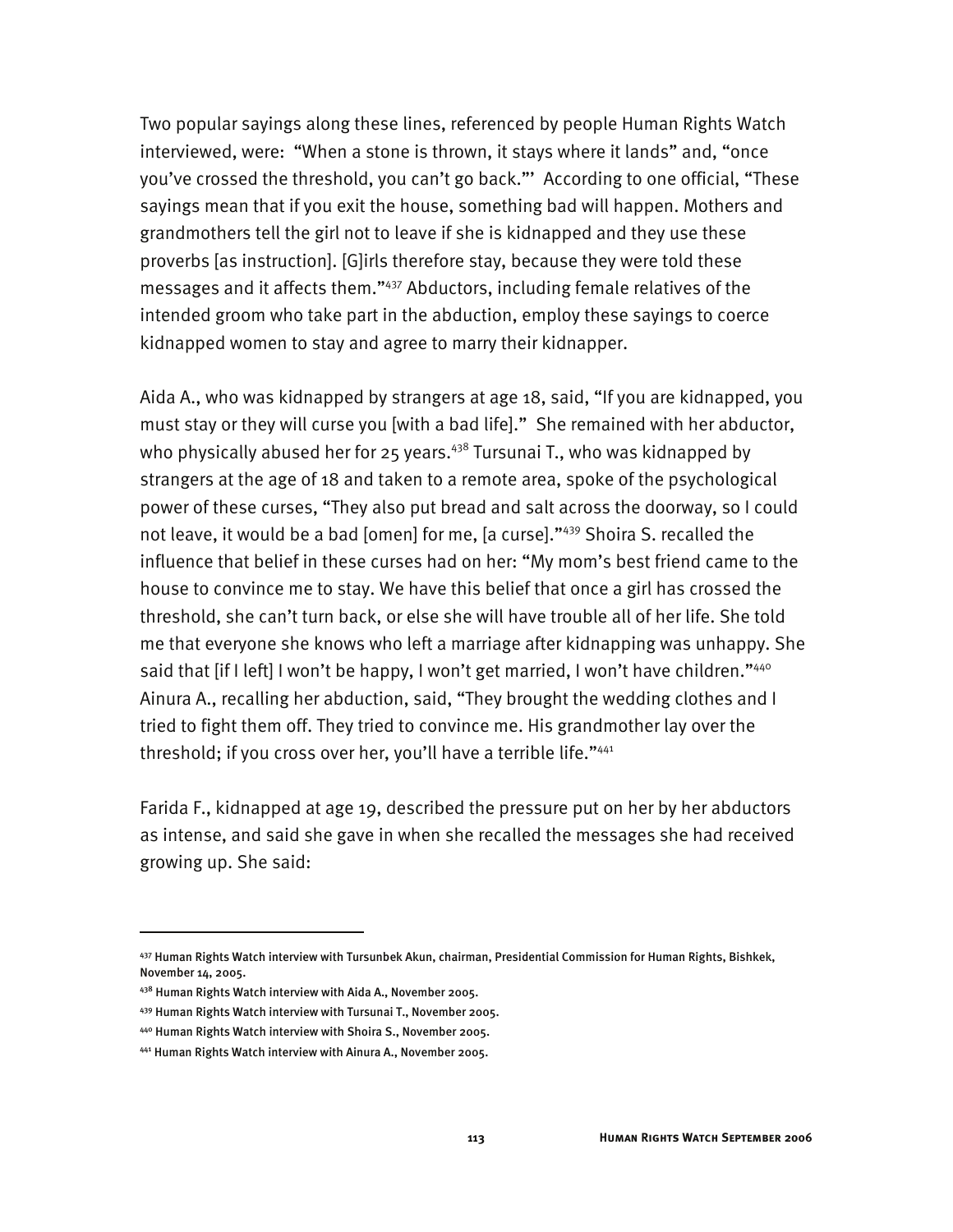a lot of women of older age gathered around me. There is also another custom. If a girl does not want to marry a particular man and she disagrees, these women are asked to come over and to "prepare" the girl morally, either trying to convince her by putting moral pressure on her or sometimes even by hypnotizing her. So, you can probably imagine how that feels, when a girl is on her own and there are all these people around her, all saying, "You should agree, because this is right, it is according to our customs and traditions. God himself decided that it should be this way," and so on and so forth. At that moment I remembered my grandmother's words: "If it happens to you this way, just let it be. It means that it must be your destiny then, it must be the way of your happiness." Of course, it was very difficult for me to put up with it, but I had to. Although later on I greatly regretted that I did it.<sup>442</sup>

One government official suggested it was the power of the social warnings, or curses, that left women unhappy after abduction and confirmed that young women often therefore fear the consequences of leaving. He said, "Modern girls are more likely to leave. But I have not seen a single girl who left and was then happy. These girls go back to their families and are not happy again. The parents of the man curse her and she cannot find happiness, so many girls are therefore afraid to leave."443

# Consequences of Abduction

# *Physical and emotional pain and suffering*

In many cases, a woman who is abducted experiences a compounded trauma: the kidnapping and the years of abuse that follow. Some women feel insulted and angry at the loss of control they experience during a kidnapping. Nargiza N. was kidnapped by a classmate and managed to leave hours later when her parents were convinced to come and retrieve her. She said, "I felt really insulted that he had kidnapped me. I

<sup>442</sup> Human Rights Watch interview with Farida F., November 2005.

<sup>443</sup> Human Rights Watch interview with a senior government official, name withheld, Bishkek, November 2005.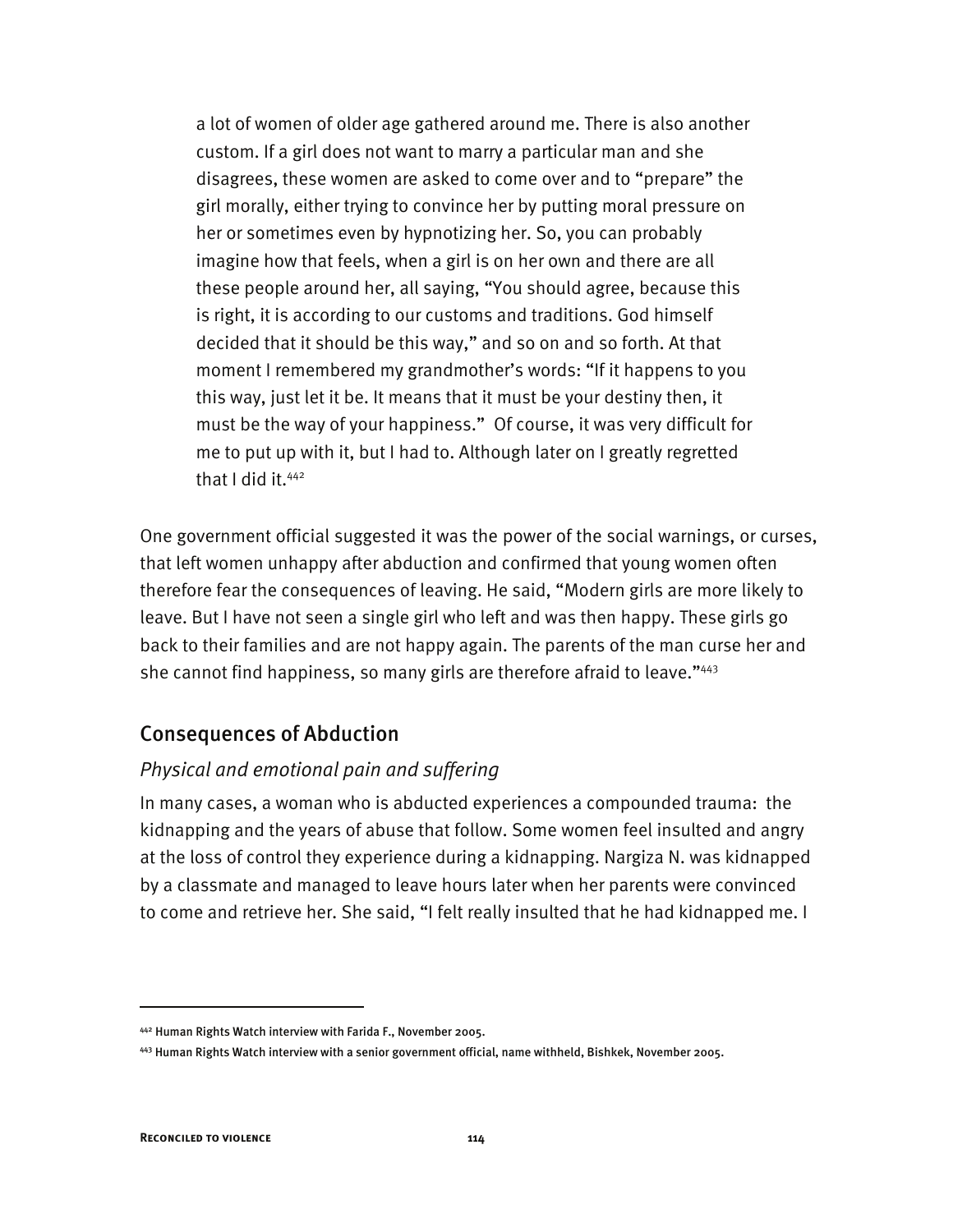didn't like him using such violent means and lies. I was also angry that his family tried to force me to stay and used such force."444

Women become extremely agitated during the kidnapping. Shoira S. recalled the emotional pain she felt when she was kidnapped: "The night that my husband kidnapped me, he took me home to his house at about 6 p.m. They put me in a room in the corner with the curtain for the bride. I cried, I resisted, I asked them not to force me, because I was still so young. This resistance went on until 5 a.m. the next morning. And all that time they couldn't get me to calm down." 445 Abductions by the woman's acquaintance or friend can be no less brutal and emotionally damaging than abductions by strangers. Ainura A. was kidnapped by the man she had been dating for several years. She had declined to marry him in part because her mother objected to the match. She described her shock and terror when she was locked in his family's home and the scarf was forced on her. "I cried and screamed," she said. "I tried to fight them off."446

But resistance can give way to a sense of helplessness when the women are physically overpowered by their abductors, and emotionally overwhelmed by their situation. As in cases of domestic violence, women who were kidnapped told Human Rights Watch or local women's rights NGOs that they experienced anxiety, depression, sleeplessness, and fear and paranoia, which are all symptoms of posttraumatic stress disorder.<sup>447</sup>

Feruza F. described the lasting trauma she experienced after being abducted by a stranger and raped and beaten by him for a year-and-a-half. She said that when she managed to return home to her parents she was psychologically ill and had heart problems, "I wasn't able to sleep. My parents took me to the doctor, who gave me medicine."448 She described the crippling trauma she continues to experience years

-

<sup>444</sup> Human Rights Watch interview with Nargiza N., October 2005.

<sup>445</sup> Human Rights Watch interview with Shoira S., November 2005.

<sup>446</sup> Human Rights Watch interview with Ainura A., November 2005.

<sup>447</sup> See above, footnote 114.

<sup>448</sup> Human Rights Watch interview with Feruza F., November 2005.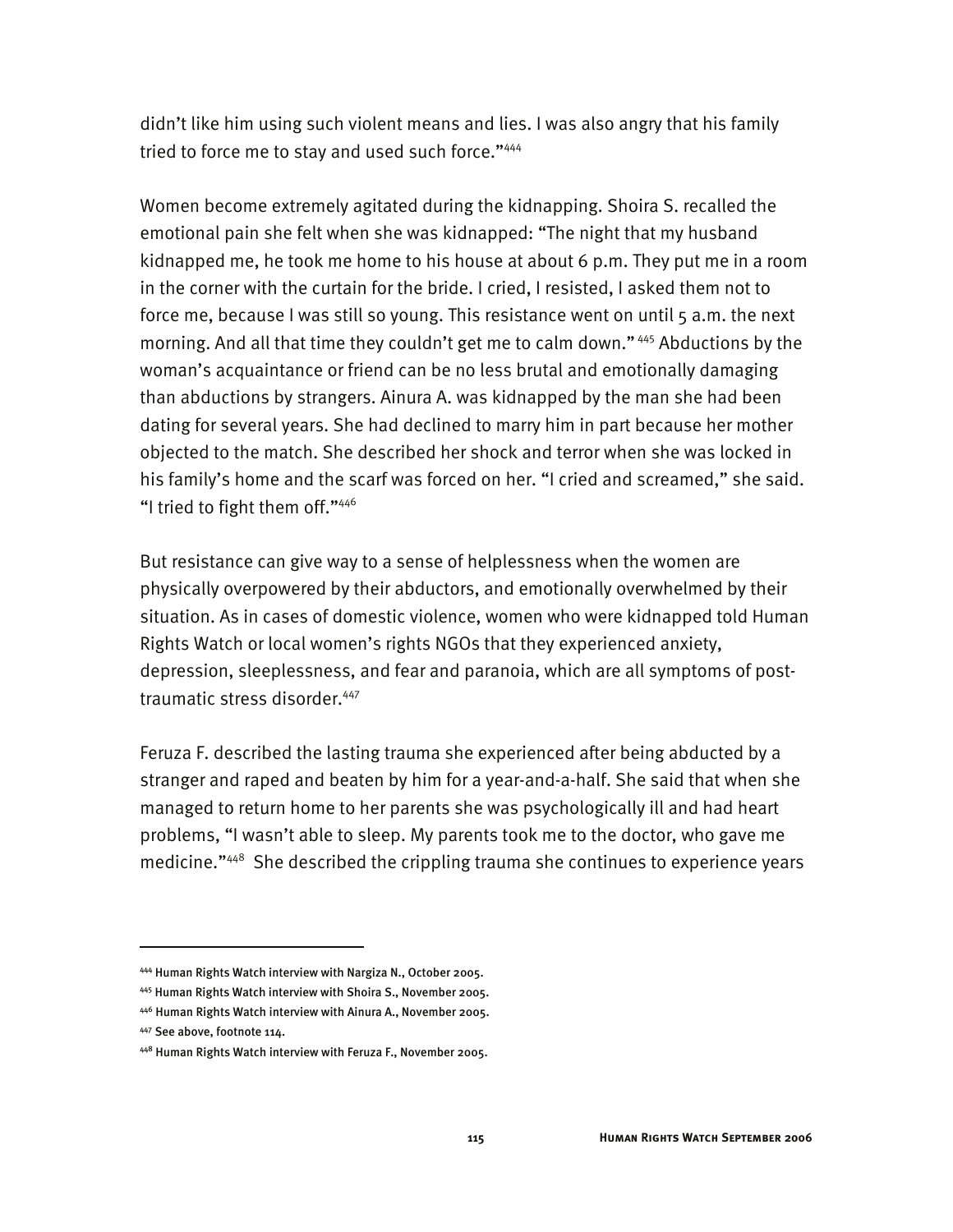later, "I'm still afraid; afraid that it will happen again. I won't talk to any men. I'm afraid of everything now."449

Some women feel such deep despair following an abduction that they attempt to take their own lives. One activist spoke of the emotional state of a young girl who was kidnapped at age 12 and able to return home to her mother a year later, "At that point, she should have been in the ninth grade, but she couldn't go to school because of the shame. She wanted to kill herself, she tried several times…"450

Shoira S. suffered severe depression after her abduction and marriage to a man who was apparently mentally ill and impotent (see above). She said she was under pressure to become pregnant. Her depression eventually drove Shoira S. to attempt suicide at the age of 18. She said:

I was really stressed… I felt awful pressure from all sides…. I had horrible depression, and I decided to die. I felt that I was causing a lot of sadness to my parents and I didn't have any other choice. I took 40 tablets of a relaxant, dimedrol [sleeping pills]….I started to fall down, my knees were weak, I was seeing spots…. I couldn't speak normally. My friends… took me to the hospital and I was treated.… My parents took me home, although the doctors were concerned that I shouldn't have any trauma.... I haven't seen my husband since.<sup>451</sup>

A number of women interviewed by Human Rights Watch who were kidnapped by strangers expressed sympathy for their male abductors. In extreme cases, captured women came to identify with their abductor, to seek his approval. Reminiscent of what is commonly referred to as Stockholm Syndome among hostages, this response appears to have been a coping mechanism. The women's identification with their abductors and anxiety for approval of their abusers served to prevent them from taking opportunities to escape the abusive situation.

<sup>449</sup> Ibid.

<sup>450</sup> Human Rights Watch interview with Zhanna Saralaeva, Association of Women Leaders of Jalal Abad and Kaniet Crisis Center, Jalal Abad, November 10, 2005.

<sup>451</sup> Human Rights Watch interview with Shoira S., November 2005.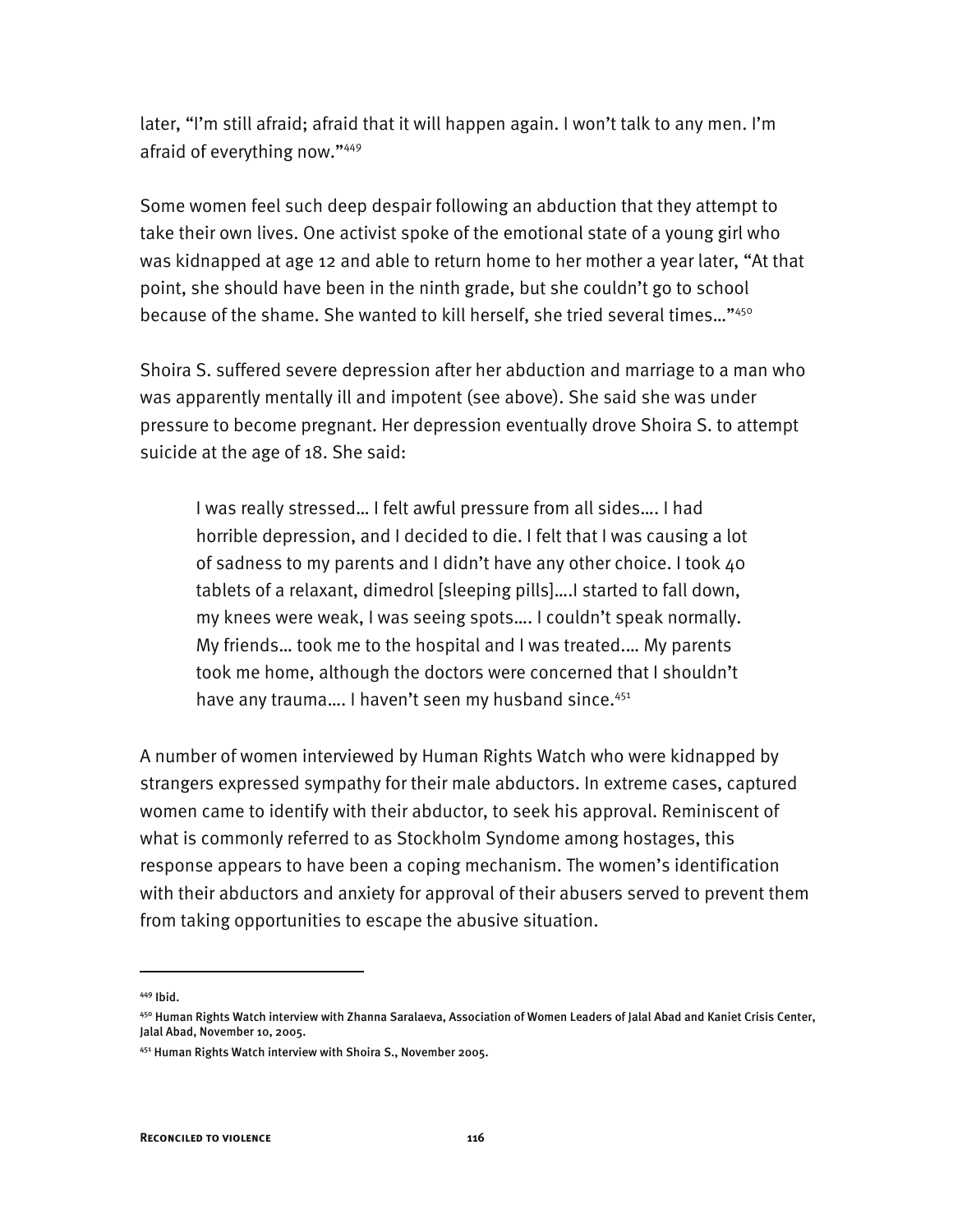Aisulu A. expressed such identification with her kidnapper, a stranger to her who had raped her on the first night at his home. When she became pregnant he told her to get an abortion. The man prevented her from fleeing and refused to protect her when her sister-in-law repeatedly beat her. Instead of holding her husband responsible for kidnapping her, she viewed him as equally a victim of the kidnapping. "We were both forced to marry," she said.<sup>452</sup> With regard to beatings by her sister-in-law, Aisulu A. expressed a desperate desire for the approval of her abductor, "I wanted to talk to him and explain that it was not my fault, that I am good, that it was his sister."453

### *Domestic violence*

As described above, for women and girls who are abducted for forced marriage their first encounter with their future husband is characterized by violence and psychological trauma. The physical and psychological abuse often continue in the marriage. Experts who work with victims of domestic violence observed that it is particularly prevalent in marriages that begin with kidnapping.454 An intern with the NGO Diamond noted, "If a man uses violence to get a wife, it's a signal that he will use violence in the future."455

Others who work with women victims of kidnapping say that the nature of the violence they face in the home is often the same as that endured by women who marry through arranged marriages or who chose their spouse, but that violence starts earlier in marriages that take place through kidnapping.<sup>456</sup>

Many of the women victims of abduction for forced marriage who were interviewed by Human Rights Watch described in detail the abuse that they suffered at the hands of their husbands. This testimony is presented in the first section of this report, on domestic violence.

<sup>452</sup> Human Rights Watch interview with Aisulu A., November 2005.

<sup>453</sup> Ibid.

<sup>454</sup> For example, Human Rights Watch interview with Bubusara Ryskulova, Sezim, Bishkek, November 1, 2005.

<sup>455</sup> Human Rights Watch interview with Bektur Davletov, intern, Diamond, Bishkek, October 31, 2005.

<sup>456</sup> Human Rights Watch interview with Turganbubu Orunbaeva, Bakubat, Naryn, November 4, 2005.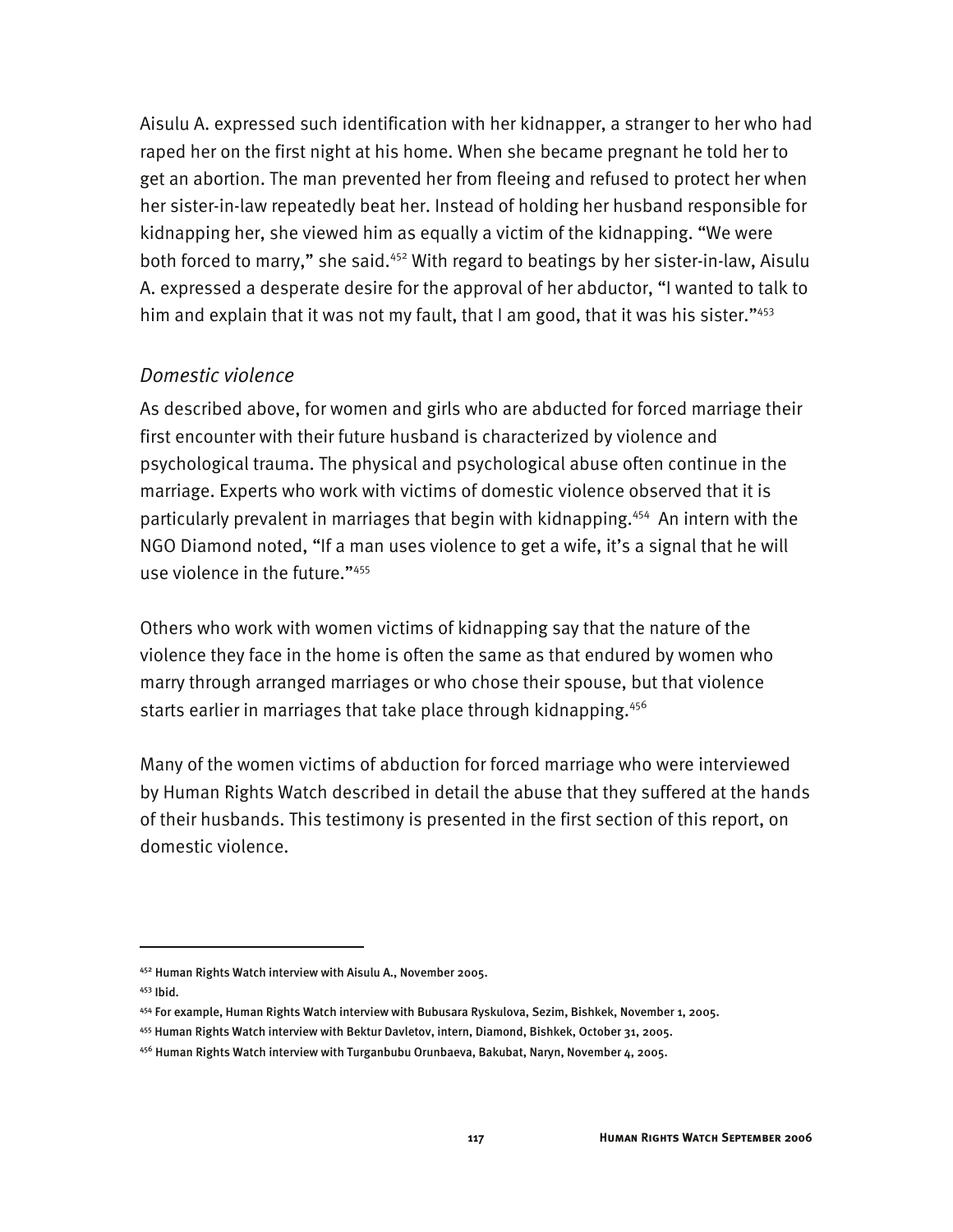### *New brides forced to work as unpaid servants for their in-laws*

As noted above in the background section of this report, new brides are often treated harshly by their in-laws and particularly are regarded as, and function much like, servants to their mothers-in-law. The new bride is expected to do the mother-in-law's bidding while often suffering physical and psychological abuse by her and other members of the family. In cases of abduction—especially abduction by strangers, when the woman's natal family has little or no connection to her marital family—she appears to be particularly vulnerable to abuse and exploitation by her mother-in-law and others in the extended family, as well as by her husband. This is especially true also in cases when the woman is kept in isolated circumstances or forbidden to leave the house.

Families in Kyrgyzstan generally exploit the labor of new brides as a way of adding to the resources and productivity of the household with little cost to the family. In such cases the abducted woman's situation is analogous to unpaid servitude. Farida F. recalled what it was like after her abduction, at age 19:

I was in somebody else's house and I put great effort into trying to adjust myself to the new place and its people. I did my best to make sure that my new relatives would be satisfied with me. I had to do practically everything in the house—all the possible housework, and nobody ever helped me…. The new family was large, very large. They had six children, the eldest one was my husband, and the youngest girl was only a year-and-a-half old. So, it is easy to imagine now how much of an effort it took for me to take care of and to clean everything for all these people.<sup>457</sup>

Feruza F., who was abducted at the age of 17, recounted her daily routine: "They never let me out of the house. I would milk the cows and then prepare the breakfast and then make the beds and clean the house and make bread and make the lunch and pick apples and then in the evening I'd make another meal for everyone. I did everything."<sup>458</sup> Elmira E. also said she was forced to work for her husband's family: "I

-

<sup>457</sup> Human Rights Watch interview with Farida F., November 2005.

<sup>458</sup> Human Rights Watch interview with Feruza F., November 2005.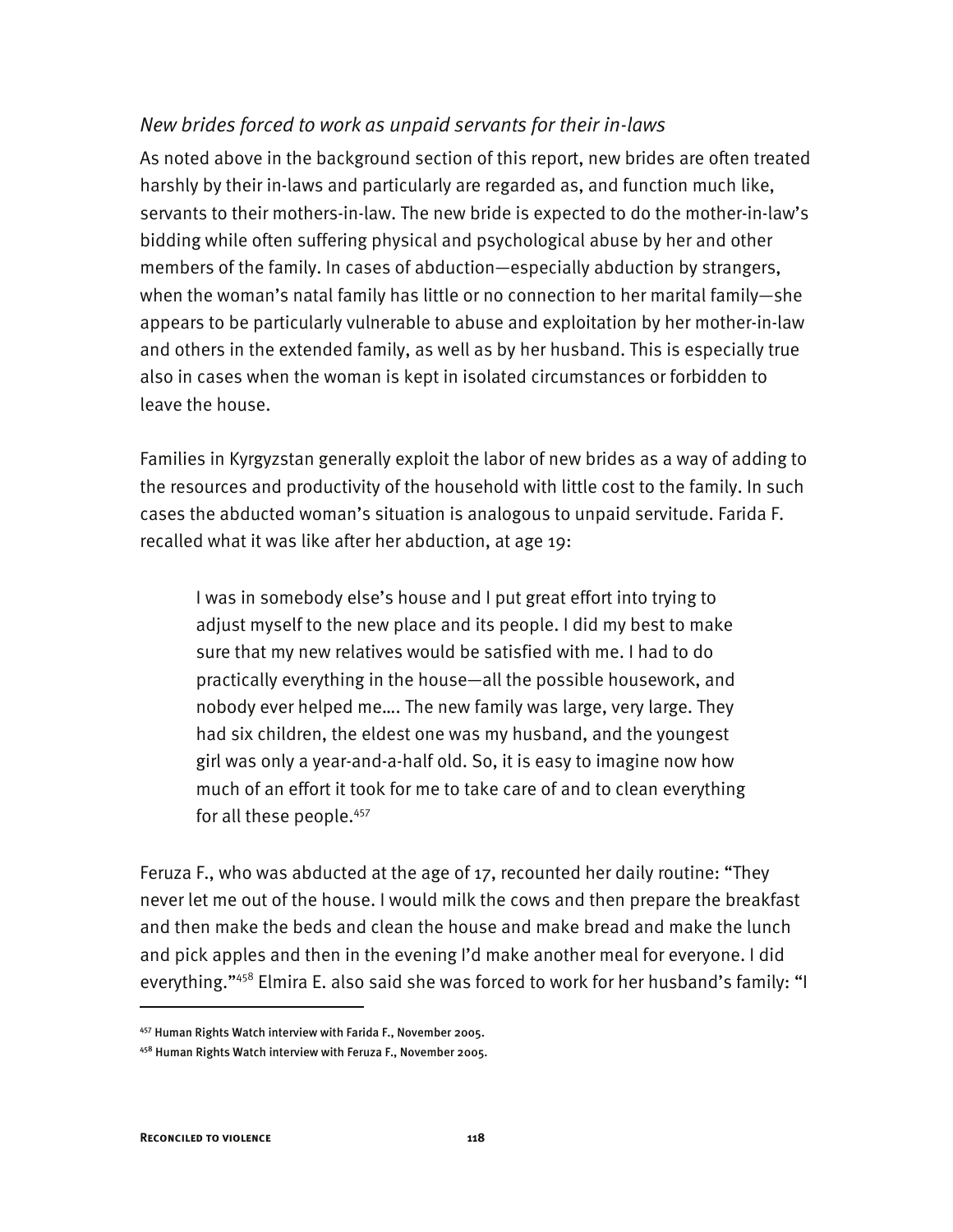did everything around the house. I even took care of the cattle and the garden that was five hectares."459

Tursunai T. was abducted by strangers who forced her to work every day herding their sheep. It was the family business, but she saw no profit from it and owned no share in it when she eventually fled. She observed, "It's shameful that I worked for 15 years and I have nothing to show for it." $460$ 

Many times the family members of a woman's abductor treat her as though she is their property. Ainura A., who was kidnapped and then years later kicked out of the home by her mother-in-law, said, "Later she went to the mosque and said, 'Return her to me' and they refused. They said, 'You didn't ask for our advice when you kicked her out, why should she be your slave forever.'"461

Gulzat G. recounted the conditions she was forced to live under in her in-laws' home, where her role was more like that of an unpaid servant than a member of the family:

For the whole time that I lived with my in-laws, I had a separate room…. I only ever entered the main house when my mother-in-law demanded that I clean the house. She would send one of her sons over to my room to tell me that I should go to the house and clean everything within two hours and then I would be forced out of the house again. My mother-in-law treated me like a slave. $462$ 

# No Justice for Victims of Abduction

### *The law against bride-kidnapping*

j

Bride-kidnapping is illegal in Kyrgyzstan. Article 155 of the Criminal Code outlaws non-consensual marriage by abduction. It says, "Forcing a woman to marry or to continue a marriage or kidnapping her in order to marry without her consent" will be punished under the law. The prescribed penalty is a fine in the amount of 100 to 200

<sup>459</sup> Human Rights Watch interview with Elmira E., November 2005.

<sup>460</sup> Human Rights Watch interview with Tursunai T., November 2005.

<sup>461</sup> Human Rights Watch interview with Ainura A., November 2005.

<sup>462</sup> Human Rights Watch interview with Gulzat G., November 2005.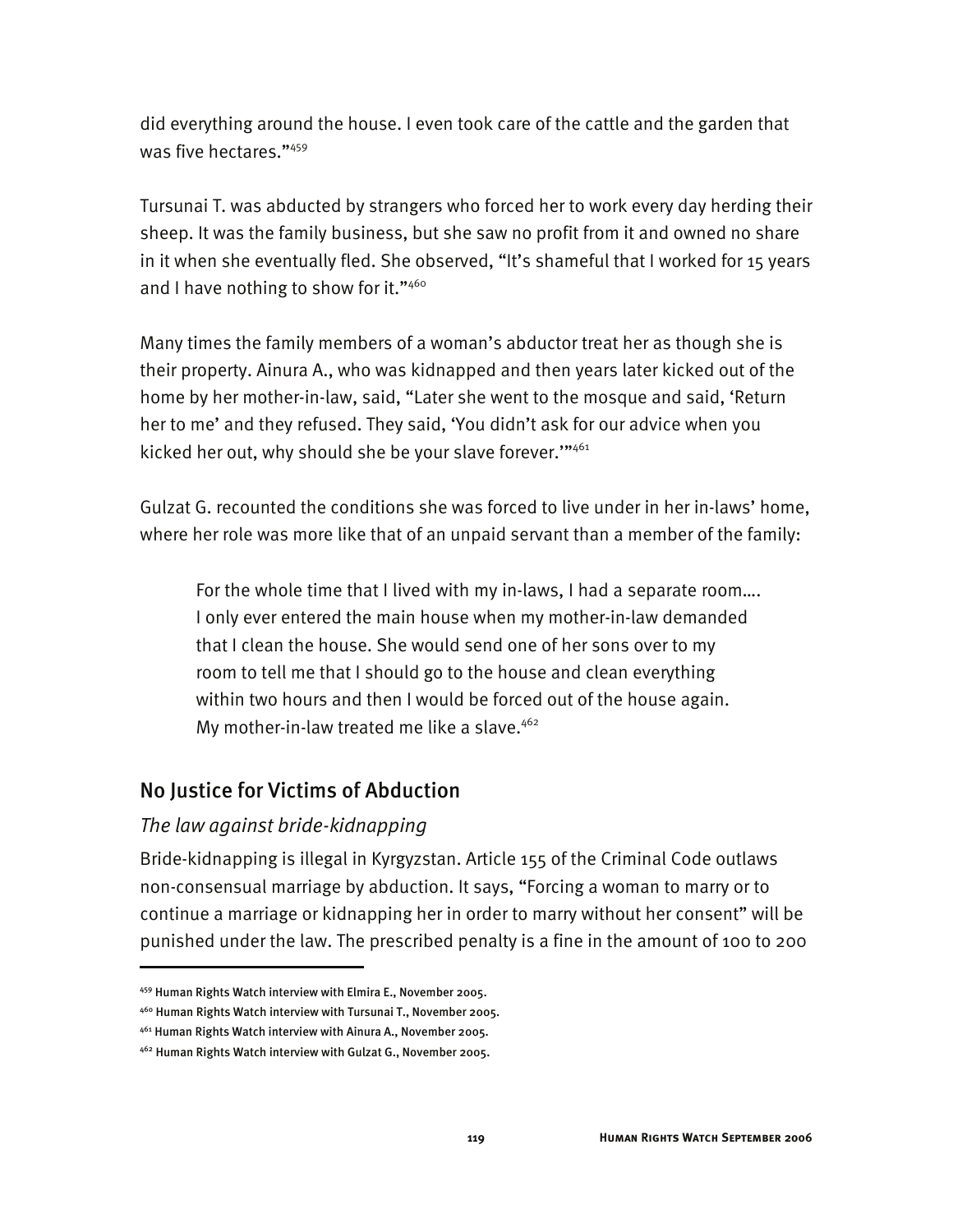times the minimum monthly wage or up to five years in prison.<sup>463</sup> (The minimum monthly wage in Kyrgyzstan in 2005 was about 100 som, equivalent to about  $$2.42$ ).<sup>464</sup>

Women's rights advocates view the option of a fine for so serious a crime as outrageous. "It's crazy that there's only a 20,000 som fine for abduction. He takes her, rapes her, and throws her out and gets just a fine," said activist Zhanna Saralaeva.<sup>465</sup>

Sociologist Medina Aitieva agrees: "The penal code should be much clearer on the punishment [for kidnapping]. For most serious crimes you get a jail sentence, but for abduction they give the option of a fine. Accomplices and others complicit should also get jail time and people should be aware that they run a risk by being part of such an act."466

Other laws, in particular article 111 of the Criminal Code, can also be employed to hold kidnappers to account for the violence against women that often accompanies abductions. As noted in the previous chapter on domestic violence, article 111 criminalizes the infliction of physical or psychological suffering on a person through systematic beatings or other violence. The prescribed penalty of up to three years in prison is increased to up to seven years if the violence is committed against "a person who had been abducted or taken hostage." Other relevant aggravating circumstances include when the violence is committed by a group or by a group acting under a conspiracy. Criminal Code article 112, "Purposeful infliction of light damage to health," can also be relevant to some cases of kidnapping.

The 2003 Law on Social-Legal Protection from Domestic Violence is essentially silent on the issue. Article 4 states that one of the principles guiding this law is "protection from religious, cultural and other customs that may harm family relationships," but

-

<sup>463</sup> Criminal Code of the Kyrgyz Republic.

<sup>464</sup> U.S. Department of State, Bureau of Democracy, Human Rights, and Labor, "Country Reports on Human Rights Practices - 2005: Kyrgyz Republic," March 8, 2006, http://www.state.gov/g/drl/rls/hrrpt/2005/61657.htm (accessed June 23, 2006). 465 Human Rights Watch interview with Zhanna Saralaeva, Association of Women Leaders of Jalal Abad and Kaniet Crisis Center, Jalal Abad, November 10, 2005.

<sup>466</sup> Human Rights Watch interview with Medina Aitieva, American University-Central Asia, Bishkek, October 31, 2005.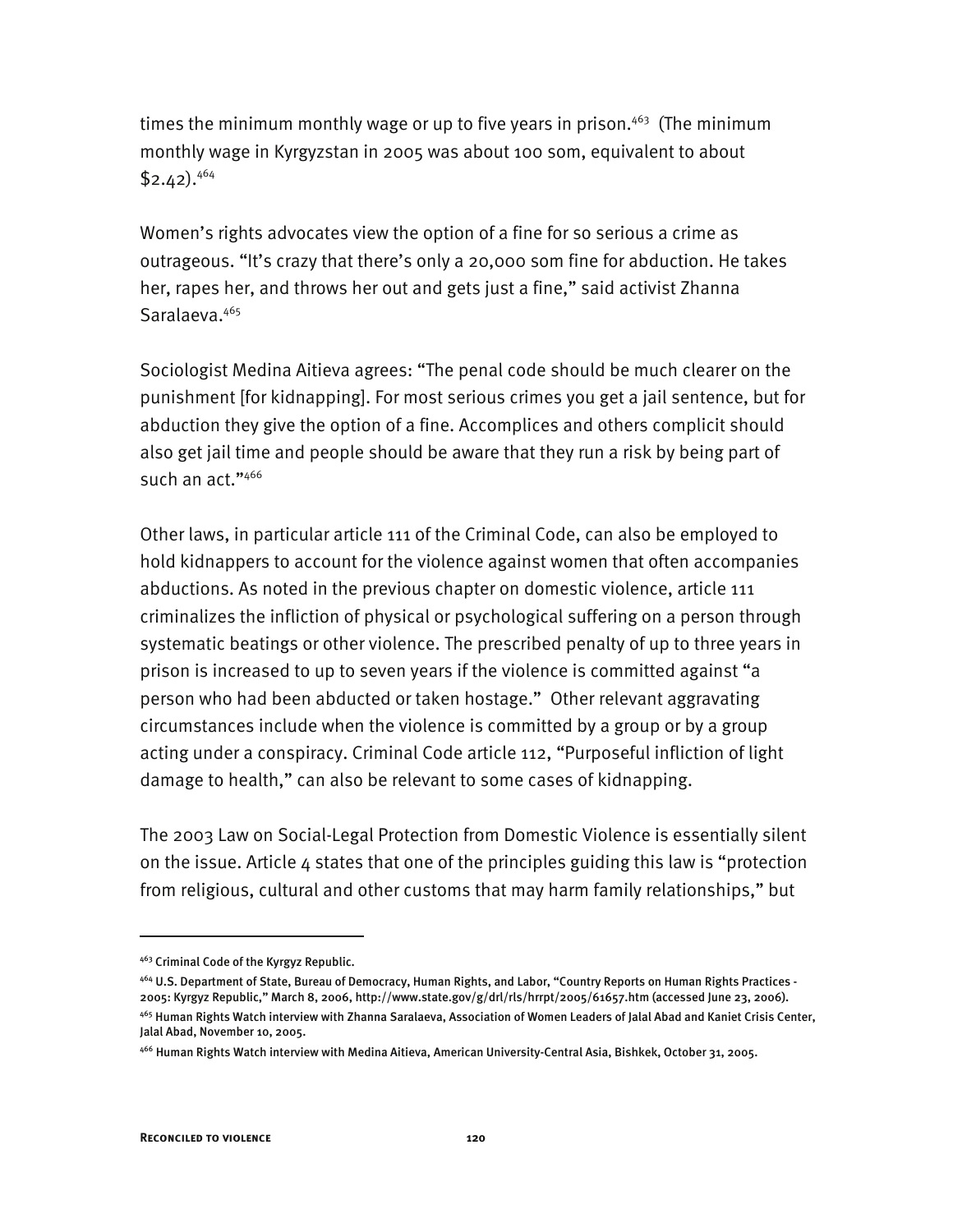makes no further references that could be construed as providing specific protection against the practice of bride-kidnapping.<sup>467</sup>

### *The law not enforced*

The CEDAW Committee has stated its concern about the continuing existence of bride abduction and polygyny in Kyrgyzstan, despite laws against these practices. It said, "The Committee recommends action without delay by the State party to enforce its laws penalizing these practices. The Committee also recommends that the State party take comprehensive and effective measures, including the training of the judiciary and law enforcement officials and public awareness raising campaigns, to eliminate these practices."468

Those responsible for law enforcement do not regard the abduction of women and girls for forced marriage as a serious crime. Local law enforcement officials who spoke to Human Rights Watch did not view it as a law enforcement issue at all. One senior police officer said, "Abduction, it's just called this. Ninety-nine percent of women agree to the kidnapping. I kidnapped my wife..."<sup>469</sup> A senior police official from another major city said, "Bride-kidnapping—oh, they only do this by agreement. This is following traditions. If there's not agreement, then people will file a complaint."470

Police officers interviewed by Human Rights Watch about abduction for forced marriage literally treated it as a laughing matter, giggling when the topic was brought up. Some made jokes about kidnapping or "offered" to kidnap Human Rights Watch's researchers while they were in town. According to NGO leaders, these attitudes were typical, and police are generally indifferent to the problem of kidnapping or, if anything, express support for the abductors rather than their victims (the rarity of actual reporting by women abduction victims to the police, and

-

<sup>467</sup> Law on Social-Legal Protection from Domestic Violence, 2003.

<sup>468</sup> Report of the Committee on the Elimination of Discrimination against Women, Thirtieth session (January 12-30, 2004), Thirty-first session (July 6-23, 2004), General Assembly Official Records, Fifty-ninth Session, Supplement No. 38 (A/59/38), United Nations, New York, 2004.

<sup>469</sup> Human Rights Watch interview with a senior police officer, name withheld, Jalal Abad City Police Department, Jalal Abad, November 11, 2005.

<sup>470</sup> Human Rights Watch interview with a senior police officer, name withheld, Osh Province Police Department, Osh, November 10, 2005.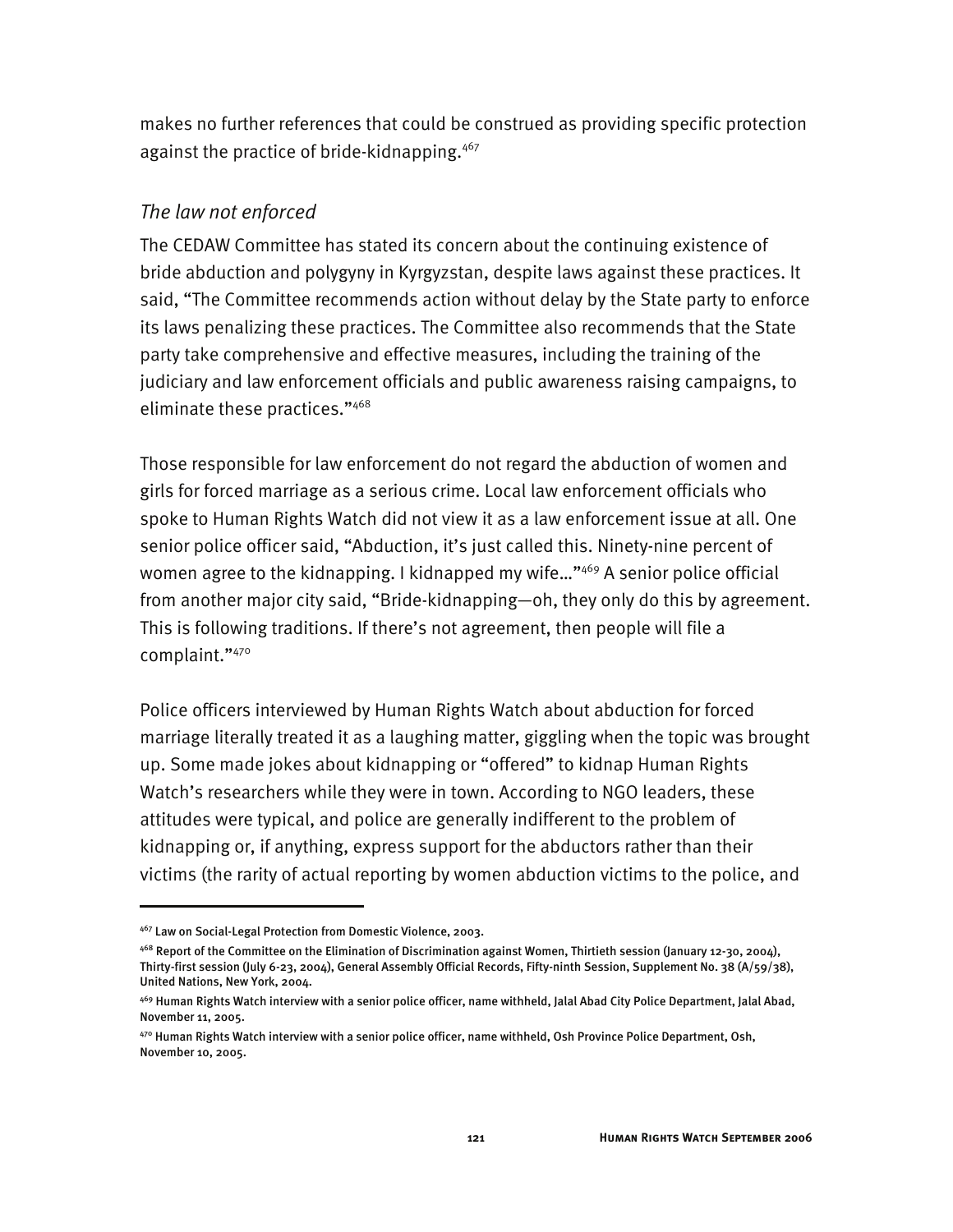police non-responsiveness to cases made known to them, are discussed below). Such attitudes perpetuate the cycle of crime, arbitrariness of the law, and impunity for violent crimes against women.

As with police failure to protect women in cases of domestic violence, the failure of police to act on behalf of victims of bride-kidnapping is closely connected with women's lack of trust in police and the problem of rampant police corruption. When asked what steps the police are taking to prevent bride-kidnapping, Orunbaeva said, "The police have no role in this so far."471

#### Investigations and prosecutions for bride-kidnapping extremely rare

Prosecutions for the crime of bride-kidnapping are extremely rare, and experts were unable to name a single case of abduction that had gone to trial. "I've never heard of a criminal case being opened related to a kidnapping," said Zhanna Saralaeva, an NGO activist from Jalal Abad.472 Medina Aitieva shared the same frustration:

I've never heard of a case where a woman sued for kidnapping as a crime if she was returned home. In one case, a family sued a man for kidnapping because the families had no connection to one another. There was financial compensation for the family, but no jail time for the kidnappers. There are almost no legal cases. Even the case in the film [by Petr Lom] where the girl died, that case hasn't gone anywhere.

<sup>471</sup> Human Rights Watch interview with Turganbubu Orunbaeva, Bakubat, Naryn, November 4, 2005. Several NGOs reported that police take an interest only when they sense that their negligence has been noted and they are in danger of reprimand from the higher ranks for their failure to uphold the law. One activist in southern Kyrgyzstan told Human Rights Watch of a young girl who was kidnapped at the age of 12 by a man in his fifties, kept by him for a year, and then kicked out of his house because she had failed to have children. The young girl's mother turned to the authorities for help. "The mother wrote a statement to the police. They just failed to register it because the man was rich and well-respected," according to the activist. A year later the activist told a journalist about the story and it was published in a newspaper, without any names given. This finally sparked the authorities' interest, but their investigation did not focus on the perpetrator of the crime. Instead, the NGO that the mother had appealed to was the target of authorities' interest. An activist from that NGO said, "The city administration, province administration, and procuracy and neighborhood police all began to come to our office to scare us and insult us, and insisted that we tell them who the mother and daughter are…. Bishkek had probably called [after the newspaper article]." The police were most intent, it seems, on protecting themselves. The mother and daughter faired poorly. The activist told Human Rights Watch, "When we went to find the mother, she had died. The girl had been handed over to [a relative]." Human Rights Watch interview with Zhanna Saralaeva, Association of Women Leaders of Jalal Abad and Kaniet Crisis Center, Jalal Abad, November 10, 2005.

<sup>472</sup> Human Rights Watch interview with Zhanna Saralaeva, Association of Women Leaders of Jalal Abad and Kaniet Crisis Center, Jalal Abad, November 10, 2005.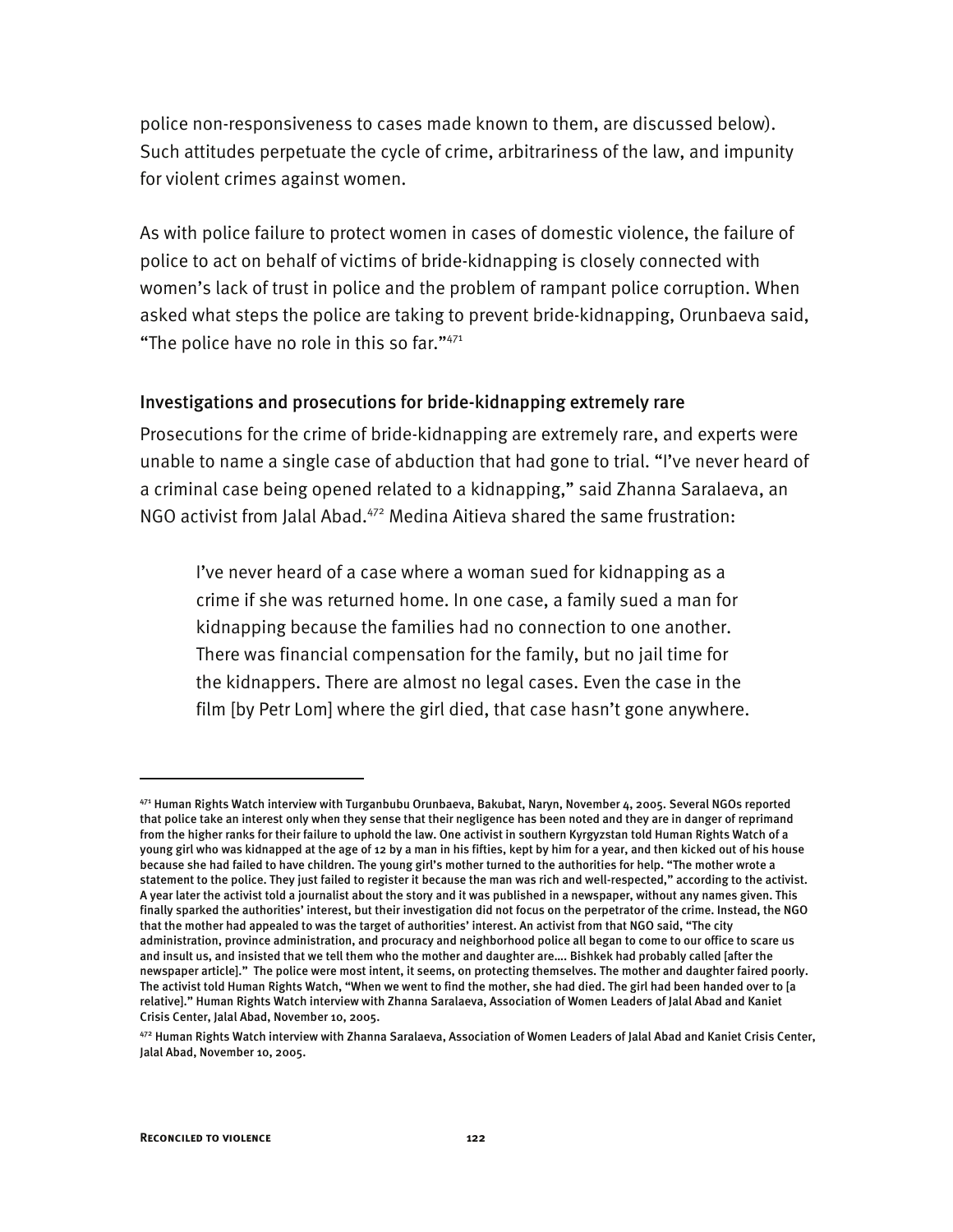It was too hard to prove. No autopsy was done. The other side [the abductor's family] said it was suicide.  $473$ 

Women's rights advocates say that a successfully prosecuted case would go far to highlight the problem and prevent future kidnappings. "We need a judicial precedent in order to stop this [cycle]," said Bubusara Ryskulova.<sup>474</sup> First though, the authorities responsible for carrying out the law need to recognize its validity and relevance, advocates say: "The government must recognize that kidnapping is a crime. They need to carry out the laws that exist," declared Saralaeva. 475

Few victims of kidnapping for forced marriage turn to the police.  $476$  The psychological pressure, fear of social stigma, and fear of retaliation that so effectively prevent a woman from fleeing a man's home after she is abducted also work to dissuade her from reporting the crime of kidnapping to the authorities.<sup>477</sup> As Aitieva observed, "Most women don't go to the police because they're afraid of the negative consequences and condemnation of their families; and many are dependent on others and can't risk upsetting them. If a woman's parents are willing to fight for her, then it can be pursued, but usually the parents are more concerned about how society views them than they are about fighting for their children."478

Even in the rare instances when a woman can overcome barriers and file a complaint, and when police register the woman's complaint, activists charge, the authorities fail to prosecute cases of abduction. Turganbubu Orunbaeva, for example, reports that women victims of bride-kidnapping confront the same attitude with which Human Rights Watch researchers were met by police: "If [women] go to the police, the police say, 'It's the tradition, everyone does it."<sup>479</sup> She also spoke about her research into

<sup>473</sup> Human Rights Watch interview with Medina Aitieva, American University-Central Asia, Bishkek, October 31, 2005. The documentary referred to by Aitieva was made by filmmaker Petr Lom in 2004. It shows instances of bride-kidnapping and features interviews with some of the women and men involved. It has been used as an advocacy tool by groups in Kyrgyzstan that oppose bride-kidnapping.

<sup>474</sup> Human Rights Watch interview with Bubusara Ryskulova, Sezim, Bishkek, November 1, 2005.

<sup>475</sup> Human Rights Watch interview with Zhanna Saralaeva, Association of Women Leaders of Jalal Abad and Kaniet Crisis Center, Jalal Abad, November 10, 2005.

<sup>476</sup> Human Rights Watch interview with Olga Klementieva, lawyer, Chance, Bishkek, October 29, 2005.

<sup>477</sup> Human Rights Watch interview with Turganbubu Orunbaeva, Bakubat, Naryn, November 4, 2005.

<sup>478</sup> Human Rights Watch interview with Medina Aitieva, American University-Central Asia, Bishkek, October 31, 2005.

<sup>479</sup> Human Rights Watch interview with Turganbubu Orunbaeva, Bakubat, Naryn, November 4, 2005.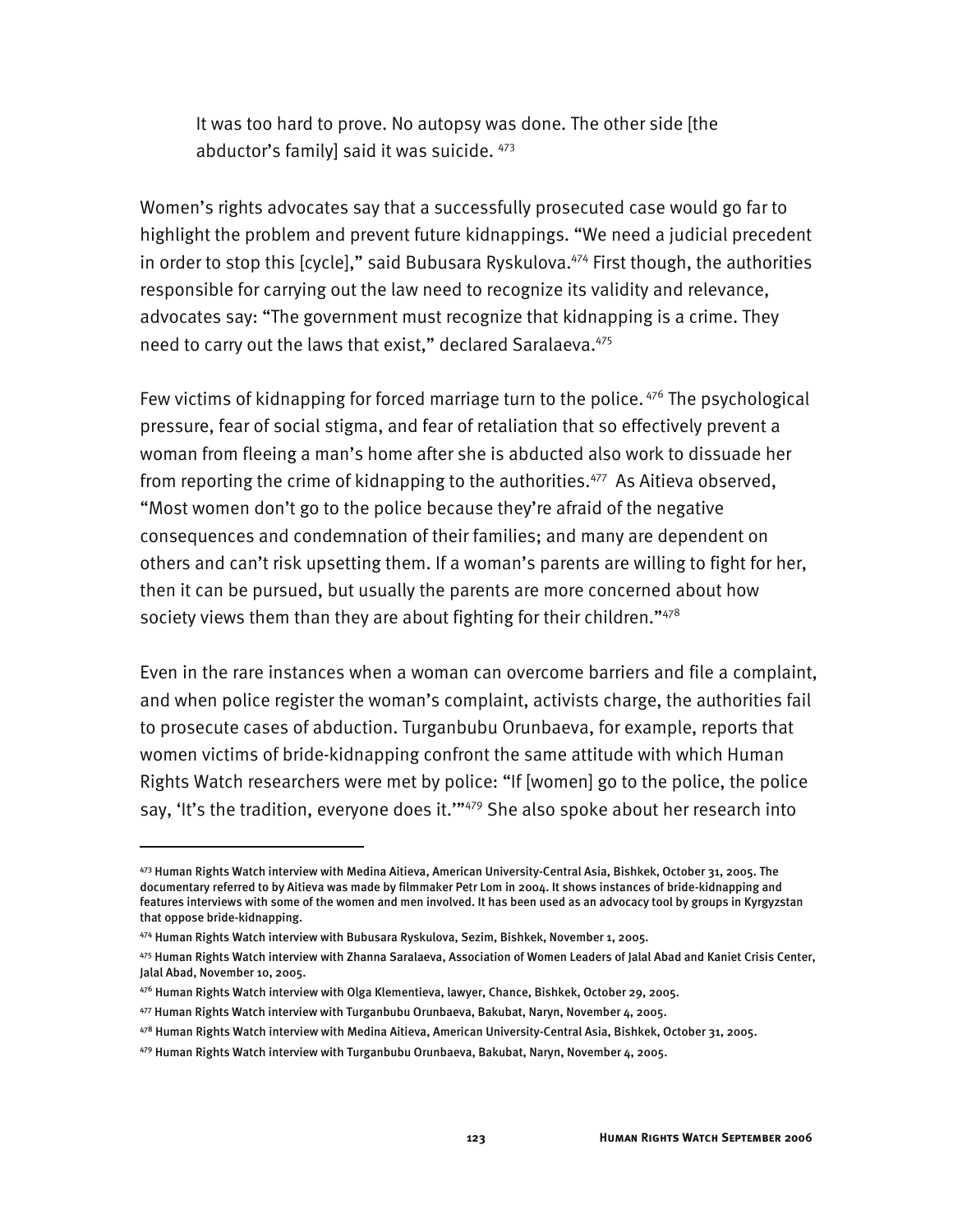the issue, saying that out of 860 women interviewed about kidnapping, only three had brought criminal cases. In those three cases, she said, the men were not punished: "The women gave statements [to the police] and then the statements never went to the court; the parents found common agreement and the women remained without justice."<sup>480</sup> Another activist on bride-kidnapping issues said, "Even when the neighborhood police officer finds out [about a kidnapping], he doesn't consider it a crime."<sup>481</sup> A third said, "When I was young, if a girl was taken by force, the police would interfere, but now they've gotten used to it and no longer respond."482

One obstacle a woman faces when trying to pursue a criminal case against her abductors is the perception that if she succumbed to the pressure brought to bear on her and in the end submitted to the marriage and stayed at the home of her abductor, then she cannot hold her kidnappers accountable for their actions against her. She is seen as complicit in the kidnapping and is told she cannot bring a case against her abusers. For example, Aisulu A., who lived with her abductor for nine months, said that when she later consulted a lawyer about her options for bringing a case for the kidnapping and beatings by her sister-in-law, the lawyer advised that she had waited too long: "The lawyer [at the shelter] said that after nine months [of marriage] I can't say that I was forced and kidnapped. [The lawyer] said I should have written a statement earlier and gotten a medical exam when [the sister-in-law] beat me."483

The case of one woman with police connections came up repeatedly as the one example of police taking action regarding a case of kidnapping. Even in this situation, there are doubts that justice was done. The woman was kidnapped, but was able to flee. She went to a local NGO for help, and was encouraged to file a complaint with the police. The woman had connections to the police, as her brother was a local police officer. She was successful in registering her complaint. The woman's

<sup>480</sup> Ibid.

<sup>481</sup> Human Rights Watch interview with Muratali Uchkempirov, Youth Citizenship Development Group, Jalal Abad, November 11, 2005.

<sup>482</sup> Human Rights Watch interview with a human rights defender, name withheld, place withheld, November 2005.

<sup>483</sup> Human Rights Watch interview with Aisulu A., November 2005.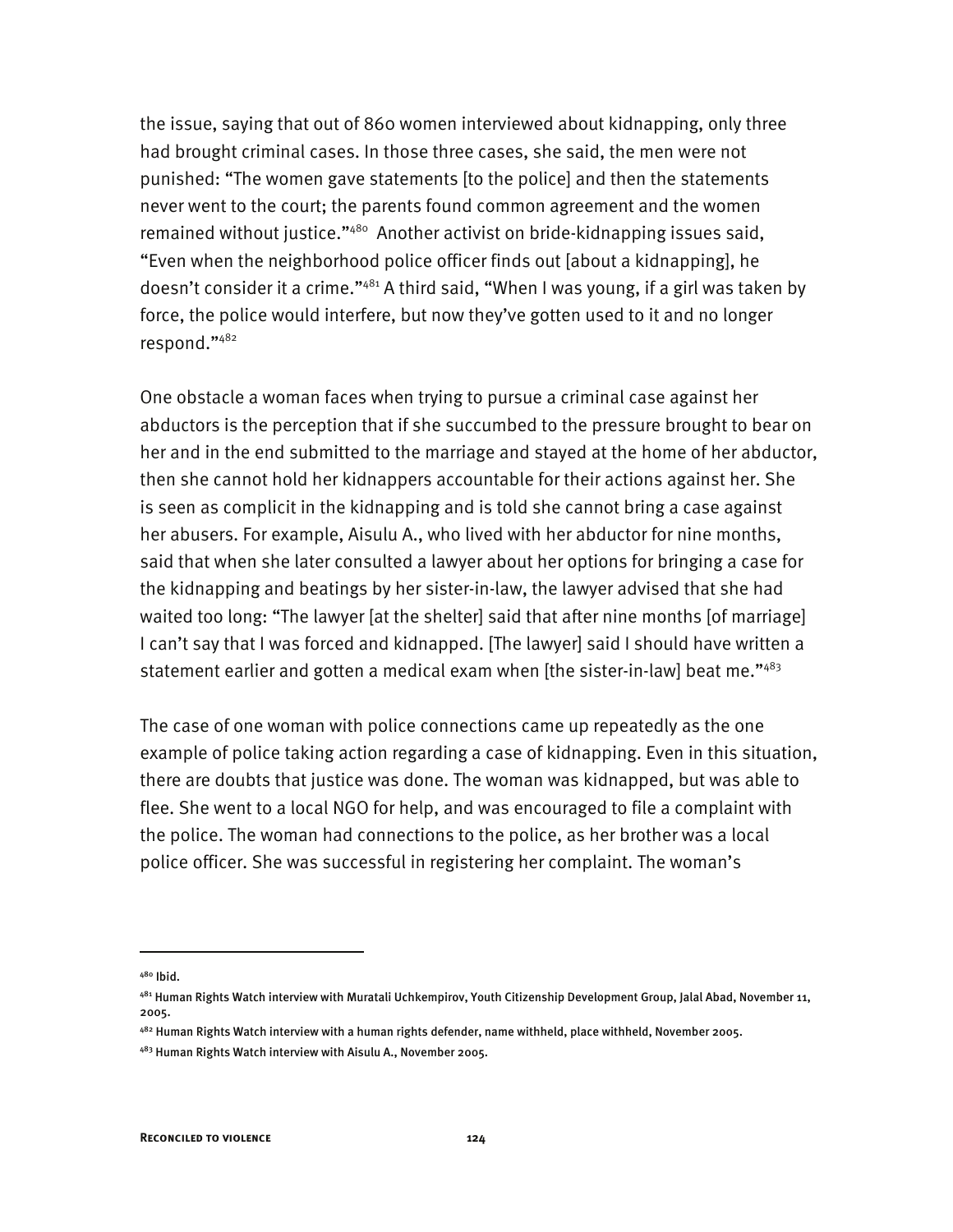relatives came to an arrangement with the abductor, who gave the woman and her family money, and the matter was closed.<sup>484</sup>

#### Local and national government officials unresponsive to the kidnapping problem

NGO leaders report that when they raise the problem of bride-kidnapping with local government officials, they are spurned and ignored. Turganbubu Orunbaeva, of Bakubat NGO in Naryn, said, "Even the people at the Akimiat [mayor's office] who are responsible for gender issues say I should shut up. They all think I should shut up."485

Government officials responsible for human rights on a national level also resist responsibility to stop bride-kidnapping, and instead put the burden on women victims to ensure that the law is followed. "Women should be the initiators of complaints, they should appeal. Not if girls are kidnapped and then agree to stay, but if she feels that there was a violation of her rights," said one official from the ombudsman's office, revealing at the same time his perception that women who agree to stay with their abductors have not experienced violation of their rights.<sup>486</sup>

-

<sup>484</sup> Human Rights Watch interview with Zhanna Saralaeva, Association of Women Leaders of Jalal Abad and Kaniet Crisis Center, Jalal Abad, November 10, 2005. Although article 16 of the Kyrgyz Civil Code does recognize the right of victims of certain crimes to sue the perpetrator for compensation for damages, there was no civil suit pursued in this case and monies paid by the abductor were apparently the result of an arrangement reached between the abductor and the kidnapped woman's family, rather than as the result of a court decision. Human Rights Watch is not aware of any case of a woman victim of abduction for forced marriage having brought a civil suit against her abductor for compensation under article 16.

 $485$  Human Rights Watch interview with Turganbubu Orunbaeva, Bakubat, Naryn, November 4, 2005.

 $486$  Human Rights Watch interview with officials from the ombudsman's office, Bishkek, November 14, 2005.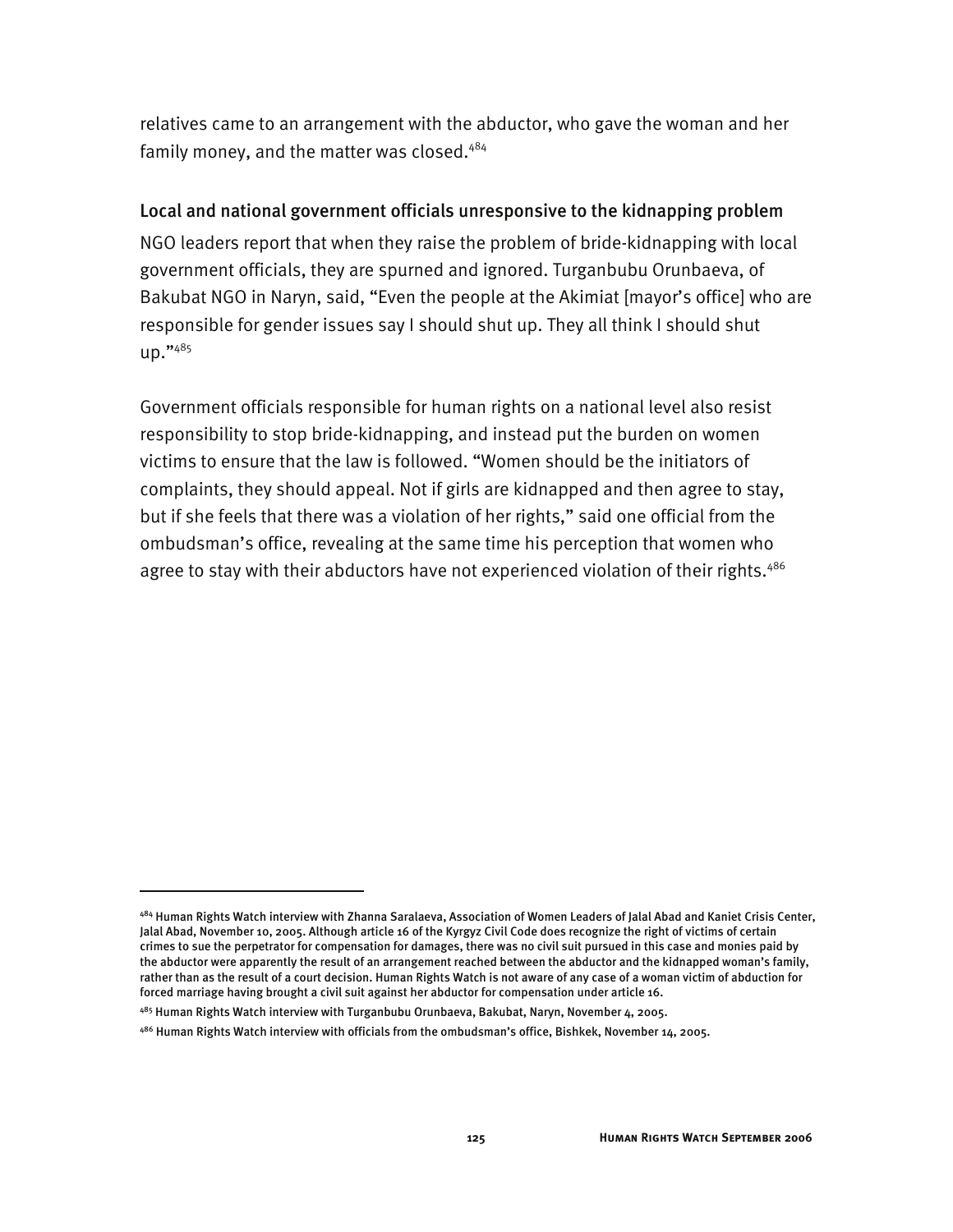# **Recommendations**

# To the Government of Kyrgyzstan

- Enforce existing criminal laws against assault and abduction and prosecute perpetrators of domestic violence and kidnapping to the fullest extent of the law.
- Compile and disseminate accurate and comprehensive national statistics on domestic violence and bride-kidnapping. This data should include information about the nature and degree of violence, the number of bridekidnapping and domestic violence complaints filed with the police, the number of protection orders issued, the number of criminal cases opened, the number of convictions and the level of sentencing, the number and duration of arrests, and the number and average amount of fines levied, or other penalties. The relevant ministries should create and implement a coordinated system for collecting that information and should make those statistics publicly available in a timely manner.
- Institute mandatory counseling and treatment programs for perpetrators of domestic violence, in addition to penalties as prescribed under the Criminal Code and other relevant laws.

### With a view to improving legislation and implementation of the law:

- In keeping with Kyrgyzstan's 2003 Law on Social-Legal Protection from Domestic Violence, which defines "sexual domestic violence" as "an act by one family member that infringes sexual inviolability of another family member…", amend Kyrgyzstan's Criminal Code article 129 on rape to explicitly criminalize marital rape.
- Strengthen the investigation of accomplices to abduction of women for forced marriage, including for those who actively participate in her capture, who confine her in a home, who plot the kidnapping, who physically or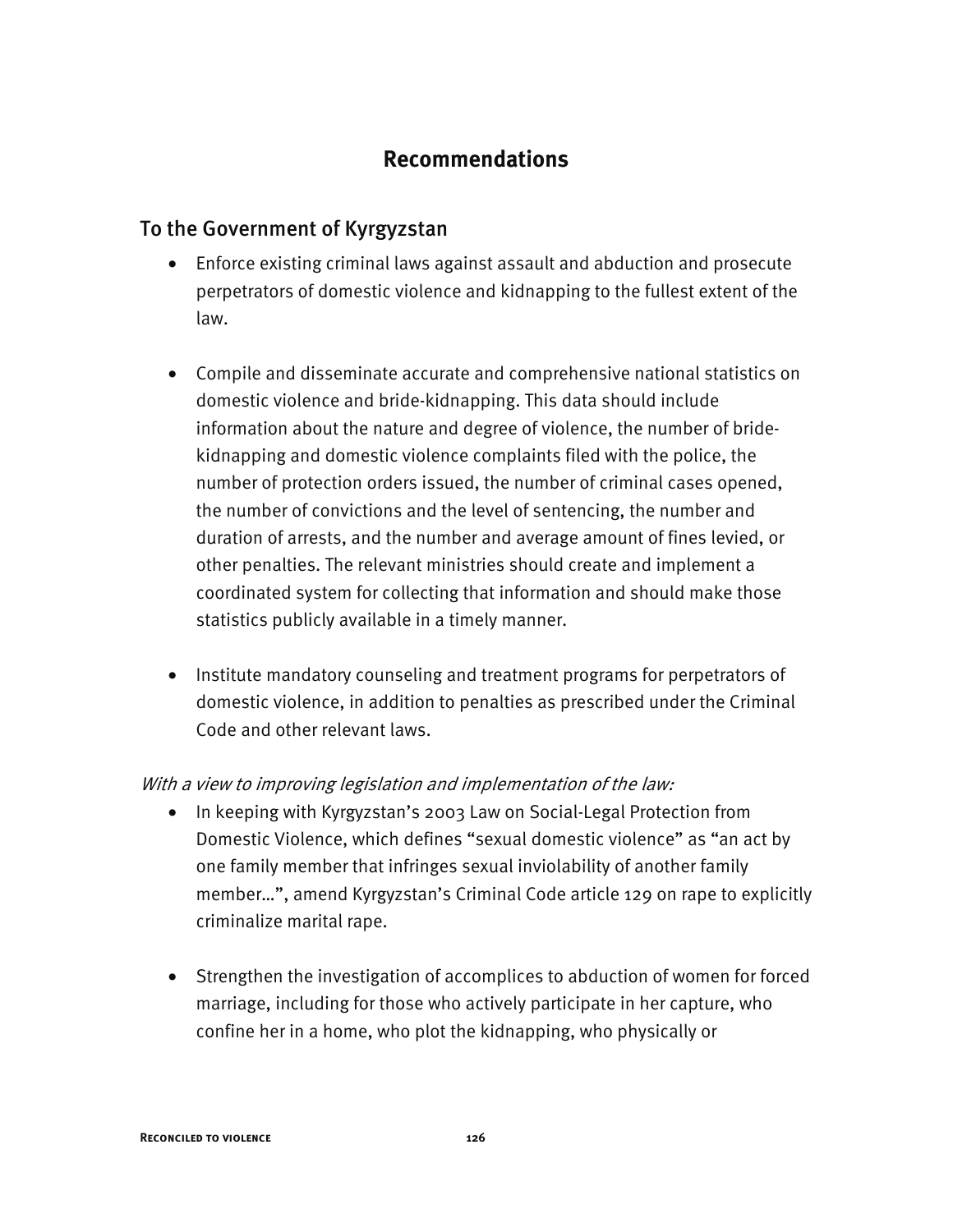psychologically coerce the woman during the course of the kidnapping, and those who fail to alert authorities that a kidnapping has taken place or who otherwise facilitate the execution of the crime, and hold them accountable for their crimes.

- Require that state registry officials who register marriages and religious clerics ascertain the woman's explicit and free consent prior to an official or religious ceremony. Require registry officials and clerics to report to the police any suspected case of bride-kidnapping. Ensure that state officials or clerics who fail to obtain a woman's consent prior to registering or performing a marriage and who fail to report suspected cases of abduction of women are investigated and penalized in a timely, effective, and appropriate manner.
- Amend the Family Code of the Kyrgyz Republic to abolish the mandatory waiting period for divorce, without vitiating the parties' rights to be informed of the proceedings and to assert their rights to property.
- Amend the law to provide for a presumption of spousal co-ownership of land, housing, and other major assets acquired during a marriage.
- Amend the law to recognize the rights of persons in common law marriages (those not registered with the state) to property, alimony, and child custody. Such amendment should not be used to legitimize polygamous marriages, prohibited under article 153 of Kyrgyzstan's Criminal Code.

### With a view to educating the public:

The government has a positive obligation to promote respect for women's fundamental rights and actively discourage violence against women. Toward this end, the government should:

• Intensify extensive, nationwide public awareness campaigns against domestic violence and bride-kidnapping. Such a campaign should include public service announcements broadcast on television and radio, and should provide the public with hotline numbers of crisis centers and information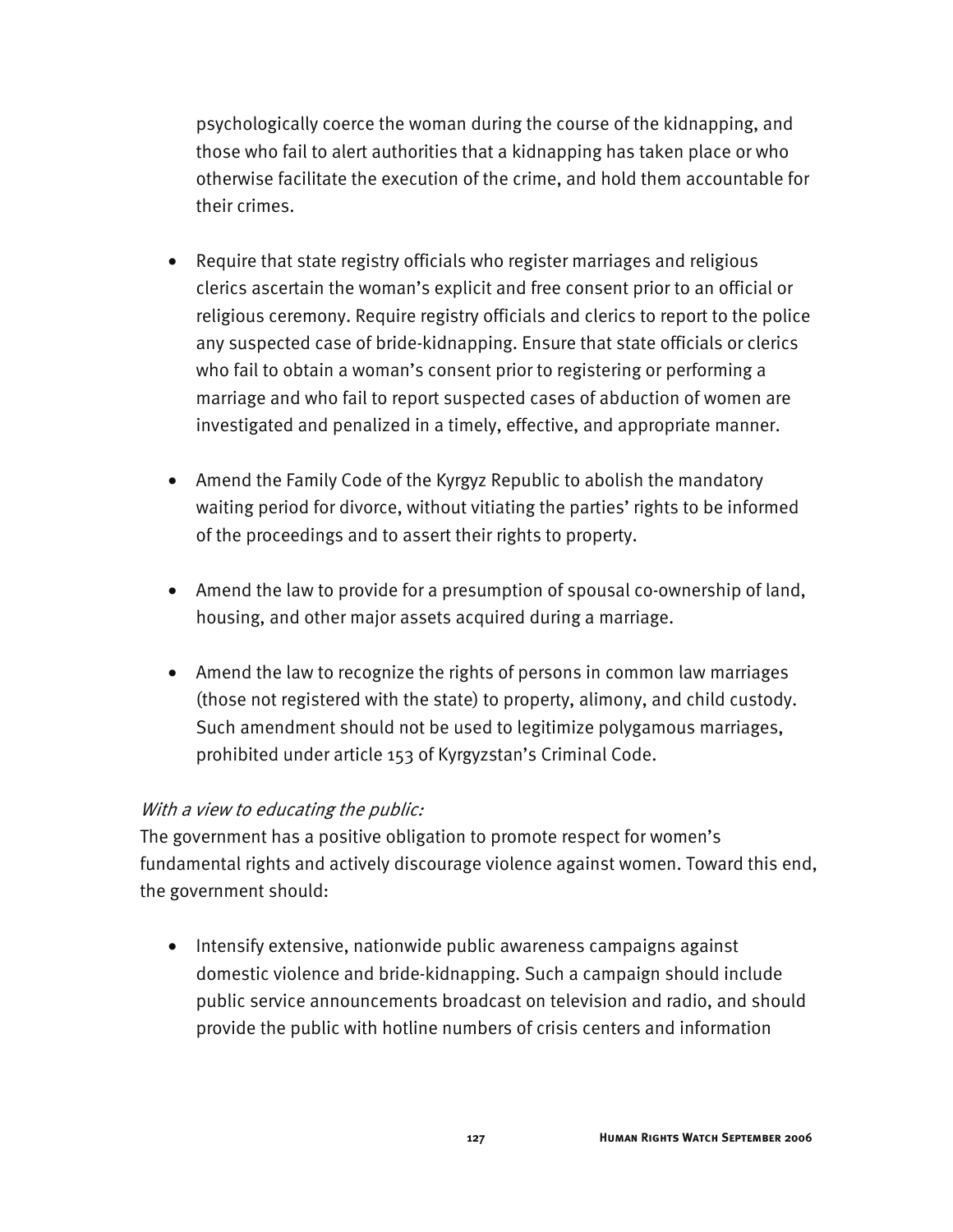about other victim services. Ensure proper funding for such campaigns to inform the public of its right to state protection against violence and places where one can seek further information and assistance. In keeping with recommendations made by the CEDAW Committee in 2004, such public awareness campaigns should specifically target women to enhance women's awareness of their rights and to ensure that women can avail themselves of procedures and remedies for violations of their rights.

- o Specifically, launch a nationwide public education campaign to inform citizens about the Law on Social-Legal Protection from Domestic Violence, the Criminal Code prohibitions on assault and abduction, and the new law on temporary restraining orders. Distribute widely the Law on Social-Legal Protection from Domestic Violence in Kyrgyz and Russian.
- o As part of this campaign, the president of Kyrgyzstan should publicly denounce domestic violence and abduction of women for forced marriage as violations of human rights and crimes under Kyrgyzstan's domestic law.
- Encourage state media to cooperate with NGOs to develop public service announcements and other programs to publicize the problems of bridekidnapping and domestic violence and inform the public about legal remedies and social services available for victims of abduction and domestic violence.
- Cooperate with NGOs to include in all school curricula information on women's and girls' human rights, and distribute pledges to secondary school children and their parents agreeing that they will protect children from kidnapping and will help their daughters, friends, siblings, etc., avoid and escape from the crime of abduction.

#### With a view to improving direct services for women:

• The Ministry of Health should work with other agencies to ensure that public health providers integrate screening for domestic violence into their routine work.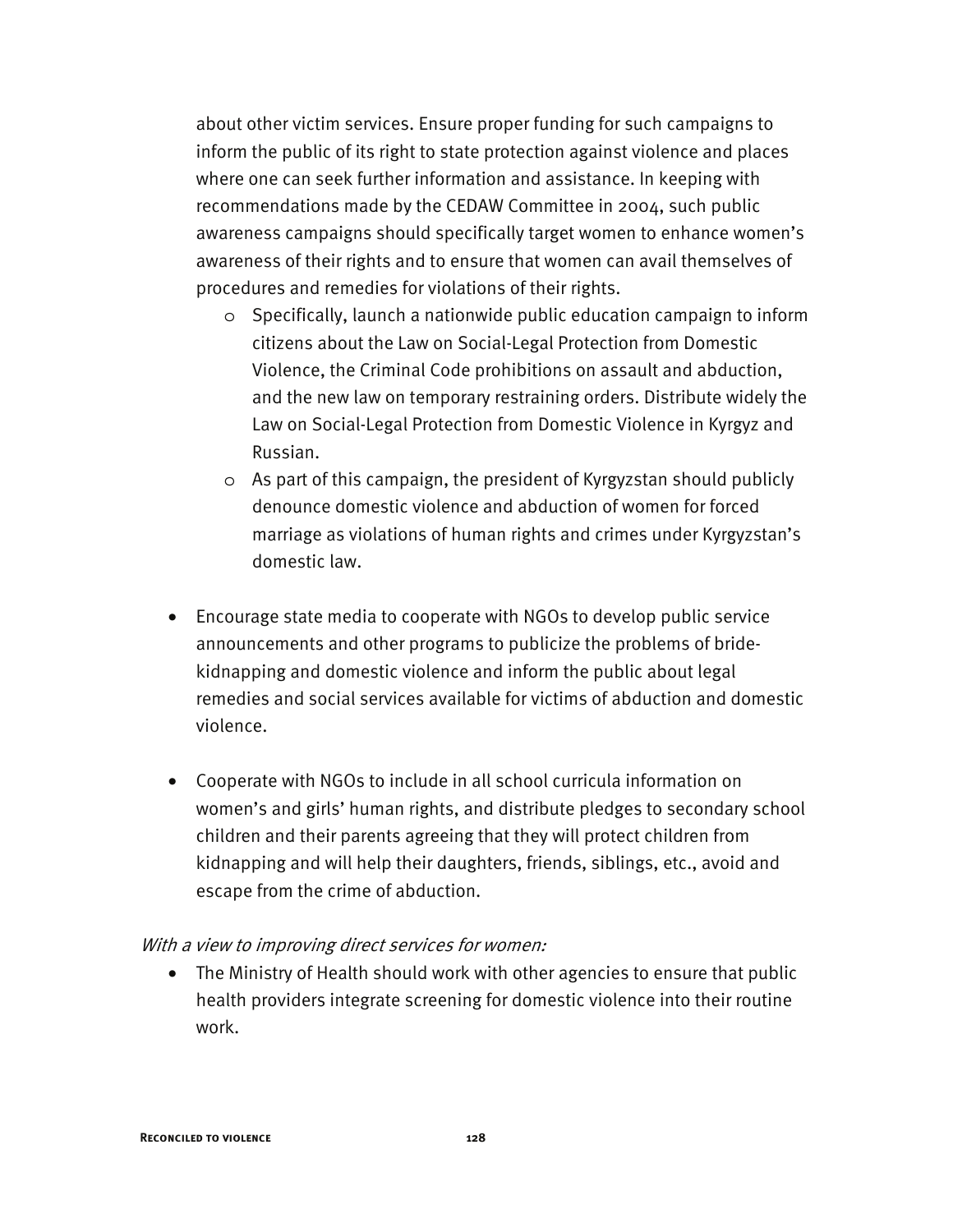- Extend from 10 days to 30 days the period during which women victims of violence can stay free of charge at shelters run by crisis centers.
- As a matter of priority, establish long-term shelters where women and their minor children can stay voluntarily for up to six months, paying rent on a sliding scale. Provide such facilities with necessary security to ensure women's safety during their stay. Ensure that such shelters provide mediation with a woman's abuser only if a woman requests it.
- Work towards establishing government and donor-funded legal aid and job training to women survivors of violence free of charge or on a sliding scale.

# With a view to educating law enforcement and judiciary about appropriate responses to domestic violence:

- Implement clear and explicit guidelines for police intervention in cases of domestic violence, including standardized arrest policies for perpetrators, the separate categorization of domestic violence in police records, and protocols for referring victims of domestic violence to social, legal, and health services.
- Establish implementing guidelines for the issuance of protection orders by courts. Undertake training of police, procuracy, and court employees on the use and enforcement of this mechanism.
- The Ministry of Internal Affairs (MVD), in consultation with the procuracy and Ministry of Justice, should issue guidelines to the heads of all district, city, and province police stations explaining the law on temporary restraining orders and its implementation and directing police on the proper procedure for issuing such protection orders.
- Conduct conflict-resolution and anger-management training with law enforcement officers, with particular view to eliminating violence in police families.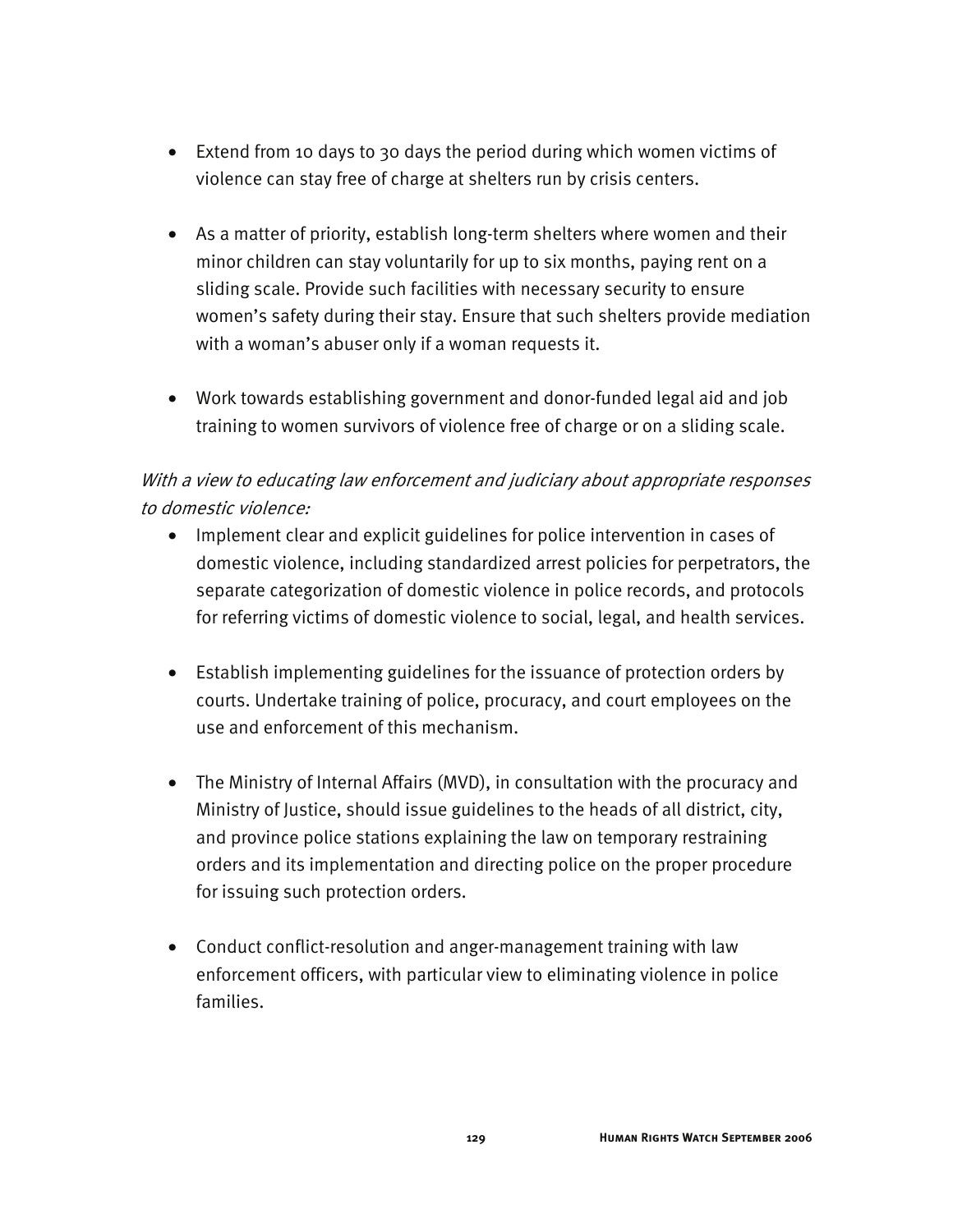- Issue clarifying guidelines regarding cases related to family conflicts that properly can be forwarded to the aksakal courts (legally recognized courts presided over by community elders without the authority to impose criminal penalties), and specifying the types of cases that must be processed by the police and procuracy and, when relevant, forwarded to a district court. All cases that involve violence against women should be investigated and prosecuted pursuant to the Criminal Procedure Code in order to guarantee women full access to justice. Require that aksakals inform women whose cases are heard by this body of the right to appeal aksakal court decisions to the district court.
- Undertake thorough training of all MVD and procuracy staff on the proper way to investigate cases of domestic violence and abduction for forced marriage.
- Train law enforcement and judicial personnel in recognizing, investigating, and prosecuting violence against women.
	- o Specifically, require a training program on domestic violence for all existing and incoming police officers. The training program should include, at a minimum, procedures for efficient intake of all domestic violence complaints, legal training on laws against domestic violence, creation of a protocol for handling domestic violence complaints, and training on the dynamics of domestic violence. Training should be conducted in investigative methodology applicable to cases of domestic violence, including techniques for interviewing victims who have been traumatized, methods for protecting victims and witnesses from harassment, and methods for collecting and preserving evidence. Police academy courses on domestic violence should be strengthened.
- In accordance with recommendations made by the CEDAW Committee in 2004, introduce education and training programs on the Convention on the Elimination of All Forms of Discrimination against Women and domestic laws to promote gender equality, in particular for the judiciary, law enforcement personnel, and parliamentarians.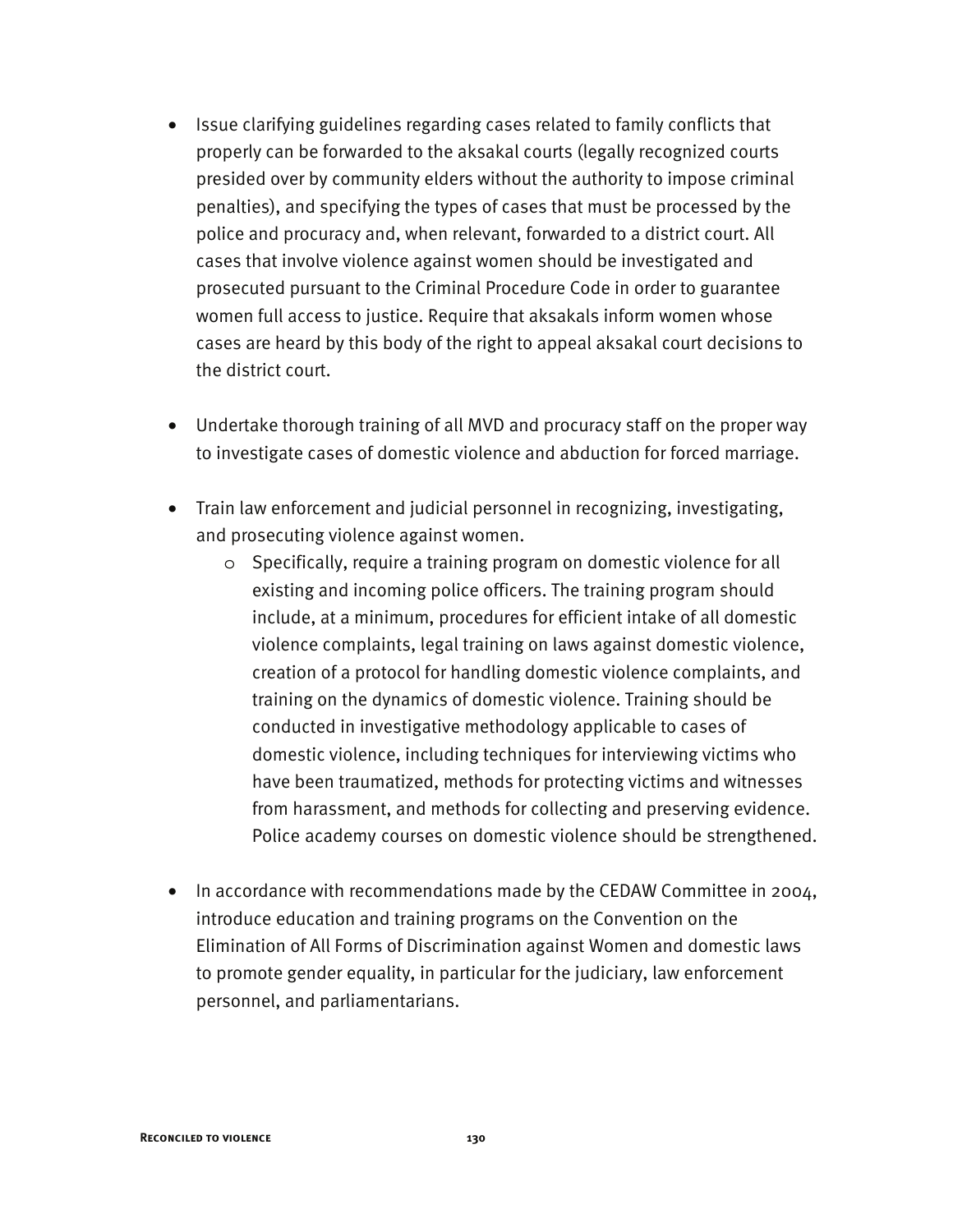- Undertake training of members of government women's committees, aksakal courts, and other local government officials on domestic violence and bridekidnapping as violations of women's fundamental rights and crimes under Kyrgyzstan's domestic law. Inform these officials about the Law on Social-Legal Protection from Domestic Violence, Criminal Code articles outlawing assault and abduction, and the mechanism of protection orders.
- The Ministry of Health should ensure the training of medical personnel, including family doctors, to recognize and—with informed consent of victims—report instances of domestic battery and rape. Require a training program on domestic violence as part of the curriculum at medical schools and institutes. Such curricula should include training on how to document injuries related to battering and sexual violence and how best to serve patients who exhibit such injuries. Provide hospitals with 24-hour security trained in averting harassment of domestic violence victims by the perpetrators. Provide training for existing personnel responsible for hospital security.
- Undertake training of staff of reproductive health facilities to detect and address domestic violence cases. At a minimum, require reproductive health facilities to display information about domestic violence (including referral information) in the facility, and encourage health providers to expand services to offering on-site treatment for victims of domestic violence.

### With a view to improving performance of duties by police and aksakals:

- Investigate and prosecute police corruption, misconduct, and negligence. In addition, appropriately discipline officers who reject complaints without cause, harass complainants or their families, attempt to discourage women victims of violence from pursuing their cases, or otherwise block investigations of domestic violence and abduction.
- Establish an independent mechanism to monitor and oversee police treatment of female victims of violence.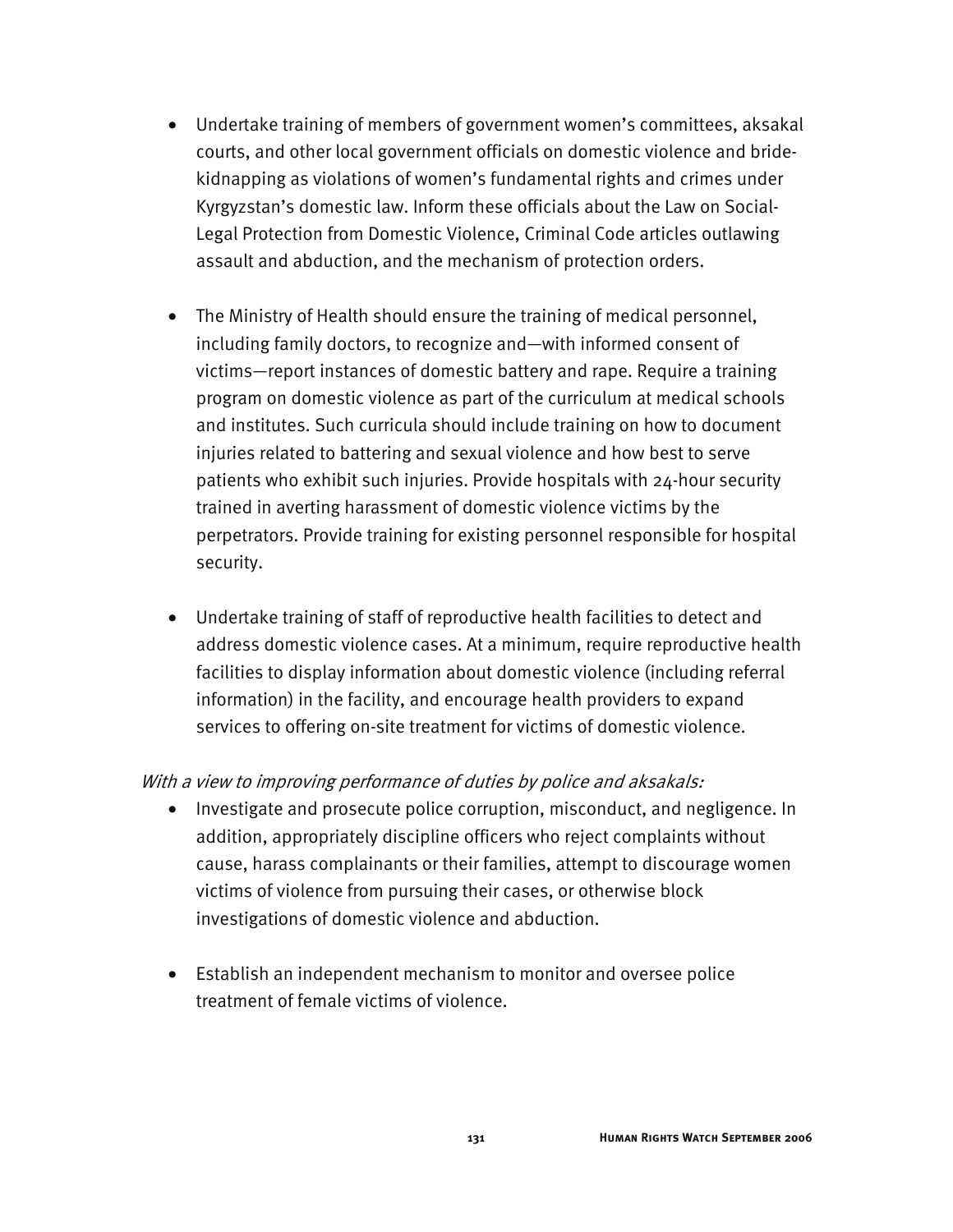- Establish domestic violence units within police departments staffed with welltrained male and female officers with the participation of NGO volunteers.
- Encourage the employment and promotion of female police officers.
- Establish an oversight mechanism to monitor and ensure that the aksakal courts' work is carried out in accordance with national legislation.

## To Donors

- Increase financial and technical assistance to civil society organizations providing services to women and girls who have suffered violence, including domestic violence and abduction for forced marriage. Specifically, increase funding for direct services to women and girl victims of violence. This could include services such as shelters, legal services, counseling, medical assistance, and job training.
- Contribute to training law enforcement and judicial personnel, and support the establishment of long-term shelters.
- Sponsor an initiative to provide specialized training on domestic violence to psychologists and social workers working with civil society organizations and crisis centers and with public health providers working in clinics (including sexual and reproductive health care clinics) and hospitals. This could include funding for university courses for social workers and psychologists that would focus on domestic violence.
- Support programs that seek to review, reform, and implement existing laws.

### To International Financial Institutions

• The World Bank and the European Bank for Reconstruction and Development should include violence against women among the issues raised in their country strategies for Kyrgyzstan and encourage the Kyrgyz authorities to take adequate measures to address it.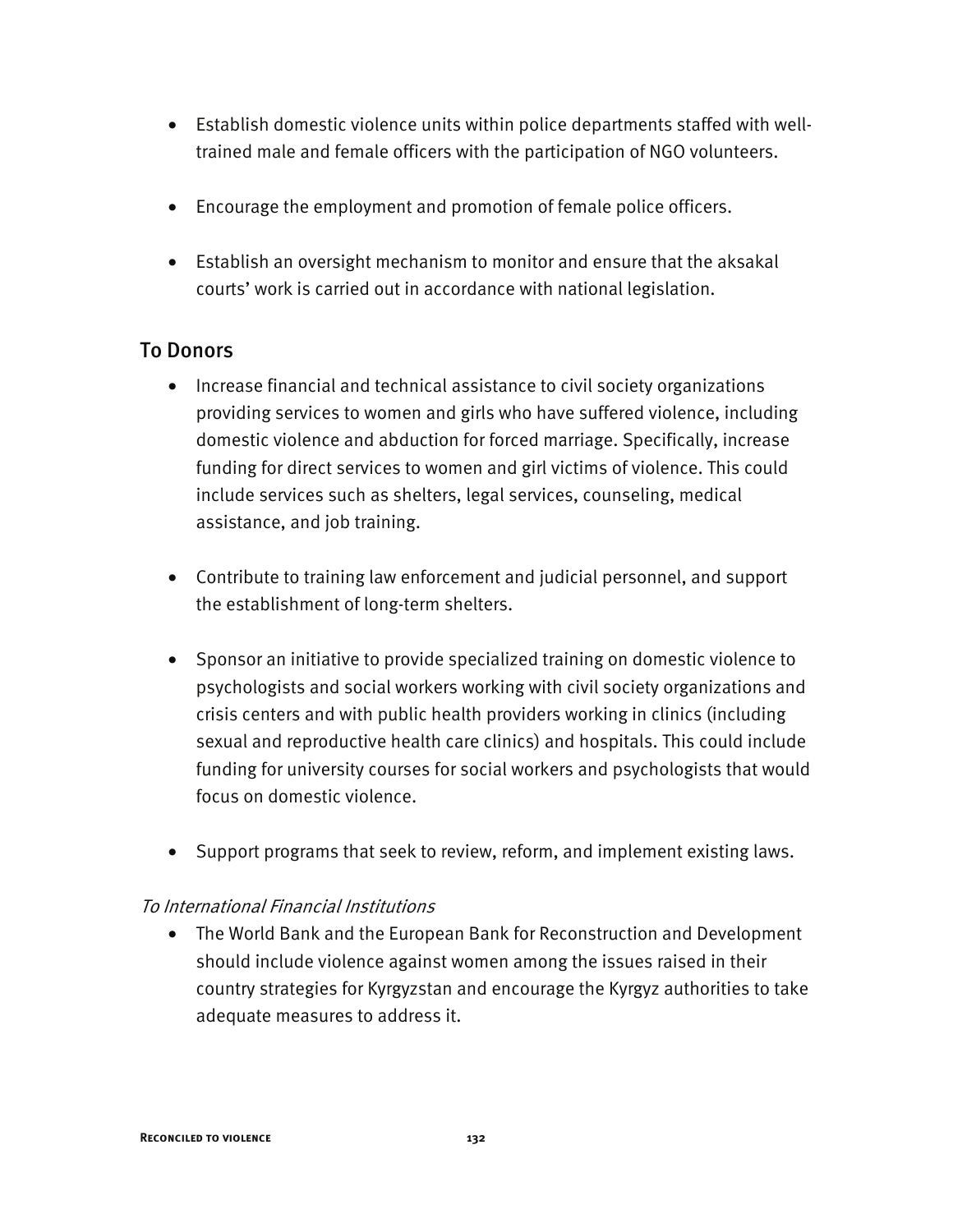# To the United Nations

• The special rapporteur on violence against women, its causes and consequences should request an invitation to visit Kyrgyzstan to examine the state response to domestic violence.

# To the Organization for Security and Cooperation in Europe

• Include human rights and, specifically, violence against women—including domestic violence and bride-kidnapping—among the components of the OSCE Police Assistance Program for Kyrgyzstan. Work with local and international human rights groups to integrate human rights and attention to the problem of violence against women into the eight projects already set out in the assistance program, including the projects on a police emergency call response center, improvement of police investigation, crime analysis, and community policing.

# To the European Union

- Raise the issue of violence against women in meetings with senior government officials, including in the context of the EU-Kyrgyzstan Cooperation Council meetings conducted in accordance with the EU-Kyrgyzstan Partnership and Cooperation Agreement (PCA). Encourage the government of Kyrgyzstan to enforce laws against domestic violence and bride-kidnapping.
- Increase TACIS funding for direct services—including legal and psychological counseling and housing and medical treatment—to women victims of violence. Continue funding civil society initiatives that conduct research and advocacy on women's human rights.

### To the United States Government

• Increase USAID and other U.S. government funding for direct services including legal and psychological counseling and housing and medical treatment—to women victims of violence. Continue funding civil society initiatives that conduct research and advocacy on women's human rights.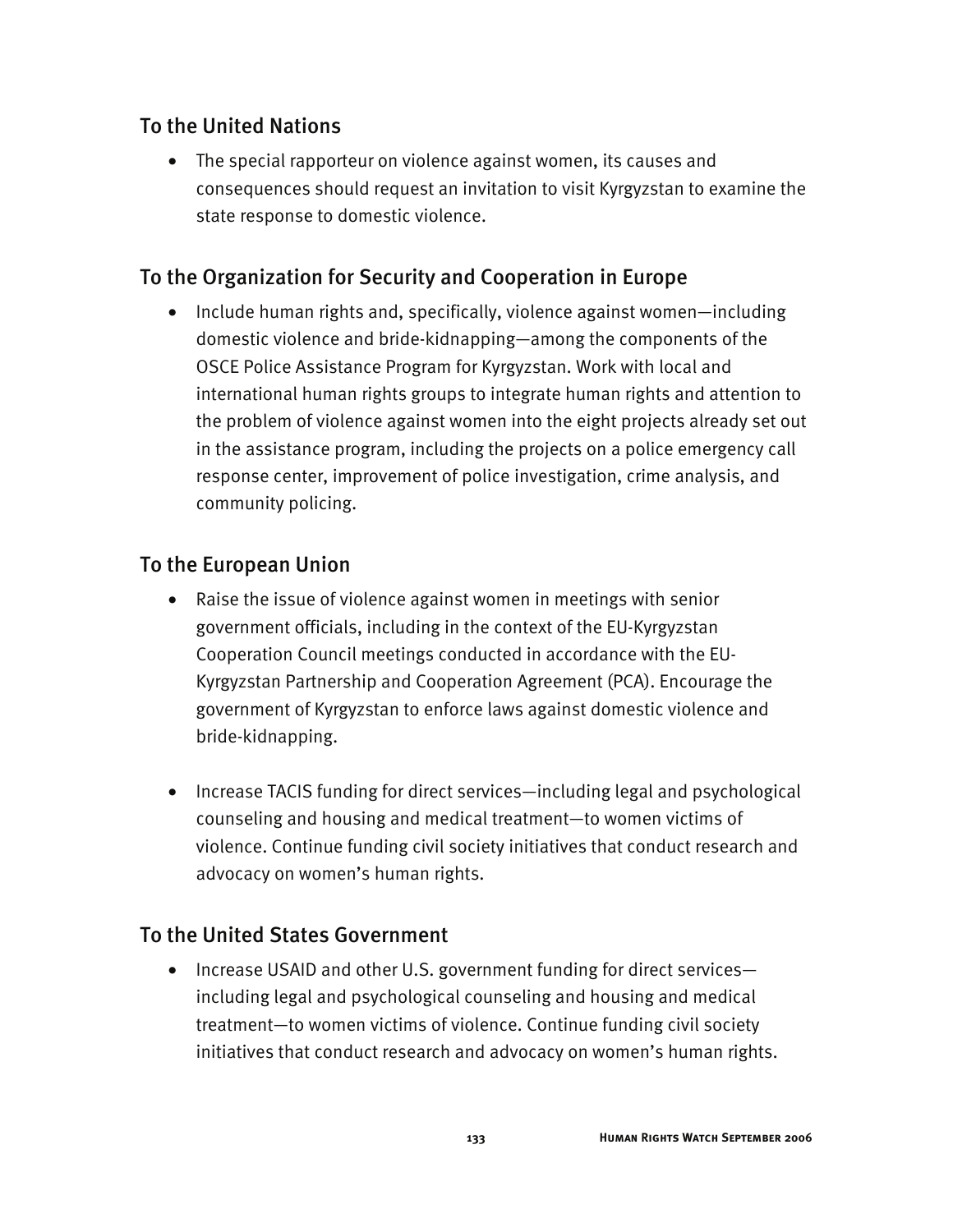- Raise the issue of violence against women in meetings with senior government officials. Encourage the government of Kyrgyzstan to enforce laws against domestic violence and bride-kidnapping.
- Increase reporting on domestic violence, bride-kidnapping and the government's willingness to hold perpetrators accountable in the State Department's Country Reports on Human Rights Practices.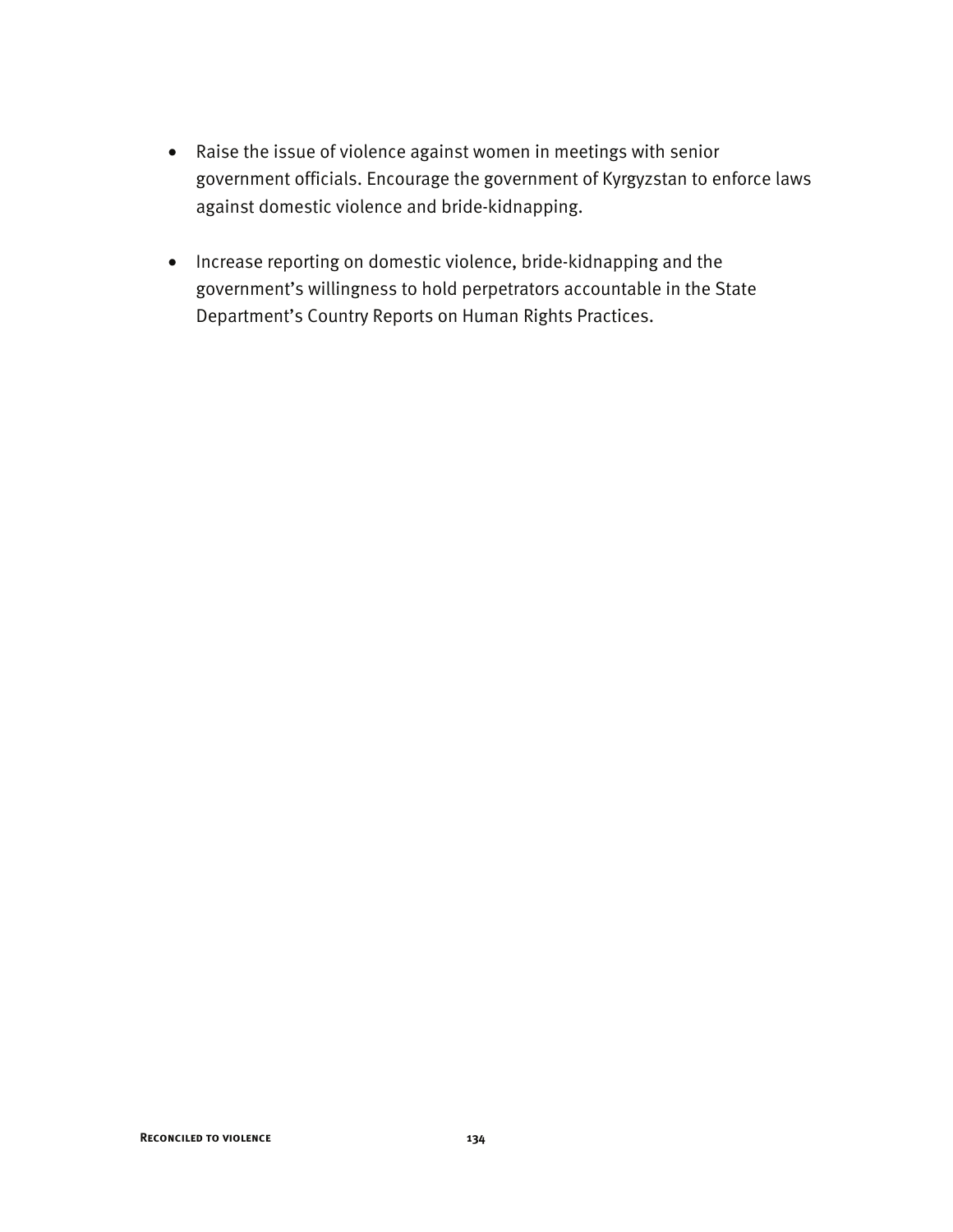# **Acknowledgements**

This report was written by Acacia Shields, senior researcher on Central Asia. Research for the report was conducted by Acacia Shields and Jane Buchanan, Caucasus researcher. The report was edited by Rachel Denber, deputy director of the Europe and Central Asia division, Janet Walsh, deputy director of the Women's Rights division, Dinah PoKempner, general counsel, and Ian Gorvin, consultant to the Program division. Lois Whitman, director of the Children's Rights division, and Veronika Szente-Goldston, advocacy director for the Europe and Central Asia division, also reviewed sections of the report. Additional editorial assistance was provided by Holly Cartner, executive director of the Europe and Central Asia division.

Inara Gulpe-Laganovska, coordinator in the Europe and Central Asia division, provided valuable research and technical assistance. Additional research assistance was provided by Human Rights Watch consultants Gulnara Zaynullina and Sardar Bagishbekov, and by Tatiana Li, press and public information officer at the OSCE Centre in Bishkek. Nadira Eshmatova, executive director of the Youth Human Rights Group, and Nurgul Asylbekova, ethnic development and women's programs coordinator of the Soros Foundation-Kyrgyzstan, provided valuable advice and support.

Human Rights Watch appreciates the cooperation provided to us by the many women's rights groups and individual rights defenders who spoke with us for this report and who assisted our researchers in identifying persons to be interviewed. We particularly appreciate the cooperation of the NGOs Sezim, Chance, Diamond and the Kyrgyz Committee for Human Rights (KCHR) in Bishkek; Tendesh and Bakubat in Naryn; Spravedlivost and the Association of Women Leaders in Jalal Abad; Ailzat in Osh; and Accent in Tiup (Issyk-Kul province). We also thank independent activists Uliana Aitbaeva, Jamila Kaparova, and Gulnara Mataeva for their cooperation and assistance.

We are forever grateful to the women whose stories appear in this report. We are humbled by their trust in us to communicate their experiences and we share their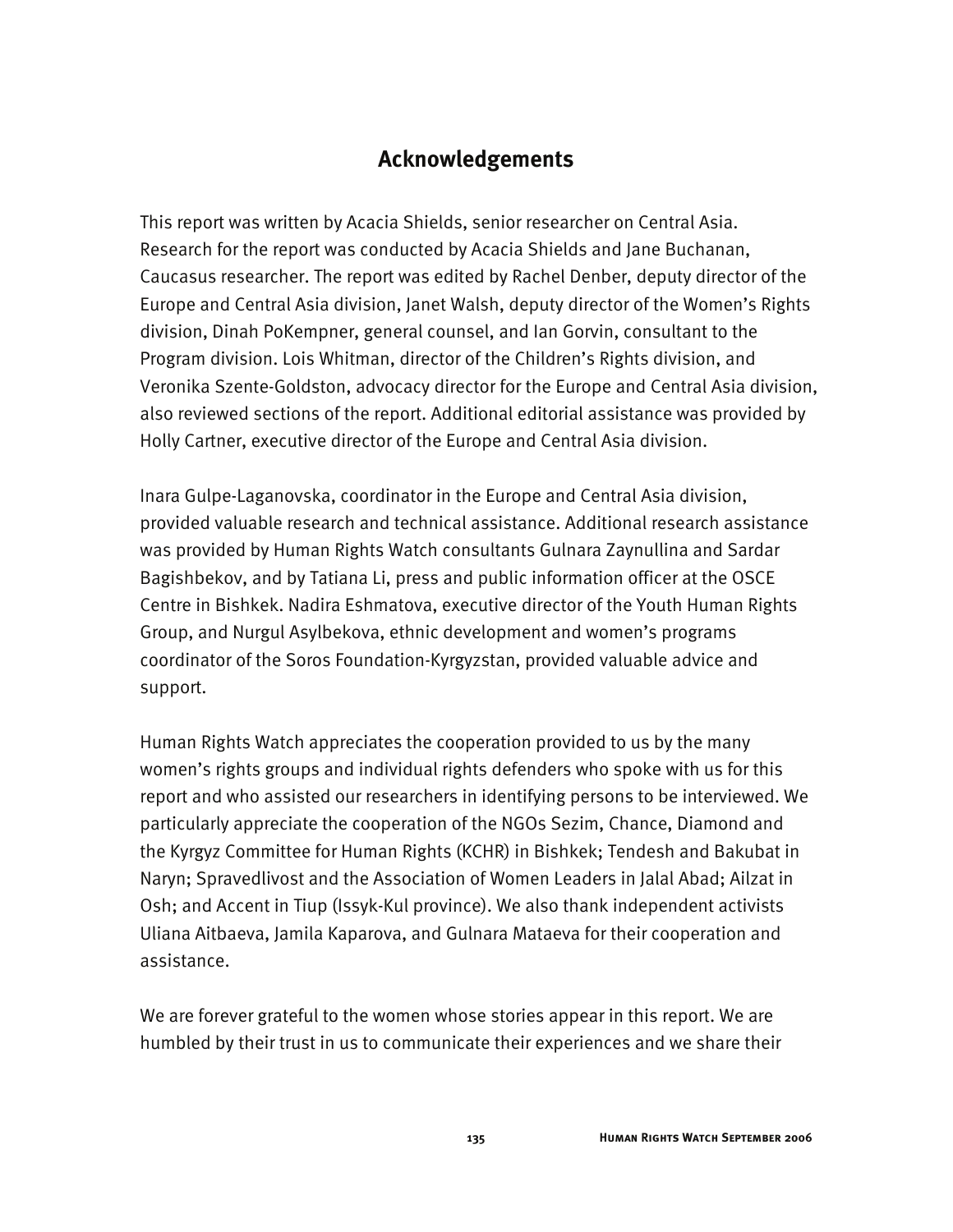hope that this report will amount to one of the many steps needed to promote change and prevent future acts of violence against women in Kyrgyzstan.

Human Rights Watch sincerely thanks the Open Society Institute for its generous support of our work in Central Asia.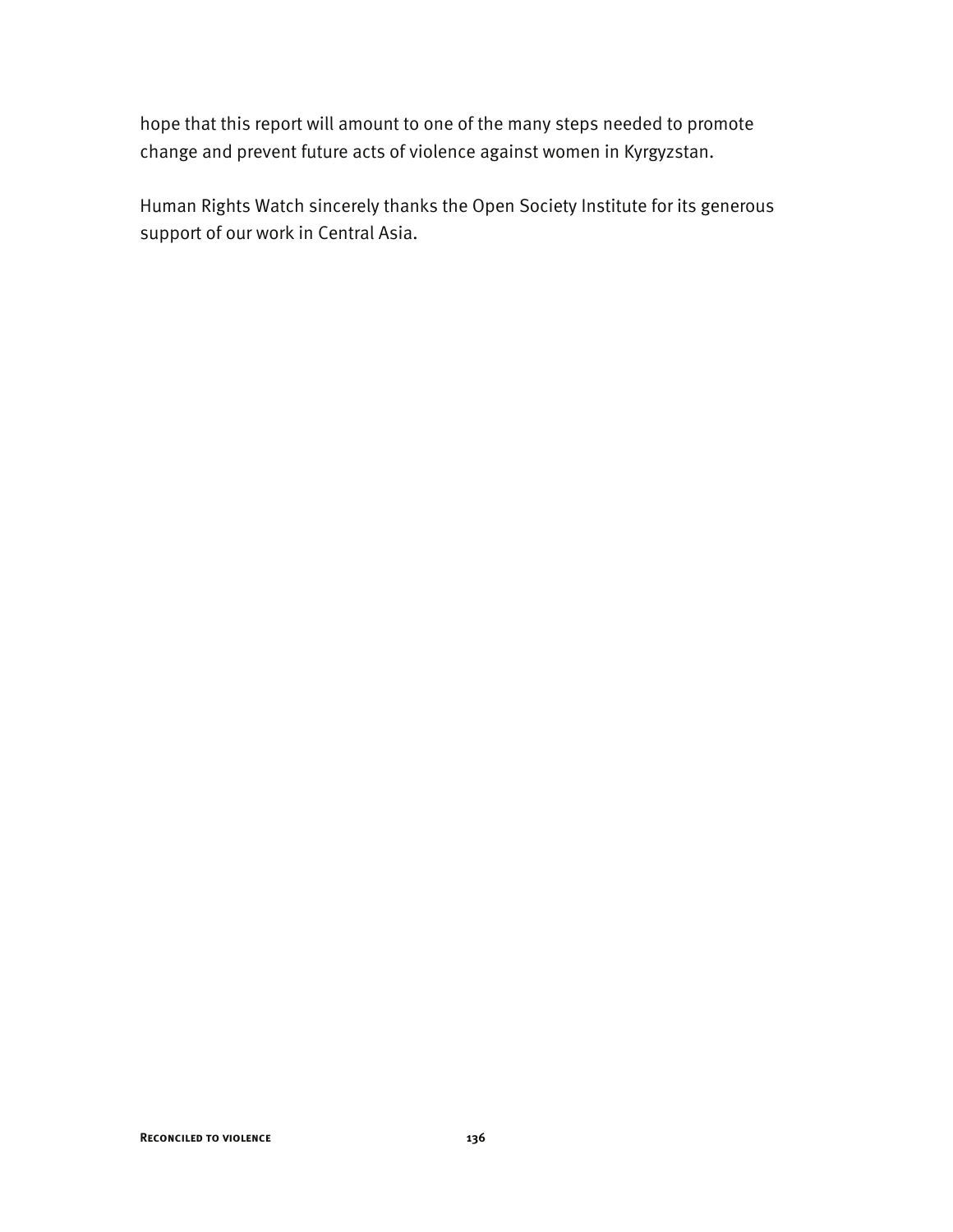# **Appendix**

# Selected Articles of the Criminal Code<sup>487</sup>

## Article 111. Torment

(1) Inflicting physical or psychological suffering through systematic beatings or through other violent means, having not resulted in the consequences as under Articles 104, 105 of this Code… [i]s punishable by imprisonment of up to three years.

(2) The same if committed

1) with regard to two or more persons;

2) with regard to a person performing his official or public duties, as well as with regard to the relatives of such person;

3) with regard to a woman known to be pregnant;

4) with regard to a known minor or helpless person or to a person who is materially or otherwise dependent upon the perpetrator, as well as to a person who had been abducted or taken hostage;

5) with the help of torture;

6) by a group of persons;

7) by a group of persons under conspiracy;

8) by an organized group of persons;

9) as a paid job

j

[i]s punishable by three to seven years of imprisonment.

# Article 112. Purposeful infliction of light damage to health

(1) Purposeful infliction of light damage to health having resulted in a short-term health disorder or in a minor permanent loss of the ability to work [i]s punishable by arrest of up to six months or by imprisonment of up to one year.

<sup>487</sup> Text as under the Law of the Kyrgyz Republic No. 36 of March 12, 2002.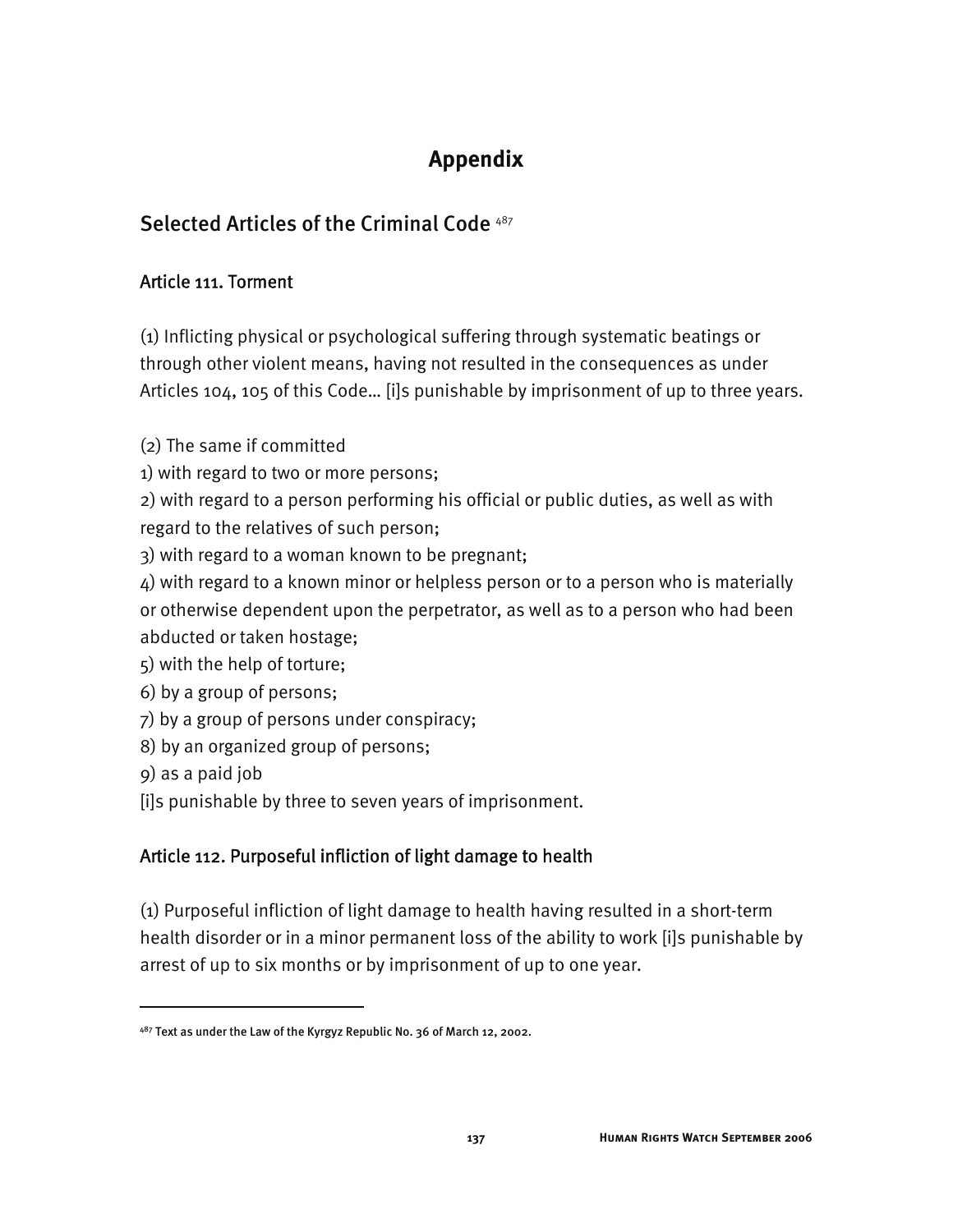(2) The same having not resulted in the consequences outlined in the first section of this Article [i]s punishable by a fine of up to 30 minimum monthly wages, or by arrest of up to three months.

## Article 113. Threat of murder

(1) Threat of murder when there are sufficient grounds to take it seriously [i]s punishable by arrest of up to six months or by imprisonment of up to two years.

(2) The same if committed

1) by a member of an organized group or in the interests of the latter; 2) with regard to a person performing his official or civic duties, as well as with regard to the close relatives of such person; [i]s punishable by three to five years of imprisonment.

# Article 129. Rape

(1) Rape, i.e. sexual intercourse through the use of physical violence, threats of physical violence to the victim or her kinship, or taking advantage of the helpless state of the victim, [i]s punishable by five to eight years of imprisonment.

(2) Rape

1) if committed repeatedly or by a person who had been previously convicted under the articles of this Chapter;

2) if committed by a group of persons;

3) if committed by a group of persons under conspiracy;

4) if committed with threats of death or serious health injury, as well as with particular cruelty towards the victim or other persons;

5) if the victim has consequently contracted a sexually transmitted disease; 6) of a minor

[i]s punishable by eight to 15 years of imprisonment.

(3) Rape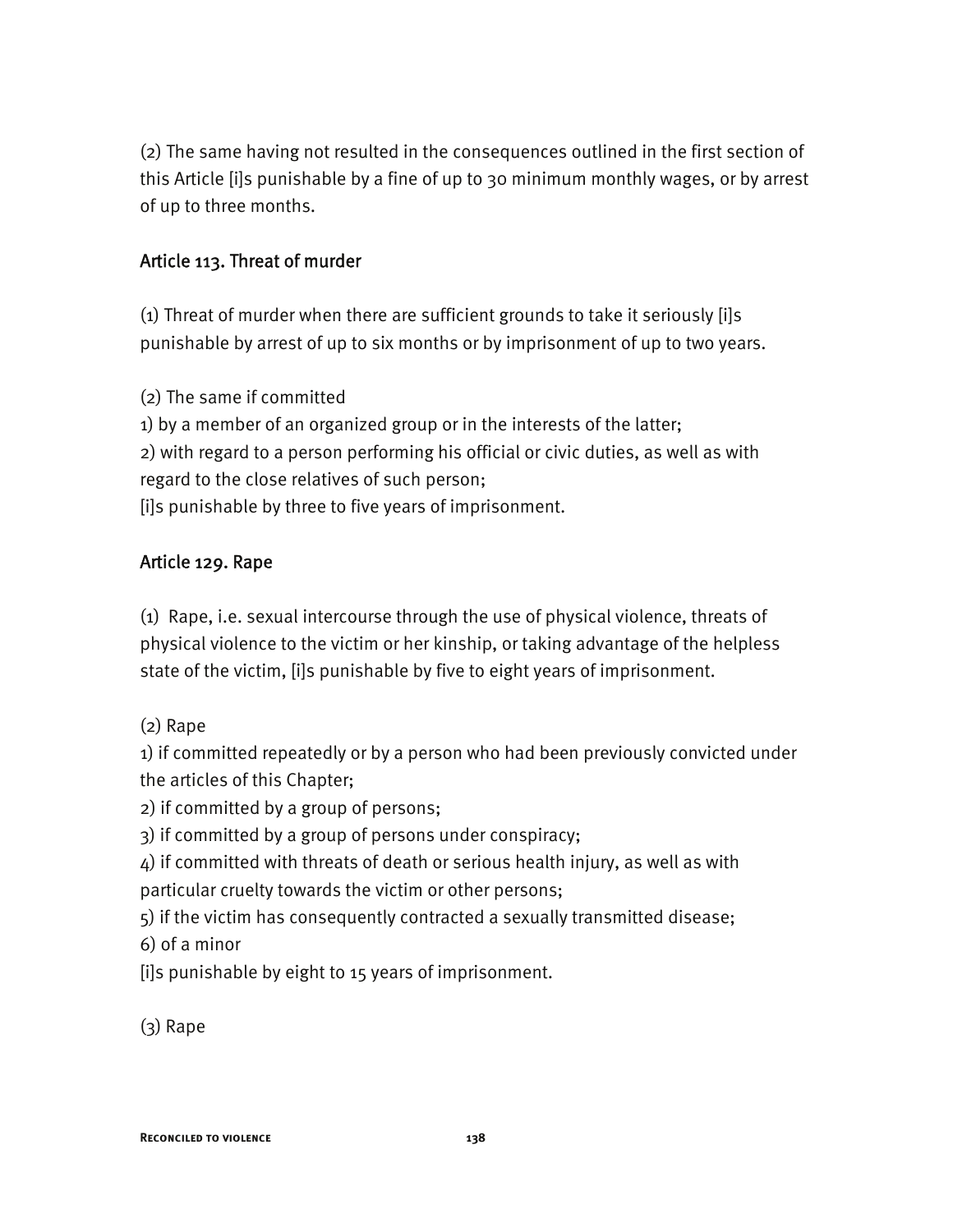1) if having resulted for the victim in an accidental death, HIV infection or other grave consequences;

2) if committed by an organized group of persons;

3) of a child

[i]s punishable by 15 to 20 years of imprisonment.

(4) Rape of a child having caused extremely grave consequences [i]s punishable by 20 to 25 years of imprisonment or the death penalty.

Note: In cases where the perpetrator reasonably assumed the minor victim to be an adult he shall be prosecuted under part 1 of this article, unless there are the circumstances provided for in points 1-5 of the second part of this article.

 In cases where the perpetrator reasonably assumed the child victim to be a minor he shall be prosecuted under point 6 of the second part of this article, unless there are the circumstances provided for in points 1 and 2 of the third part of this article.

 Other grave consequences under point 1 of the third part of this article shall mean the following: suicide or suicidal attempt by the victim (both adult and minor), psychological disorder of the victim, any serious health injury of the victim (discontinuing pregnancy or causing abdominal pregnancy as a result of rape), including injuries that endanger life at the moment of infliction.

 Extremely grave consequences under part 4 of this article shall mean the following: suicide or suicidal attempt by the child victim, psychological disorder of the child victim, any serious health injury of the child victim (causing extraabdominal pregnancy, loss of the reproductive ability, loss of sexual intercourse ability as a result of rape), including injuries that endanger life at the moment of infliction, accidental death or HIV infection of the child victim.

A child victim shall be a girl under 14 years of age.

### Article 155. Forcing a woman to marry or preventing a woman from marriage

Forcing a woman to marry or to continue a marriage or kidnapping her in order to marry without her consent, as well as preventing a woman from marriage [i]s